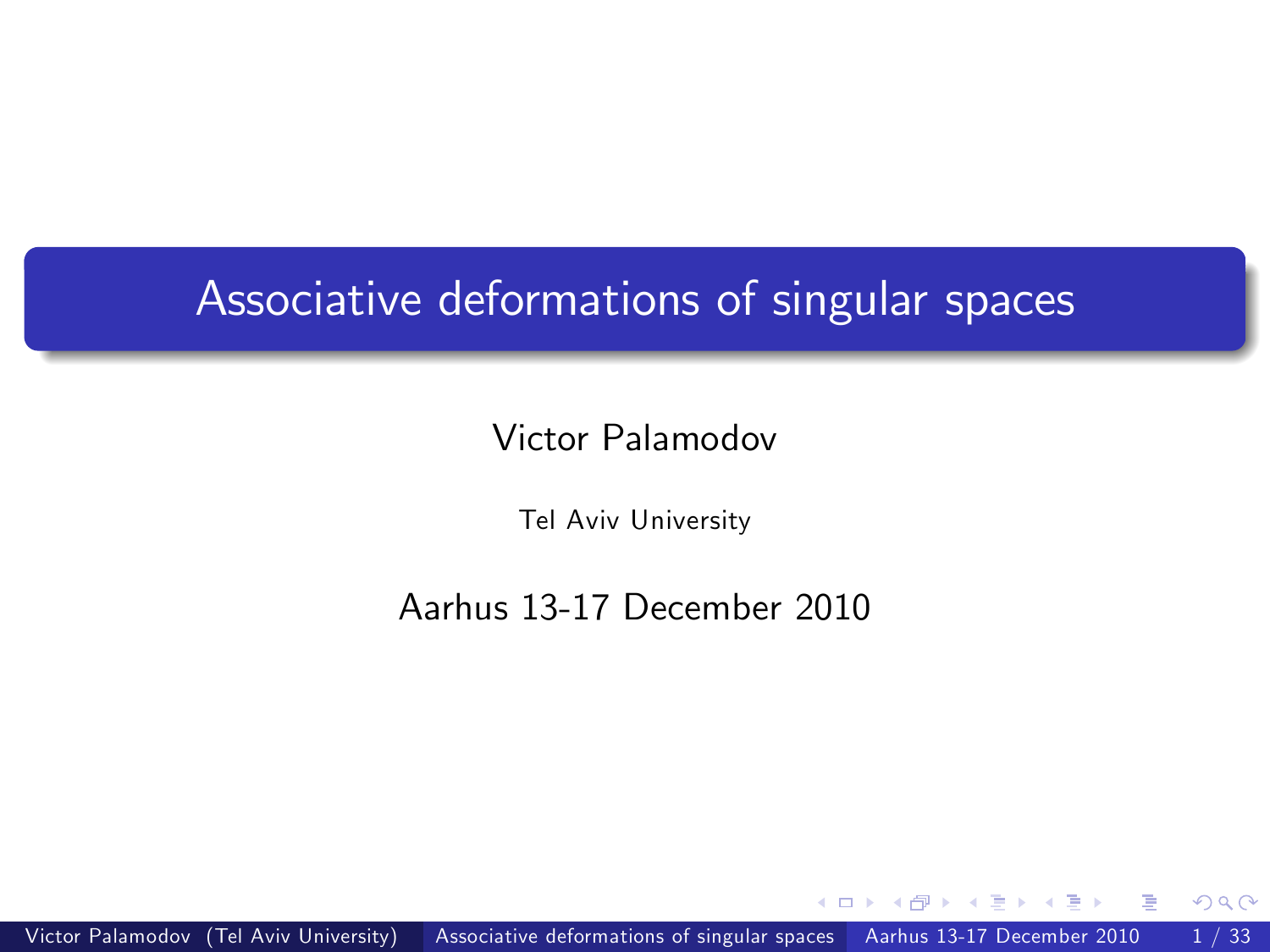• Basic language for the theory of deformation: flatness, pull back, infinitesimals, versality - is proposed in Grothendieck's papers of 1960-61 (after seminal papers of Kodaira-Spencer 1956-58).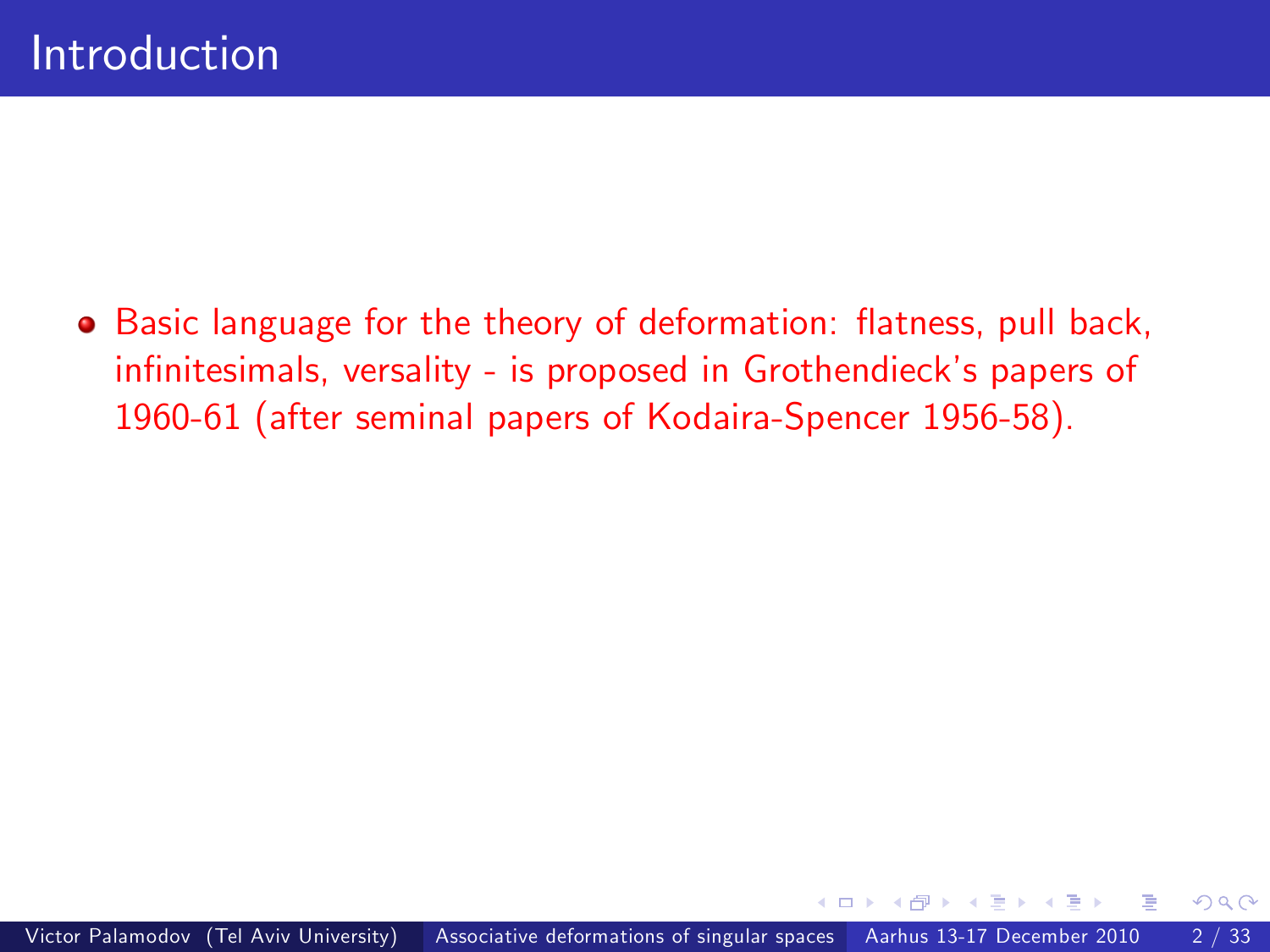- **•** Basic language for the theory of deformation: flatness, pull back, infinitesimals, versality - is proposed in Grothendieck's papers of 1960-61 (after seminal papers of Kodaira-Spencer 1956-58).
- Similarity of deformation-quantizations and deformations in the commutative geometry was stressed by Sternheimer.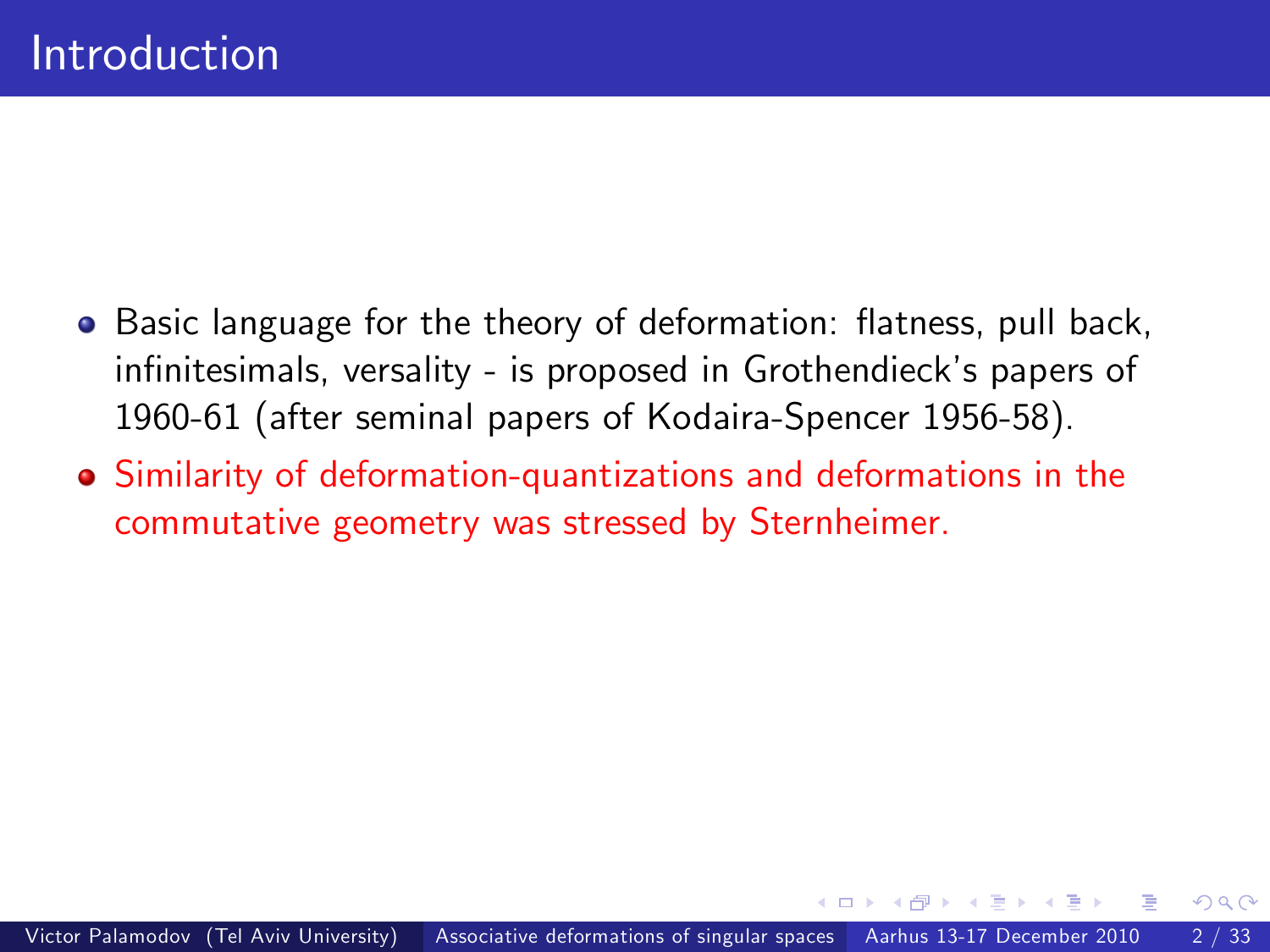- **•** Basic language for the theory of deformation: flatness, pull back, infinitesimals, versality - is proposed in Grothendieck's papers of 1960-61 (after seminal papers of Kodaira-Spencer 1956-58).
- Similarity of deformation-quantizations and deformations in the commutative geometry was stressed by Sternheimer.
- The unifying concept is the notion of associative deformation of a complex analytic space.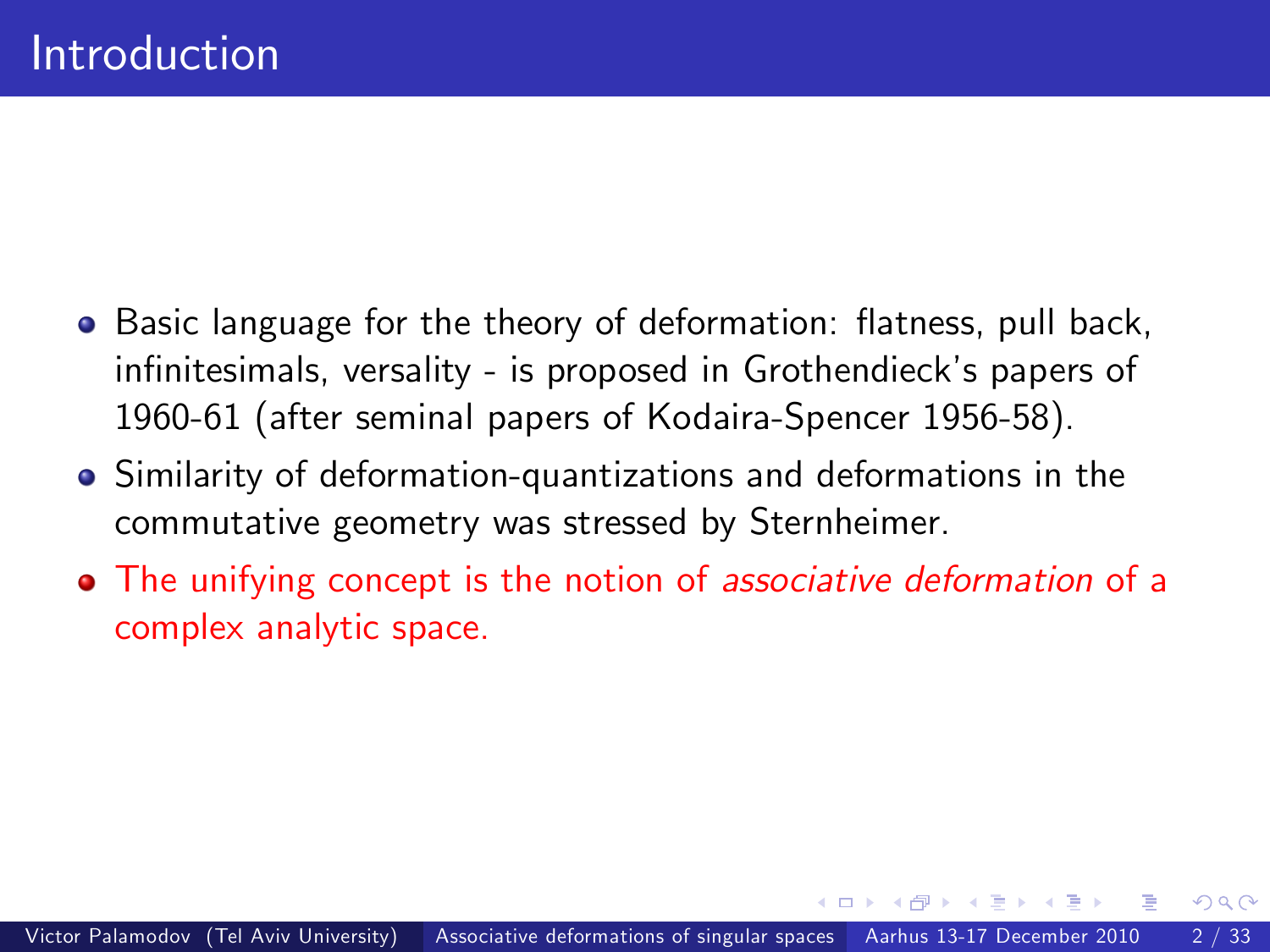Analytic algebras, Analytic spaces,

 $\Box$ 

 $299$ 

э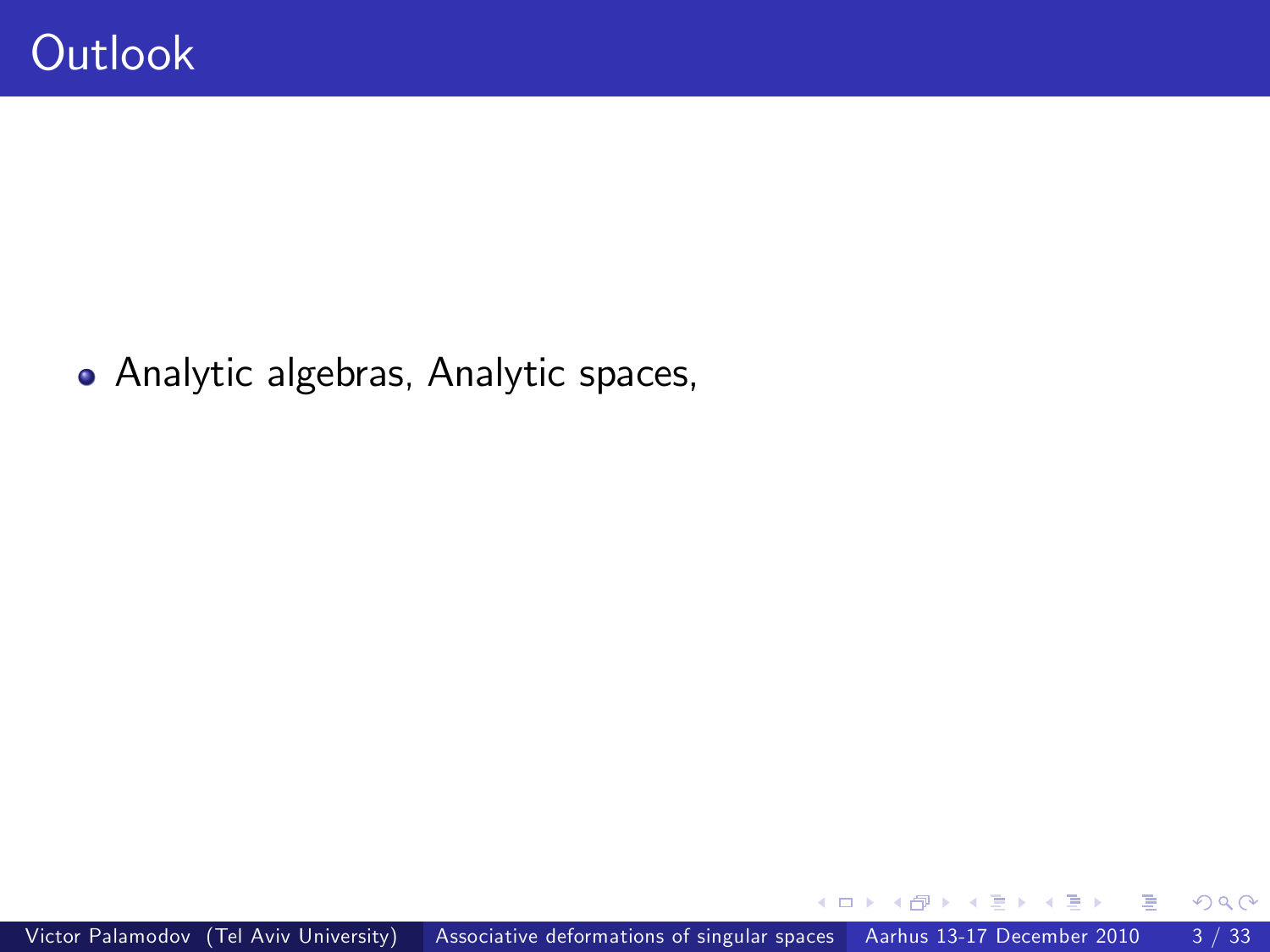- Analytic algebras, Analytic spaces,
- Resolution, Deformation complex,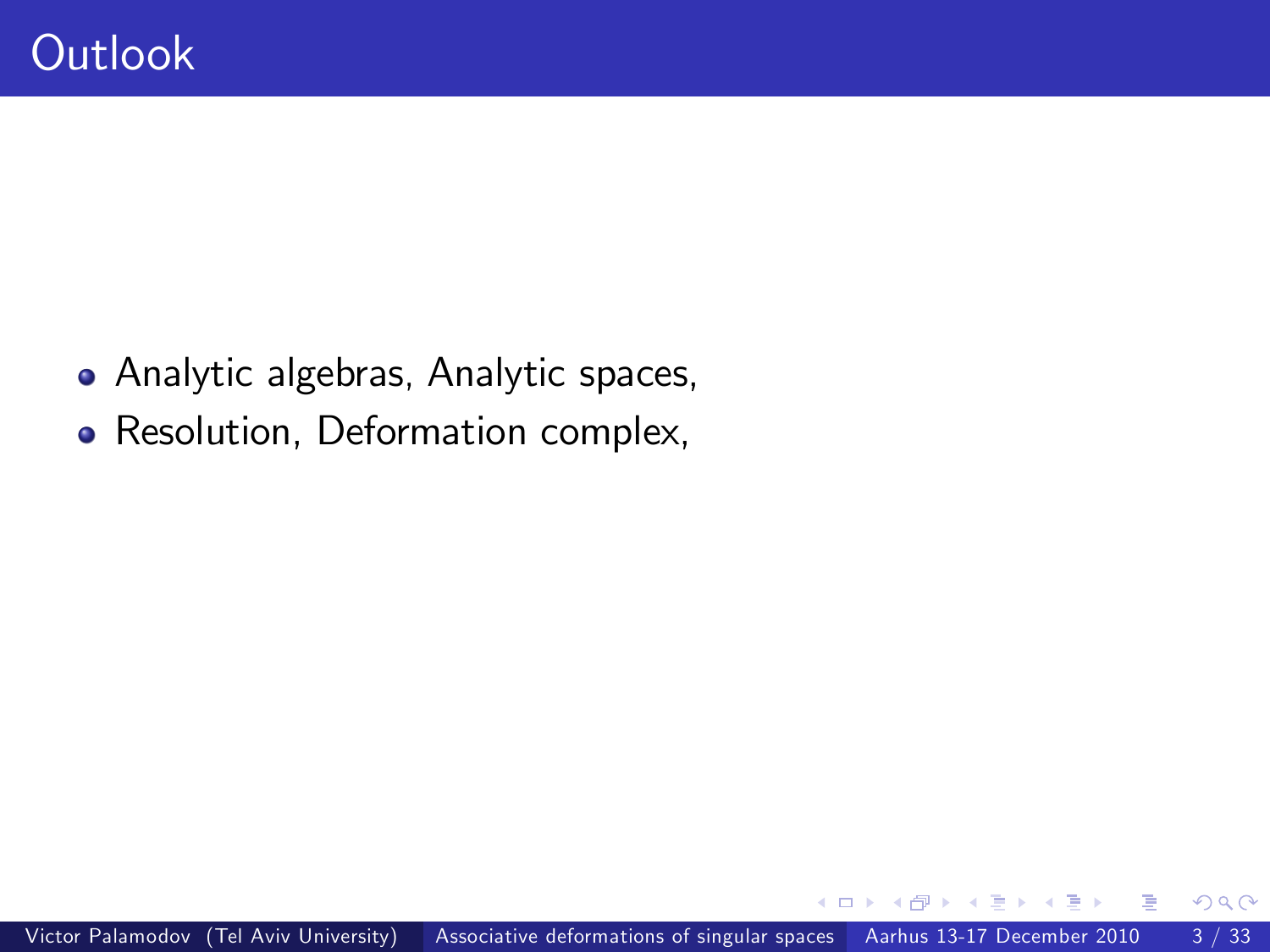- Analytic algebras, Analytic spaces,
- Resolution, Deformation complex,
- Associative cohomology, Master equation,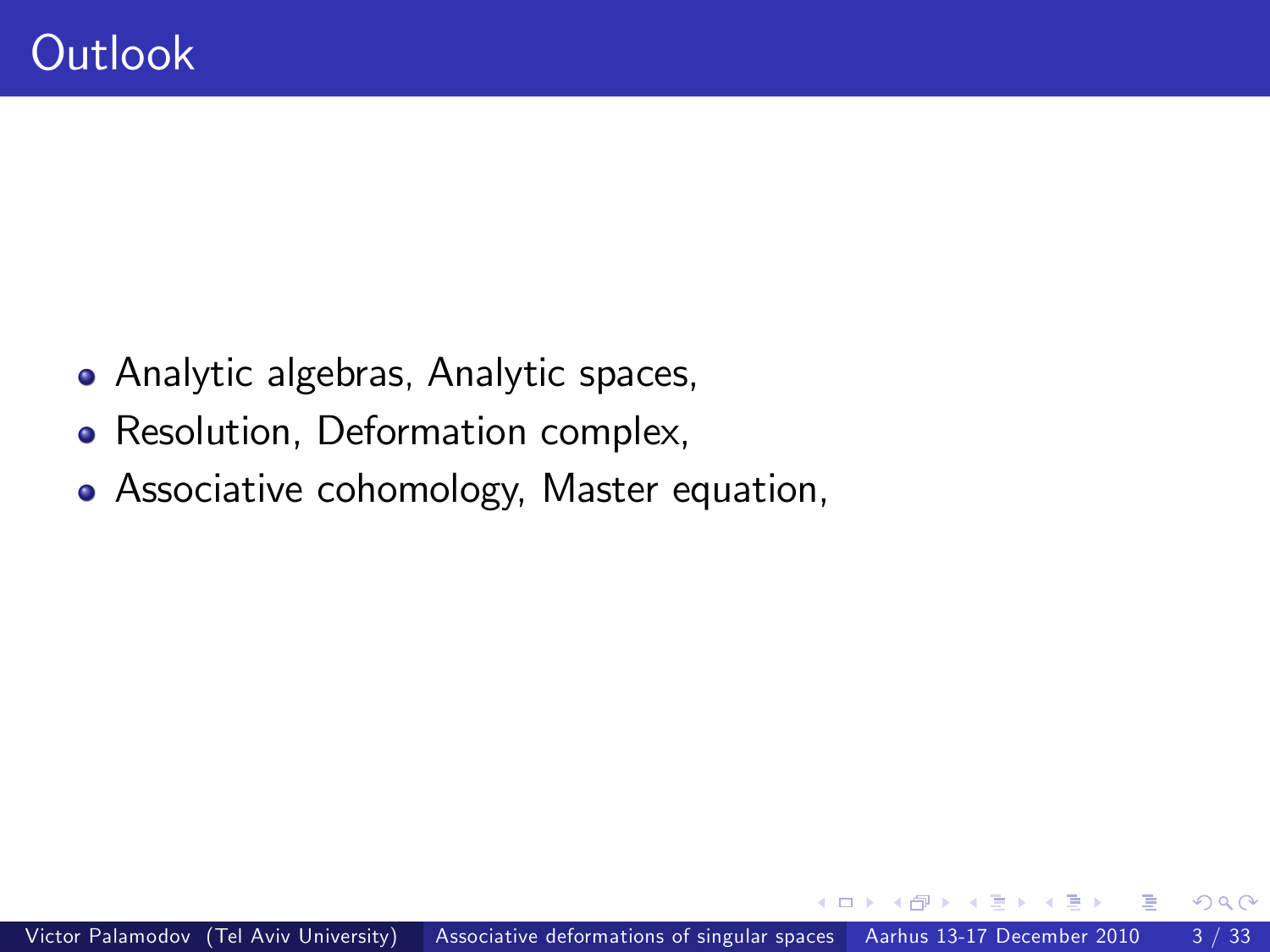- Analytic algebras, Analytic spaces,
- Resolution, Deformation complex,
- Associative cohomology, Master equation,
- Versal deformation, Examples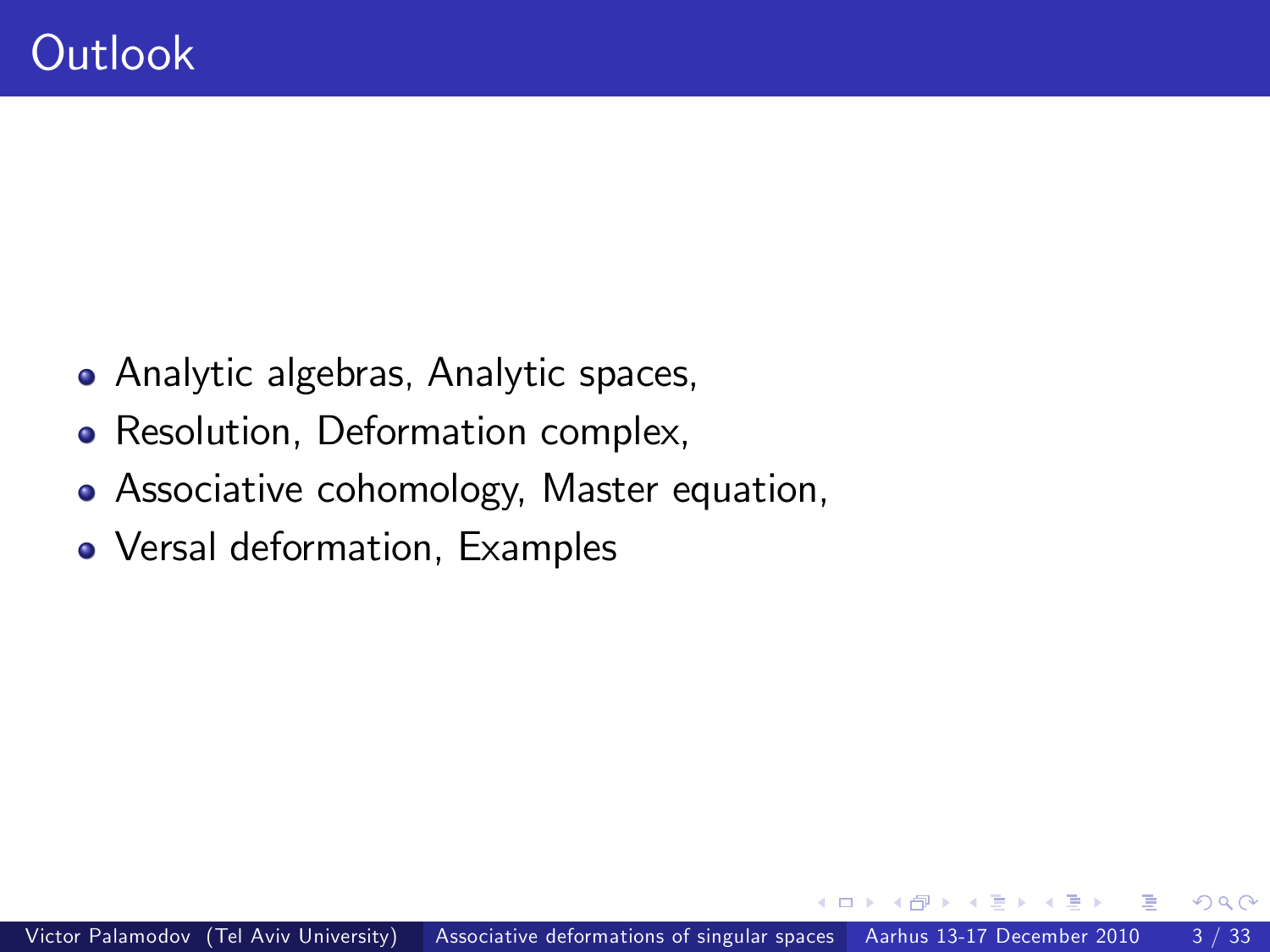• Let  $\mathcal{O}_n = \mathbb{C}\{z_1, ..., z_n\}$  be the algebra of convergent power series of n complex variables with coeffcients in  $\mathbb{C}$ .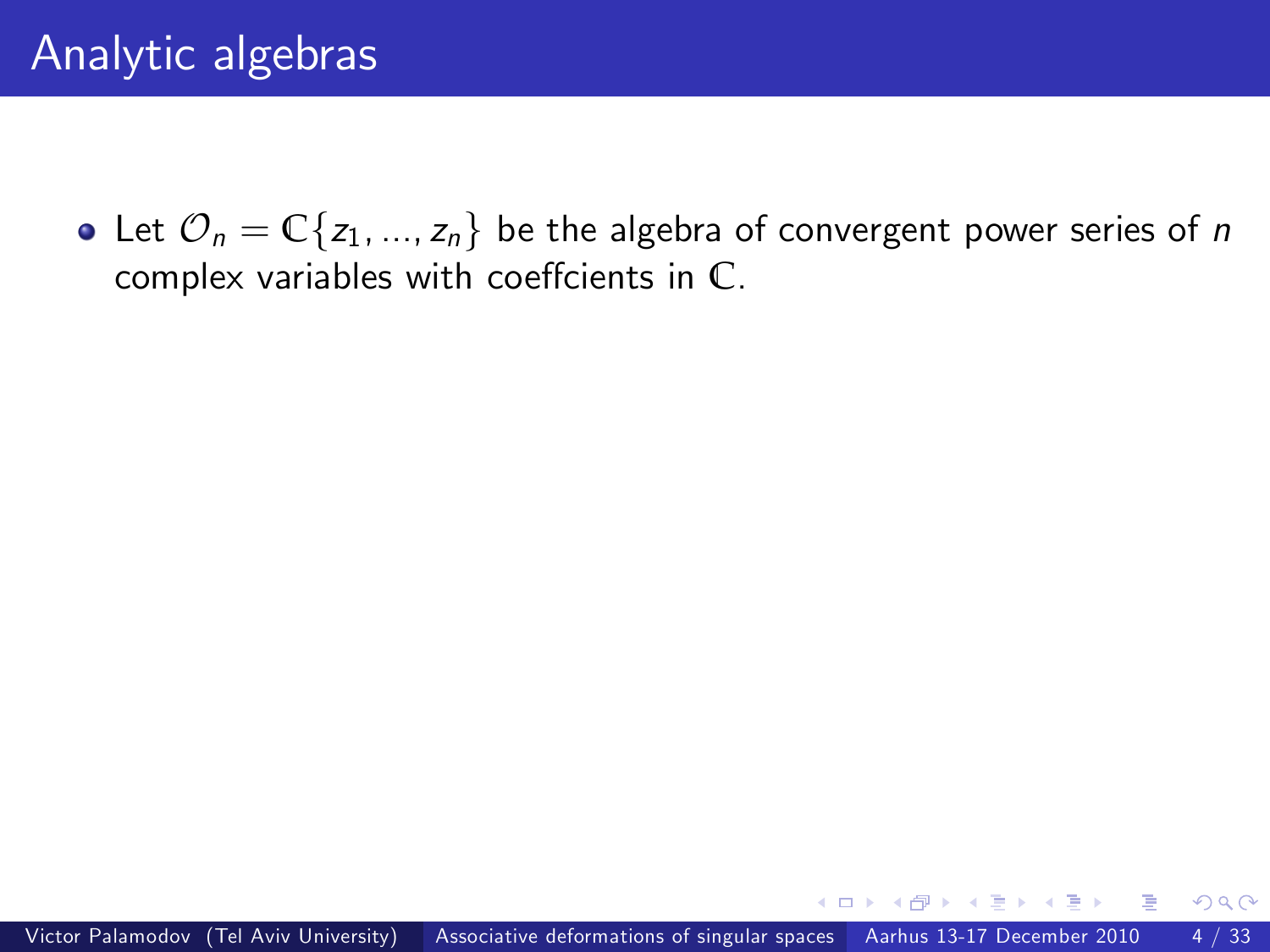- Let  $\mathcal{O}_n = \mathbb{C}\{z_1, ..., z_n\}$  be the algebra of convergent power series of n complex variables with coeffcients in  $\mathbb{C}$ .
- $\bullet$  A regular analytic algebra is a C-algebra isomorphic to  $\mathcal{O}_n$  for some n. An analytic algebra  $\mathcal A$  is a quotient  $\mathcal A = \mathcal O_n/\mathcal I$ . It is a local algebra with the maximal ideal  $m(\mathcal{A}) = m(\mathcal{O}_n)/\mathcal{I}$ .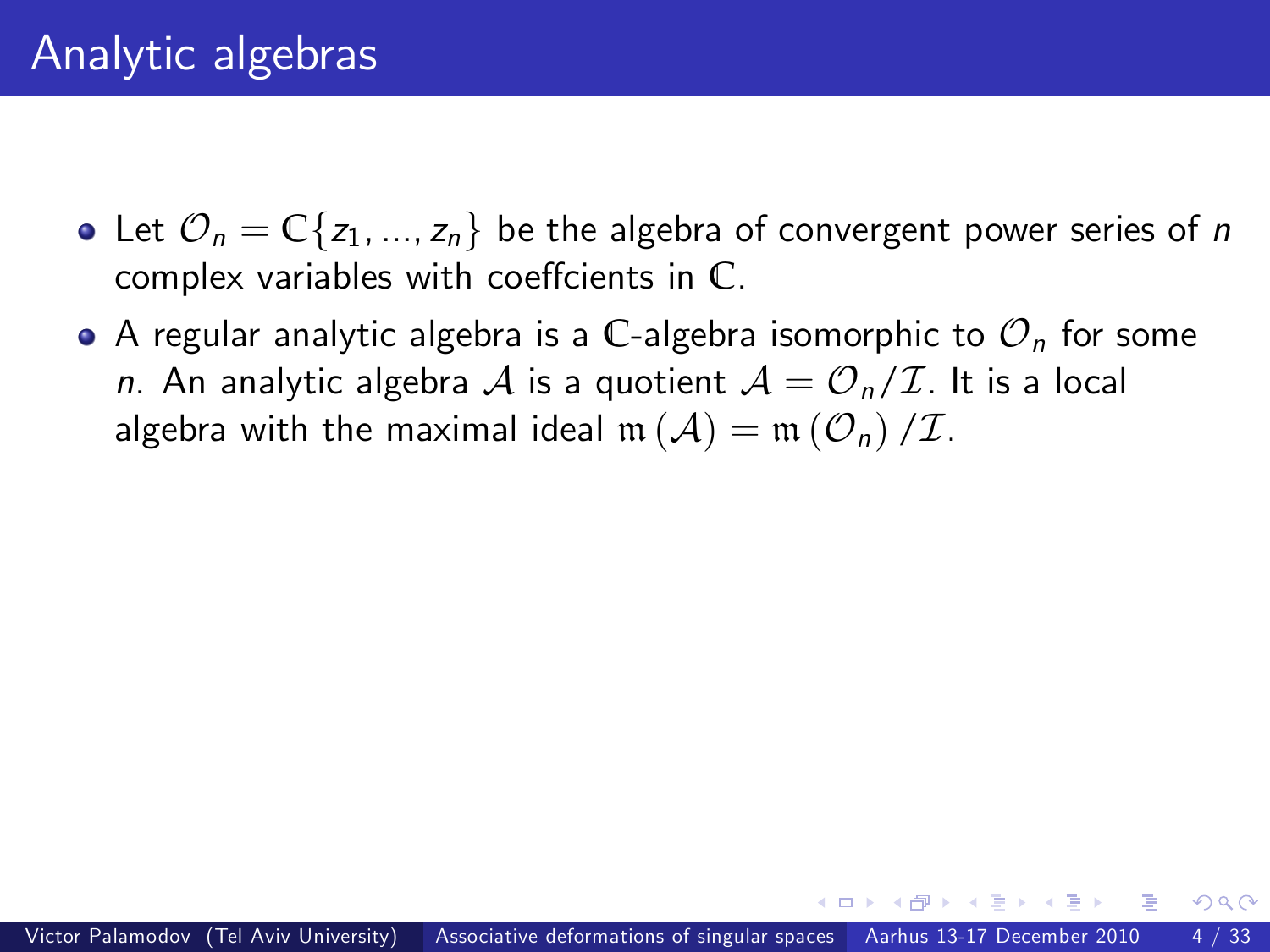- Let  $\mathcal{O}_n = \mathbb{C}\{z_1, ..., z_n\}$  be the algebra of convergent power series of n complex variables with coeffcients in  $\mathbb{C}$ .
- $\bullet$  A regular analytic algebra is a C-algebra isomorphic to  $\mathcal{O}_n$  for some n. An analytic algebra A is a quotient  $A = \mathcal{O}_n/\mathcal{I}$ . It is a local algebra with the maximal ideal  $m(\mathcal{A}) = m(\mathcal{O}_n)/\mathcal{I}$ .
- The algebra  $A$  defines the analytic germ  $S(A)$  in  $\mathbb{C}^n$  given by

$$
f_{1}\left( z\right) =...=f_{m}\left( z\right) =0
$$

where  $(f_1, ..., f_m)$  are generators of the ideal  $\mathcal I$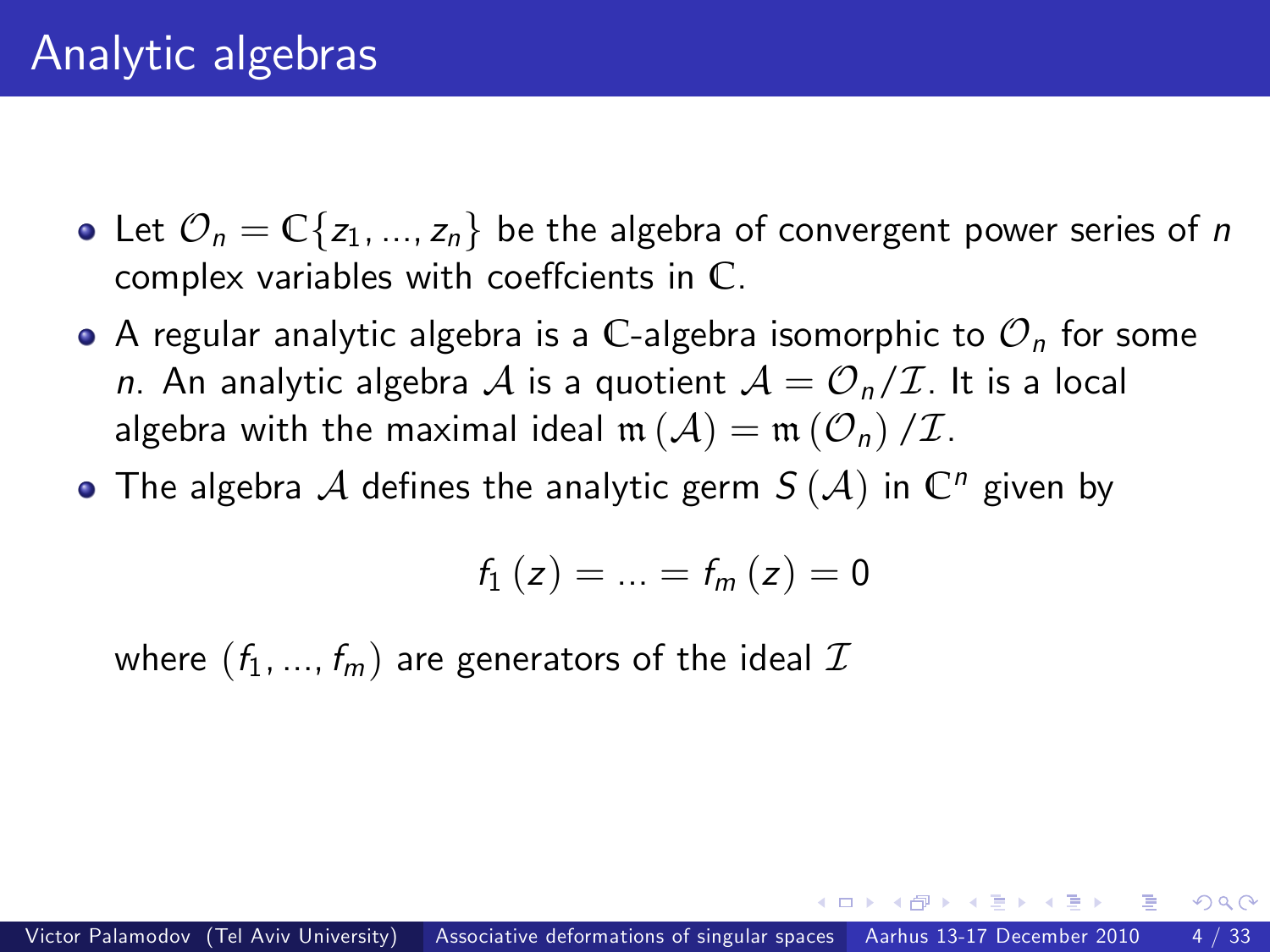- Let  $\mathcal{O}_n = \mathbb{C}\{z_1, ..., z_n\}$  be the algebra of convergent power series of n complex variables with coeffcients in  $\mathbb{C}$ .
- $\bullet$  A regular analytic algebra is a C-algebra isomorphic to  $\mathcal{O}_n$  for some n. An analytic algebra A is a quotient  $A = \mathcal{O}_n/\mathcal{I}$ . It is a local algebra with the maximal ideal  $m(\mathcal{A}) = m(\mathcal{O}_n)/\mathcal{I}$ .
- The algebra  $A$  defines the analytic germ  $S(A)$  in  $\mathbb{C}^n$  given by

$$
f_{1}\left( z\right) =...=f_{m}\left( z\right) =0
$$

where  $(f_1, ..., f_m)$  are generators of the ideal  $\mathcal I$ 

 $\mathcal A$  is called Artin algebra, if  $\mathfrak m^k\left(\mathcal A\right)=0$  for some  $k>0,$  the germ  $S(\mathcal{A})$  is a infinitesimal extension of the point  $(\bullet, \mathbb{C})$ .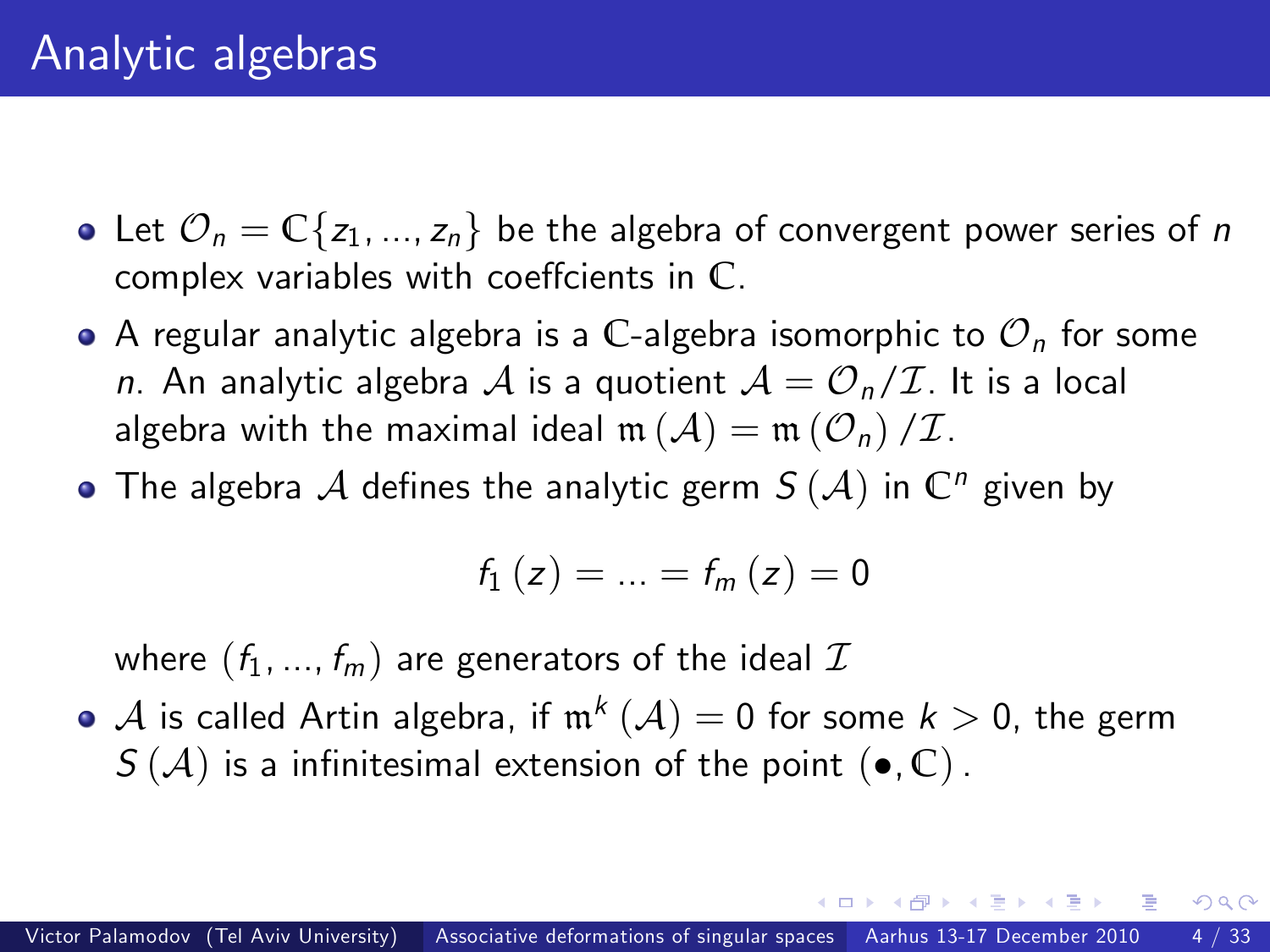• A morphism of germs  $(R, \mathcal{O}_R) \rightarrow (S, \mathcal{O}_S)$  is a continuous map  $f : (R, \bullet) \to (S, \bullet)$  together with a homomorphism C-algebras :  $\varphi$ :  $\mathcal{O}_S \rightarrow \mathcal{O}_R$  such that  $\varphi$ *a* (*r*) = *a* (*f* (*r*)), *r*  $\in$  *R*.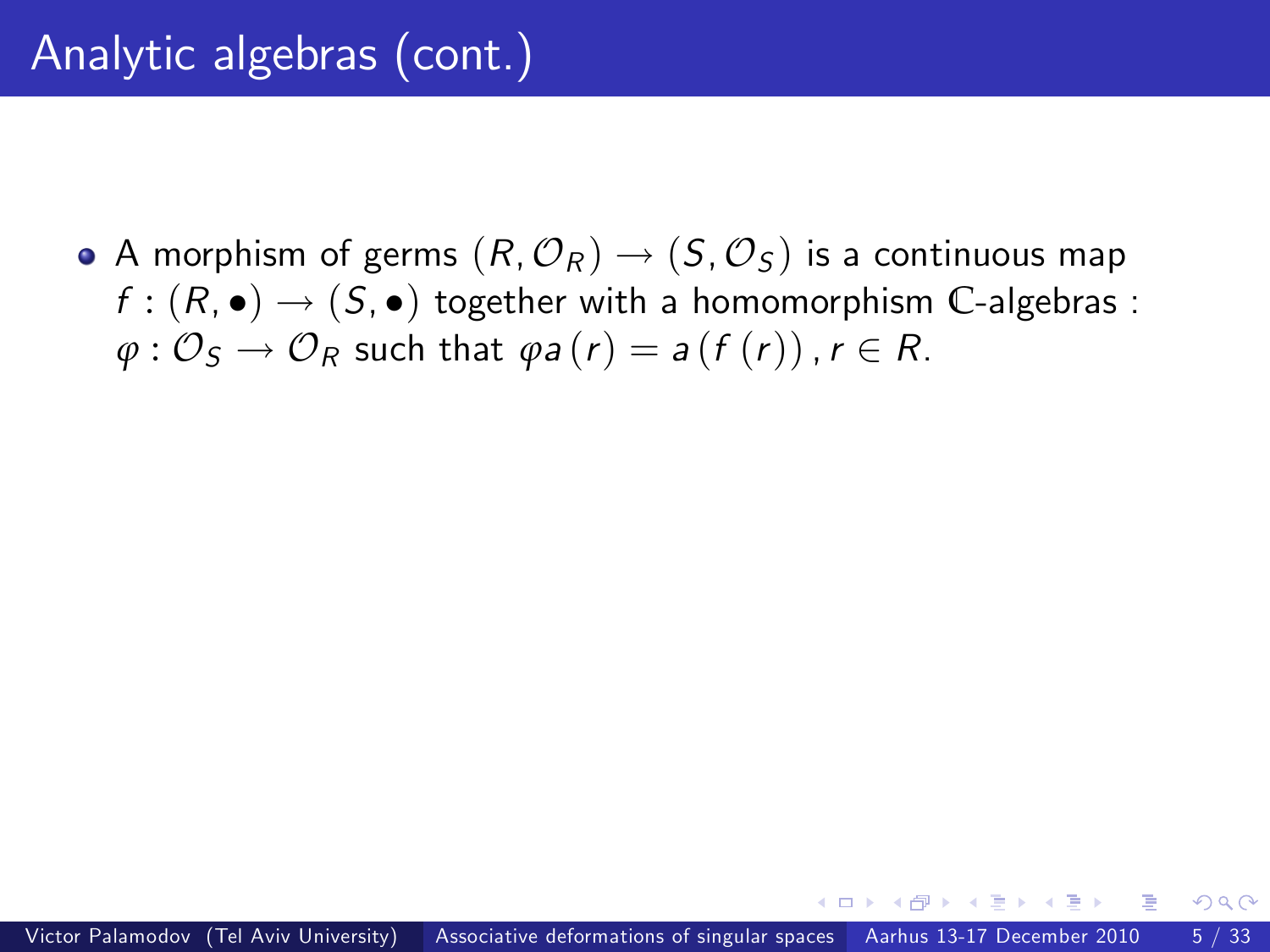- A morphism of germs  $(R, \mathcal{O}_R) \rightarrow (S, \mathcal{O}_S)$  is a continuous map  $f : (R, \bullet) \to (S, \bullet)$  together with a homomorphism C-algebras :  $\varphi: \mathcal{O}_S \to \mathcal{O}_R$  such that  $\varphi a(r) = a(f(r))$ ,  $r \in R$ .
- The morphism  $(f, \varphi)$  is called *flat*, if  $\mathcal{O}_R$  is flat as  $\mathcal{O}_S$ -module via  $\varphi$ . The equation  $\text{Tor}_{1}^{\mathcal{O}_{S}}\left(\mathcal{O}_{R}, \mathbb{C}\right) = 0$  is sufficient for flatness..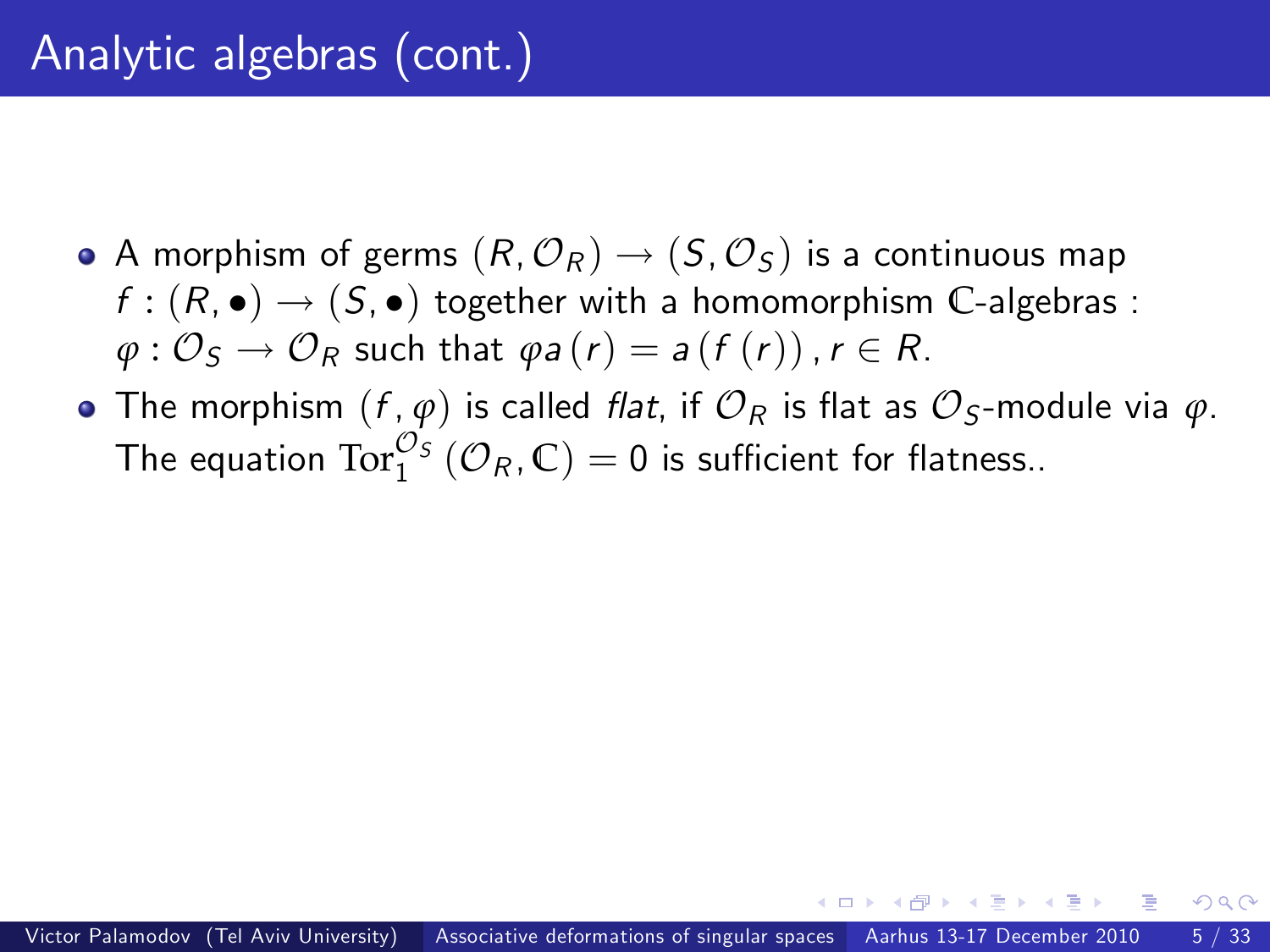- A morphism of germs  $(R, \mathcal{O}_R) \rightarrow (S, \mathcal{O}_S)$  is a continuous map  $f : (R, \bullet) \to (S, \bullet)$  together with a homomorphism C-algebras :  $\varphi: \mathcal{O}_S \to \mathcal{O}_R$  such that  $\varphi a(r) = a(f(r))$ ,  $r \in R$ .
- The morphism  $(f, \varphi)$  is called *flat*, if  $\mathcal{O}_R$  is flat as  $\mathcal{O}_S$ -module via  $\varphi$ . The equation  $\text{Tor}_{1}^{\mathcal{O}_{S}}\left(\mathcal{O}_{R}, \mathbb{C}\right) = 0$  is sufficient for flatness..
- **•** If  $\varphi$  is a surjection the morphism  $(f, \varphi)$  is called imbedding and  $\mathcal{O}_S$  is extension of  $\mathcal{O}_R$  by means of the ideal  $J = \text{Ker}\varphi$ .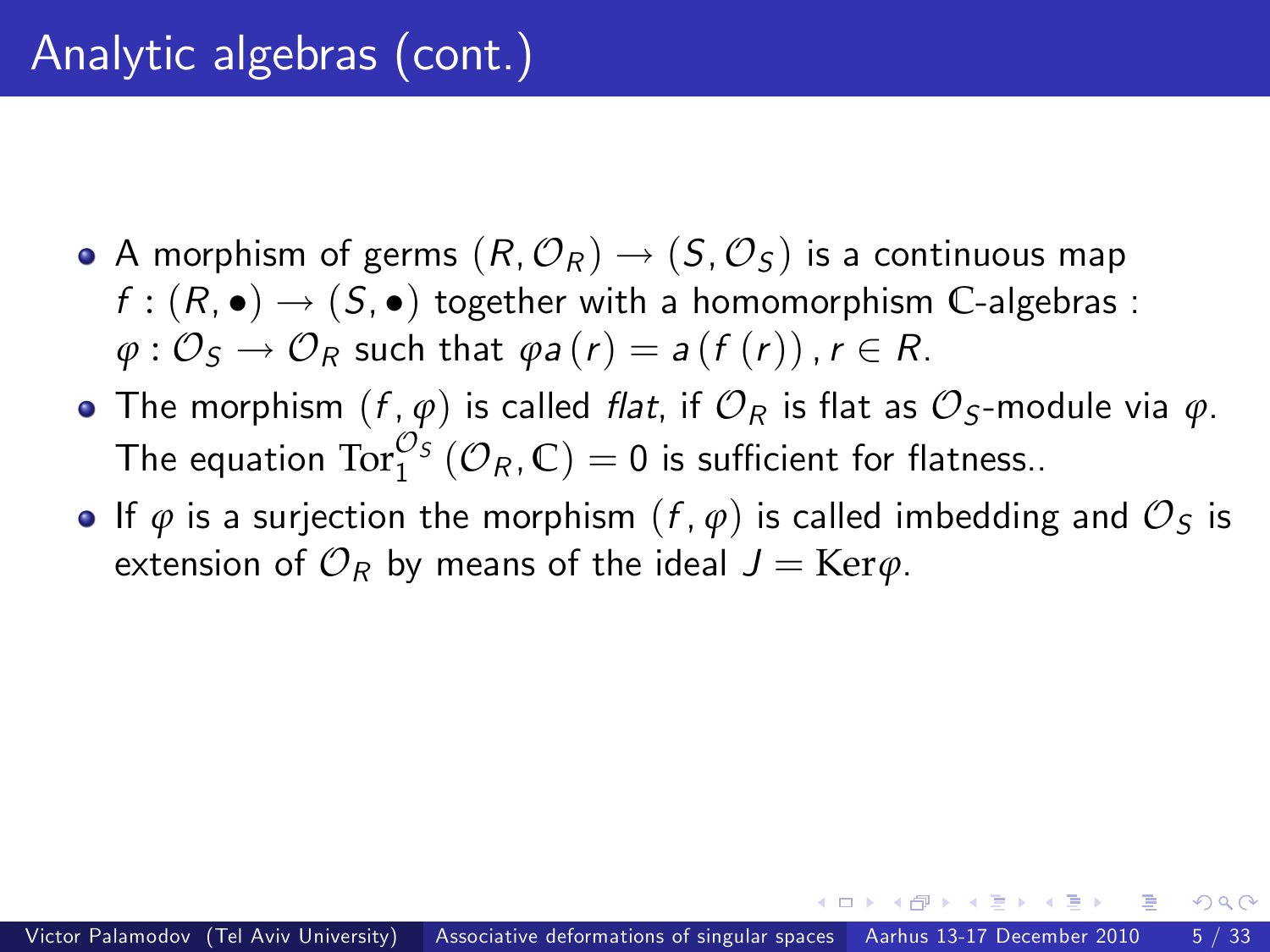- A morphism of germs  $(R, \mathcal{O}_R) \rightarrow (S, \mathcal{O}_S)$  is a continuous map  $f : (R, \bullet) \to (S, \bullet)$  together with a homomorphism C-algebras :  $\varphi: \mathcal{O}_S \to \mathcal{O}_R$  such that  $\varphi a(r) = a(f(r))$ ,  $r \in R$ .
- The morphism  $(f, \varphi)$  is called *flat*, if  $\mathcal{O}_R$  is flat as  $\mathcal{O}_S$ -module via  $\varphi$ . The equation  $\text{Tor}_{1}^{\mathcal{O}_{S}}\left(\mathcal{O}_{R}, \mathbb{C}\right) = 0$  is sufficient for flatness..
- **•** If  $\varphi$  is a surjection the morphism  $(f, \varphi)$  is called imbedding and  $\mathcal{O}_S$  is extension of  $\mathcal{O}_R$  by means of the ideal  $J = \text{Ker}\varphi$ .
- The morphism  $(f, \varphi)$  is called small extension, if  $m(\mathcal{O}_S)$   $J = 0$ .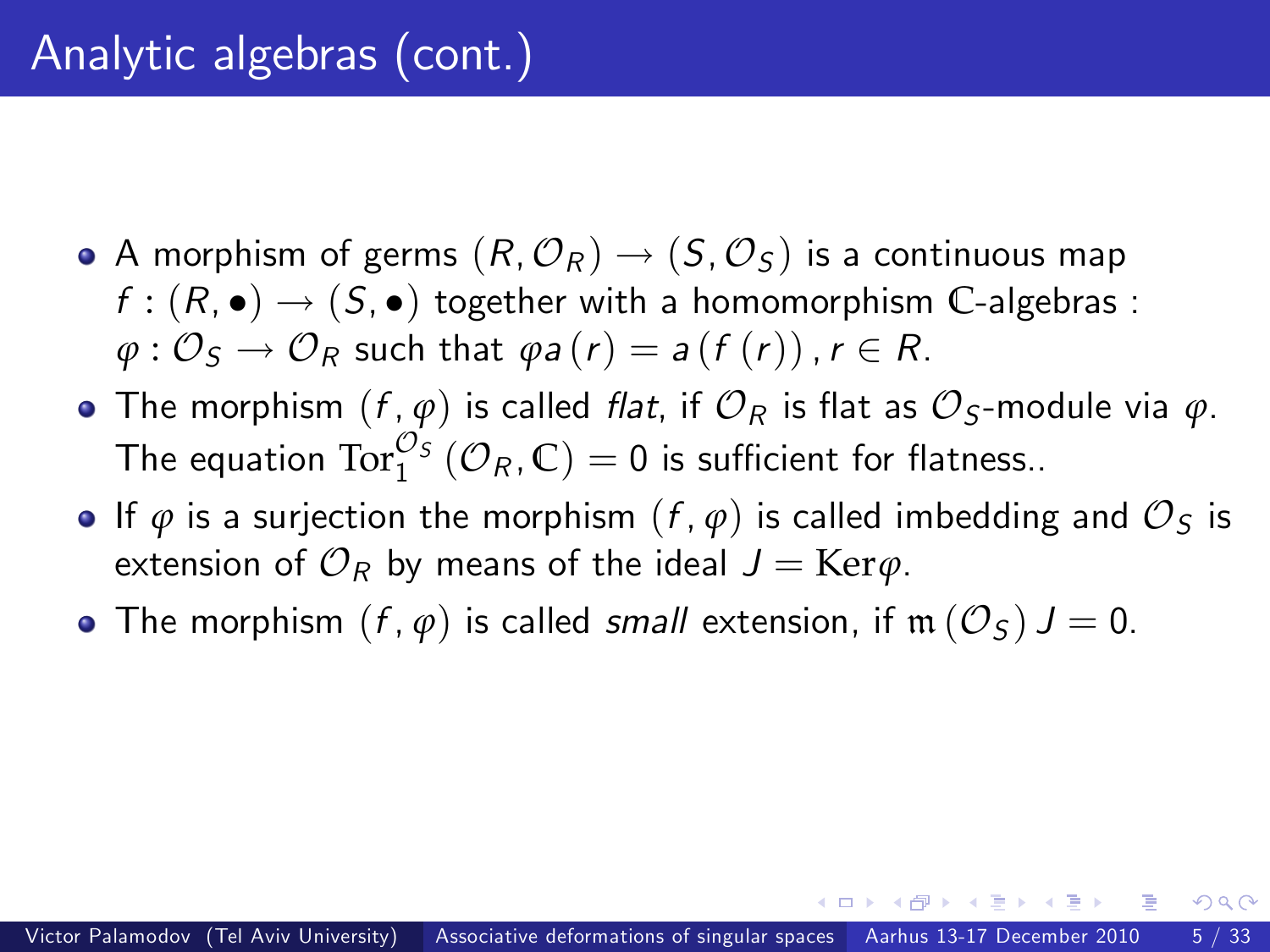- A morphism of germs  $(R, \mathcal{O}_R) \rightarrow (S, \mathcal{O}_S)$  is a continuous map  $f : (R, \bullet) \to (S, \bullet)$  together with a homomorphism C-algebras :  $\varphi: \mathcal{O}_S \to \mathcal{O}_R$  such that  $\varphi a(r) = a(f(r))$ ,  $r \in R$ .
- The morphism  $(f, \varphi)$  is called *flat*, if  $\mathcal{O}_R$  is flat as  $\mathcal{O}_S$ -module via  $\varphi$ . The equation  $\text{Tor}_{1}^{\mathcal{O}_{S}}\left(\mathcal{O}_{R}, \mathbb{C}\right) = 0$  is sufficient for flatness..
- **•** If  $\varphi$  is a surjection the morphism  $(f, \varphi)$  is called imbedding and  $\mathcal{O}_S$  is extension of  $\mathcal{O}_R$  by means of the ideal  $J = \text{Ker}\varphi$ .
- The morphism  $(f, \varphi)$  is called small extension, if  $\mathfrak{m}(\mathcal{O}_S)$   $J = 0$ .
- An algebra is called small if it is a small extension of the simple point  $(\bullet, \mathbb{C})$ .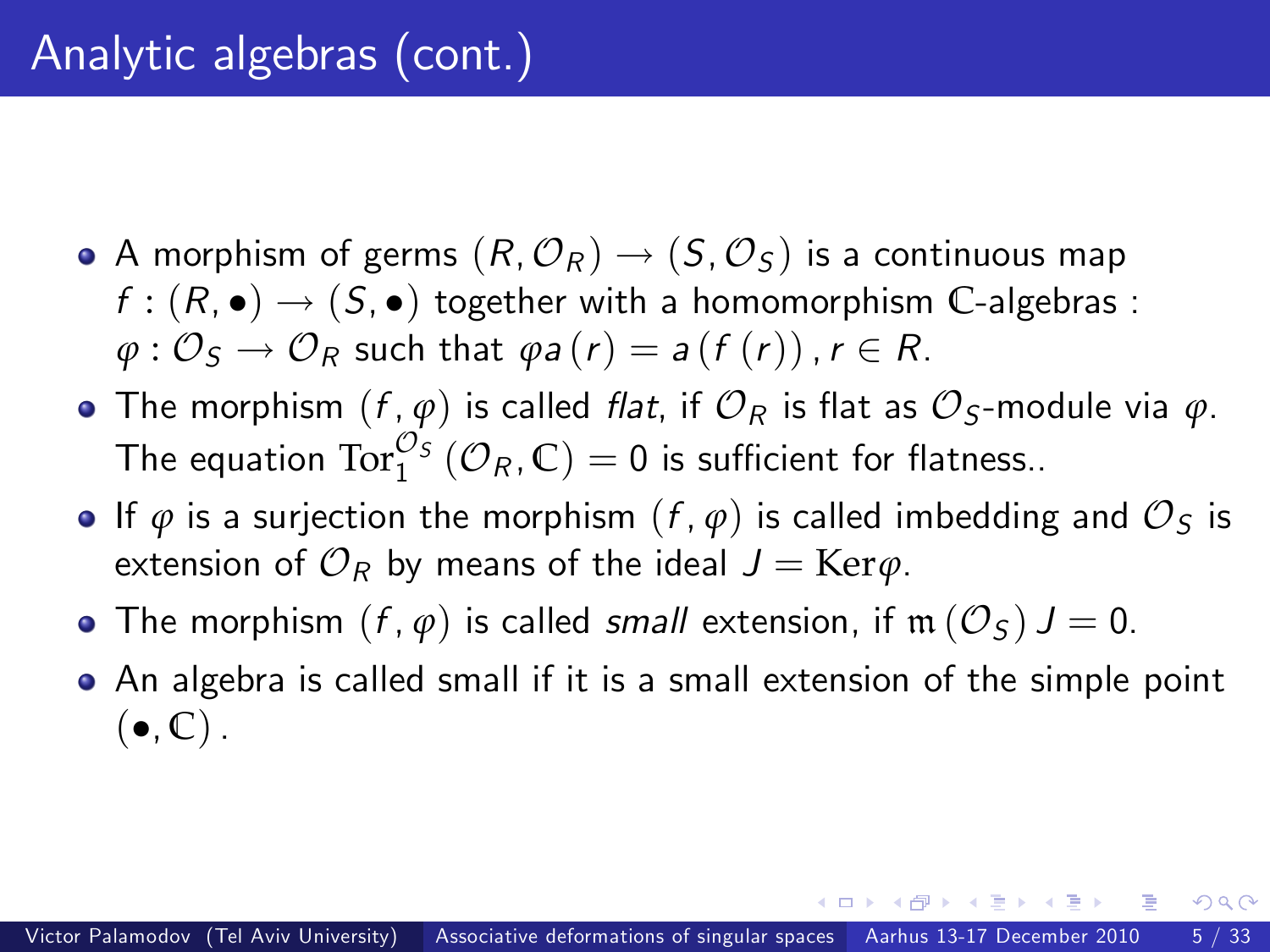For an open set  $U \subset \mathbb{C}^n$  the sheaf of germs of holomorphic functions in U is denoted  $\mathcal{O}_{U}$ .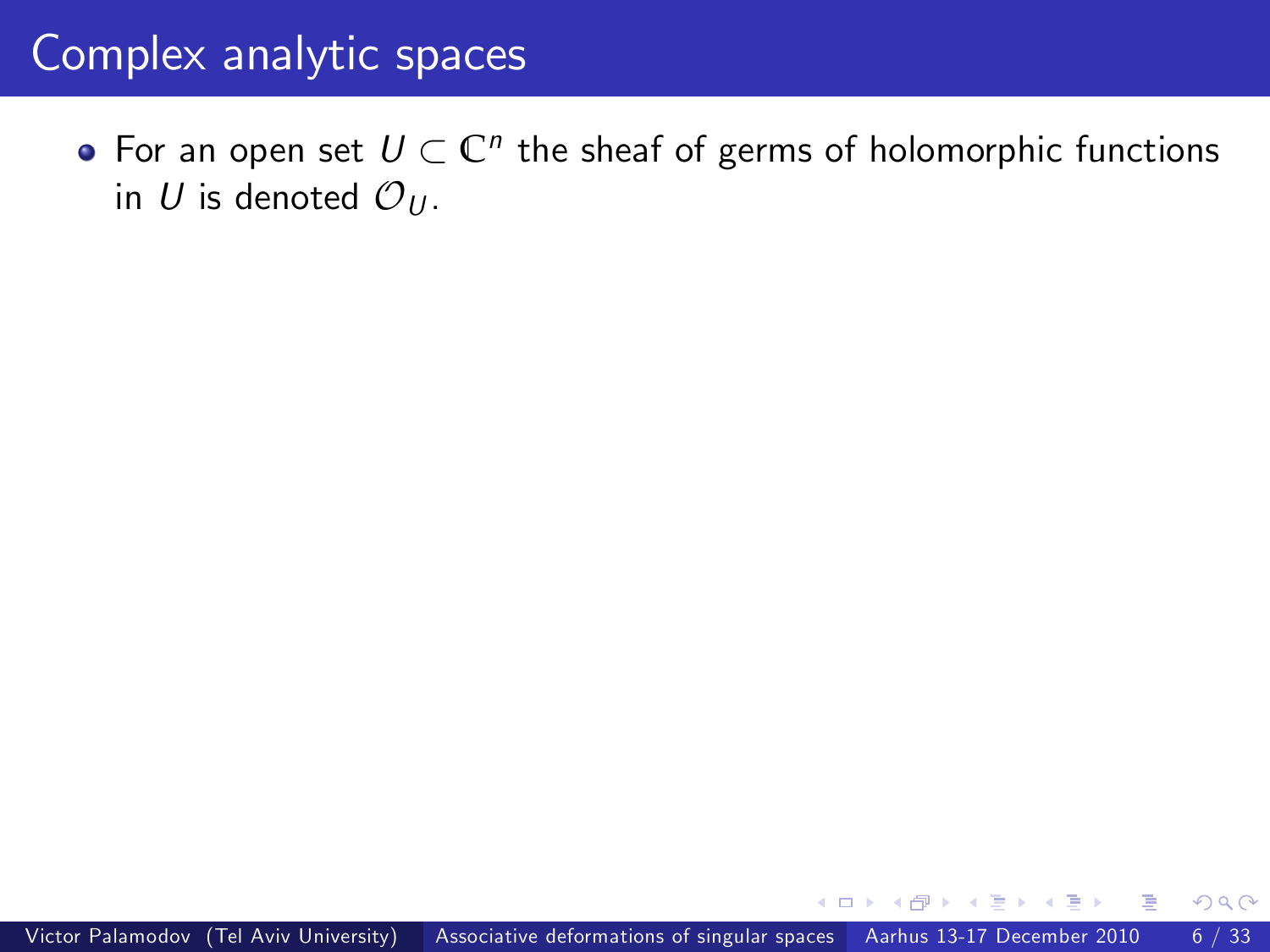- For an open set  $U \subset \mathbb{C}^n$  the sheaf of germs of holomorphic functions in U is denoted  $\mathcal{O}_{U}$ .
- For any sections  $f_1, ..., f_m$  of  $\mathcal{O}_U$  the analytic set  $X_f = \{z \in U; f_1(z) = ... = f_m(z) = 0\}$  supplied with the quotient sheaf  $\mathcal{O}_U / (f_1, ..., f_m)$  is a model c.a.s..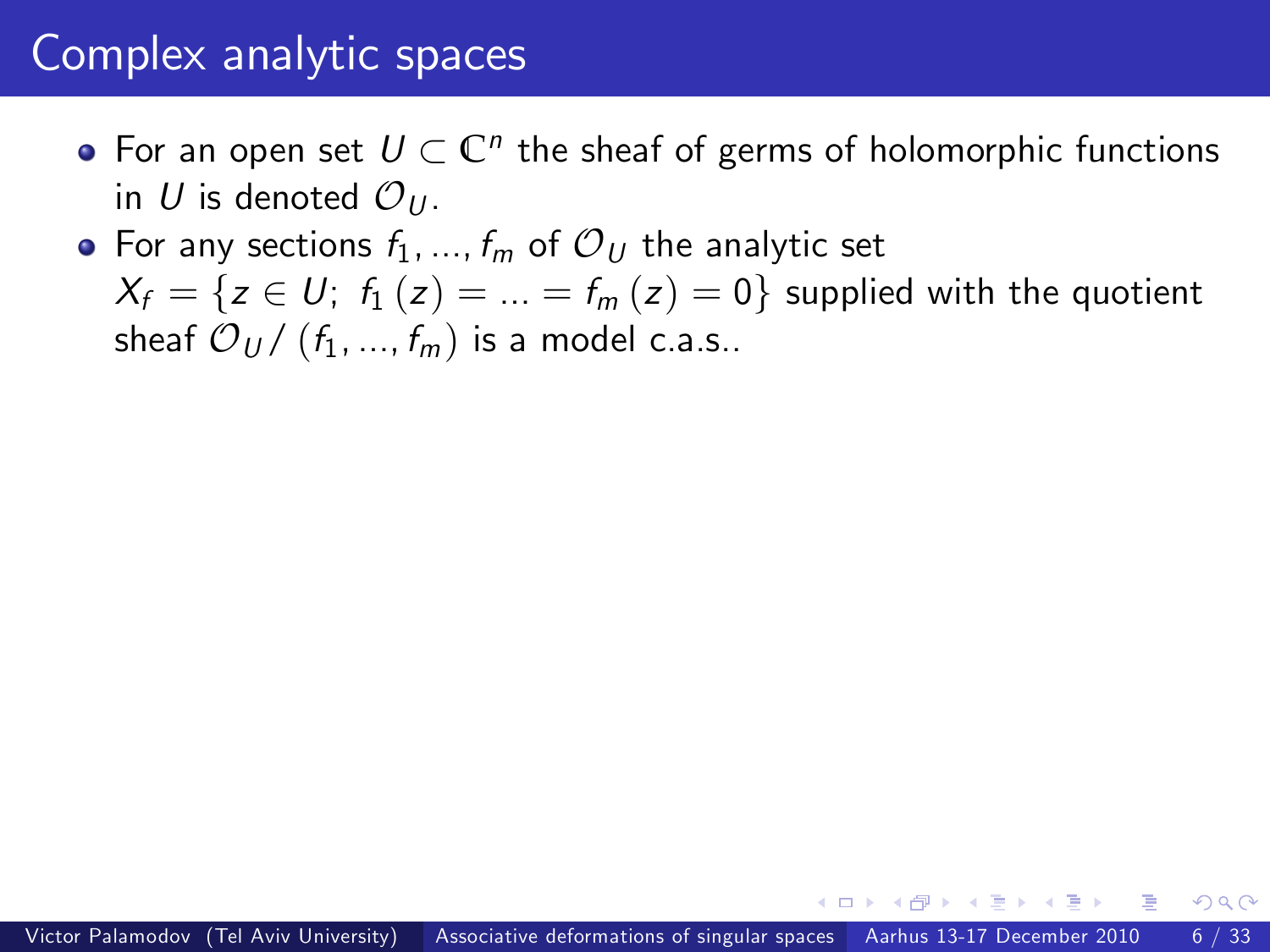- For an open set  $U \subset \mathbb{C}^n$  the sheaf of germs of holomorphic functions in U is denoted  $\mathcal{O}_{U}$ .
- For any sections  $f_1, ..., f_m$  of  $\mathcal{O}_U$  the analytic set  $X_f = \{z \in U; f_1(z) = ... = f_m(z) = 0\}$  supplied with the quotient sheaf  $\mathcal{O}_U / (f_1, ..., f_m)$  is a model c.a.s..
- A complex analytic space is a topological space with a sheaf of local  $\mathbb C$ -algebras that is locally isomorphic to a model space  $\mathcal X_f$ .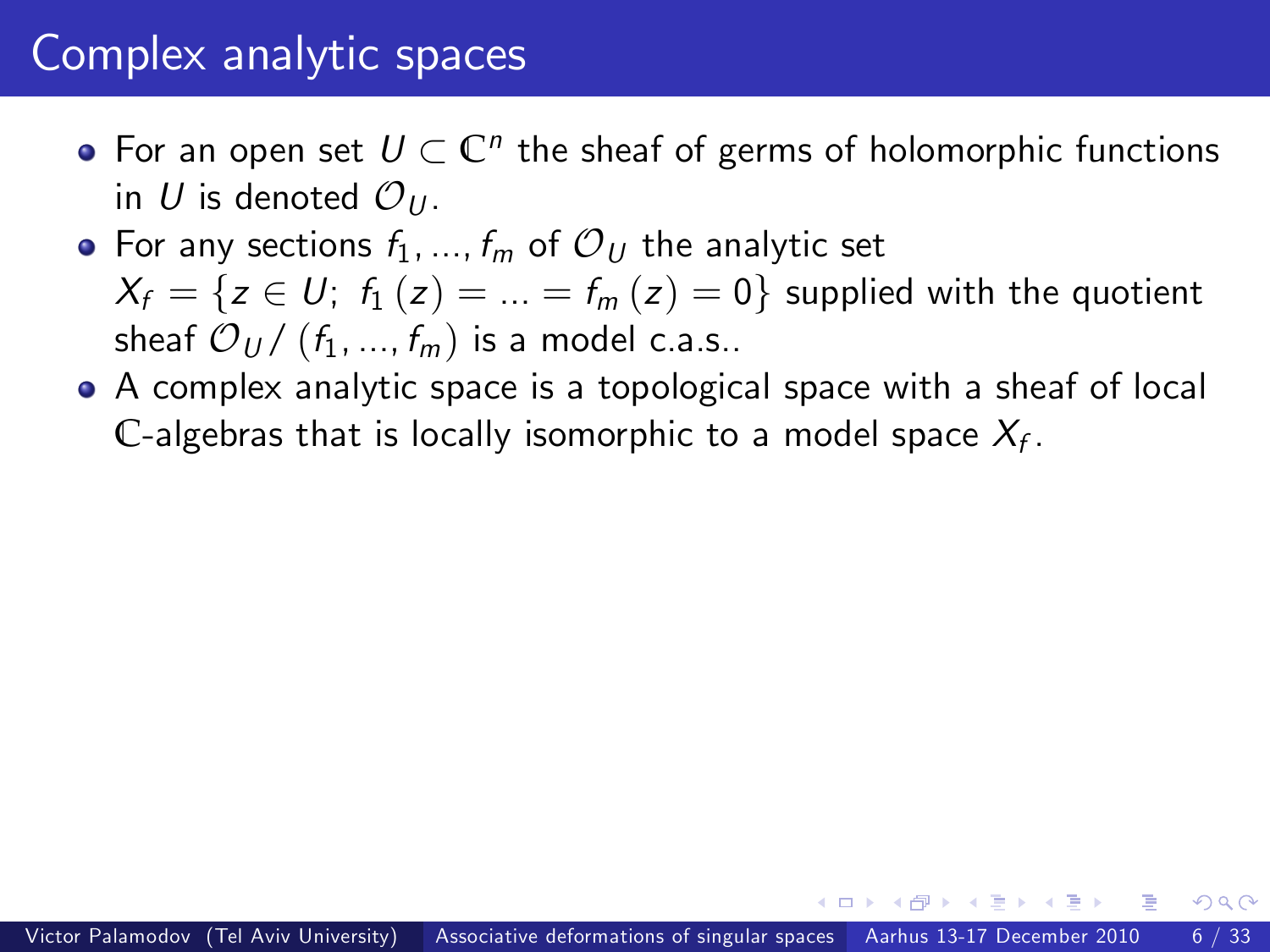- For an open set  $U \subset \mathbb{C}^n$  the sheaf of germs of holomorphic functions in U is denoted  $\mathcal{O}_U$ .
- For any sections  $f_1, ..., f_m$  of  $\mathcal{O}_U$  the analytic set  $X_f = \{z \in U; f_1(z) = ... = f_m(z) = 0\}$  supplied with the quotient sheaf  $\mathcal{O}_U / (f_1, ..., f_m)$  is a model c.a.s..
- A complex analytic space is a topological space with a sheaf of local  $\mathbb C$ -algebras that is locally isomorphic to a model space  $\mathcal X_f$ .
- A morphism of complex spaces  $(X, \mathcal{O}_X) \to (Y, \mathcal{O}_Y)$  is a pair  $(f, \varphi)$ , where  $f: X \to Y$  is a continuous map and  $\varphi: f^* \left( \mathcal{O}_Y \right) \to \mathcal{O}_X$  is a homomorphism of sheaves of **C**-algebras on X.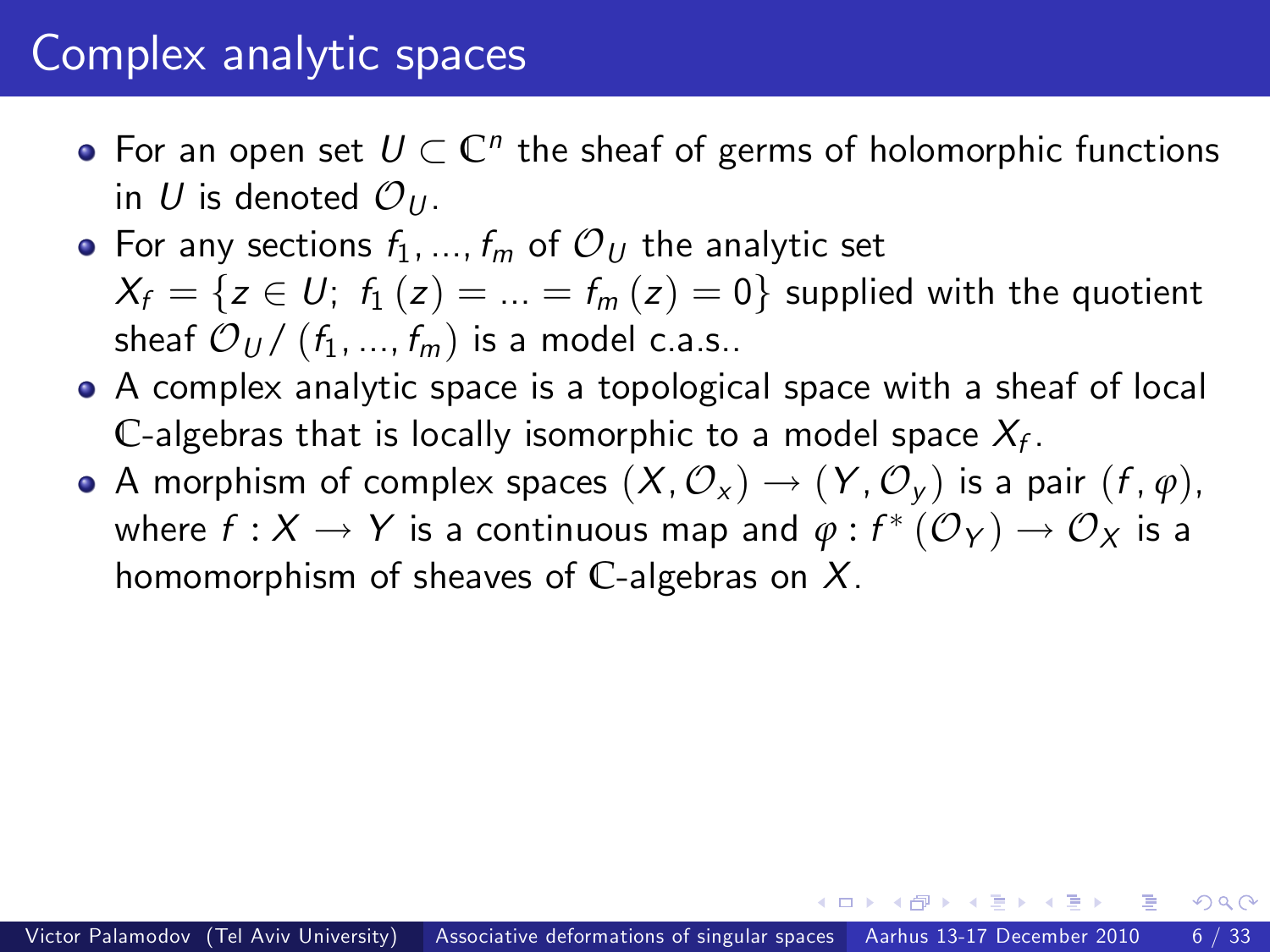- For an open set  $U \subset \mathbb{C}^n$  the sheaf of germs of holomorphic functions in U is denoted  $\mathcal{O}_U$ .
- For any sections  $f_1, ..., f_m$  of  $\mathcal{O}_U$  the analytic set  $X_f = \{z \in U; f_1(z) = ... = f_m(z) = 0\}$  supplied with the quotient sheaf  $\mathcal{O}_U / (f_1, ..., f_m)$  is a model c.a.s..
- A complex analytic space is a topological space with a sheaf of local  $\mathbb C$ -algebras that is locally isomorphic to a model space  $\mathcal X_f$ .
- A morphism of complex spaces  $(X, \mathcal{O}_X) \to (Y, \mathcal{O}_Y)$  is a pair  $(f, \varphi)$ , where  $f: X \to Y$  is a continuous map and  $\varphi: f^* \left( \mathcal{O}_Y \right) \to \mathcal{O}_X$  is a homomorphism of sheaves of **C**-algebras on X.
- **•** The cartesian diagram

$$
\begin{array}{ccc}\nX & \to & \bullet \\
\downarrow & & \downarrow \\
\mathcal{X} & \xrightarrow{f} & S\n\end{array}
$$

is called (commutative) deformation of X over the germ  $(S, \bullet)$  if f is flat at each  $x \in X$ ,  $f(x) = \bullet$ .  $200$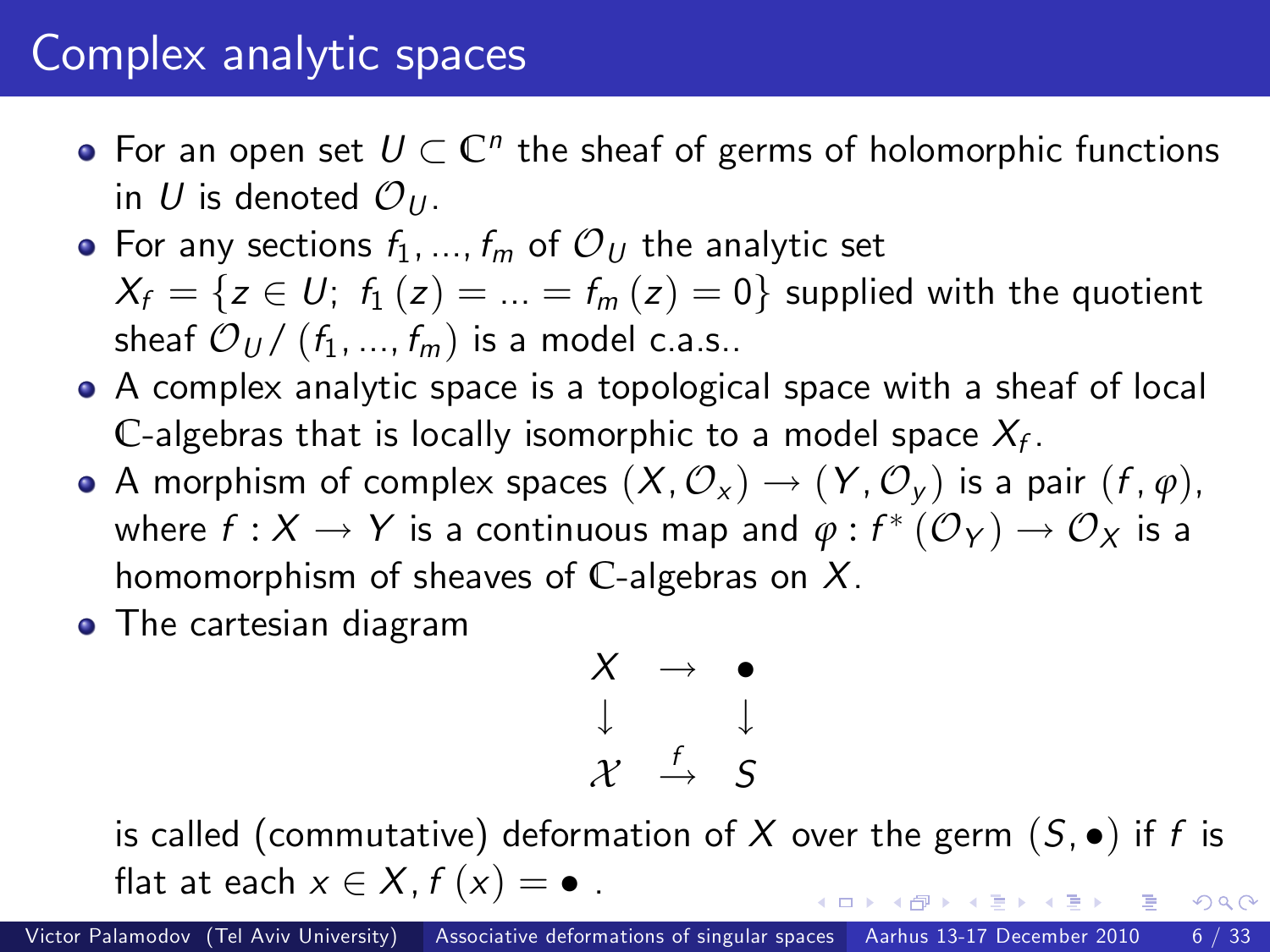• Let  $(X, \mathcal{O}_X)$  be a c.a.s. and  $(S, \mathcal{O}_S)$  be an Artin germ. An associative deformation of X with the base S is called any  $\mathcal{O}_\mathsf{S}\text{-sheaf}$ A on X endowed with an associative  $\mathcal{O}_S$ -bilinear operation  $\mu : \mathcal{A} \times \mathcal{A} \rightarrow \mathcal{A}$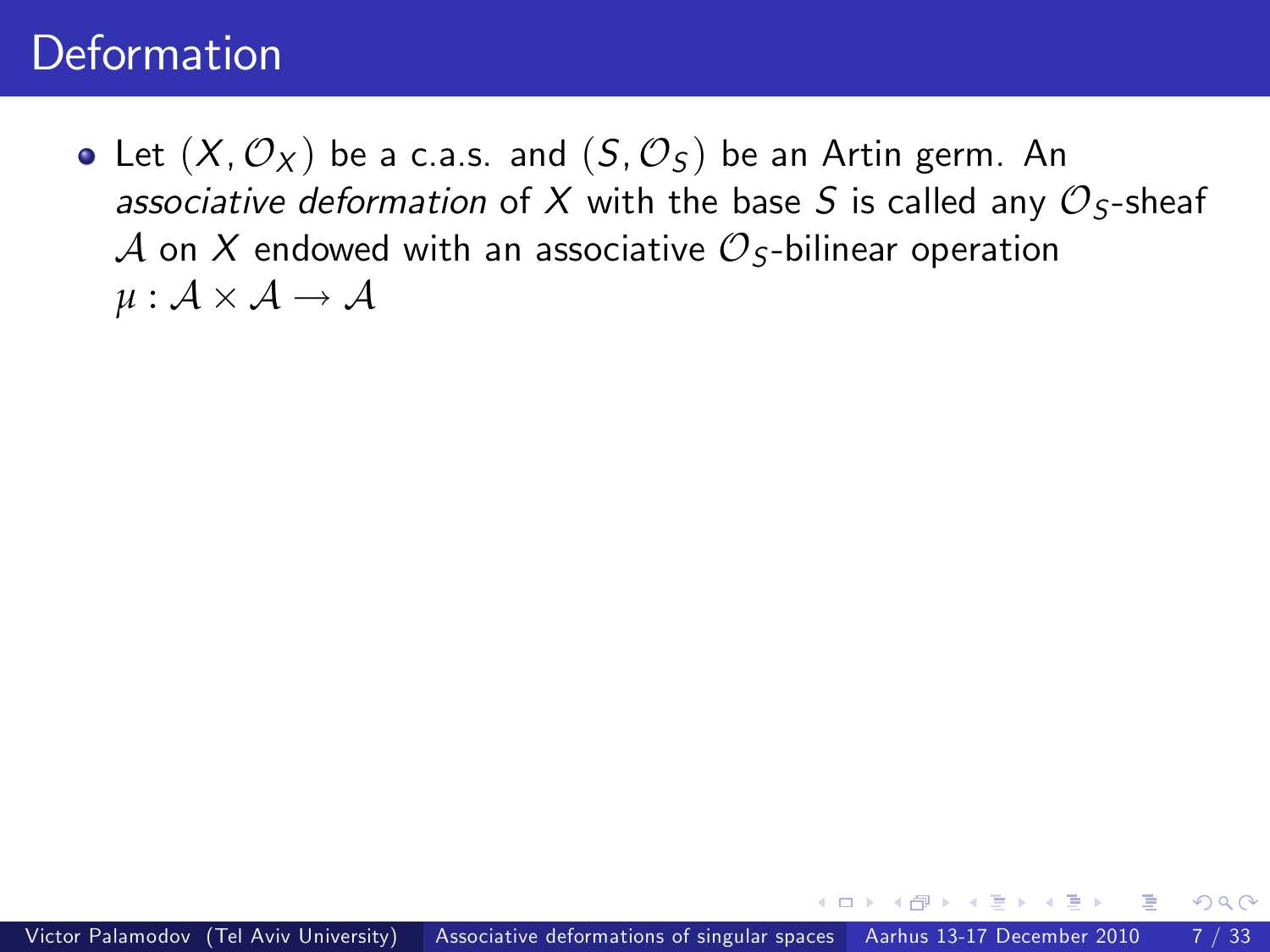- Let  $(X, \mathcal{O}_X)$  be a c.a.s. and  $(S, \mathcal{O}_S)$  be an Artin germ. An associative deformation of X with the base S is called any  $\mathcal{O}_\mathsf{S}\text{-sheaf}$ A on X endowed with an associative  $\mathcal{O}_S$ -bilinear operation  $\mu : \mathcal{A} \times \mathcal{A} \rightarrow \mathcal{A}$
- and a isomorphism  $\alpha : \mathcal{A} \otimes \mathbb{C} \cong \mathcal{O}_X$  of  $\mathbb{C}$ -sheaves on  $X$  such that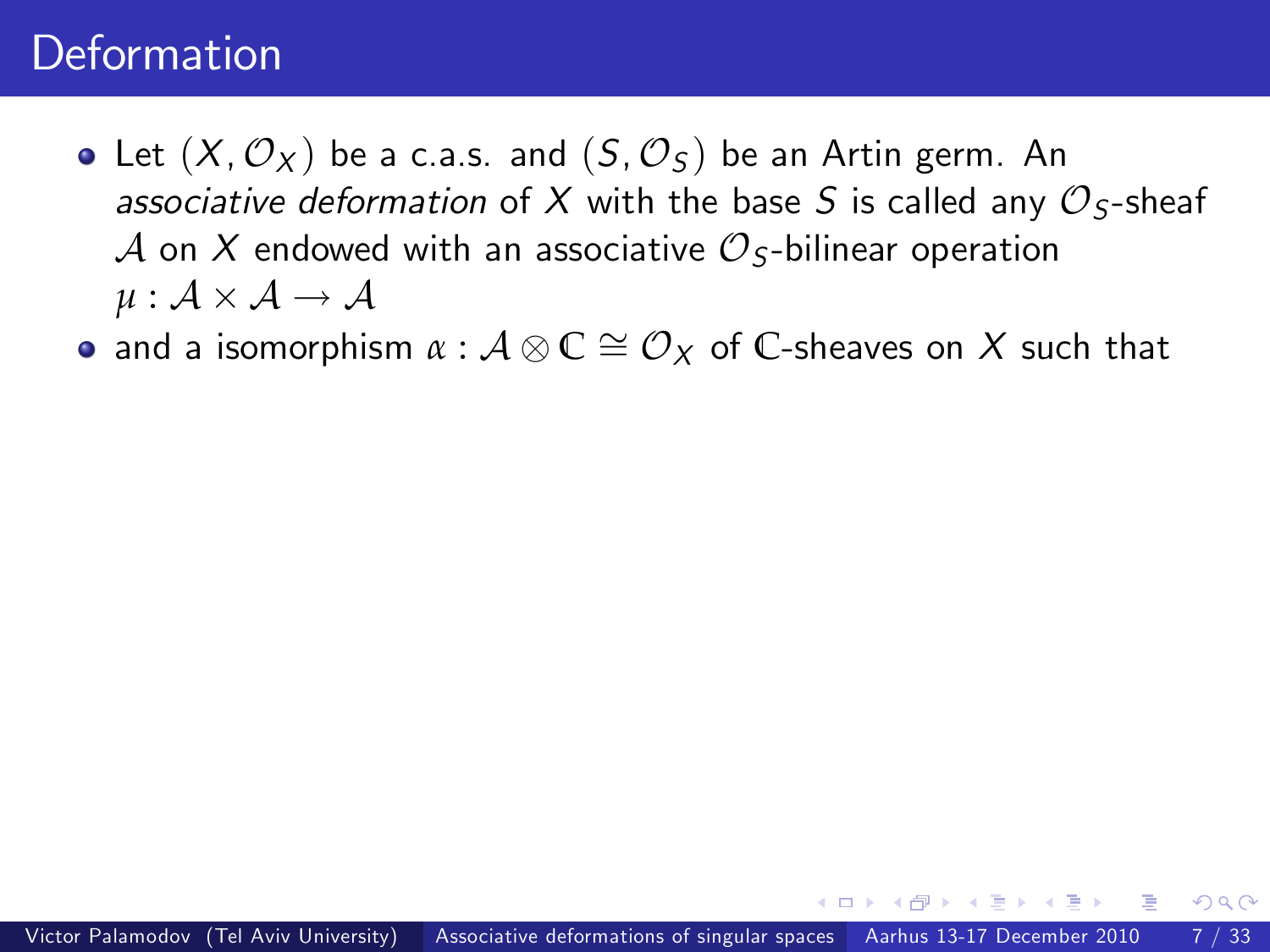- Let  $(X, \mathcal{O}_X)$  be a c.a.s. and  $(S, \mathcal{O}_S)$  be an Artin germ. An associative deformation of X with the base S is called any  $\mathcal{O}_\mathsf{S}\text{-sheaf}$ A on X endowed with an associative  $\mathcal{O}_S$ -bilinear operation  $\mu : \mathcal{A} \times \mathcal{A} \rightarrow \mathcal{A}$
- and a isomorphism  $\alpha : \mathcal{A} \otimes \mathbb{C} \cong \mathcal{O}_X$  of  $\mathbb{C}$ -sheaves on  $X$  such that
- $\bullet$  (i)  $\mathcal{O}_S$ -sheaf  $\mathcal A$  is flat,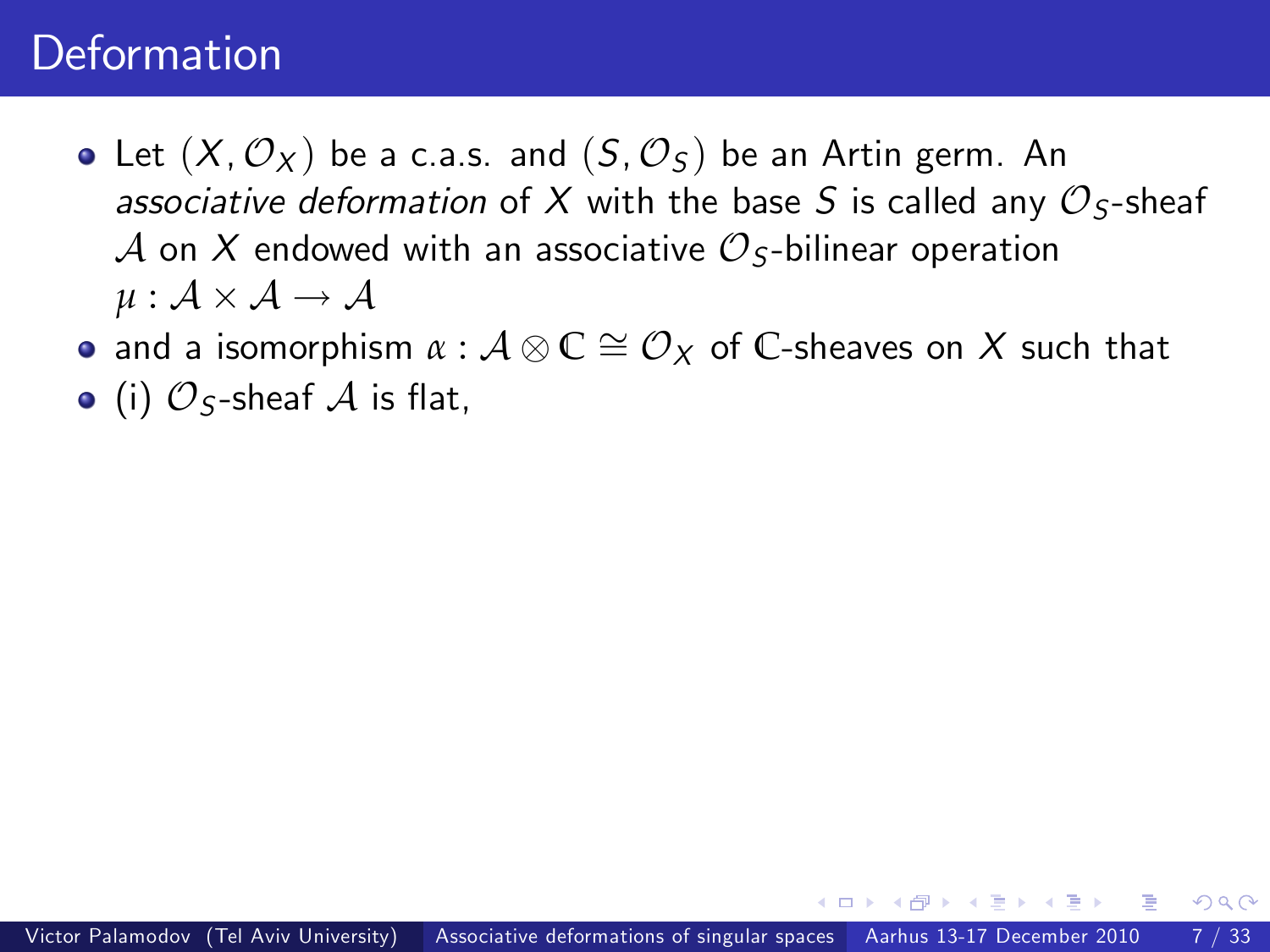- Let  $(X, \mathcal{O}_X)$  be a c.a.s. and  $(S, \mathcal{O}_S)$  be an Artin germ. An associative deformation of X with the base S is called any  $\mathcal{O}_{\mathsf{S}}$ -sheaf A on X endowed with an associative  $\mathcal{O}_S$ -bilinear operation  $\mu : \mathcal{A} \times \mathcal{A} \rightarrow \mathcal{A}$
- and a isomorphism  $\alpha : \mathcal{A} \otimes \mathbb{C} \cong \mathcal{O}_X$  of  $\mathbb{C}$ -sheaves on  $X$  such that
- $\bullet$  (i)  $\mathcal{O}_S$ -sheaf  $\mathcal A$  is flat,
- (ii) the diagram is commutative:

<span id="page-25-0"></span>
$$
\begin{array}{cccc}\n\mu \otimes \mathbb{C} : & \mathcal{A} \otimes_{\mathbb{O}_S} \mathbb{C} \times \mathcal{A} \otimes_{\mathbb{O}_S} \mathbb{C} & \to & \mathcal{A} \otimes_{\mathbb{O}_S} \mathbb{C} \\
& & \alpha \times \alpha \downarrow & & \alpha \downarrow \\
& & \mathcal{O}_X \times \mathcal{O}_X & \to & \mathcal{O}_X\n\end{array}
$$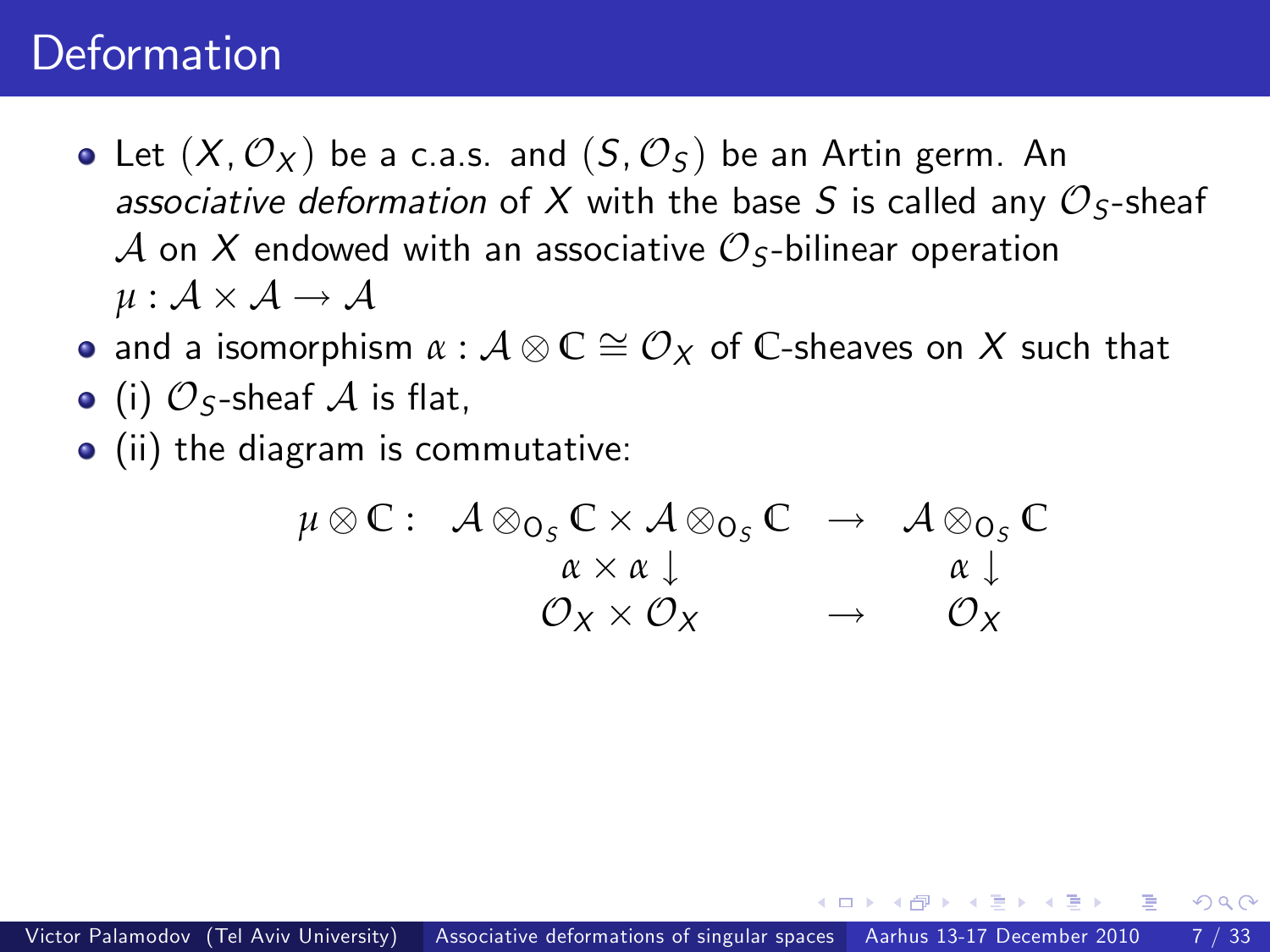- Let  $(X, \mathcal{O}_X)$  be a c.a.s. and  $(S, \mathcal{O}_S)$  be an Artin germ. An associative deformation of X with the base S is called any  $\mathcal{O}_{\mathsf{S}}$ -sheaf A on X endowed with an associative  $\mathcal{O}_S$ -bilinear operation  $\mu : \mathcal{A} \times \mathcal{A} \rightarrow \mathcal{A}$
- and a isomorphism  $\alpha : \mathcal{A} \otimes \mathbb{C} \cong \mathcal{O}_X$  of  $\mathbb{C}$ -sheaves on  $X$  such that
- $\bullet$  (i)  $\mathcal{O}_S$ -sheaf  $\mathcal A$  is flat,
- (ii) the diagram is commutative:

$$
\begin{array}{cccc}\n\mu \otimes \mathbb{C} : & \mathcal{A} \otimes_{\mathbb{O}_S} \mathbb{C} \times \mathcal{A} \otimes_{\mathbb{O}_S} \mathbb{C} & \to & \mathcal{A} \otimes_{\mathbb{O}_S} \mathbb{C} \\
& & \alpha \times \alpha \downarrow & & \alpha \downarrow \\
& & \mathcal{O}_X \times \mathcal{O}_X & \to & \mathcal{O}_X\n\end{array}
$$

 $\bullet$  (iii) For any  $x \in X$  there exist a nbd Y, a proper embedding  $\phi:Y\to U\subset\mathbb{C}^n$ , and a  $\mathcal{O}_S\text{-surjection}$ 

$$
\pi_S: \mathcal{O}_{U\times S}\to \phi_*\left(\mathcal{A}\middle| Y\right)
$$

 $200$ 

such that  $\operatorname{Ker} \pi_{\mathcal{S}}$  is a co[he](#page-25-0)rent  ${\mathcal{O}}_{U\times S}$ -subshea[f.](#page-27-0)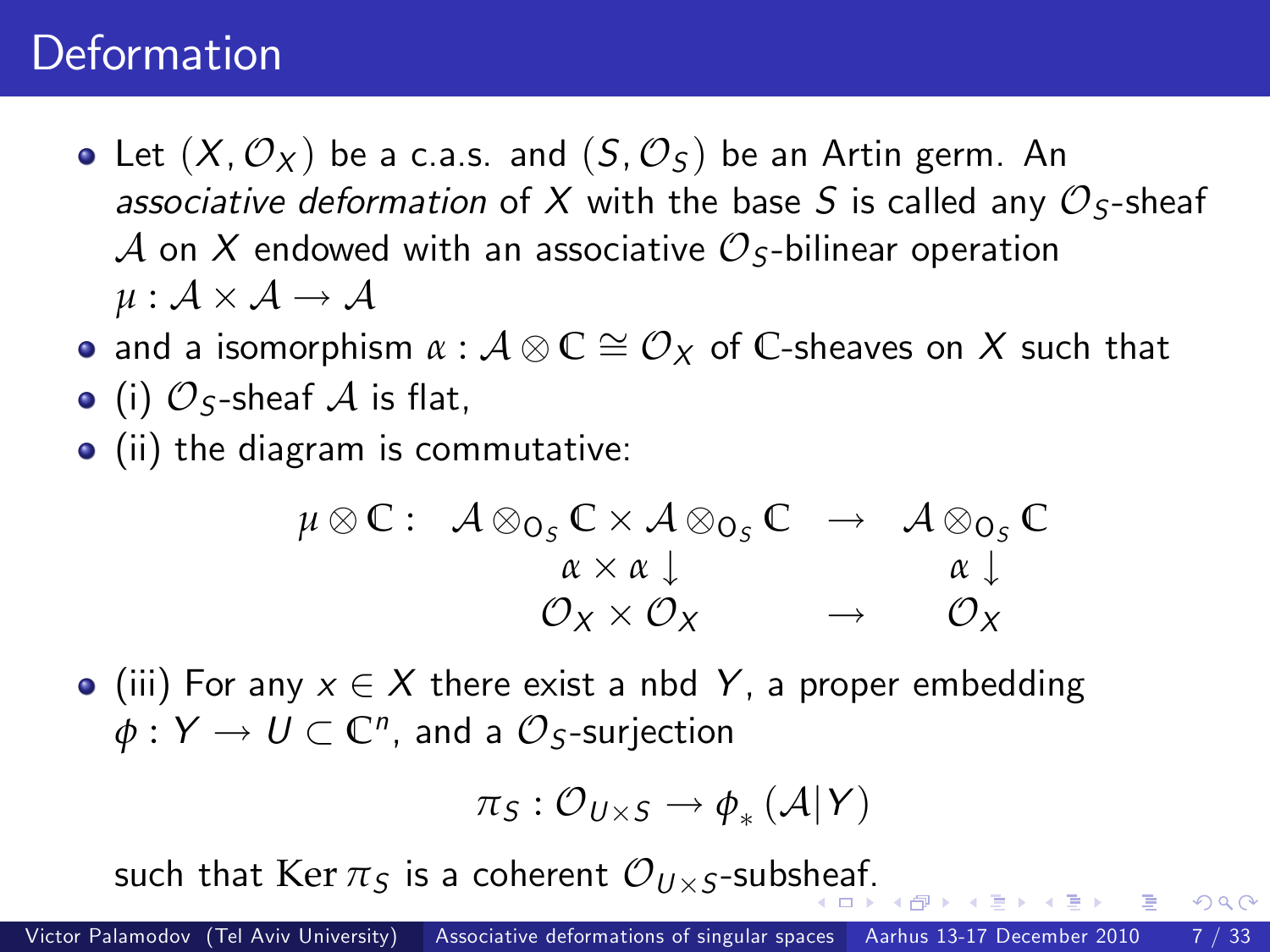# Deformation (cont.)

**•** Because of  $\alpha$  each fiber  $\mathcal{A}_{\chi}$ ,  $\chi \in \mathcal{X}$  is a local C-algebra with the maximal two-side ideal  $M_x = \rho^{-1}(\mathfrak{m}(\mathcal{O}_{X,x}))$ 

<span id="page-27-0"></span>
$$
\begin{array}{ccc}\nM_X & \to & \mathfrak{m}(\mathcal{O}_{X,x}) \\
\downarrow & & \downarrow \\
\mathcal{A} & \xrightarrow{\alpha_\bullet} & \mathcal{O}_{X,x}\n\end{array}
$$

where  $\alpha_{\bullet}$  is the surjection generated by  $\alpha$ .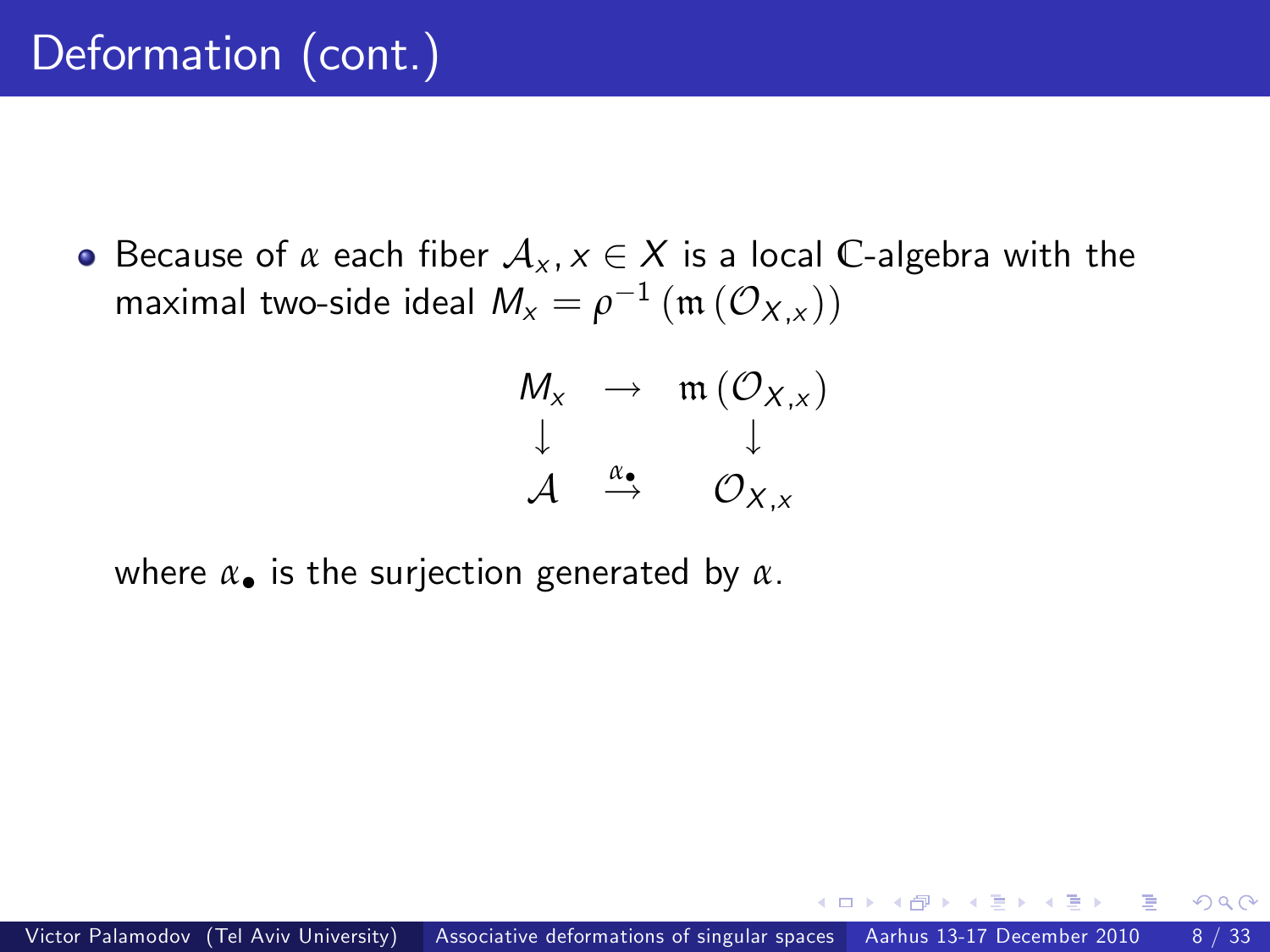**•** Because of  $\alpha$  each fiber  $\mathcal{A}_{x}$ ,  $x \in X$  is a local C-algebra with the maximal two-side ideal  $M_x = \rho^{-1}(\mathfrak{m}(\mathcal{O}_{X,x}))$ 

$$
\begin{array}{ccc}\nM_X & \to & \mathfrak{m}(\mathcal{O}_{X,x}) \\
\downarrow & & \downarrow \\
\mathcal{A} & \xrightarrow{\alpha_\bullet} & \mathcal{O}_{X,x}\n\end{array}
$$

where  $\alpha_{\bullet}$  is the surjection generated by  $\alpha$ .

 $\bullet$  (iv) (continuity) that for any compact set  $K \subset X$  and a number k there exists a number *l* such that for any  $x \in K$  we have  $\mu(a, b) \in M_x^k$  if  $ab \in M_x^l$ .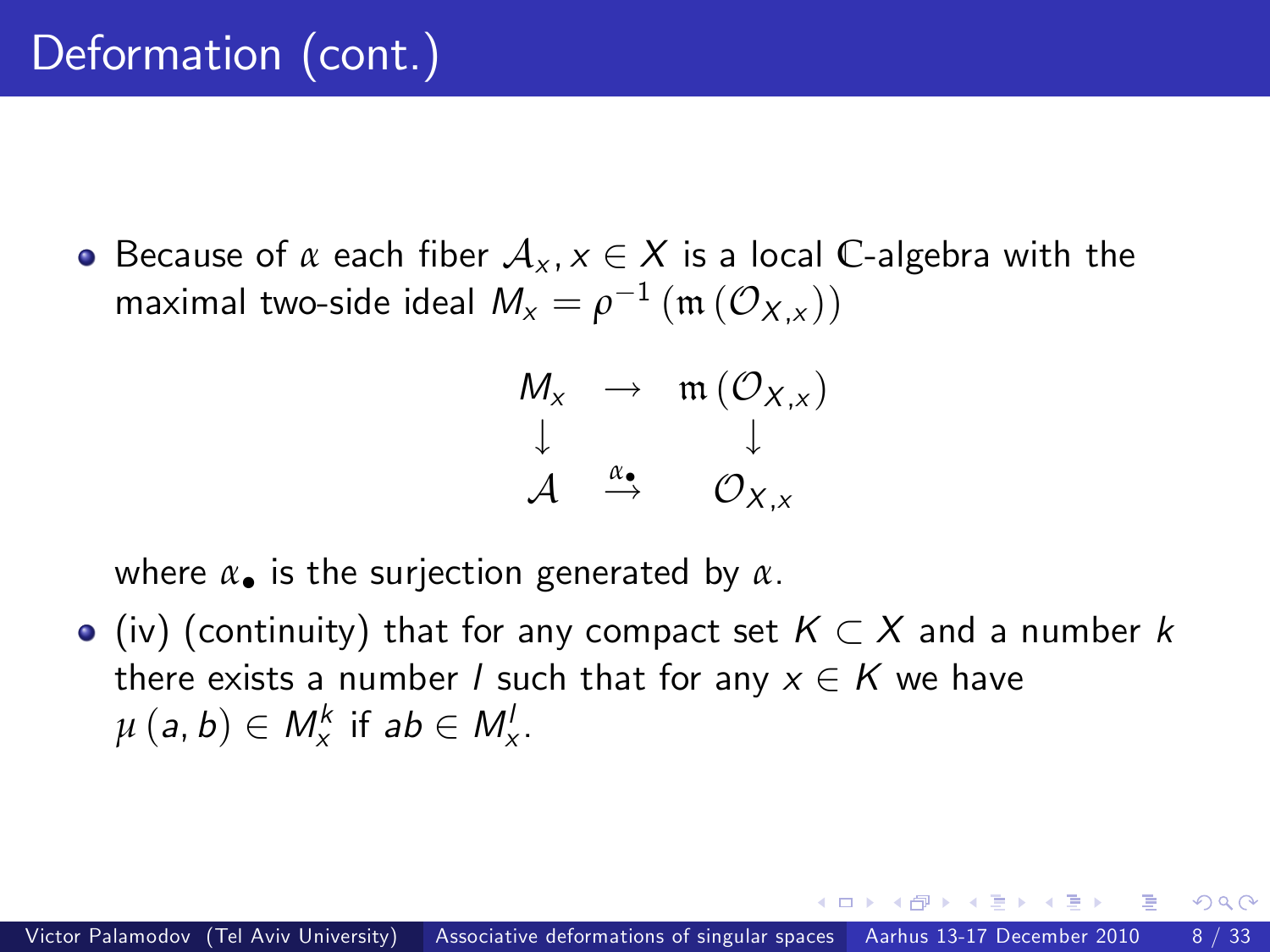# **Generalities**

Deformations  $(X, S, A, \mu_A)$  and  $(X, S, B, \mu_B)$  of  $X$  with the same base S are *isomorph*, if there exist a isomorphism of  $\mathcal{O}_\mathsf{S}$ -sheaves of algebras  $\varepsilon : \mathcal{B} \to \mathcal{A}$  on X such that

$$
\mu_{\mathcal{A}}\left(\varepsilon\left(b_{1}\right),\varepsilon\left(b_{2}\right)\right)=\varepsilon\mu_{\mathcal{B}}\left(b_{1},b_{2}\right)
$$

for arbitrary  $b_1, b_2 \in \mathcal{B}$ .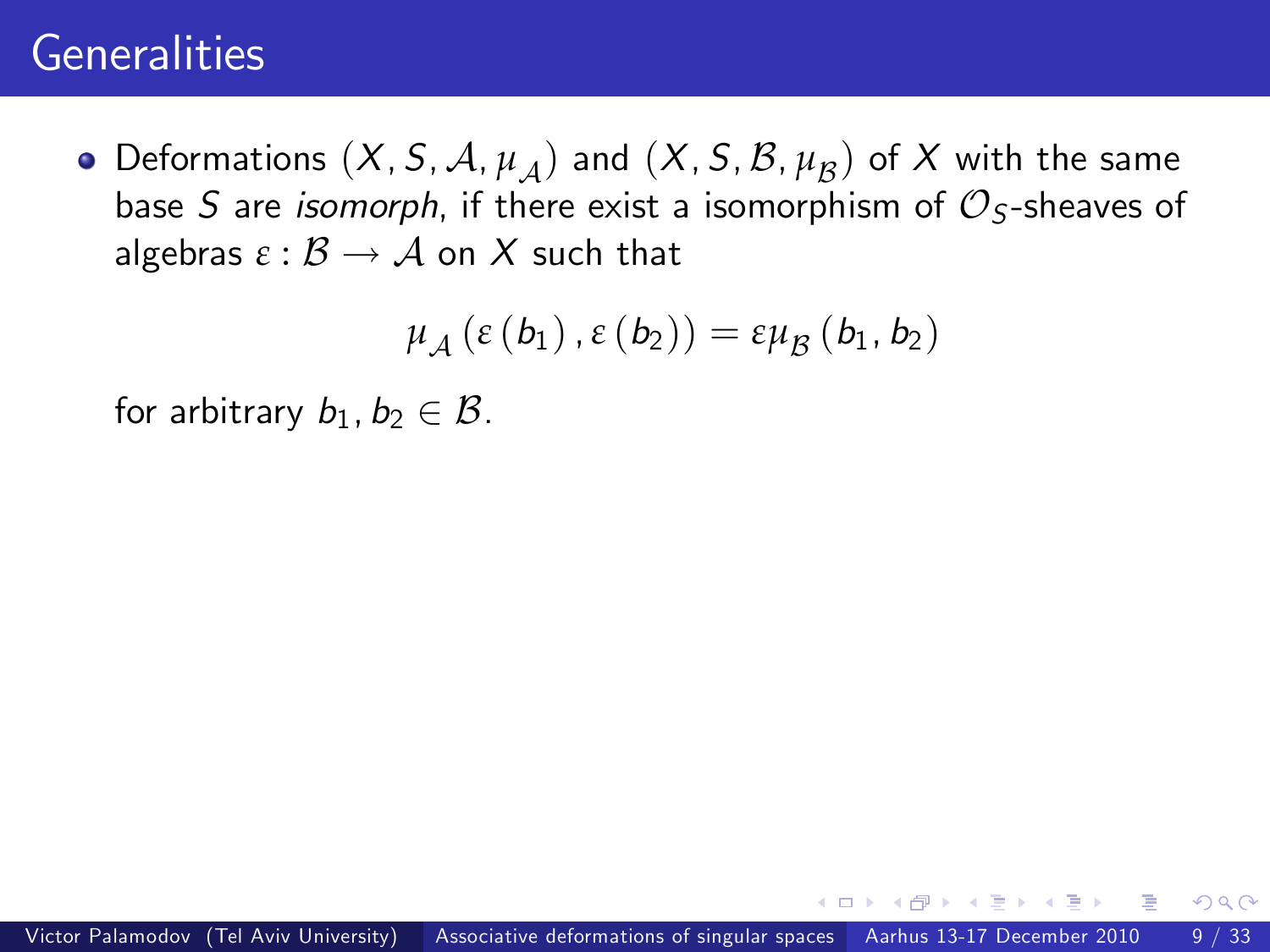### **Generalities**

Deformations  $(X, S, A, \mu_A)$  and  $(X, S, B, \mu_B)$  of  $X$  with the same base S are *isomorph*, if there exist a isomorphism of  $\mathcal{O}_\mathsf{S}$ -sheaves of algebras  $\varepsilon : \mathcal{B} \to \mathcal{A}$  on X such that

$$
\mu_{\mathcal{A}}\left(\varepsilon\left(b_{1}\right),\varepsilon\left(b_{2}\right)\right)=\varepsilon\mu_{\mathcal{B}}\left(b_{1},b_{2}\right)
$$

for arbitrary  $b_1, b_2 \in \mathcal{B}$ .

• Pull back. Let  $F = (X, S, A, \mu)$  be a deformation of X and :  $\phi$  :  $(R, \mathcal{O}_R) \rightarrow (S, \mathcal{O}_S)$  be a morphism of germs. The product  ${\cal B}={\cal A}\otimes_{{\cal O}_{S}}{\cal O}_{R}$  is a  ${\cal O}_{R}$ -sheaf. The bilinear operation  $\mu_{R}=\mu\otimes {\cal O}_{R}$ is well defined in  $B$  and fulfils  $\mu_R \otimes \mathbb{C} = \mu \otimes \mathbb{C}$ . The quadruple  $\phi^*(F) \doteq (X, R, \mathcal{B}, \mu_R)$  is a deformation of X.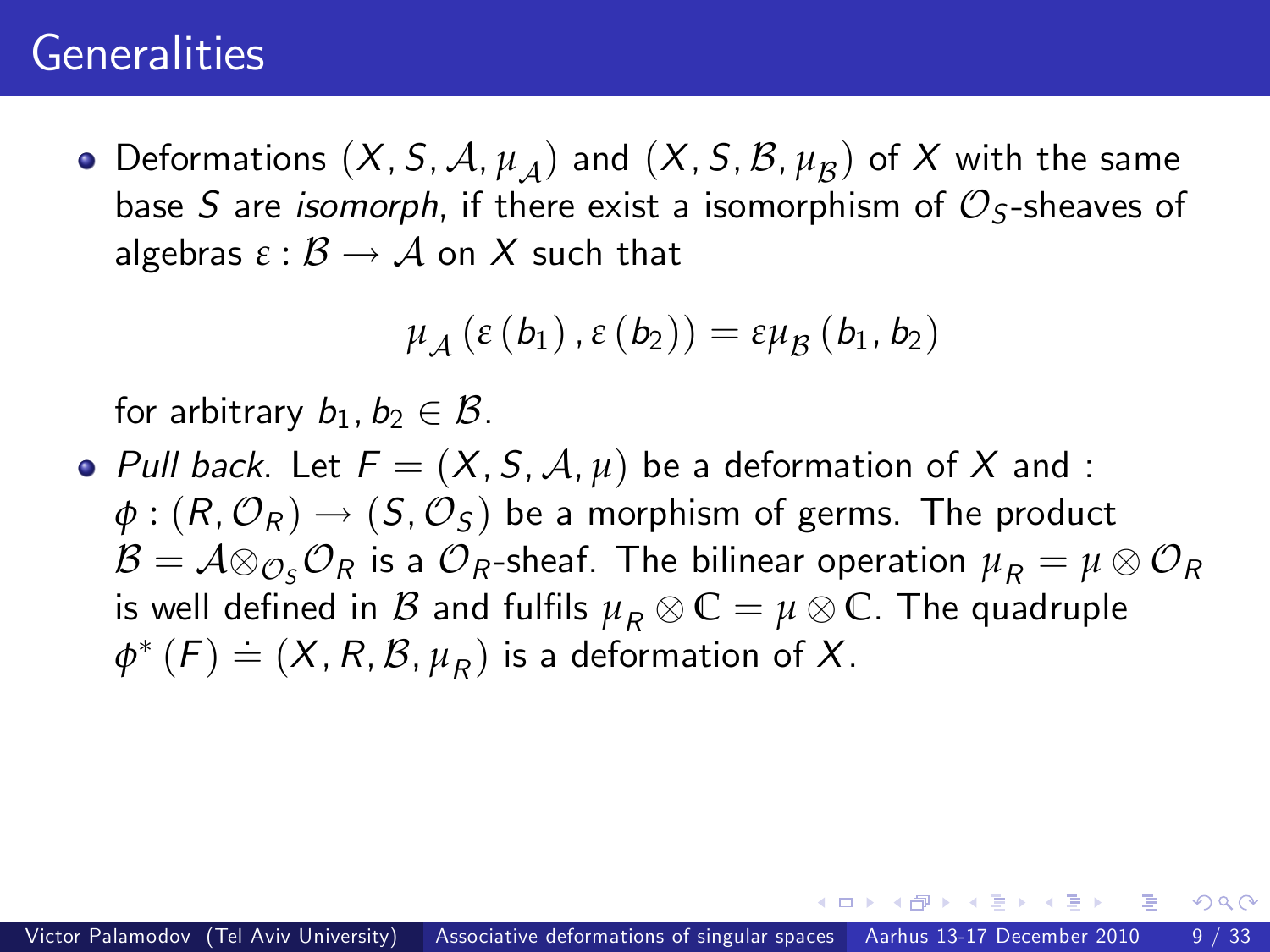# **Generalities**

Deformations  $(X, S, A, \mu_A)$  and  $(X, S, B, \mu_B)$  of  $X$  with the same base S are *isomorph*, if there exist a isomorphism of  $\mathcal{O}_\mathsf{S}$ -sheaves of algebras  $\varepsilon : \mathcal{B} \to \mathcal{A}$  on X such that

$$
\mu_{\mathcal{A}}\left(\varepsilon\left(b_{1}\right),\varepsilon\left(b_{2}\right)\right)=\varepsilon\mu_{\mathcal{B}}\left(b_{1},b_{2}\right)
$$

for arbitrary  $b_1, b_2 \in \mathcal{B}$ .

- Pull back. Let  $F = (X, S, A, \mu)$  be a deformation of X and :  $\phi$  :  $(R, \mathcal{O}_R) \rightarrow (S, \mathcal{O}_S)$  be a morphism of germs. The product  ${\cal B}={\cal A}\otimes_{{\cal O}_{S}}{\cal O}_{R}$  is a  ${\cal O}_{R}$ -sheaf. The bilinear operation  $\mu_{R}=\mu\otimes {\cal O}_{R}$ is well defined in  $B$  and fulfils  $\mu_R \otimes \mathbb{C} = \mu \otimes \mathbb{C}$ . The quadruple  $\phi^*(F) \doteq (X, R, B, \mu_R)$  is a deformation of X.
- $\bullet$  A formal germ  $\tilde{S}$  is the direct limit a sequence of imbeddings of Artin germs:

$$
\phi_k:S_k\to S_{k+1},\ k=0,1,2,\ldots
$$

 $200$ 

up to a natural equivalence relation.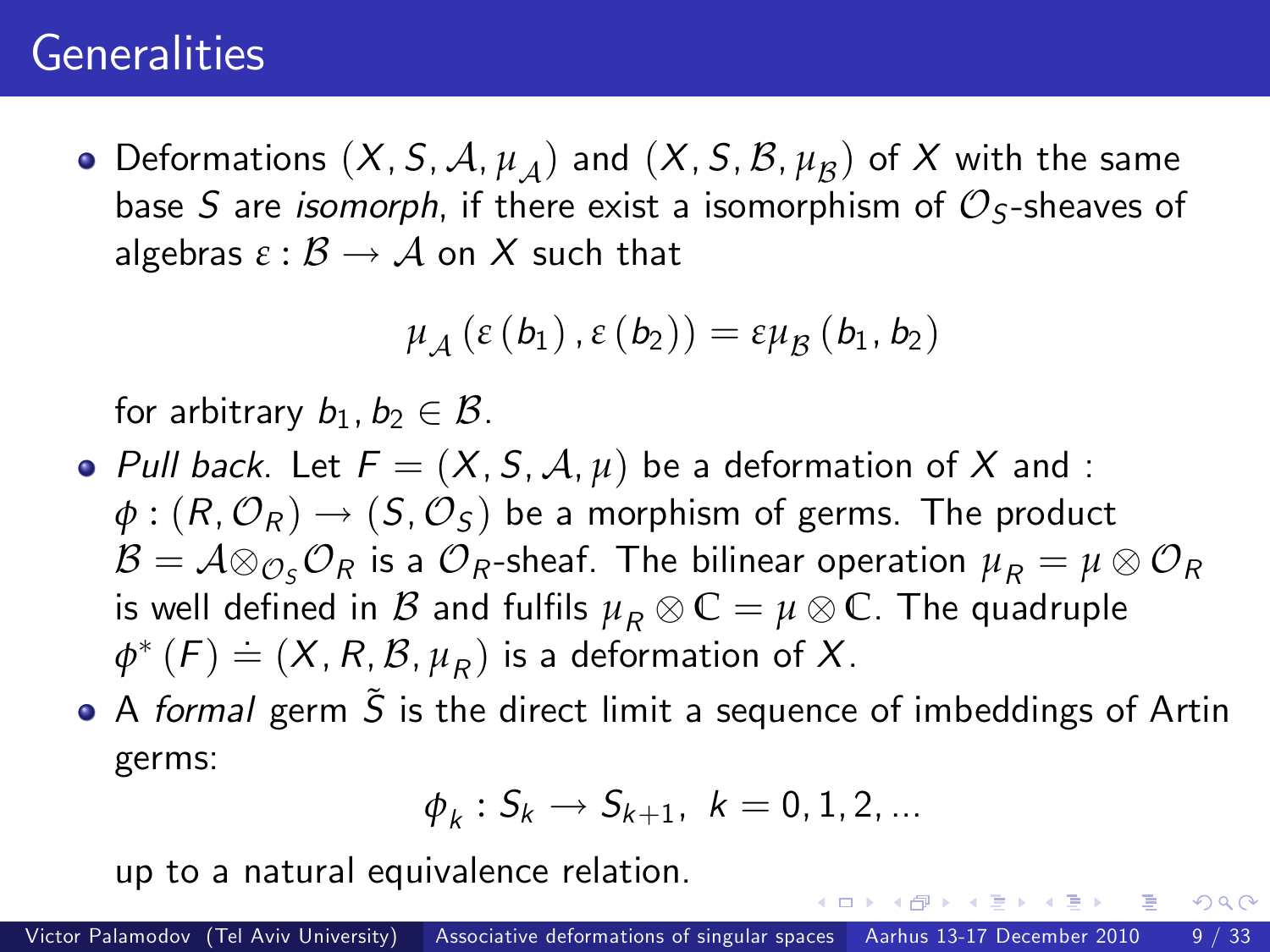$\bullet$  A formal deformation of a space X is the direct limit  $\tilde{F} \rightarrow \tilde{S}$  of the diagram



Each square is cartesian, that is  $\phi_k^*\left(F_{k+1}\right) \cong F_k$  for any  $k.$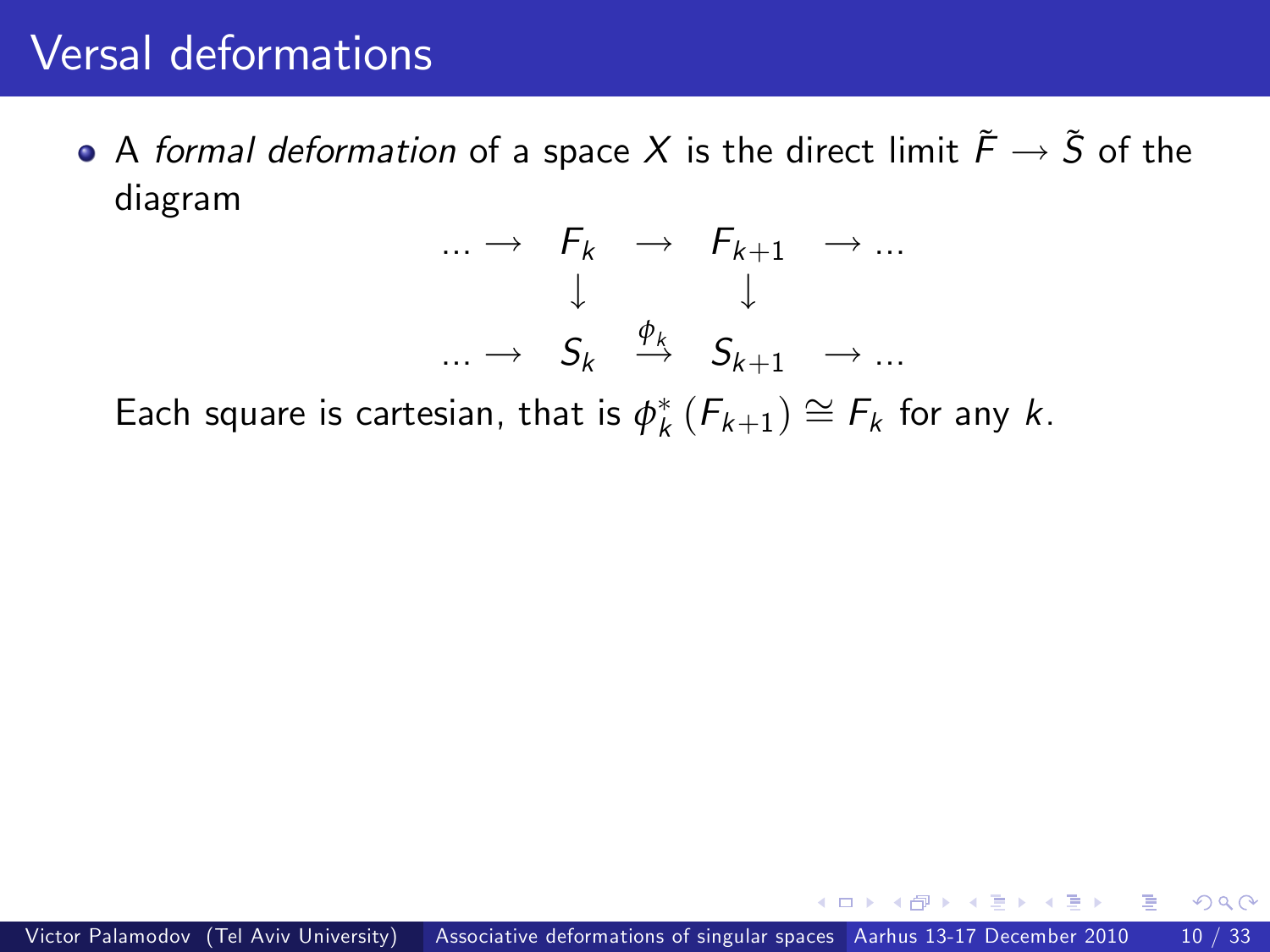$\bullet$  A formal deformation of a space X is the direct limit  $\tilde{F} \rightarrow \tilde{S}$  of the diagram

$$
\begin{array}{rcl}\n\cdots \rightarrow & F_k \rightarrow & F_{k+1} \rightarrow \cdots \\
\downarrow & & \downarrow \\
\cdots \rightarrow & S_k \stackrel{\phi_k}{\rightarrow} & S_{k+1} \rightarrow \cdots\n\end{array}
$$

Each square is cartesian, that is  $\phi^*_k\left(F_{k\pm1}\right)\cong F_k$  for any  $k.$ 

• A morphism of formal germs  $\psi : \tilde{S} \to \tilde{T}$  is the limit of commutative diagram of morphisms of Artin germs

$$
\psi_k: S_k \to T_k, k=0,1,...
$$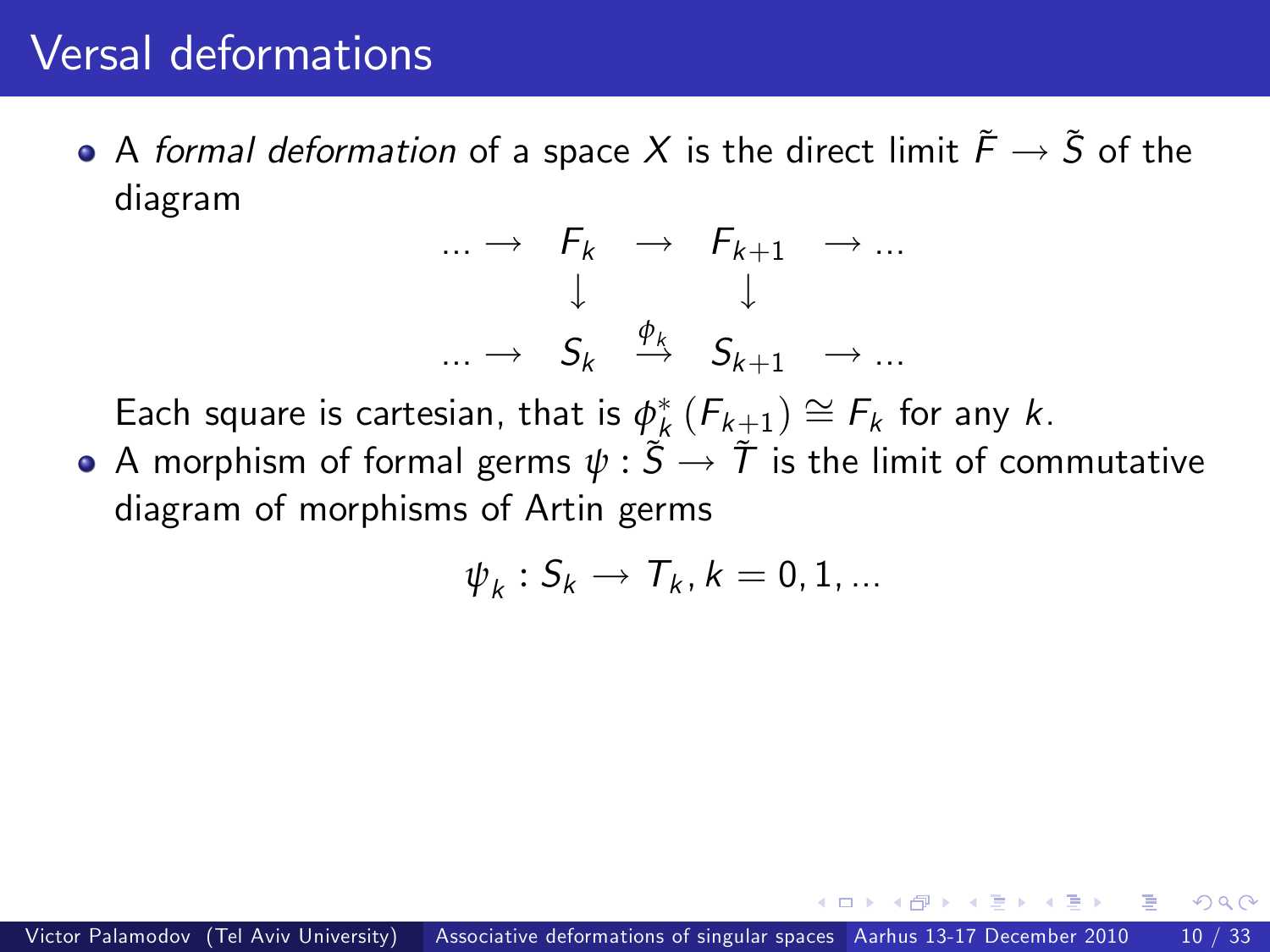$\bullet$  A formal deformation of a space X is the direct limit  $\tilde{F} \rightarrow \tilde{S}$  of the diagram

$$
\begin{array}{rcl}\n\cdots \rightarrow & F_k & \rightarrow & F_{k+1} & \rightarrow \dots \\
\downarrow & & \downarrow & \\
\cdots \rightarrow & S_k & \stackrel{\phi_k}{\rightarrow} & S_{k+1} & \rightarrow \dots\n\end{array}
$$

Each square is cartesian, that is  $\phi^*_k\left(F_{k\pm1}\right)\cong F_k$  for any  $k.$ 

• A morphism of formal germs  $\psi : \tilde{S} \to \tilde{T}$  is the limit of commutative diagram of morphisms of Artin germs

$$
\psi_k: S_k \to T_k, k=0,1,...
$$

A formal deformation  $\tilde{\mathcal{F}} = \big(X, \tilde{\mathcal{S}}, \mathcal{A}, \mu\big)$  is called *versal*, if for any deformation  $\tilde{G}$  of X with a formal base  $\tilde{R}$  there exist a morphism of formal germs  $:\psi:\tilde{R}\rightarrow \tilde{S}$  and a isomorphism  $\tilde{G}\cong \psi^*\left(\tilde{F}\right)$  over  $\tilde{R}.$  It is called minimal if the dimension of the base is minimal.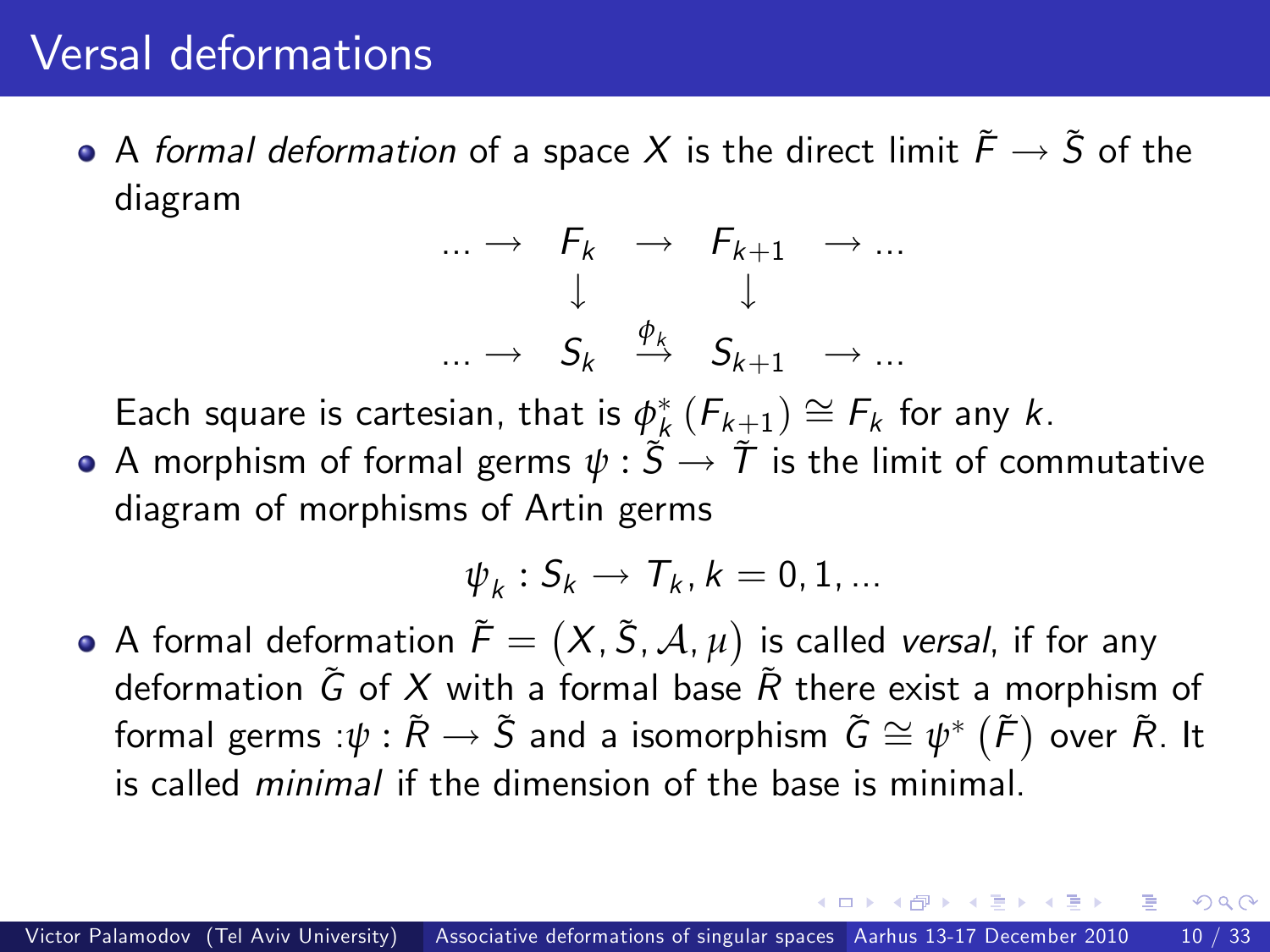$\bullet$  A formal deformation of a space X is the direct limit  $\tilde{F} \rightarrow \tilde{S}$  of the diagram

$$
\begin{array}{rcl}\n\cdots \rightarrow & F_k & \rightarrow & F_{k+1} & \rightarrow \dots \\
\downarrow & & \downarrow & \\
\cdots \rightarrow & S_k & \stackrel{\phi_k}{\rightarrow} & S_{k+1} & \rightarrow \dots\n\end{array}
$$

Each square is cartesian, that is  $\phi^*_k\left(F_{k\pm1}\right)\cong F_k$  for any  $k.$ 

• A morphism of formal germs  $\psi : \tilde{S} \to \tilde{T}$  is the limit of commutative diagram of morphisms of Artin germs

$$
\psi_k: S_k \to T_k, k=0,1,...
$$

- A formal deformation  $\tilde{\mathcal{F}} = \big(X, \tilde{\mathcal{S}}, \mathcal{A}, \mu\big)$  is called *versal*, if for any deformation  $\tilde{G}$  of X with a formal base  $\tilde{R}$  there exist a morphism of formal germs  $:\psi:\tilde{R}\rightarrow \tilde{S}$  and a isomorphism  $\tilde{G}\cong \psi^*\left(\tilde{F}\right)$  over  $\tilde{R}.$  It is called minimal if the dimension of the base is minimal.
- The versal deformation is called universal if the morphism *ψ* is uniquely defined.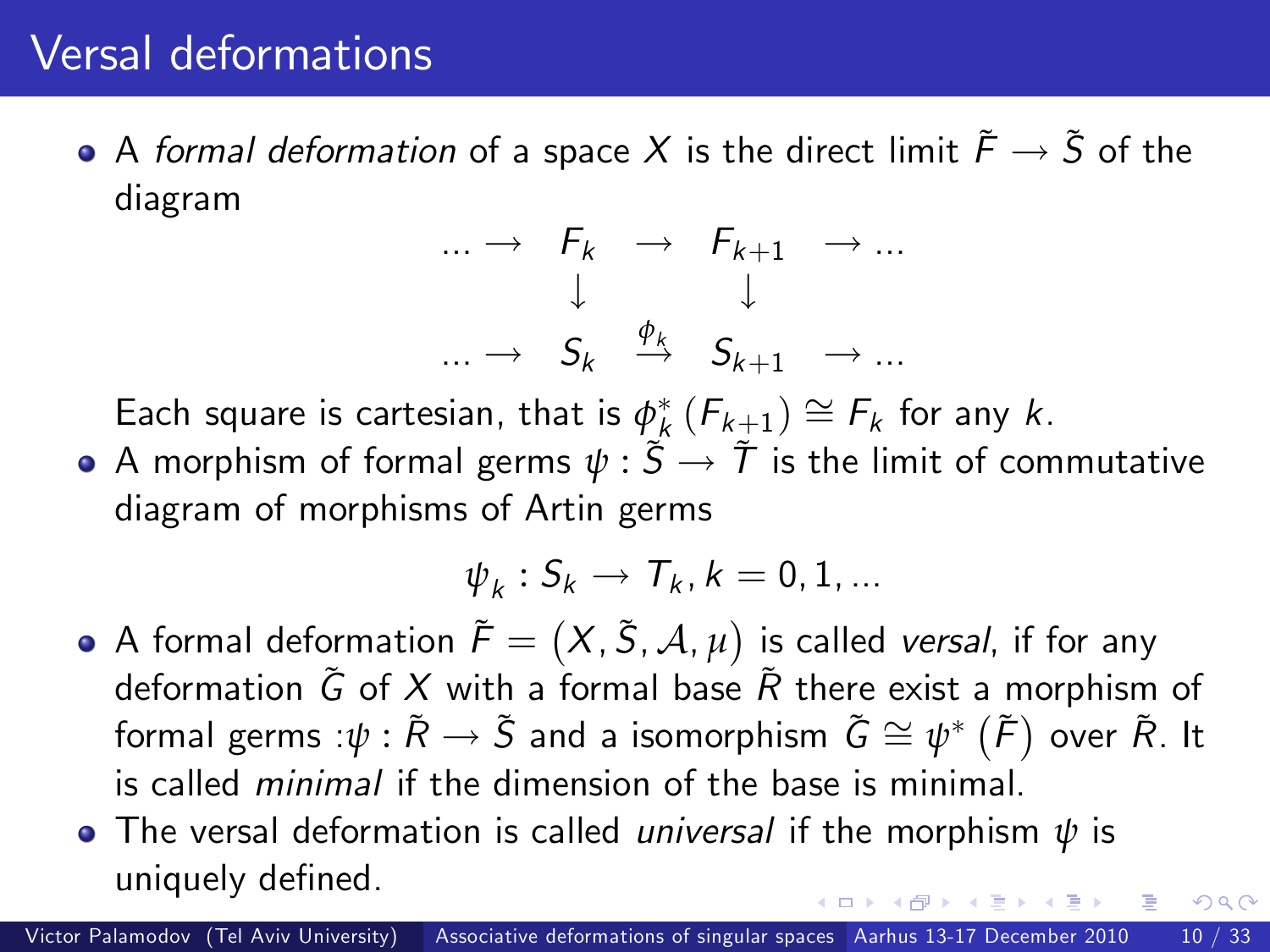#### Linearization

• The set  $T(S)$  of all C-derivations  $t: \mathcal{O}_S \to \mathbb{C}$  is called the tangent space to the germ S.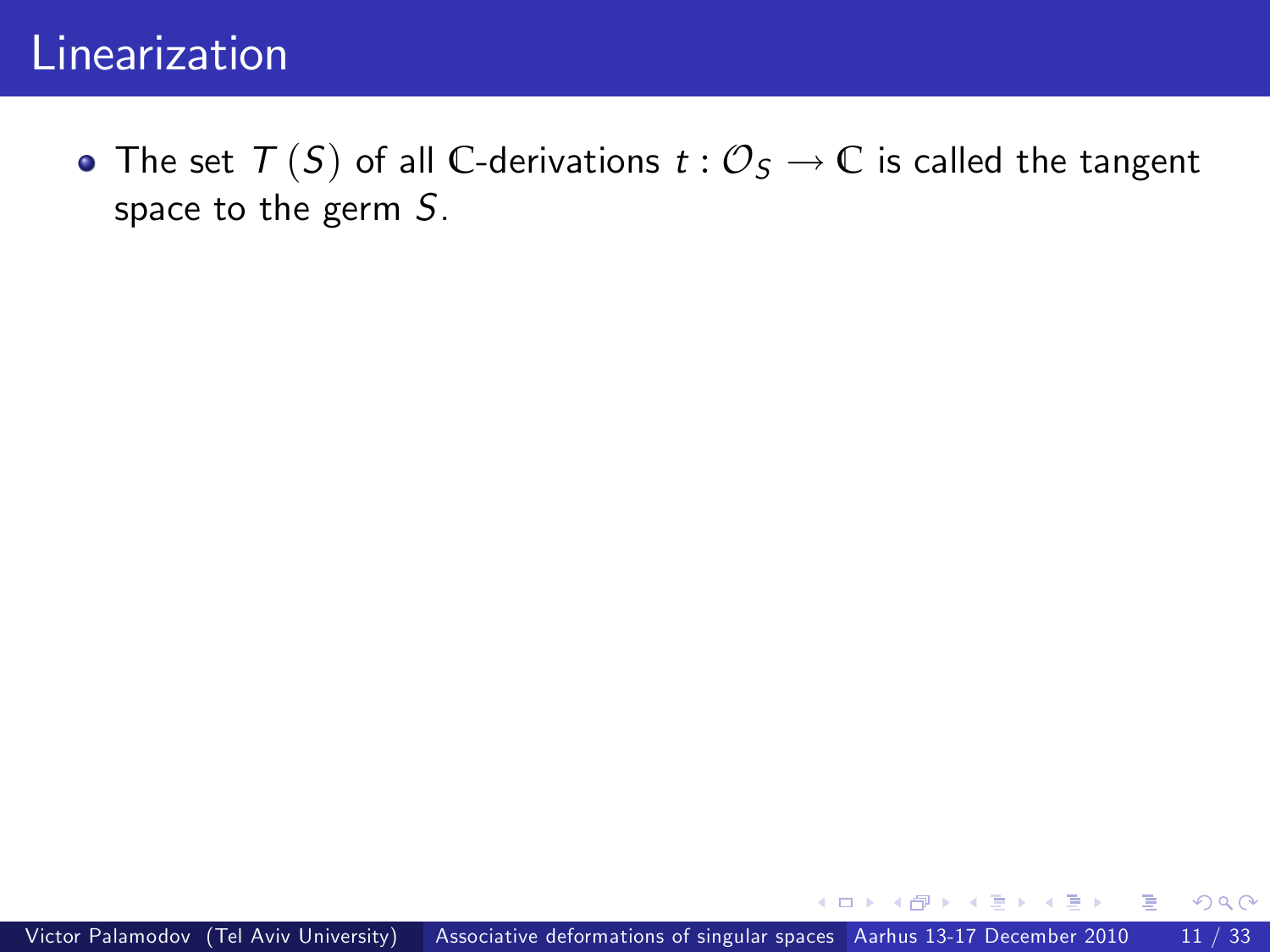#### Linearization

- The set  $T(S)$  of all C-derivations  $t: \mathcal{O}_S \to \mathbb{C}$  is called the tangent space to the germ S.
- Let  $\Delta$  be the Artin germ (•,  $\mathcal{O}_{\Lambda}$ ) with the algebra  $\mathcal{O}_\Delta = \mathbb{C}\{z\} / (z^2)$  . The tangent space to  $\Delta$  is spanned by the vector  $d/dz : a + bz \mapsto b$ . Any morphism of analytic germs  $\delta_t : \Delta \to S$ defines a derivation  $t : \mathcal{O}_S \to \mathbb{C}$  which is the composition of the homomorphism  $\mathcal{O}_S \to \mathcal{O}_\Lambda$  and of the vector  $d/dz$  (and vice versa).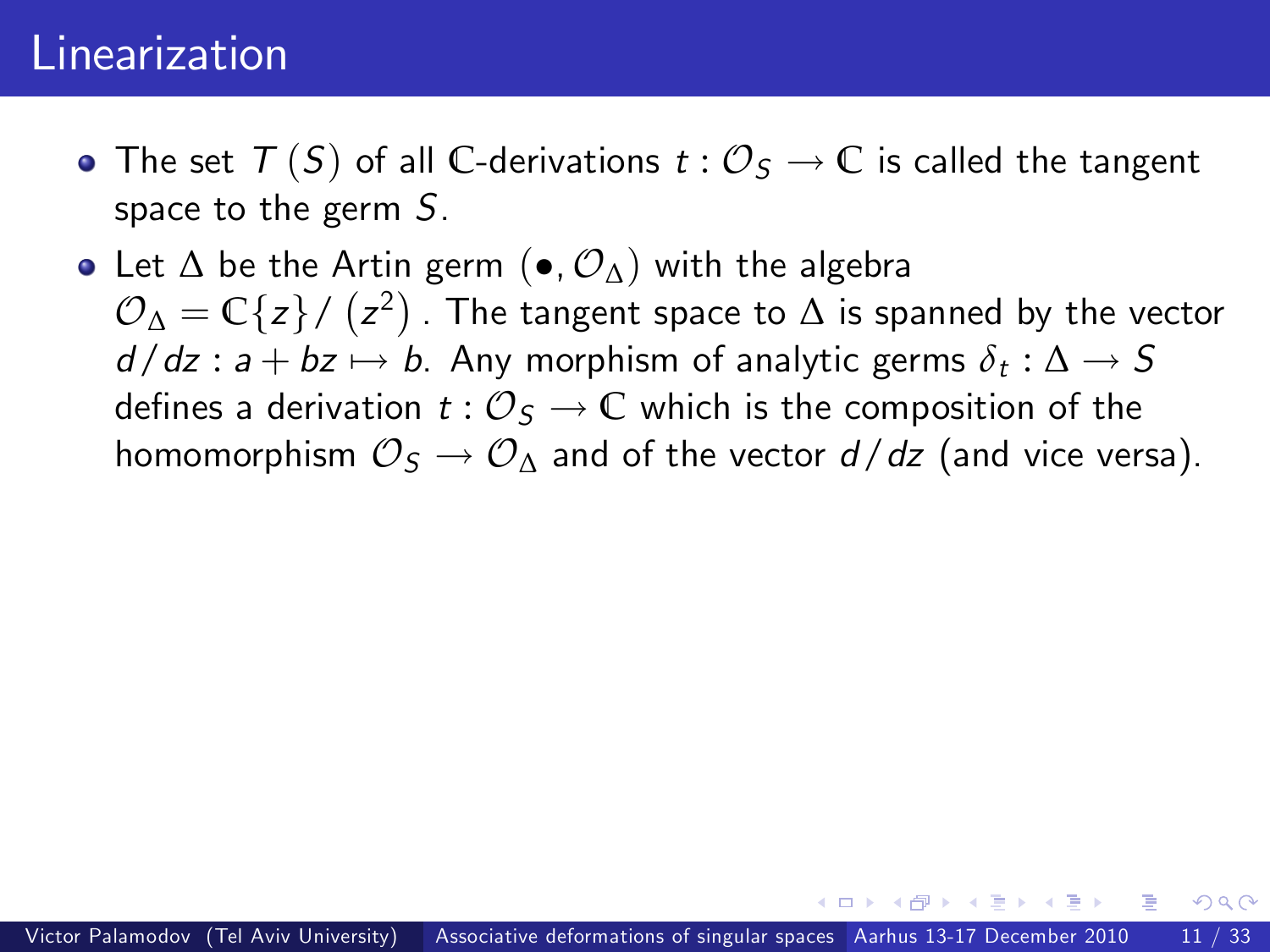#### Linearization

- The set  $T(S)$  of all C-derivations  $t: \mathcal{O}_S \to \mathbb{C}$  is called the tangent space to the germ S.
- Let  $\Delta$  be the Artin germ  $(\bullet, \mathcal{O}_{\Delta})$  with the algebra  $\mathcal{O}_\Delta = \mathbb{C}\{z\} / (z^2)$  . The tangent space to  $\Delta$  is spanned by the vector  $d/dz : a + bz \mapsto b$ . Any morphism of analytic germs  $\delta_t : \Delta \to S$ defines a derivation  $t : \mathcal{O}_S \to \mathbb{C}$  which is the composition of the homomorphism  $\mathcal{O}_S \to \mathcal{O}_\Lambda$  and of the vector  $d/dz$  (and vice versa).
- Let  $D(X)$  be the set of isomorphism classes of deformations of a space X with the base  $\Delta$ . For an arbitrary deformation F of X with a base  $S$  and a tangent vector  $t$  to  $S$  the pull back  $\delta_t^*\left(F\right)$  a deformation with the base  $\Delta$ . The map

$$
\mathrm{D}F:\mathcal{T}\left(\mathcal{S}\right)\to\mathrm{D}\left(X\right),\ t\mapsto\mathrm{cl}\left(\delta_{t}^{*}\left(\mathcal{F}\right)\right)
$$

 $200$ 

is linear for a natural vector space structure in  $D(X)$  (generalized Kodaira-Spencer map).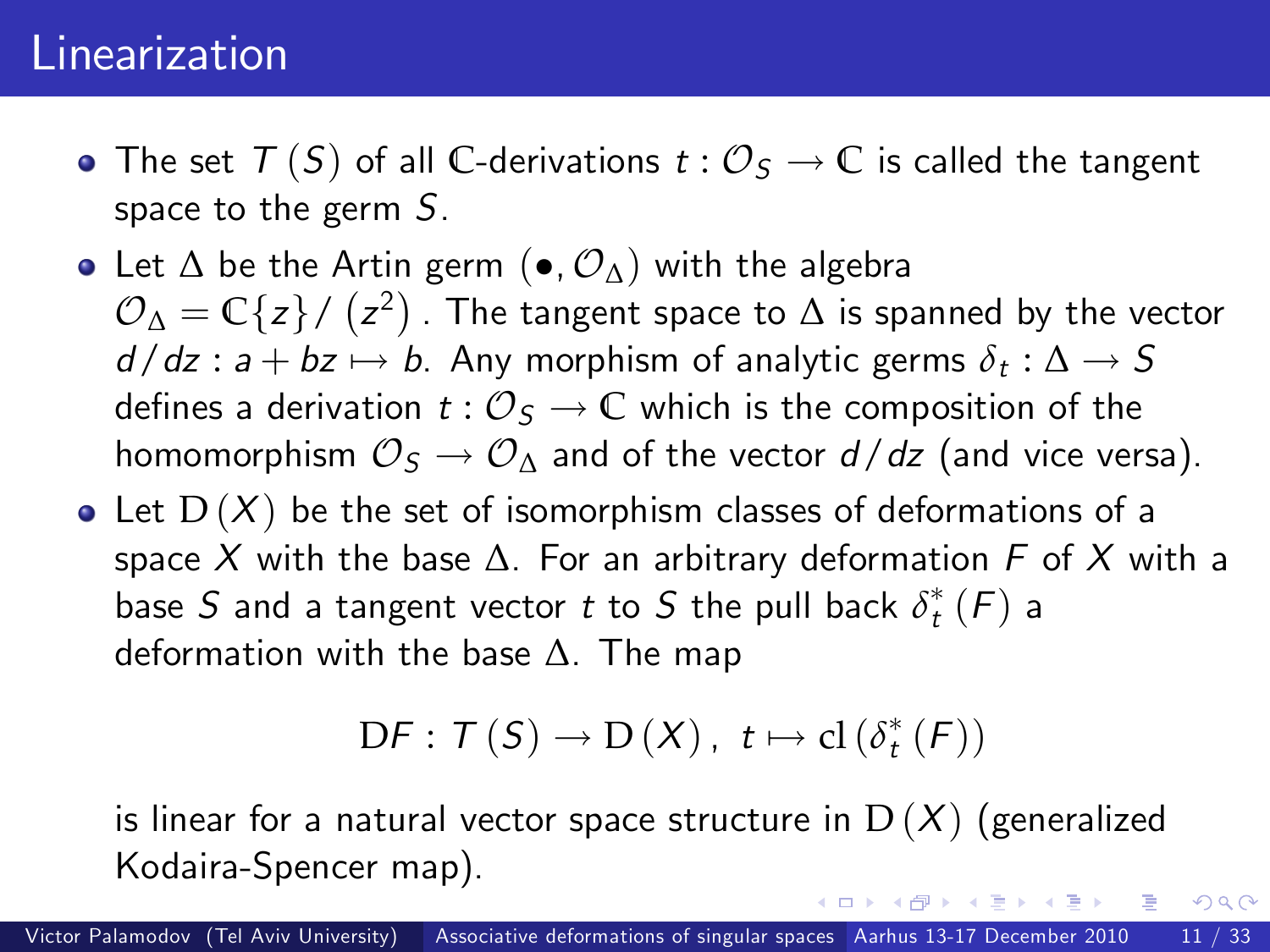### Resolution of analytic algebra

• A free graded differential analytic sheaf-algebra is a graded sheaf  $\mathcal{R}^* = \bigoplus_{k\leq 0} \mathcal{R}^k$  with a grading  $|\cdot|$  and a differential d of grading 1 such that: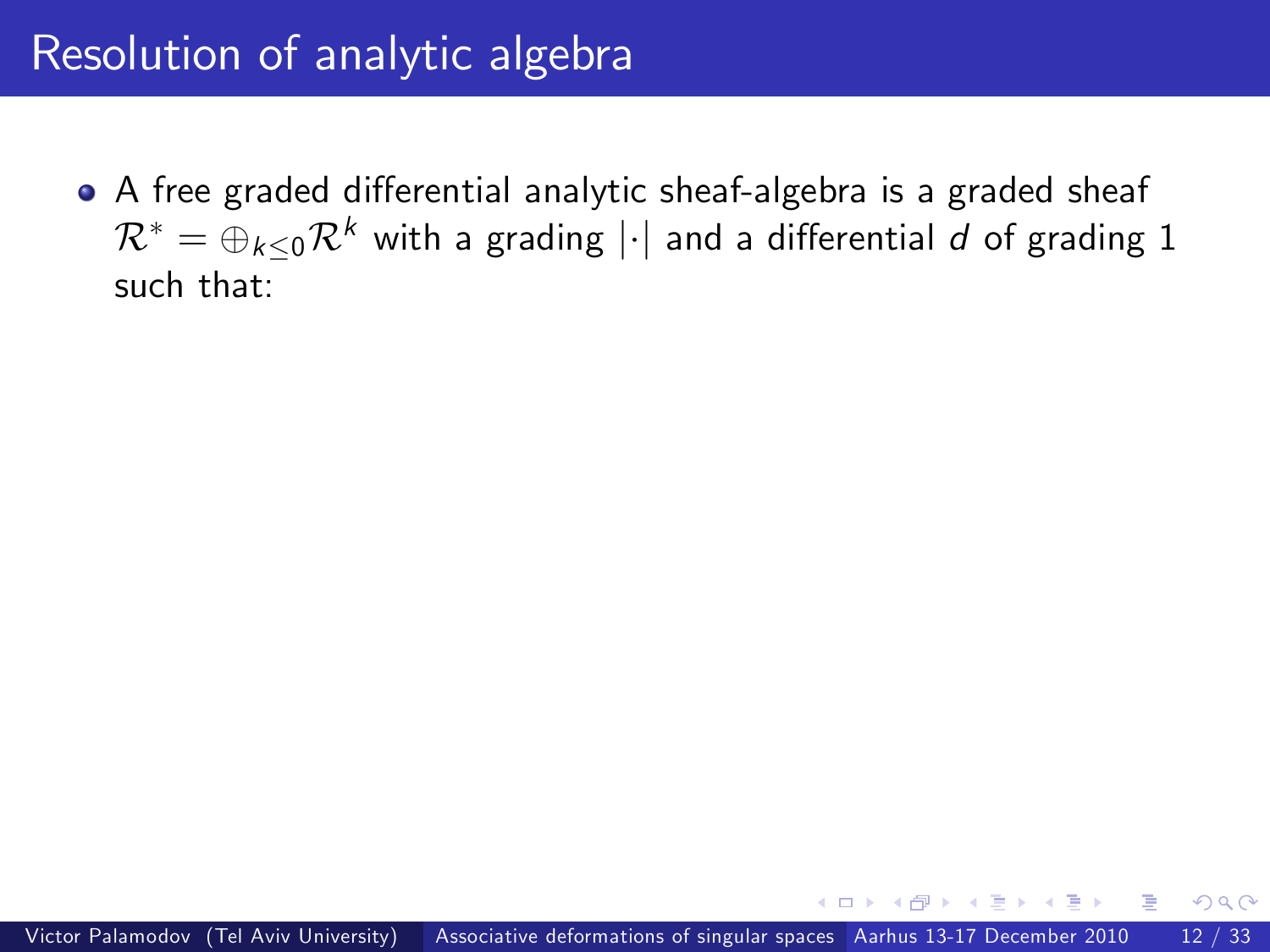### Resolution of analytic algebra

- A free graded differential analytic sheaf-algebra is a graded sheaf  $\mathcal{R}^* = \bigoplus_{k\leq 0} \mathcal{R}^k$  with a grading  $|\cdot|$  and a differential d of grading 1 such that:
- $\bullet$  (i)  $\mathcal R$  has a structure of graded commutative algebra;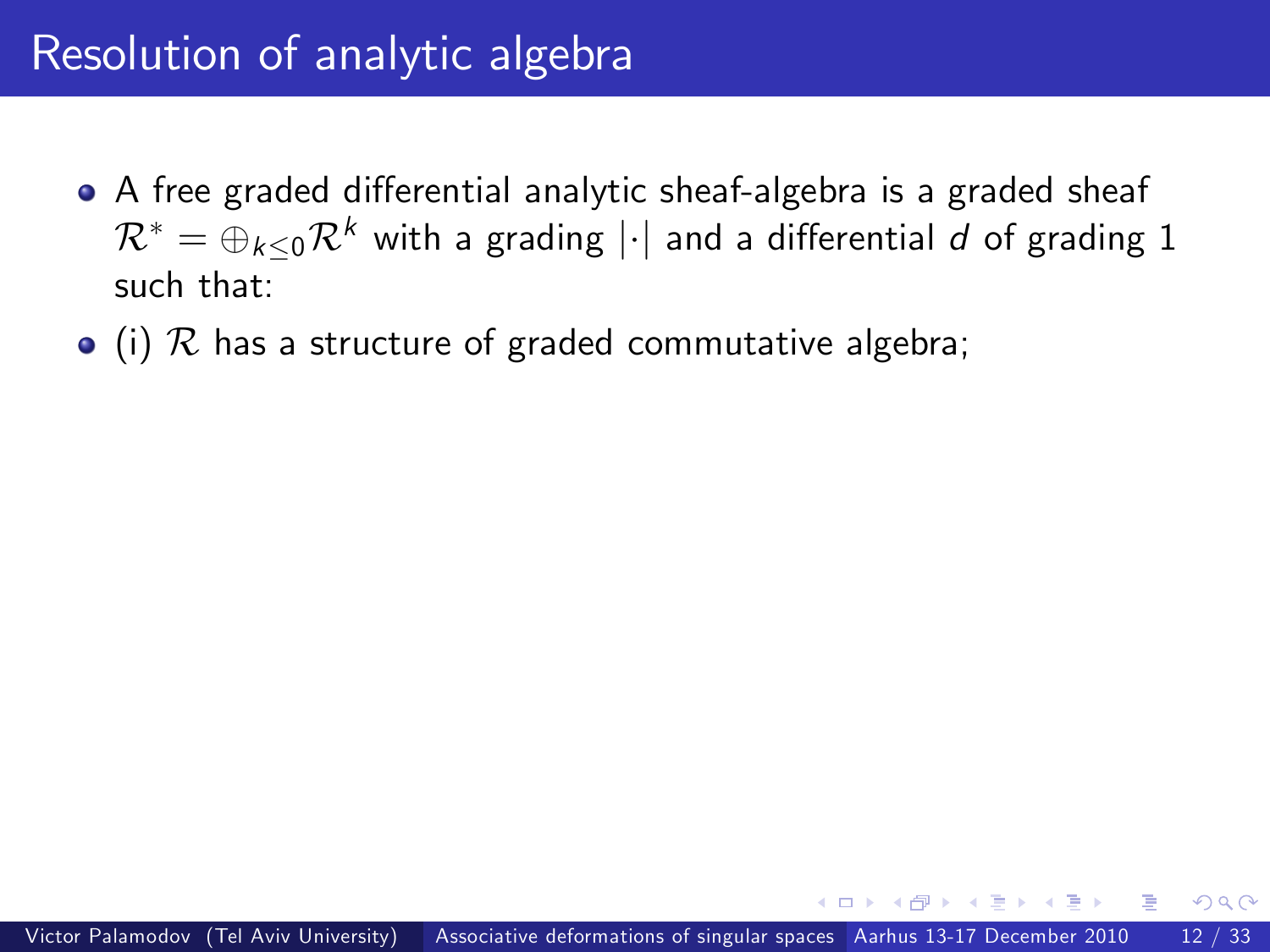### Resolution of analytic algebra

- A free graded differential analytic sheaf-algebra is a graded sheaf  $\mathcal{R}^* = \bigoplus_{k\leq 0} \mathcal{R}^k$  with a grading  $|\cdot|$  and a differential d of grading 1 such that:
- $\bullet$  (i)  $\mathcal R$  has a structure of graded commutative algebra;
- (ii)  $\mathcal{R}^0 = \mathcal{O}(D^n)$  for some *n*, where  $D^n$  is the unit polydisc in  $\mathbb{C}^n$ ;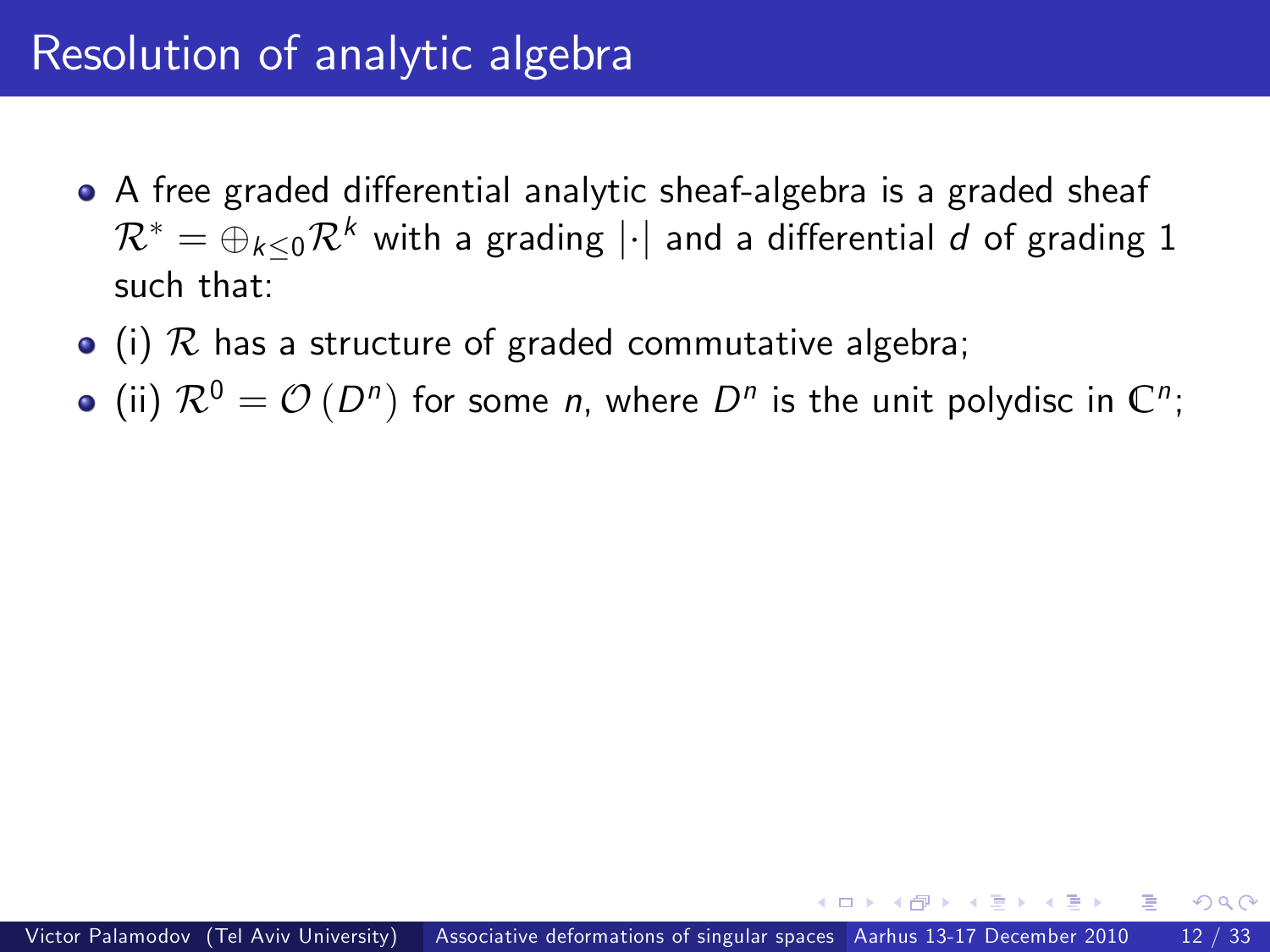- A free graded differential analytic sheaf-algebra is a graded sheaf  $\mathcal{R}^* = \bigoplus_{k\leq 0} \mathcal{R}^k$  with a grading  $|\cdot|$  and a differential d of grading 1 such that:
- $\bullet$  (i)  $\mathcal R$  has a structure of graded commutative algebra;
- (ii)  $\mathcal{R}^0 = \mathcal{O}(D^n)$  for some *n*, where  $D^n$  is the unit polydisc in  $\mathbb{C}^n$ ;
- $\bullet$  (iii) a system of homogeneous sections of R is distinguished; it consists of the set  $z_1, ..., z_n$  of coordinate functions in  $\mathbb{C}^n$  and of the set  $E$  of free generators of  $\mathcal R$  over  $\mathcal R^0$ , that is  $\mathcal R=\mathcal O\left(D^n\right)[E];$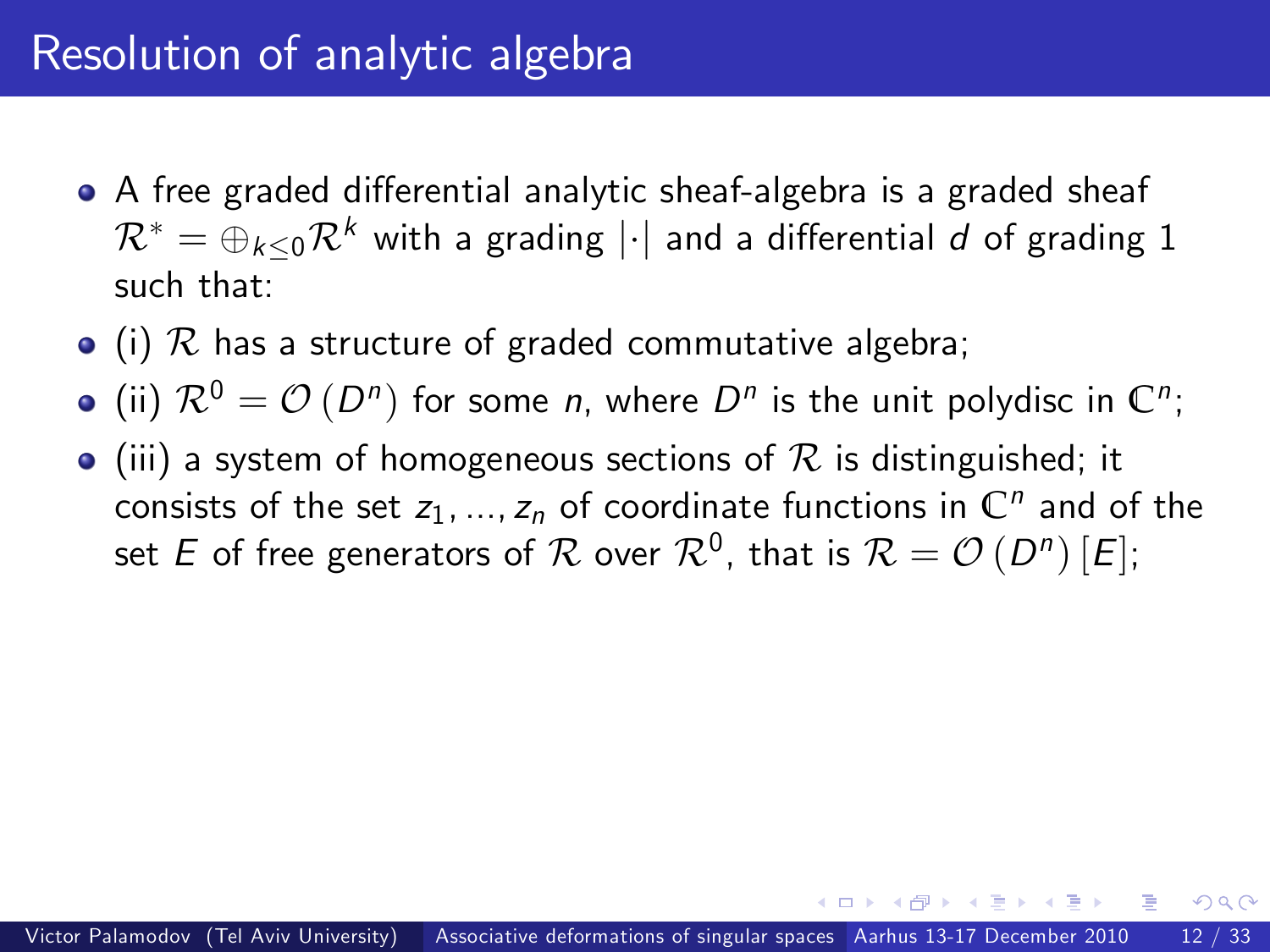- A free graded differential analytic sheaf-algebra is a graded sheaf  $\mathcal{R}^* = \bigoplus_{k\leq 0} \mathcal{R}^k$  with a grading  $|\cdot|$  and a differential d of grading 1 such that:
- $\bullet$  (i)  $\mathcal R$  has a structure of graded commutative algebra;
- (ii)  $\mathcal{R}^0 = \mathcal{O}(D^n)$  for some *n*, where  $D^n$  is the unit polydisc in  $\mathbb{C}^n$ ;
- $\bullet$  (iii) a system of homogeneous sections of R is distinguished; it consists of the set  $z_1, ..., z_n$  of coordinate functions in  $\mathbb{C}^n$  and of the set  $E$  of free generators of  $\mathcal R$  over  $\mathcal R^0$ , that is  $\mathcal R=\mathcal O\left(D^n\right)[E];$
- $|z_i| = 0, j = 1, ...,$ ;  $|e| < 0$  for  $e \in E$ ; the number of generators is finite in each grading;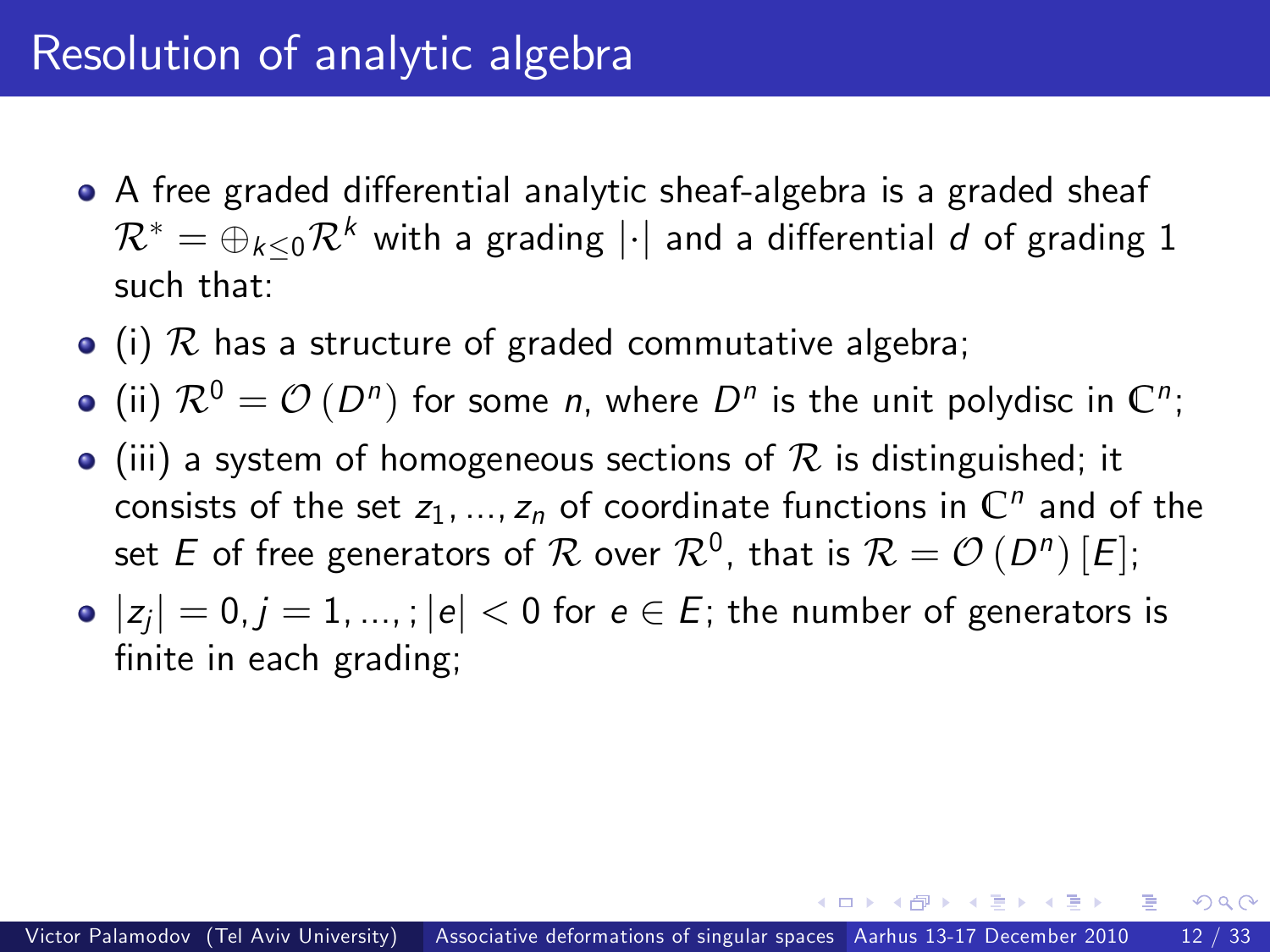- A free graded differential analytic sheaf-algebra is a graded sheaf  $\mathcal{R}^* = \bigoplus_{k\leq 0} \mathcal{R}^k$  with a grading  $|\cdot|$  and a differential d of grading 1 such that:
- $\bullet$  (i)  $\mathcal R$  has a structure of graded commutative algebra;

(ii)  $\mathcal{R}^0 = \mathcal{O}(D^n)$  for some *n*, where  $D^n$  is the unit polydisc in  $\mathbb{C}^n$ ;

- $\bullet$  (iii) a system of homogeneous sections of R is distinguished; it consists of the set  $z_1, ..., z_n$  of coordinate functions in  $\mathbb{C}^n$  and of the set  $E$  of free generators of  $\mathcal R$  over  $\mathcal R^0$ , that is  $\mathcal R=\mathcal O\left(D^n\right)[E];$
- $|z_i| = 0, j = 1, ...,$ ;  $|e| < 0$  for  $e \in E$ ; the number of generators is finite in each grading;
- (iv) d is a derivative that is  $d (ab) = d (a) b + (-)^{|a|} ad (b)$  for any homogeneous a and any  $b \in \mathcal{R}$ .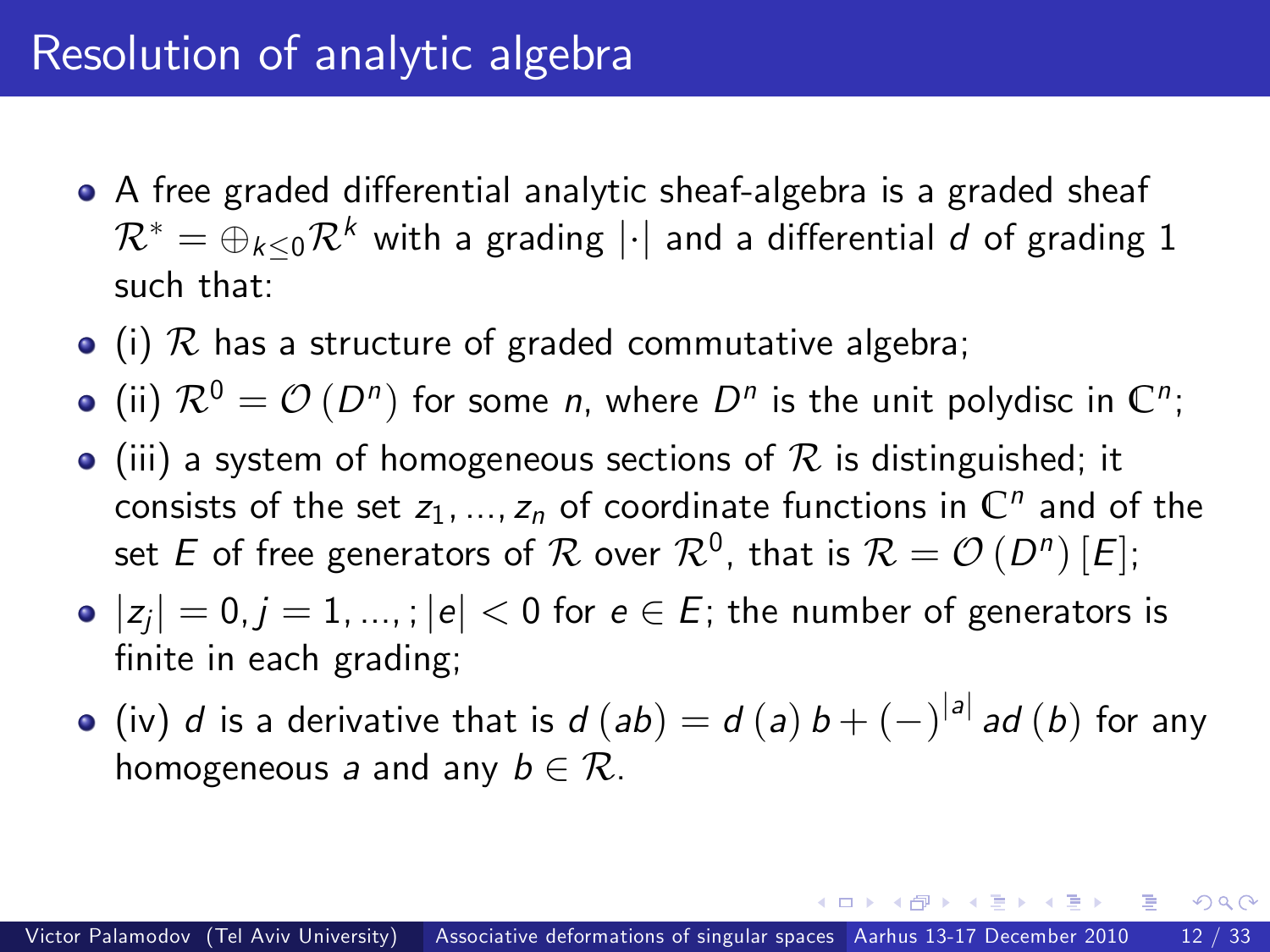- A free graded differential analytic sheaf-algebra is a graded sheaf  $\mathcal{R}^* = \bigoplus_{k\leq 0} \mathcal{R}^k$  with a grading  $|\cdot|$  and a differential d of grading 1 such that:
- $\bullet$  (i)  $\mathcal R$  has a structure of graded commutative algebra;

(ii)  $\mathcal{R}^0 = \mathcal{O}(D^n)$  for some *n*, where  $D^n$  is the unit polydisc in  $\mathbb{C}^n$ ;

- $\bullet$  (iii) a system of homogeneous sections of R is distinguished; it consists of the set  $z_1, ..., z_n$  of coordinate functions in  $\mathbb{C}^n$  and of the set  $E$  of free generators of  $\mathcal R$  over  $\mathcal R^0$ , that is  $\mathcal R=\mathcal O\left(D^n\right)[E];$
- $|z_i| = 0, j = 1, ...,$ ;  $|e| < 0$  for  $e \in E$ ; the number of generators is finite in each grading;
- (iv) d is a derivative that is  $d (ab) = d (a) b + (-)^{|a|} ad (b)$  for any homogeneous a and any  $b \in \mathcal{R}$ .
- Observation:  $d$  vanishes on  $\mathcal{R}^0$  and is a  $\mathcal{R}^0$ -morphism.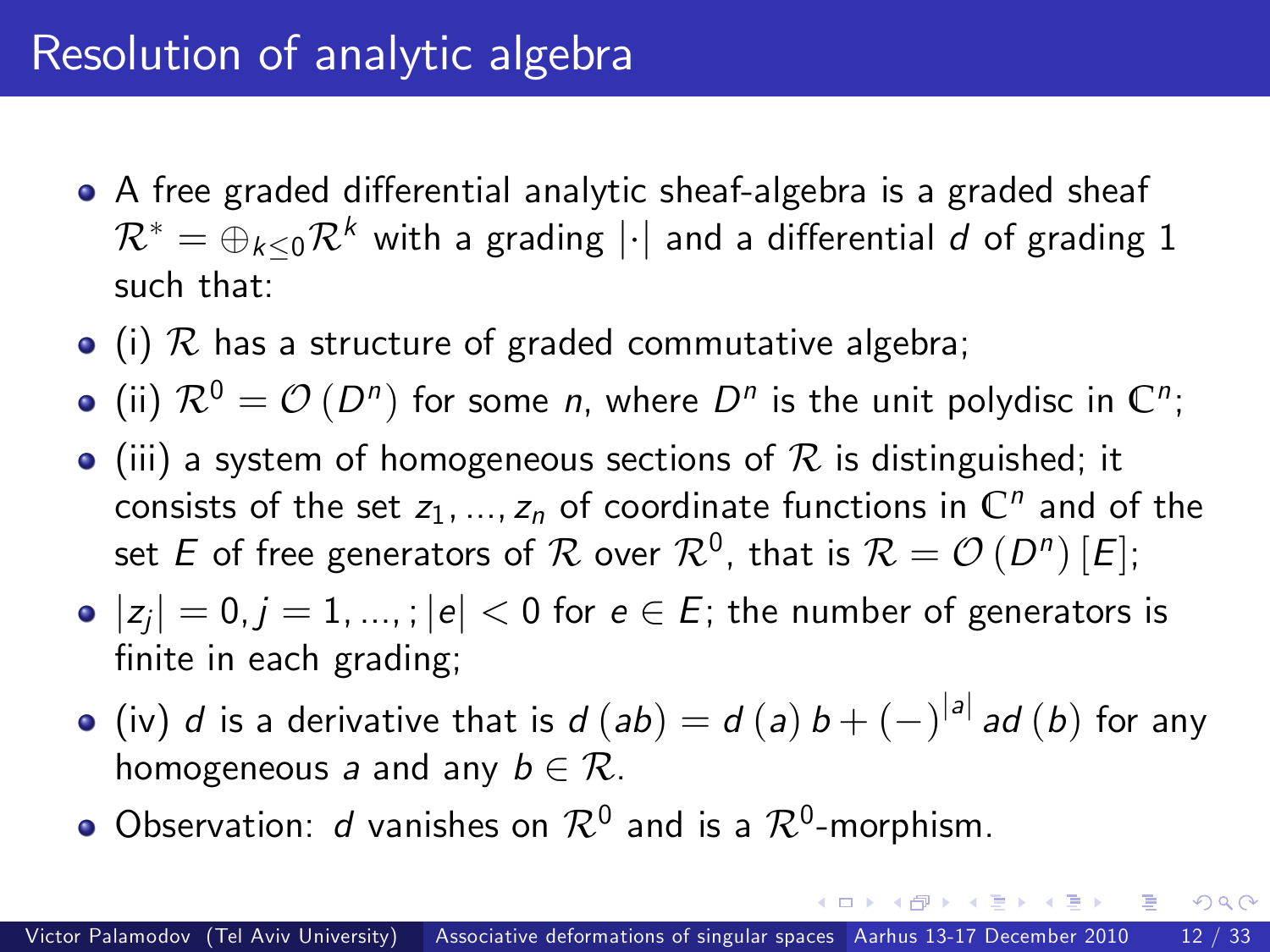# Resolution of algebra (cont.)

 $\bullet$  FGDA be the category of free graded differential analytic sheaf-algebras. A morphism of the category FGDA is an injective homomorphism of graded differential algebras  $\varphi: \rho^*\left(\mathcal{O}\left(D^n\right)[E], d\right) \rightarrow \left(\mathcal{O}\left(D^m\right)[F], d'\right)$  where  $\rho: \mathbb{C}^m \rightarrow \mathbb{C}^n$  is a coordinate projection such that  $\varphi\left( z_{j}\right) =z_{j}$ ,  $j=1,...,n$  and  $\varphi$  (E)  $\subset$  F.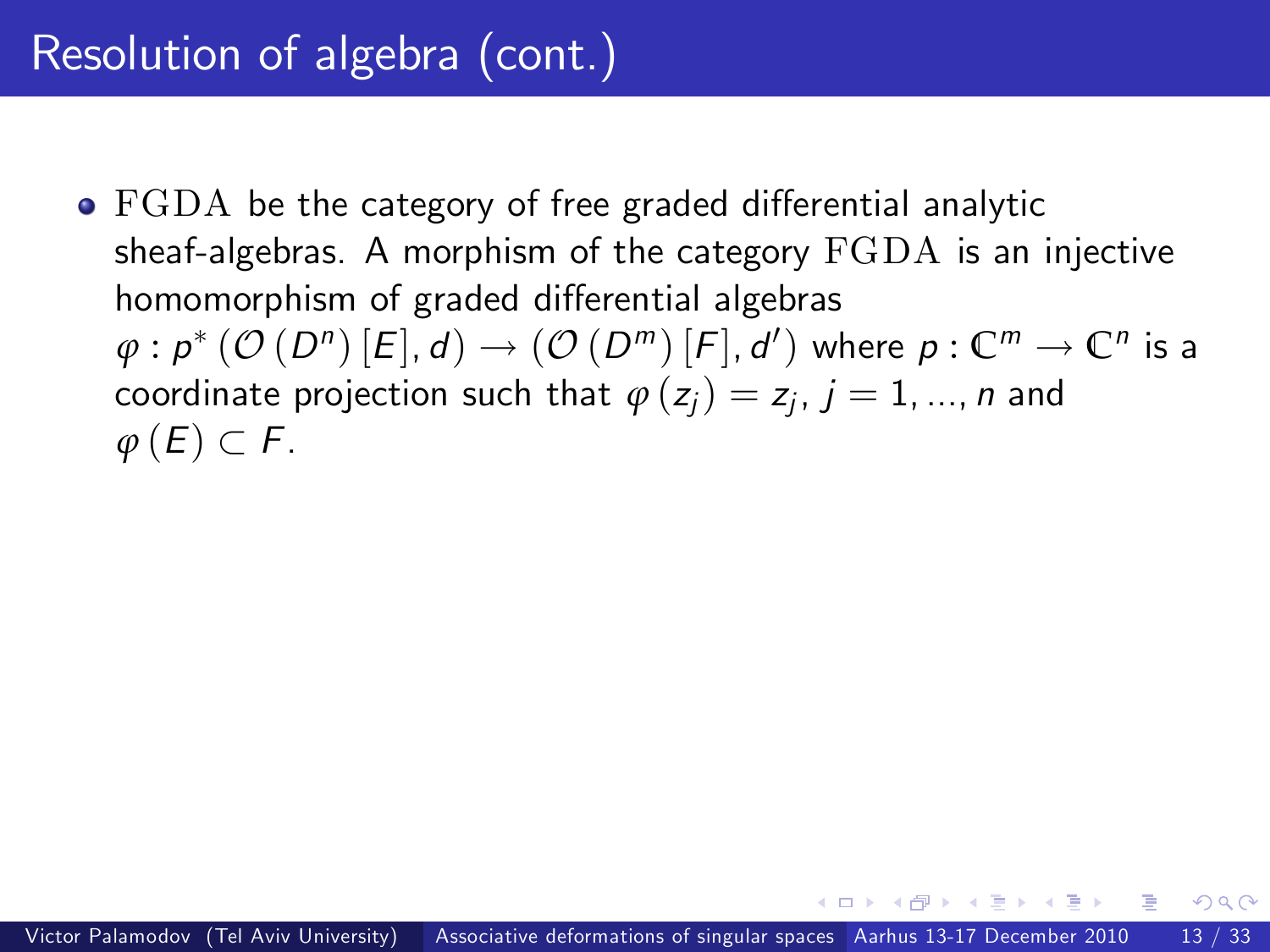# Resolution of algebra (cont.)

- $\bullet$  FGDA be the category of free graded differential analytic sheaf-algebras. A morphism of the category FGDA is an injective homomorphism of graded differential algebras  $\varphi: \rho^*\left(\mathcal{O}\left(D^n\right)[E], d\right) \rightarrow \left(\mathcal{O}\left(D^m\right)[F], d'\right)$  where  $\rho: \mathbb{C}^m \rightarrow \mathbb{C}^n$  is a coordinate projection such that  $\varphi\left( z_{j}\right) =z_{j}$ ,  $j=1,...,n$  and  $\varphi$  (E)  $\subset$  F.
- $\bullet$  Let  $\mathcal O$  be a coherent sheaf of analytic algebras defined in a neighborhood of the closure of the polydisc  $D^n \subset \mathbb{C}^n$ . Tate-Tyurina resolution of  $\mathcal O$  is an object  $(\mathcal R, d)$  of the category  $\operatorname{FGDA}$  together with a C-sheaf-algebra homomorphism  $(\mathcal{R}, d) \rightarrow \mathcal{O}$  that induces

$$
H^{k}(\mathcal{R})=0, k<0; H^{0}(\mathcal{R})\cong \mathcal{O}.
$$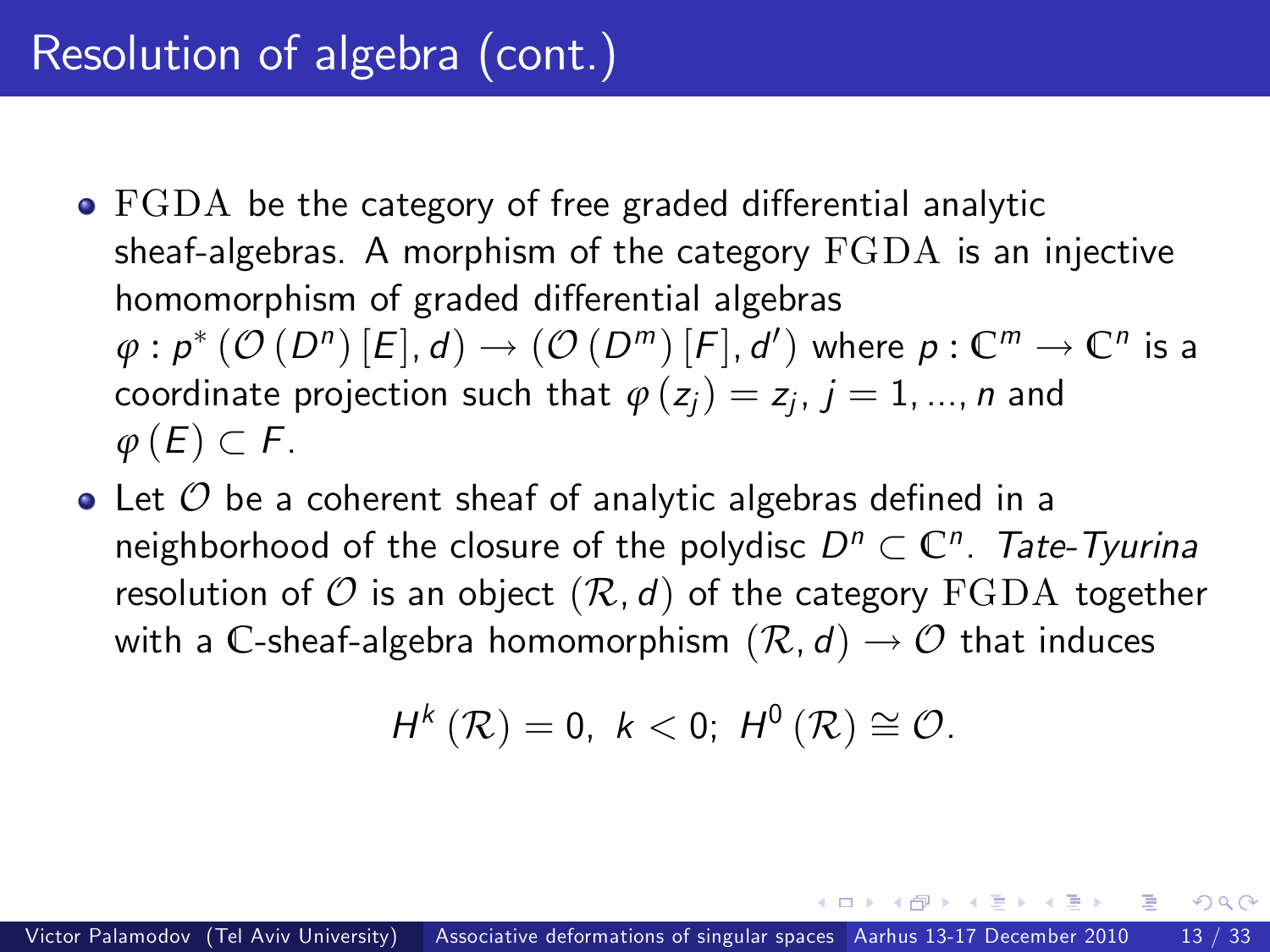## Polyhedral covering

 $\bullet$  A *polyhedron* in a c.a.s. X is an open subset  $P \subset X$  together with a proper holomorphic imbedding  $\phi_P : Y \to U$  where  $P \Subset Y \subset \mathbb{C}^N$  such that  $P=\phi_P^{-1}\left(D^N\right)$  where  $D^N\Subset U.$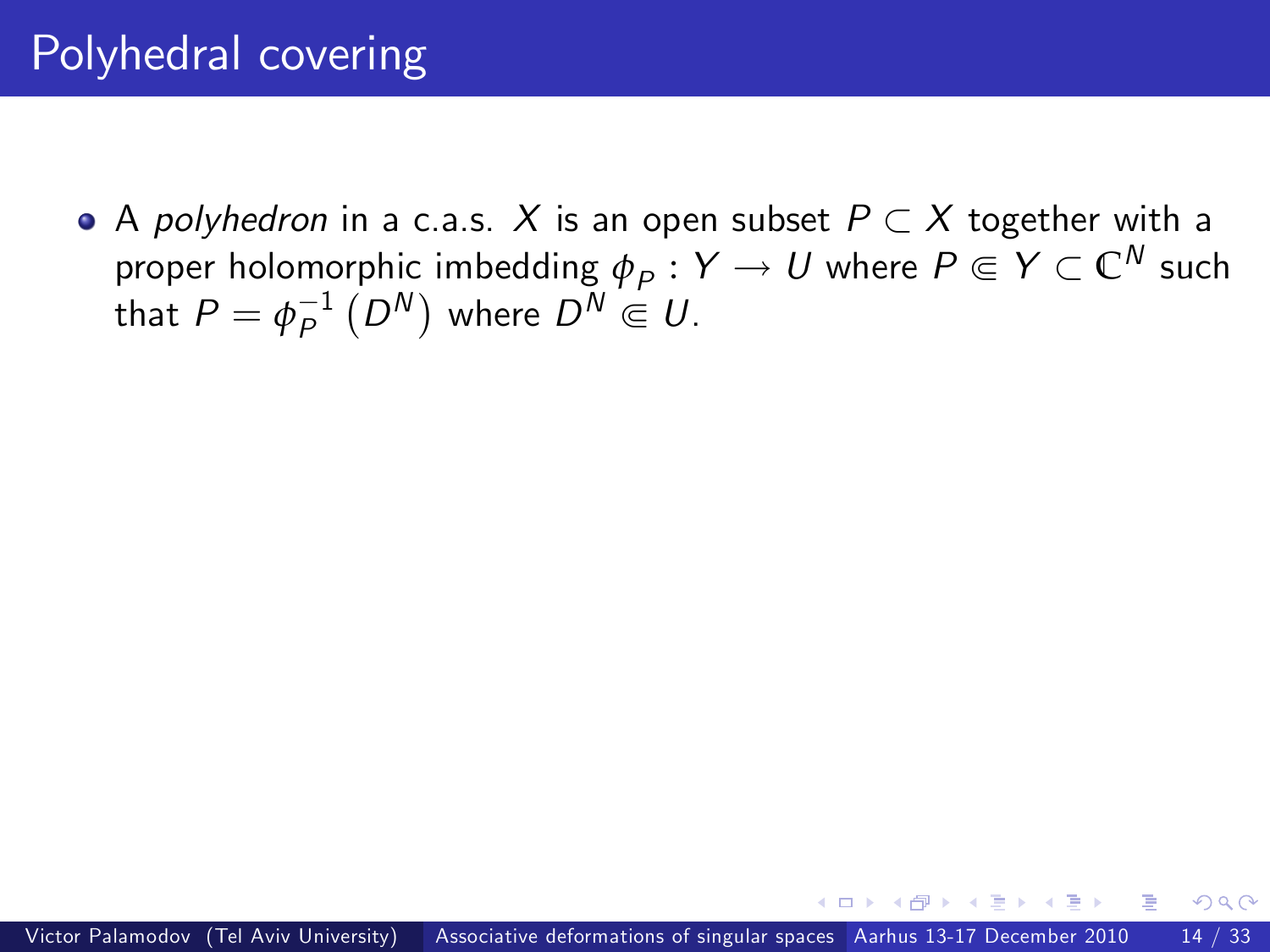- A polyhedron in a c.a.s. X is an open subset  $P \subset X$  together with a proper holomorphic imbedding  $\phi_P : Y \to U$  where  $P \Subset Y \subset \mathbb{C}^N$  such that  $P=\phi_P^{-1}\left(D^N\right)$  where  $D^N\Subset U.$
- $\phi_{\rho}$  is called the *barrier* mapping of  $P$ .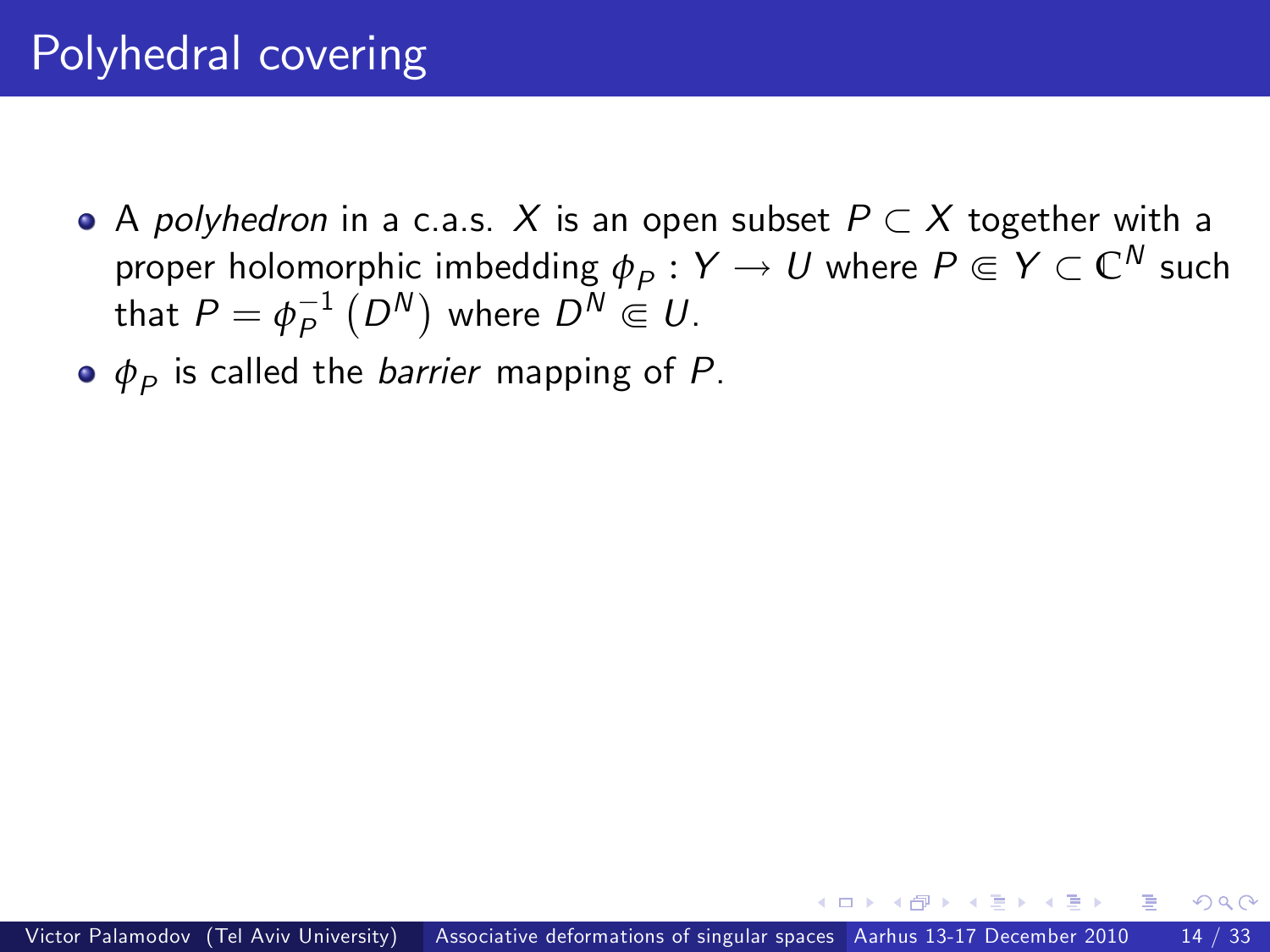- $\bullet$  A *polyhedron* in a c.a.s. X is an open subset  $P \subset X$  together with a proper holomorphic imbedding  $\phi_P : Y \to U$  where  $P \Subset Y \subset \mathbb{C}^N$  such that  $P=\phi_P^{-1}\left(D^N\right)$  where  $D^N\Subset U.$
- $\phi_{\rho}$  is called the *barrier* mapping of  $P$ .
- If P, Q are polyhedrons in X; the intersection  $P \cap Q$  is also a polyhedron with the barrier map  $\phi_P \times \phi_Q$ . A polyhedral *covering* of the space X is a locally finite covering  $P = \{P_\alpha, \alpha \in \mathbb{N}\}\$  by polyhedrons.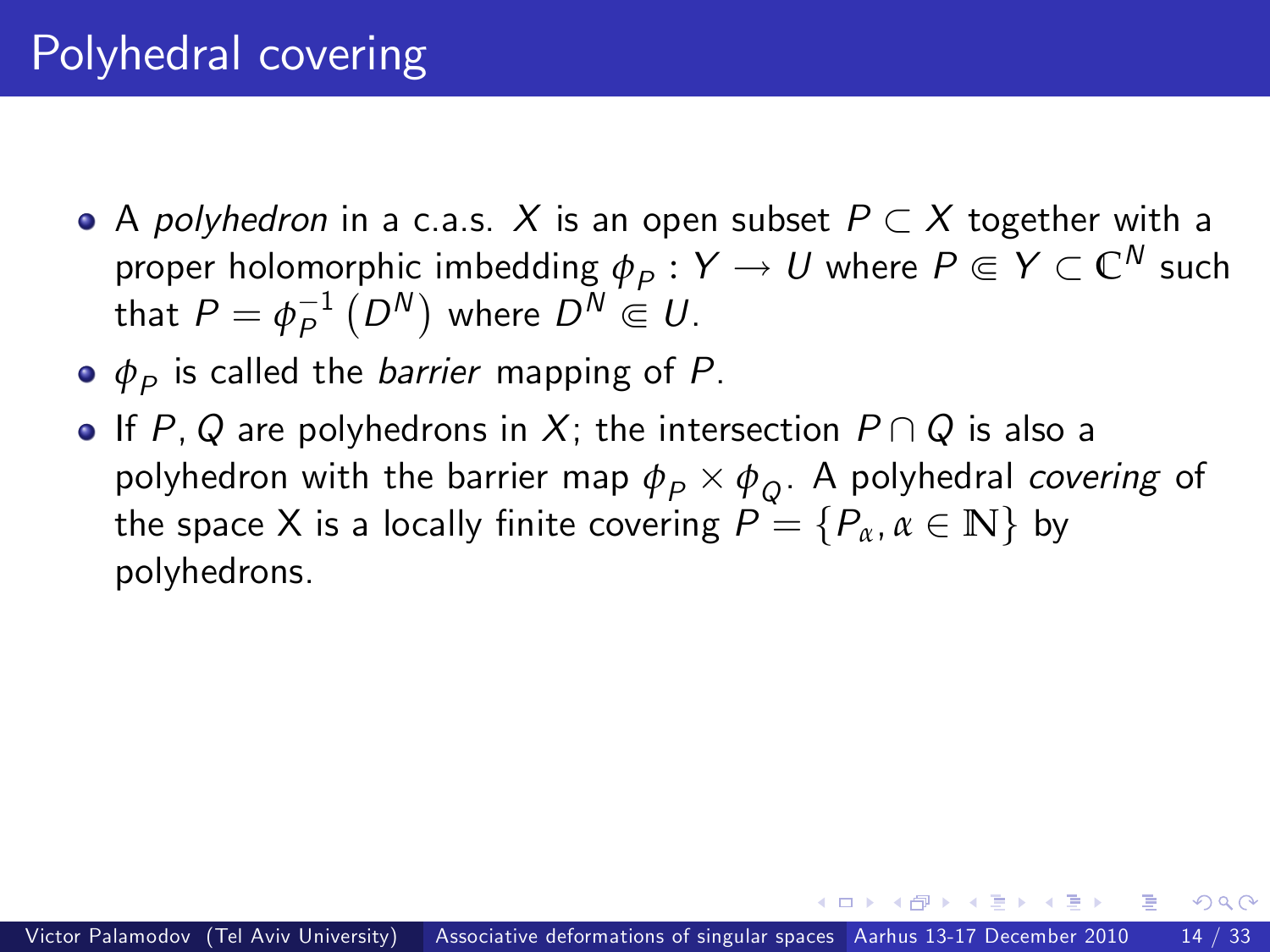- $\bullet$  A *polyhedron* in a c.a.s. X is an open subset  $P \subset X$  together with a proper holomorphic imbedding  $\phi_P : Y \to U$  where  $P \Subset Y \subset \mathbb{C}^N$  such that  $P=\phi_P^{-1}\left(D^N\right)$  where  $D^N\Subset U.$
- $\phi_{\rho}$  is called the *barrier* mapping of  $P$ .
- If P, Q are polyhedrons in X; the intersection  $P \cap Q$  is also a polyhedron with the barrier map  $\phi_P \times \phi_Q$ . A polyhedral *covering* of the space X is a locally finite covering  $P = \{P_\alpha, \alpha \in \mathbb{N}\}\;$  by polyhedrons.
- A simplex of the covering P is an ordered subset  $A = \{\alpha_0, ..., \alpha_d\}$ such that the set  $P_{\alpha_0} \cap ... \cap P_{\alpha_d}$  is not empty.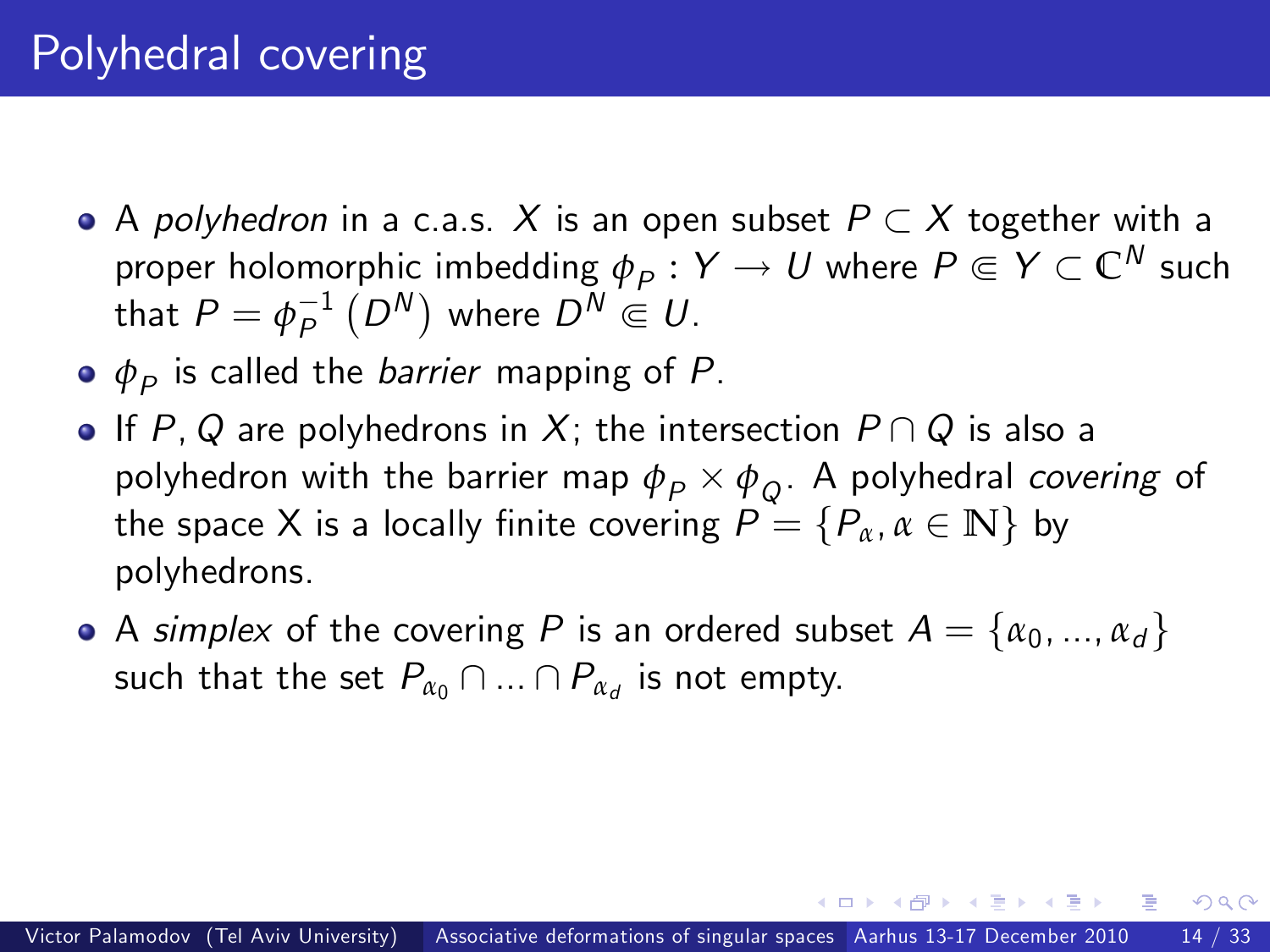- $\bullet$  A *polyhedron* in a c.a.s. X is an open subset  $P \subset X$  together with a proper holomorphic imbedding  $\phi_P : Y \to U$  where  $P \Subset Y \subset \mathbb{C}^N$  such that  $P=\phi_P^{-1}\left(D^N\right)$  where  $D^N\Subset U.$
- $\phi_{\rho}$  is called the *barrier* mapping of  $P$ .
- If P, Q are polyhedrons in X; the intersection  $P \cap Q$  is also a polyhedron with the barrier map  $\phi_P \times \phi_Q$ . A polyhedral *covering* of the space X is a locally finite covering  $P = \{P_\alpha, \alpha \in \mathbb{N}\}\;$  by polyhedrons.
- A simplex of the covering P is an ordered subset  $A = \{\alpha_0, ..., \alpha_d\}$ such that the set  $P_{\alpha_0} \cap ... \cap P_{\alpha_d}$  is not empty.
- $\bullet$  The nerve N of the covering P is the category of all simplices of the covering and of all inclusions  $B \subset A$  of simplices.

<span id="page-52-0"></span>化重新润滑脂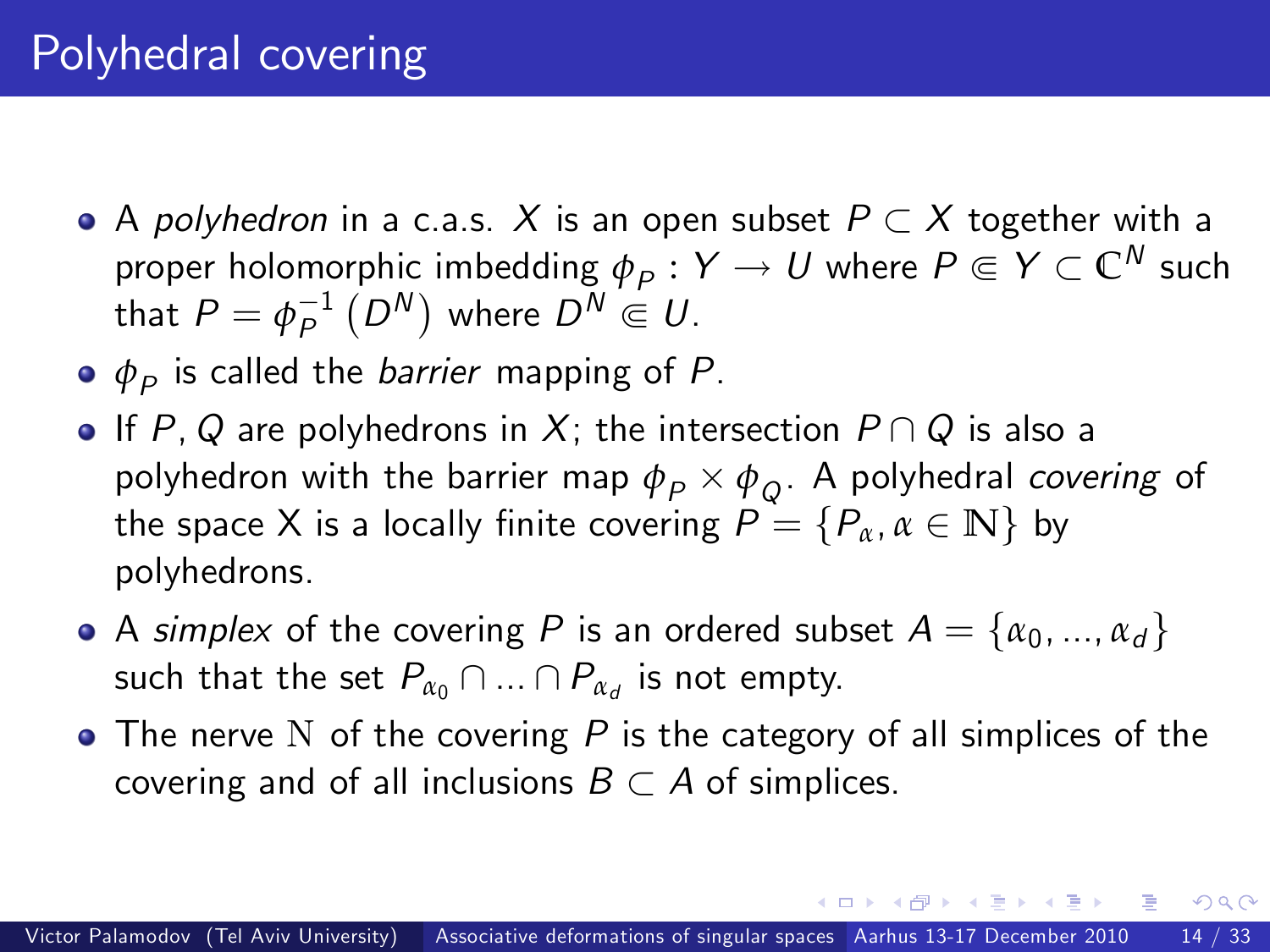• Let P be a polyhedral covering of a c.a.s.  $(X, \mathcal{O})$  with the nerve N. A resolution of  $X$  on  $P$  is a covariant functor

<span id="page-53-0"></span>
$$
\mathcal{R}: \mathbb{N} \rightsquigarrow \text{FGDA}
$$

together with a functor transform  $A \mapsto \mathcal{R}(A) \Rightarrow \mathcal{O}|P_A$  such that for any simplex  $A$  the sheaf  $\mathcal{R}\left(A\right)$  is a resolution of the sheaf  $\phi_{A}^{*}\left(\mathcal{O}|P_{A}\right)$  .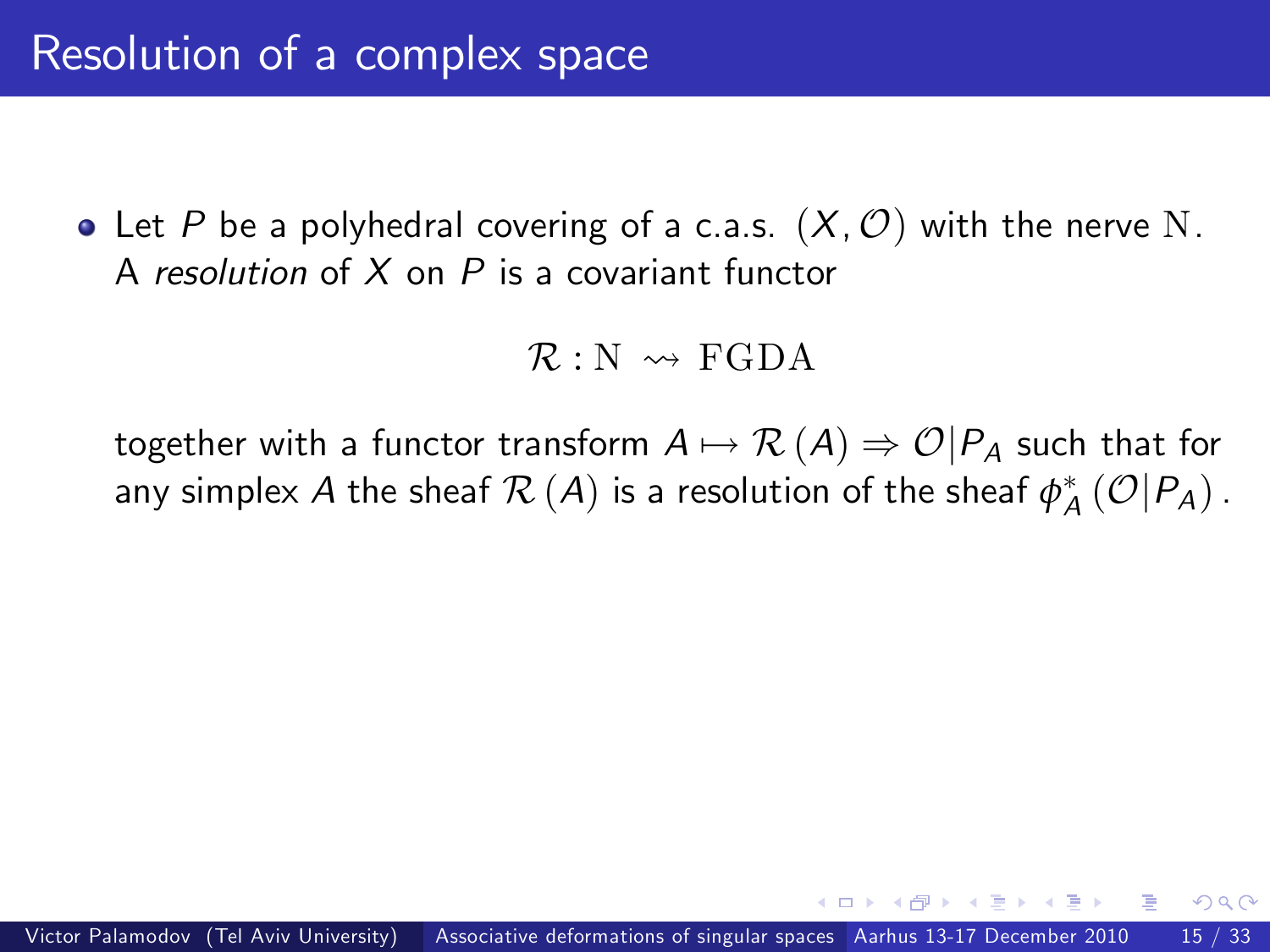• Let P be a polyhedral covering of a c.a.s.  $(X, \mathcal{O})$  with the nerve N. A resolution of  $X$  on  $P$  is a covariant functor

$$
\mathcal{R}: \mathbb{N} \rightsquigarrow \text{FGDA}
$$

together with a functor transform  $A \mapsto \mathcal{R}(A) \Rightarrow \mathcal{O}|P_A$  such that for any simplex  $A$  the sheaf  $\mathcal{R}\left(A\right)$  is a resolution of the sheaf  $\phi_{A}^{*}\left(\mathcal{O}|P_{A}\right)$  .

• Functoriality of  $R$  means (in particular) that  $d_A \varphi_{AB} = \varphi_{AB} d_B$  for any simplices  $B\subset A$ , where  $\varphi_{AB}:p^*\left(\mathrm{R}\left( B\right)\right)\to\mathrm{R}\left( A\right)$  is the corresponding morphism of category  $FGDA$ ,  $d_A$ ,  $d_B$  are differentials.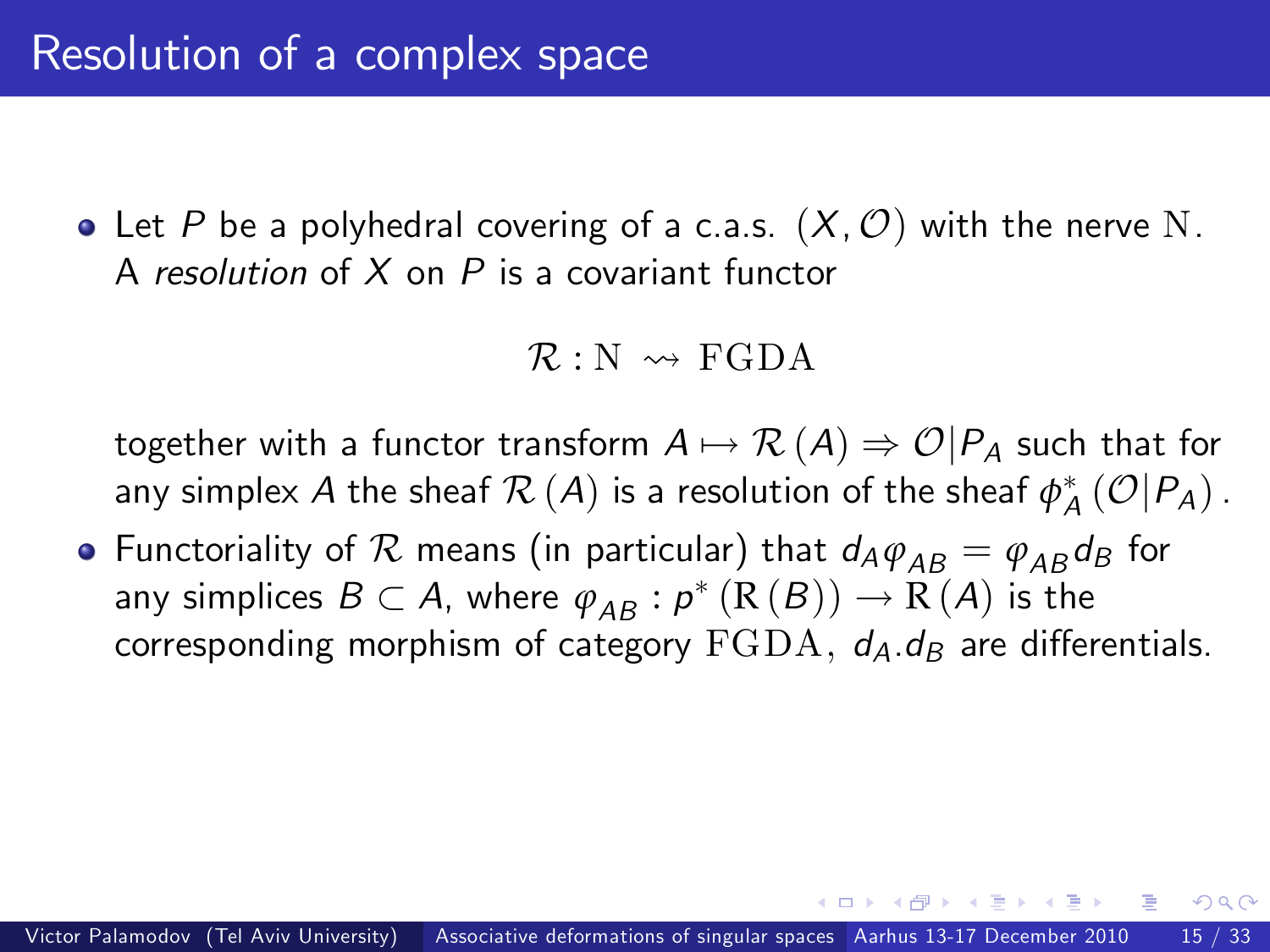• Let P be a polyhedral covering of a c.a.s.  $(X, \mathcal{O})$  with the nerve N. A resolution of  $X$  on  $P$  is a covariant functor

<span id="page-55-0"></span>
$$
\mathcal{R}: \mathbb{N} \rightsquigarrow \text{FGDA}
$$

together with a functor transform  $A \mapsto \mathcal{R}(A) \Rightarrow \mathcal{O}|P_A$  such that for any simplex  $A$  the sheaf  $\mathcal{R}\left(A\right)$  is a resolution of the sheaf  $\phi_{A}^{*}\left(\mathcal{O}|P_{A}\right)$  .

- Functoriality of  $R$  means (in particular) that  $d_A \varphi_{AB} = \varphi_{AB} d_B$  for any simplices  $B\subset A$ , where  $\varphi_{AB}:p^*\left(\mathrm{R}\left( B\right)\right)\to\mathrm{R}\left( A\right)$  is the corresponding morphism of category  $FGDA$ ,  $d_A$   $d_B$  are differentials.
- **Theorem.** For an arbitrary c.a.s.  $X$  and any polyhedral covering  $P$  of X there exists a resolution  $\mathcal R$  of X on P.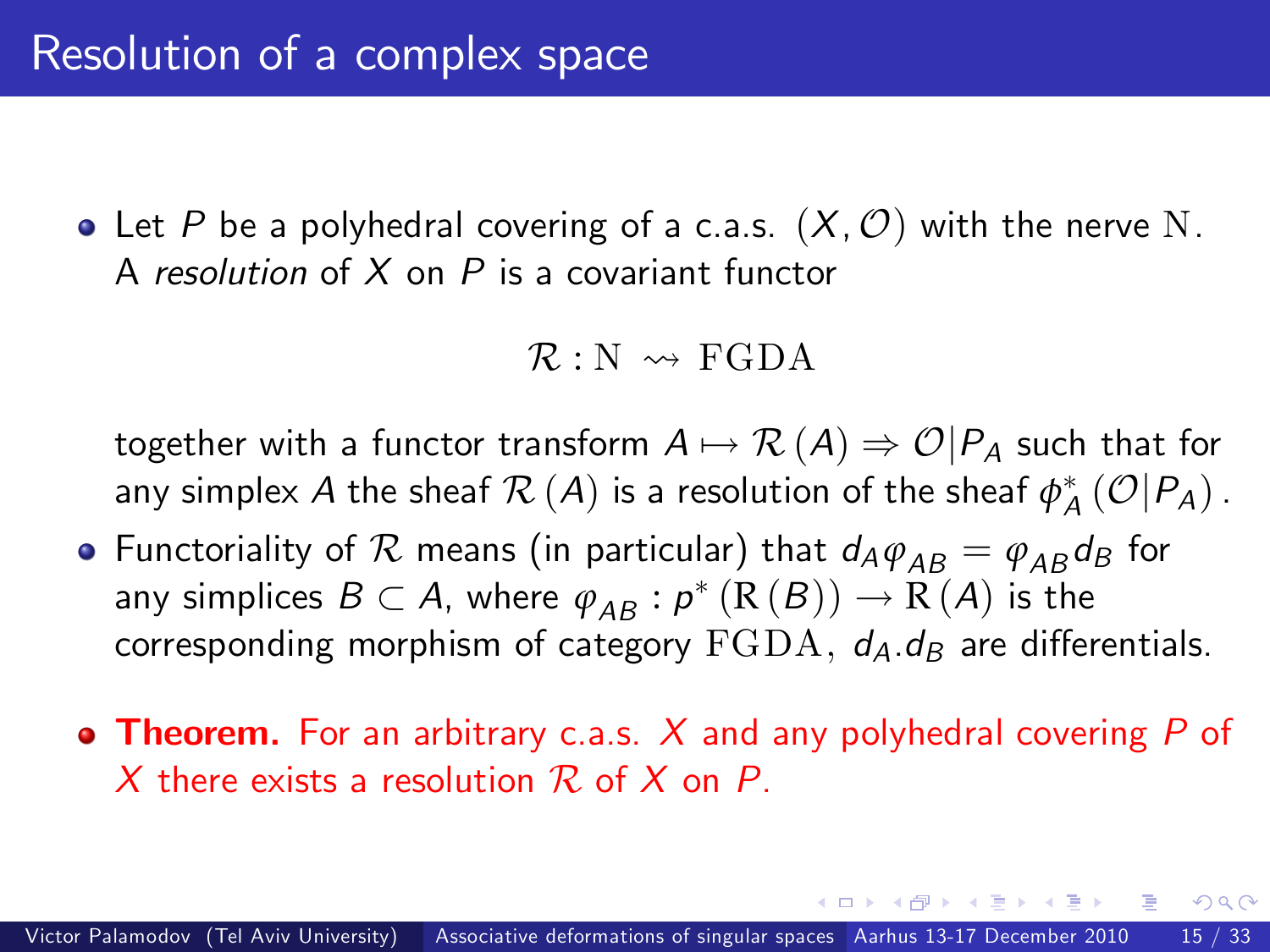<span id="page-56-0"></span>• Let  $P = \{P_\alpha\}$  be a polyhedral covering of X with a nerve N, R be a resolution of  $X$  on this covering. The sequence of functors  $\mathrm{R}^{\odot n}:\mathrm{N} \leadsto$  $\mathrm{FGDA}$   $\,n=1,2,...\,$  is defined, where  $\mathrm{R}^{\odot n}\left(A\right)=\mathrm{R}\left(A\right)^{\odot n}$  for any simplex  $A \in N$ .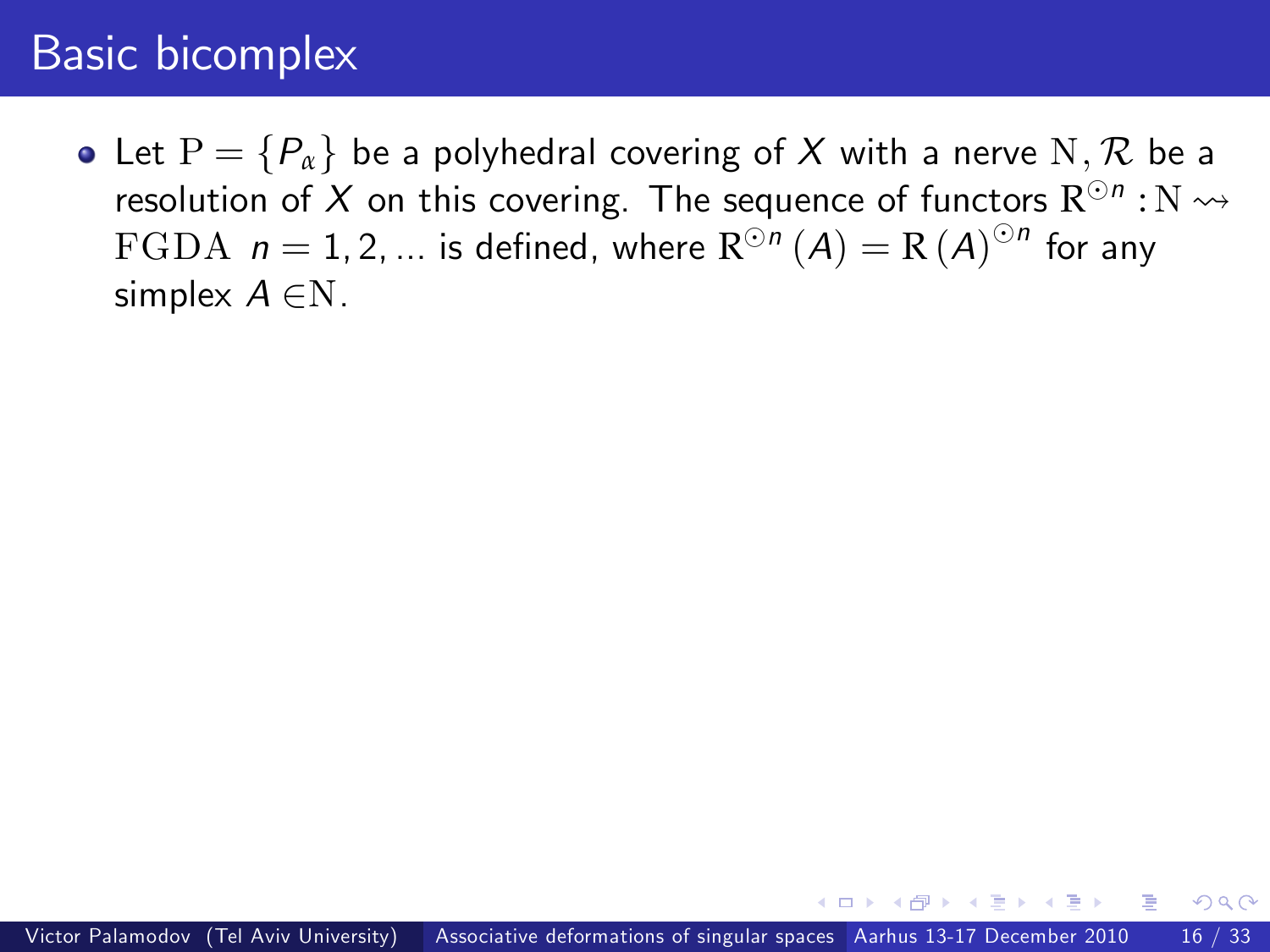- Let  $P = \{P_\alpha\}$  be a polyhedral covering of X with a nerve N, R be a resolution of  $X$  on this covering. The sequence of functors  $\mathrm{R}^{\odot n}:\mathrm{N} \leadsto$  $\mathrm{FGDA}$   $\,n=1,2,...\,$  is defined, where  $\mathrm{R}^{\odot n}\left(A\right)=\mathrm{R}\left(A\right)^{\odot n}$  for any simplex  $A \in N$ .
- Given a linear N-transform  $\phi : \mathbb{R}^{\otimes n} \to \mathbb{R}$ , we set  $\deg \phi = n 1$ (shifted by -1 Hochschild degree) and the grading  $|\cdot|$  by the rule:  $|\phi| = |\phi(\alpha)| - |\alpha|$  for any homogeneous  $\alpha = [a_1|...|a_n] \in \mathbb{R}^{\otimes n}$ , where  $|\alpha| = |a_1| + ... + |a_n|$ .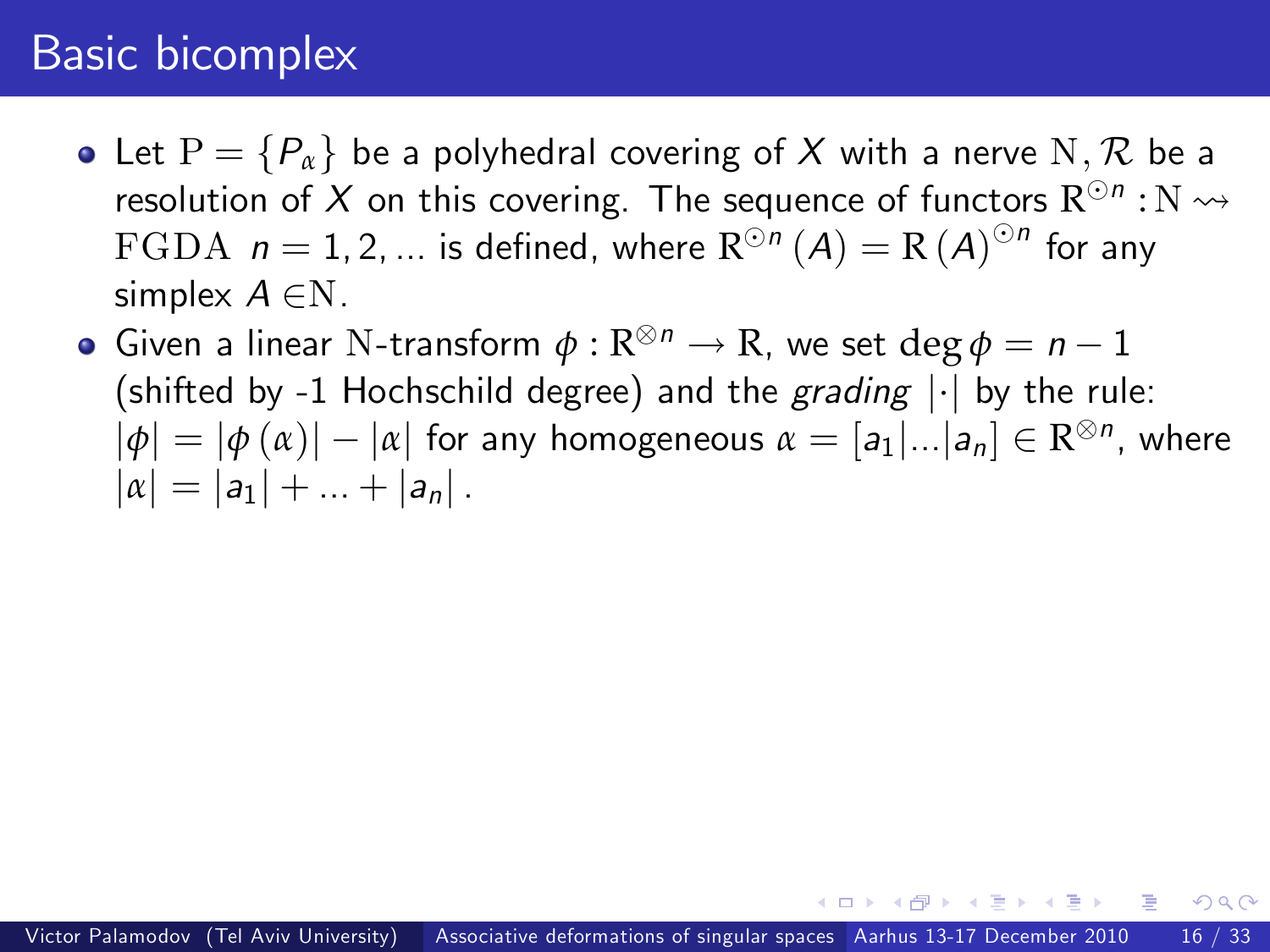- Let  $P = \{P_\alpha\}$  be a polyhedral covering of X with a nerve N, R be a resolution of  $X$  on this covering. The sequence of functors  $\mathrm{R}^{\odot n}:\mathrm{N} \leadsto$  $\mathrm{FGDA}$   $\,n=1,2,...\,$  is defined, where  $\mathrm{R}^{\odot n}\left(A\right)=\mathrm{R}\left(A\right)^{\odot n}$  for any simplex  $A \in N$ .
- Given a linear N-transform  $\phi : \mathbb{R}^{\otimes n} \to \mathbb{R}$ , we set  $\deg \phi = n 1$ (shifted by -1 Hochschild degree) and the grading  $|\cdot|$  by the rule:  $|\phi| = |\phi(\alpha)| - |\alpha|$  for any homogeneous  $\alpha = [a_1|...|a_n] \in \mathbb{R}^{\otimes n}$ , where  $|\alpha| = |a_1| + ... + |a_n|$ .
- Extension. For any  $k > 0$  the transform  $\phi$  can be extended to a functor transform  $\Phi: \mathbb{R}^{\otimes n+k} \to \mathbb{R}^{\otimes k+1}$  by

<span id="page-58-0"></span>
$$
\Phi([a_1|...|a_{n+k}]) = \sum_{i=0}^k (-)^{\sigma} [a_1|...|a_i] \phi([a_{i+1}|...|a_{i+n}]) |a_{i+n+2}|...|a_{k+n}]
$$
  
where  $\sigma = i (n-1) + (|a_1| + ... + |a_i|) |\phi|$ . Set  $\Phi([a_1|...|a_m]) = 0$   
for  $m < n$ .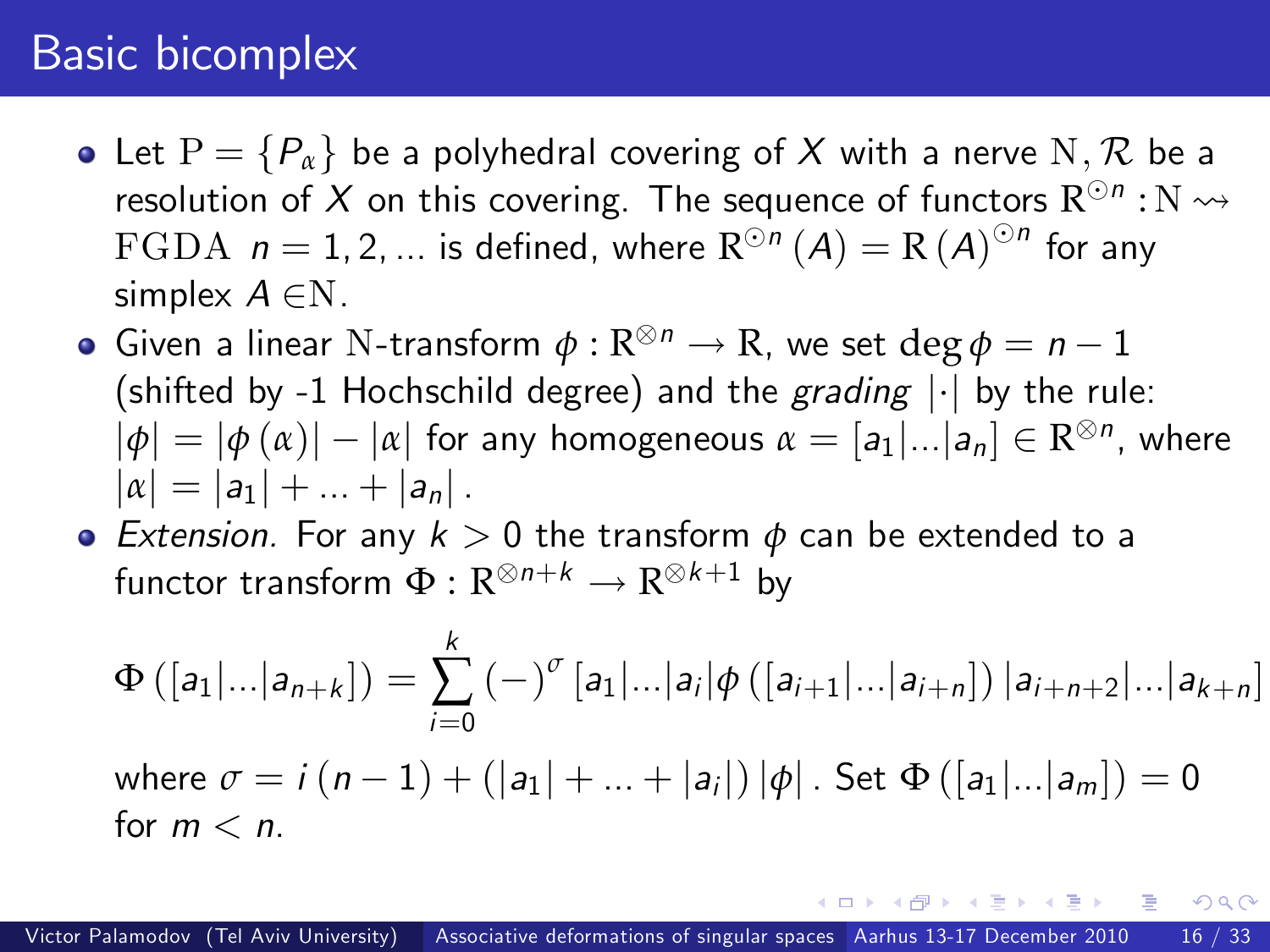- Let  $P = \{P_\alpha\}$  be a polyhedral covering of X with a nerve N, R be a resolution of  $X$  on this covering. The sequence of functors  $\mathrm{R}^{\odot n}:\mathrm{N} \leadsto$  $\mathrm{FGDA}$   $\,n=1,2,...\,$  is defined, where  $\mathrm{R}^{\odot n}\left(A\right)=\mathrm{R}\left(A\right)^{\odot n}$  for any simplex  $A \in N$ .
- Given a linear N-transform  $\phi : \mathbb{R}^{\otimes n} \to \mathbb{R}$ , we set  $\deg \phi = n 1$ (shifted by -1 Hochschild degree) and the grading  $|\cdot|$  by the rule:  $|\phi| = |\phi(\alpha)| - |\alpha|$  for any homogeneous  $\alpha = [a_1|...|a_n] \in \mathbb{R}^{\otimes n}$ , where  $|\alpha| = |a_1| + ... + |a_n|$ .
- Extension. For any  $k > 0$  the transform  $\phi$  can be extended to a functor transform  $\Phi: \mathbb{R}^{\otimes n+k} \to \mathbb{R}^{\otimes k+1}$  by

<span id="page-59-0"></span>
$$
\Phi\left([a_1|\dots|a_{n+k}]\right) = \sum_{i=0}^k (-)^{\sigma} [a_1|\dots|a_i] \phi\left([a_{i+1}|\dots|a_{i+n}]\right) |a_{i+n+2}|\dots|a_{k+n}]
$$
\nwhere  $\sigma = i(n-1) + (|a_1| + \dots + |a_i|) |\phi|$ . Set  $\Phi([a_1|\dots|a_m]) = 0$  for  $m < n$ .  
\n• The transform  $\Phi$  has bigrading (degree and grading)  $\left(-n+1, |\phi|\right)_{n \geq 0}$ .

Victor Palamodov (Tel Aviv University) [Associative deformations of singular spaces](#page-0-0) Aarhus 13-17 December 2010 16 / 33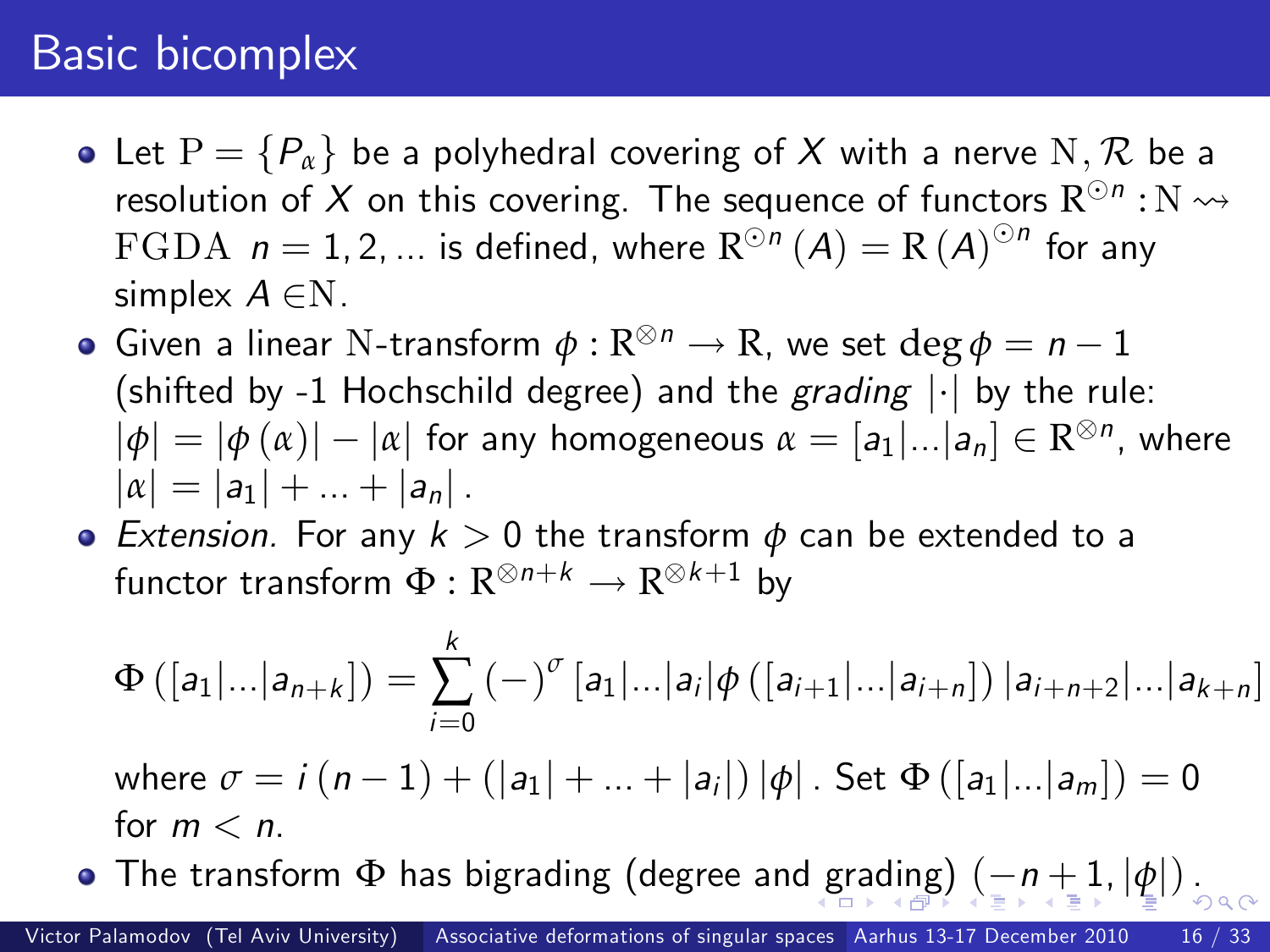The extension of the differential  $d$  in  ${\rm R}\,(\overline{A})$  is a differential in  ${\rm R}^{\otimes n}\,(\overline{A})$ of bidegree  $(0, 1)$  acting as follows

<span id="page-60-0"></span>
$$
d [a_1|...|a_m] = \sum_{i=1}^n (-)^{|a_1|+...+|a_i|} [a_1|...|a_i| da_{i+1} |a_{i+2}|...|a_m].
$$

This construction is functorial in the argument A that is a transform of functors  $N \rightarrow Hom(R^{\otimes n} \rightarrow R^{\otimes n})$  .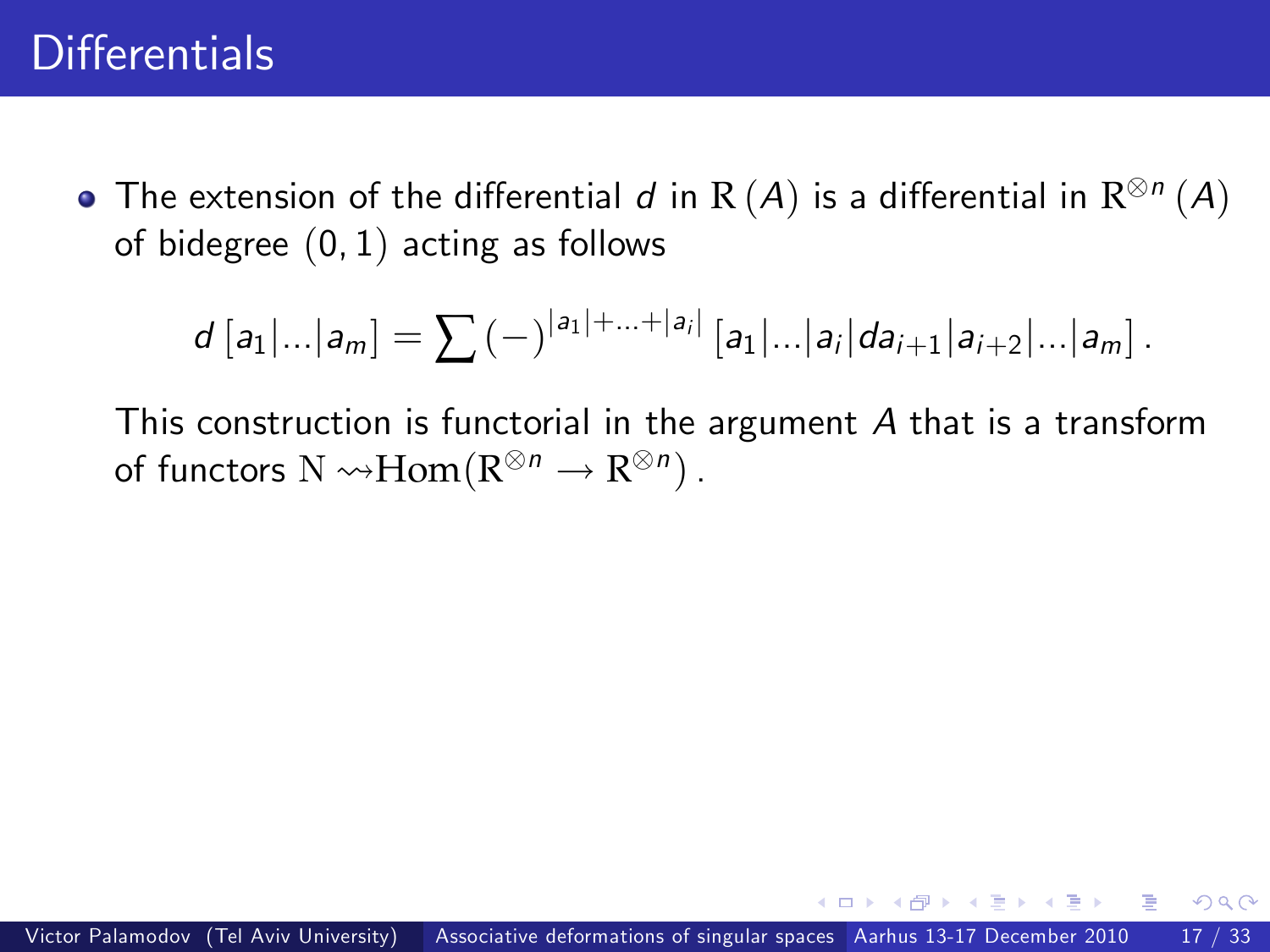The extension of the differential  $d$  in  ${\rm R}\,(\overline{A})$  is a differential in  ${\rm R}^{\otimes n}\,(\overline{A})$ of bidegree (0, 1) acting as follows

$$
d [a_1|...|a_m] = \sum_{i=1}^n (-)^{|a_1|+...+|a_i|} [a_1|...|a_i| da_{i+1} |a_{i+2}|...|a_m].
$$

This construction is functorial in the argument A that is a transform of functors  $N \rightarrow Hom(R^{\otimes n} \rightarrow R^{\otimes n})$  .

• The extension of the multiplication operator  $\partial : \mathrm{R}^{\otimes 2} \, (A) \rightarrow \mathrm{R} \, (A)$  ,  $\partial \, (a|b) = ab$  is the standard chain differential of bidegree (1, 0)

$$
\partial [a_1|...|a_n] = \sum_{1}^{n-1} (-)^{i} [a_1|a_2|...|a_{i-1}|a_ia_{i+1}|a_{i+2}|,...,|a_n]
$$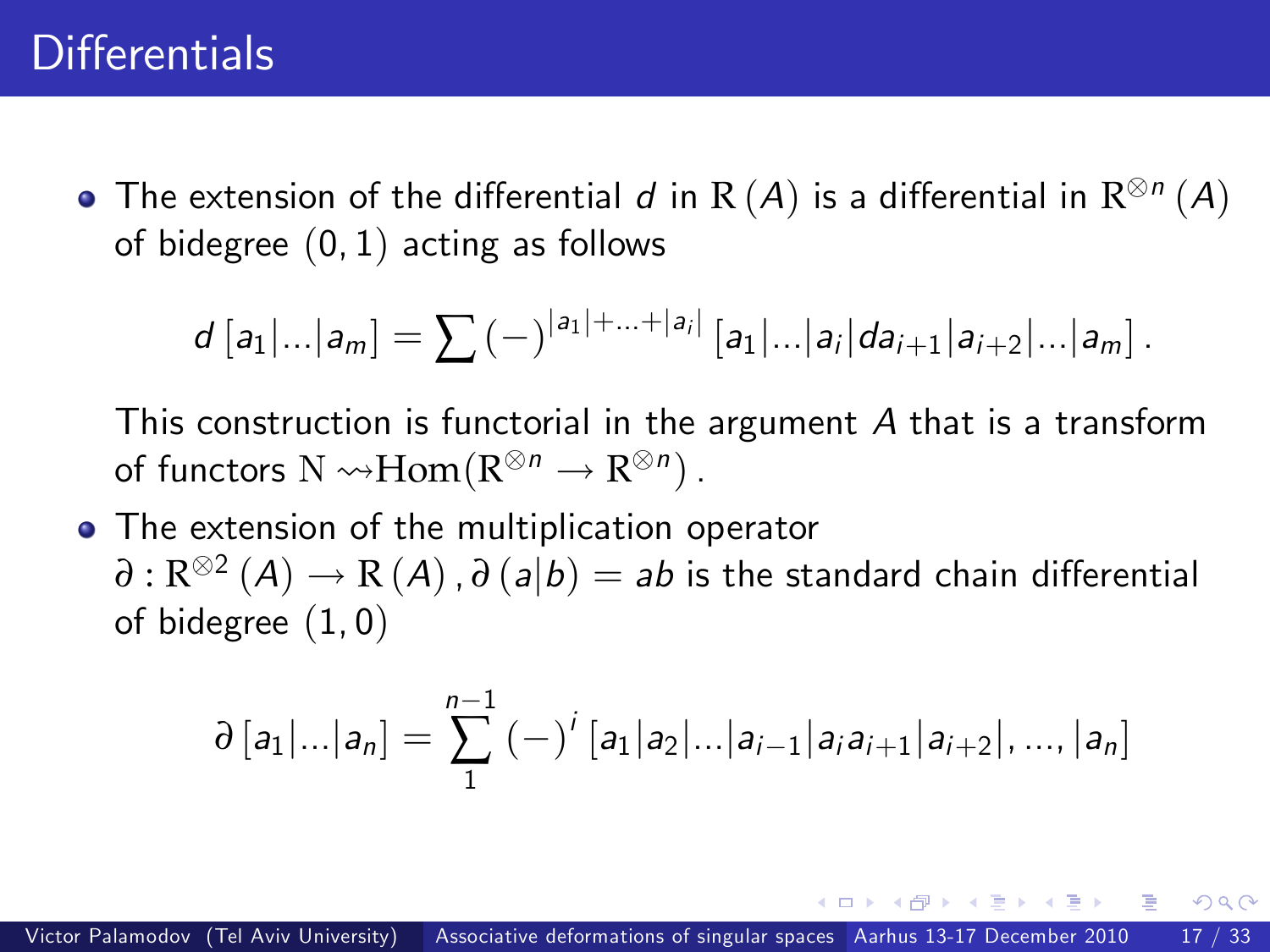# Bicomplex (cont.)

The space  $\mathrm{Hom}\left(\mathrm{R}^{\otimes *},\mathrm{R}\right)$  of linear N-transforms  $f:\mathrm{R}^{\otimes *}\to\mathrm{R}$  is bigraded. The total degree  $\text{Deg } f = \text{deg } f + |f|$ .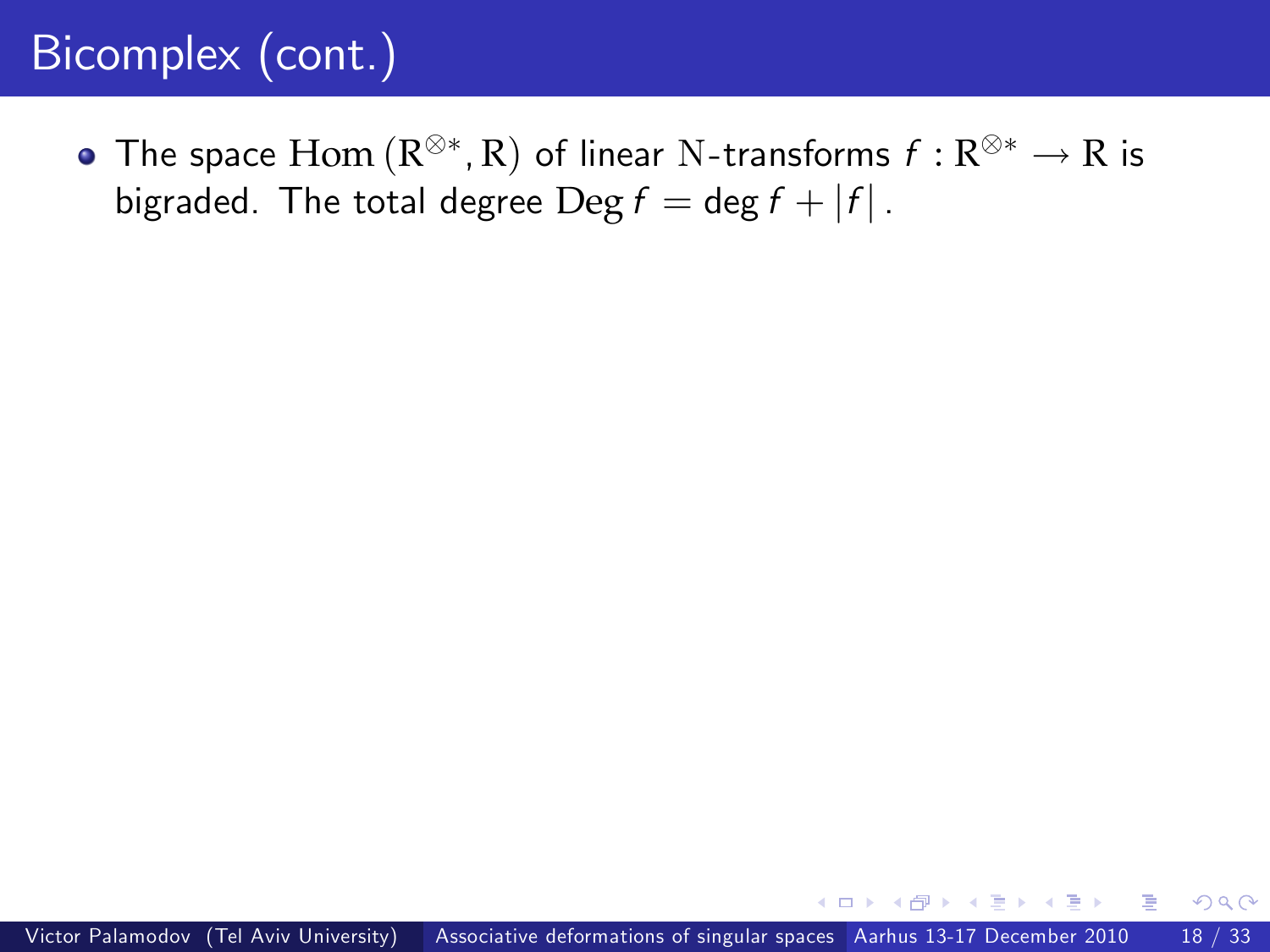# Bicomplex (cont.)

- The space  $\mathrm{Hom}\left(\mathrm{R}^{\otimes *},\mathrm{R}\right)$  of linear N-transforms  $f:\mathrm{R}^{\otimes *}\to\mathrm{R}$  is bigraded. The total degree  $\text{Deg } f = \text{deg } f + |f|$ .
- Composition of cochains:  $(f \circ g)(a) = f(G(a))$  for  $a \in \mathbb{R}^{\otimes *}$ , where G is the extension of g. We have deg  $(f \circ g) = \deg f + \deg g$  and  $|f \circ g| = |f| + |g|$ . The commutator

$$
[f,g] = f \circ g - (-)^{\text{Deg } f \text{ Deg } g} g \circ f
$$

is a graded Lie bracket operation with respect to Deg, since it fulfils the Jacobi identity

$$
[f, [g, h]] = [[f, g], h] + (-)^{\text{Deg } f \text{ Deg } g} [g, [f, h]]
$$
  
In particular, 
$$
(-)^{\text{deg } f} [\partial, \cdot] = \partial^*.
$$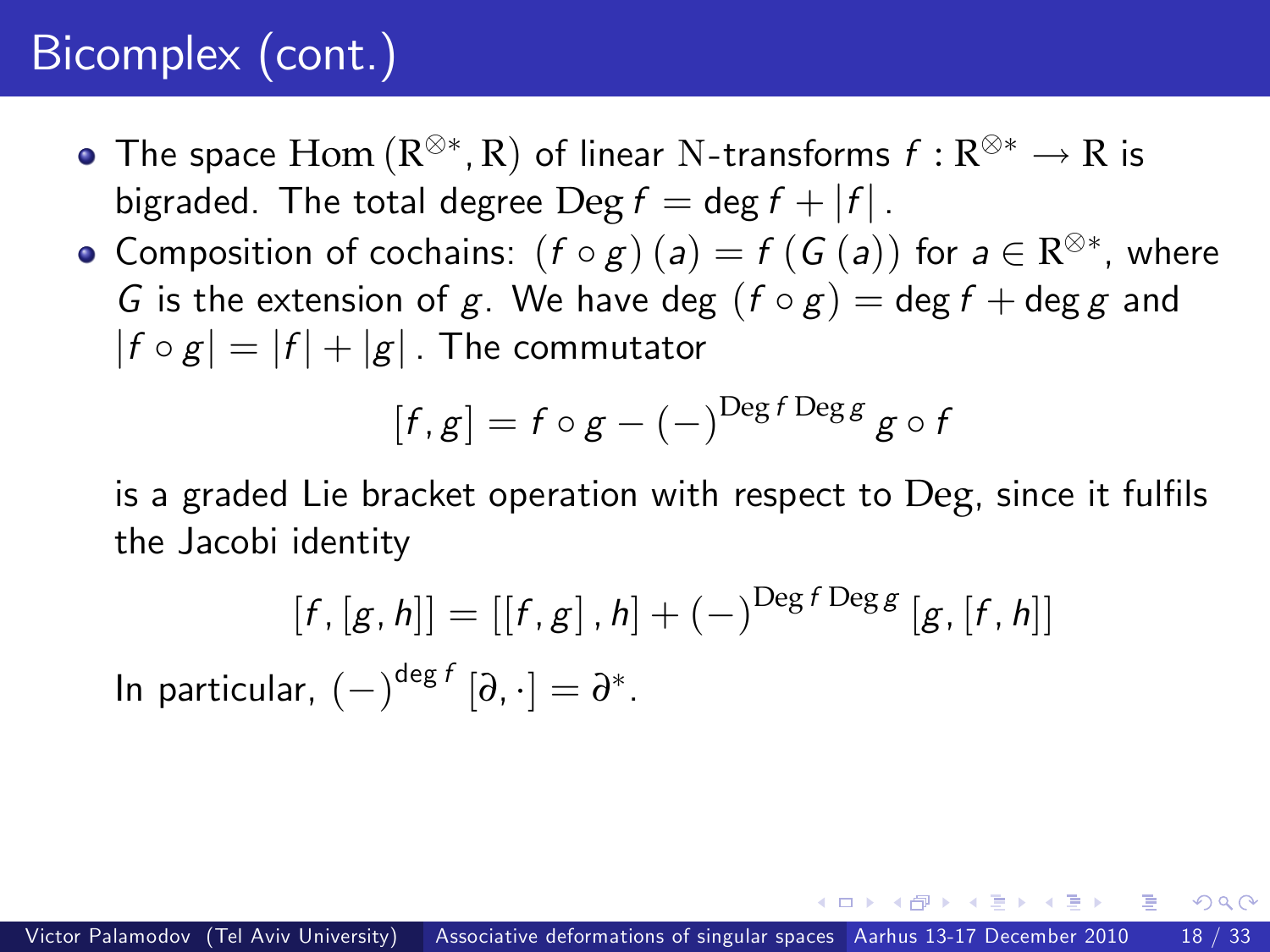# Bicomplex (cont.)

- The space  $\mathrm{Hom}\left(\mathrm{R}^{\otimes *},\mathrm{R}\right)$  of linear N-transforms  $f:\mathrm{R}^{\otimes *}\to\mathrm{R}$  is bigraded. The total degree  $\text{Deg } f = \text{deg } f + |f|$ .
- Composition of cochains:  $(f \circ g)(a) = f(G(a))$  for  $a \in \mathbb{R}^{\otimes *}$ , where G is the extension of g. We have deg  $(f \circ g) = \deg f + \deg g$  and  $|f \circ g| = |f| + |g|$ . The commutator

$$
[f,g] = f \circ g - (-)^{\text{Deg } f \text{ Deg } g} g \circ f
$$

is a graded Lie bracket operation with respect to Deg, since it fulfils the Jacobi identity

$$
[f,[g,h]] = [[f,g],h] + (-)^{\text{Deg } f \text{ Deg } g} [g,[f,h]]
$$

In particular,  $(-)^{\deg f} [\partial, \cdot] = \partial^*$ .

• By the Jacobi identity implies the equation

$$
\partial^* [f,g] = [\partial^* f,g] + (-)^{\text{Deg }f}[f,\partial^* g]
$$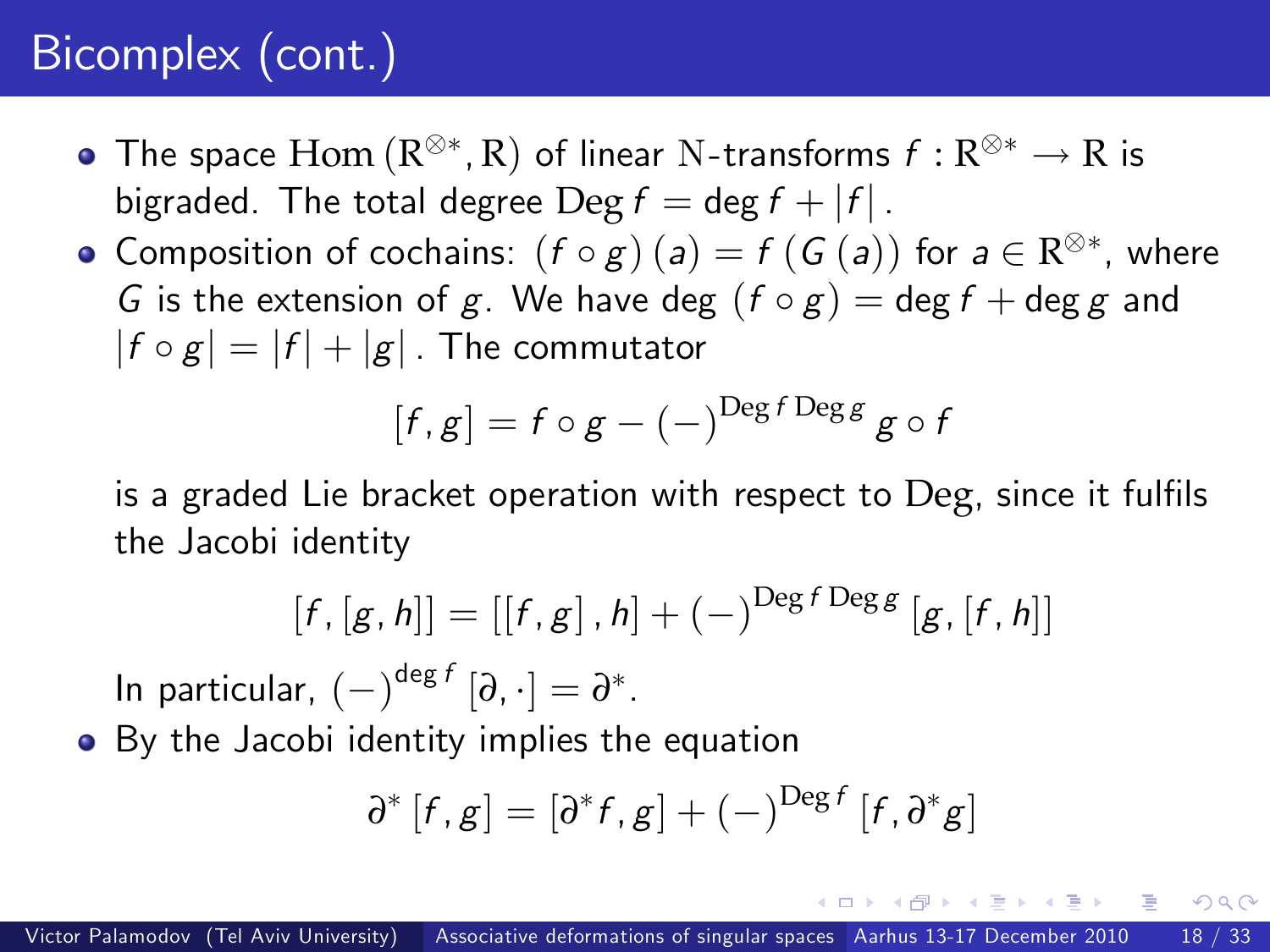$\mathrm{Diff}\left(\mathrm{R}^{\otimes *},\mathrm{R}\right)$  be the subcomplex of  $\mathrm{Hom}\left(\mathrm{R}^{\otimes *},\mathrm{R}\right)$  of polydifferential operators. It is stable under *∂* and d.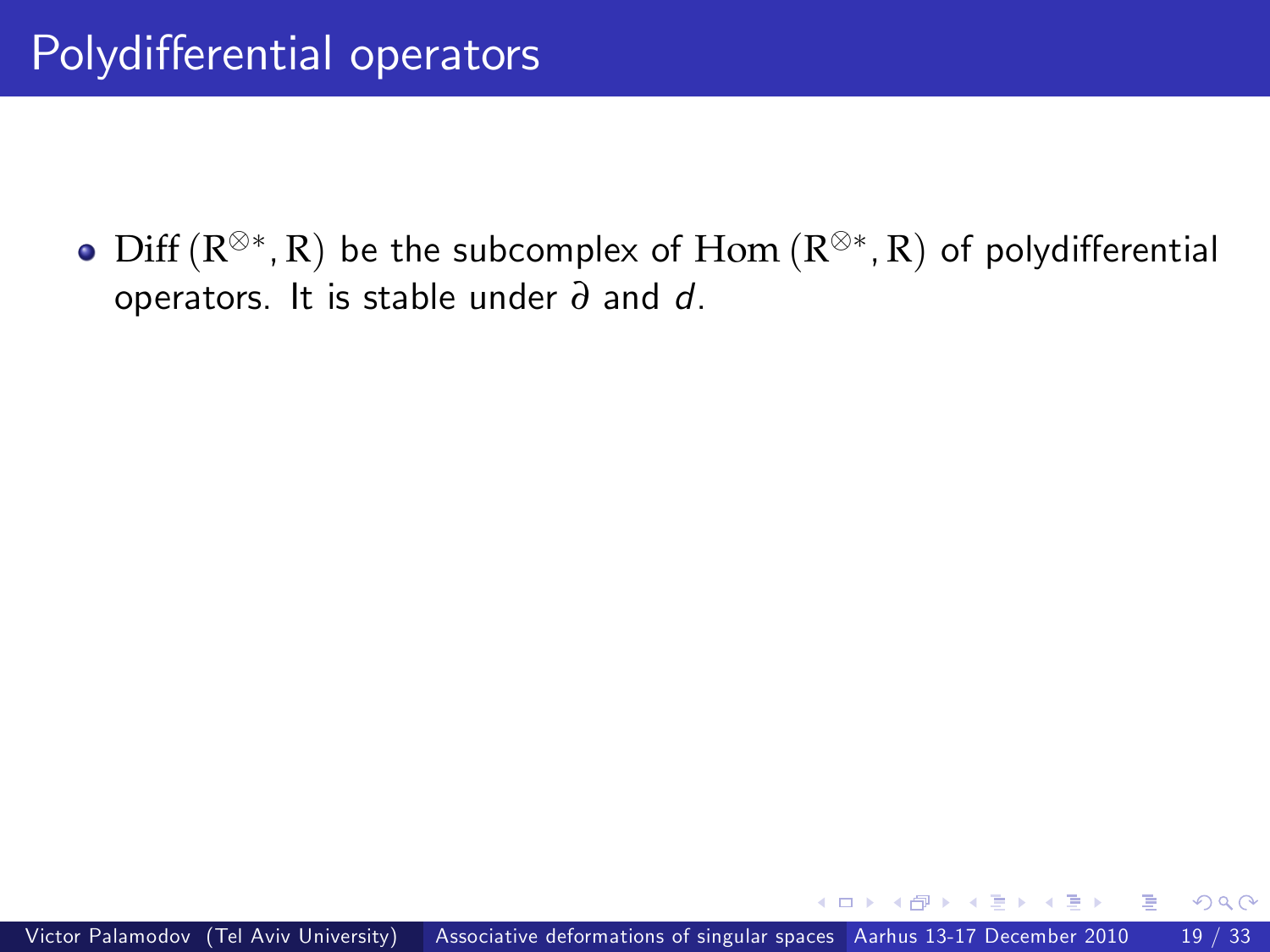- $\mathrm{Diff}\left(\mathrm{R}^{\otimes *},\mathrm{R}\right)$  be the subcomplex of  $\mathrm{Hom}\left(\mathrm{R}^{\otimes *},\mathrm{R}\right)$  of polydifferential operators. It is stable under *∂* and d.
- Deformation complex is the total complex  $\text{Tot}^*(\mathcal{R})$  of the bicomplex  $\mathrm{Diff}\left(\mathrm{R}^{\otimes *},\mathrm{R}\right)$  with the total degree  $\mathrm{Deg}$  and the differential

$$
[D, f] = (-\int^{\deg f} [d, f] + [\partial, f] = (-\int^{\deg f} ([d, f] + \partial^* f])
$$

where  $D = (-)^{\deg f} d + \partial$ .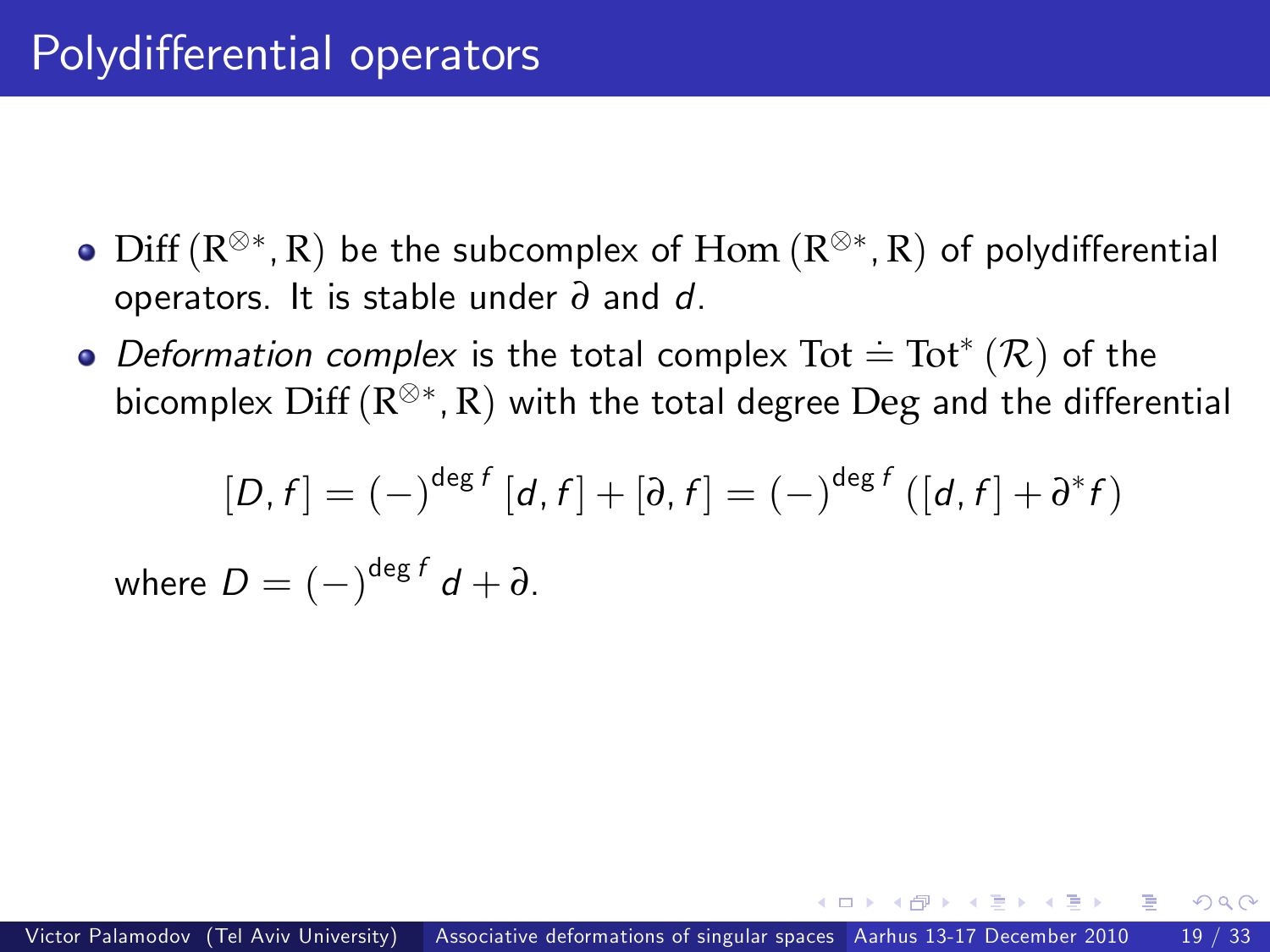- $\mathrm{Diff}\left(\mathrm{R}^{\otimes *},\mathrm{R}\right)$  be the subcomplex of  $\mathrm{Hom}\left(\mathrm{R}^{\otimes *},\mathrm{R}\right)$  of polydifferential operators. It is stable under *∂* and d.
- Deformation complex is the total complex  $\text{Tot}^*(\mathcal{R})$  of the bicomplex  $\mathrm{Diff}\left(\mathrm{R}^{\otimes *},\mathrm{R}\right)$  with the total degree  $\mathrm{Deg}$  and the differential

<span id="page-67-0"></span>
$$
[D, f] = (-)^{\deg f} [d, f] + [\partial, f] = (-)^{\deg f} ([d, f] + \partial^* f)
$$

where  $D = (-)^{\deg f} d + \partial$ .

 $\bullet$  Lie bracket. The bracket operator applied to polydifferential operators is again a polydifferential operator, which implies that Tot is a graded Lie algebra.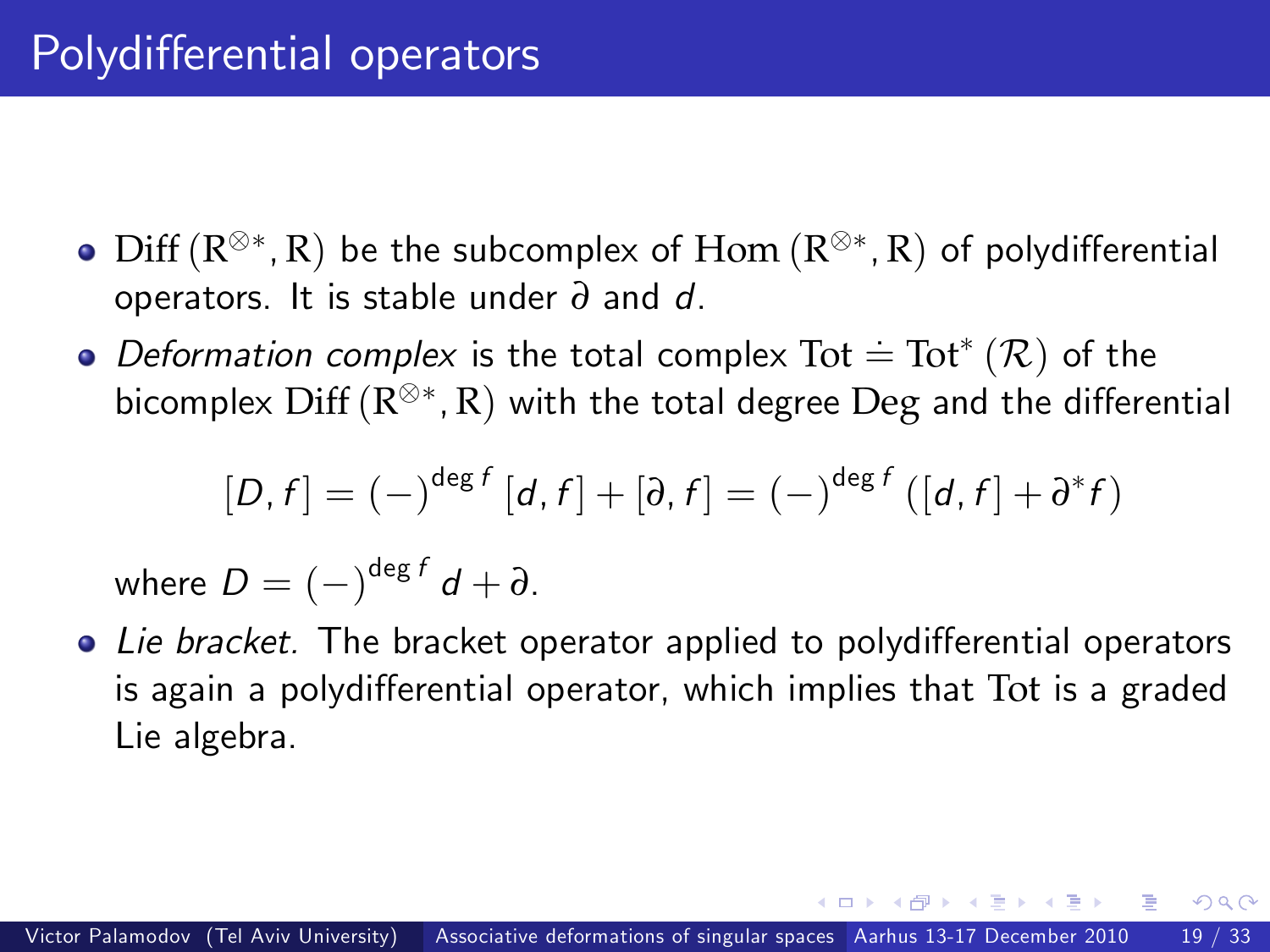<span id="page-68-0"></span>The graded space  $A^*(\mathcal{R}) = H^*(\text{Tot}^*(\mathcal{R}), D)$  is called the associative cohomology of  $R$ . The bracket is inherited in the deformation cohomology and satisfies the Jacobi identity;  $\mathrm{A}^{*}\left(\mathcal{R}\right)$  has structure of graded Lie algebra.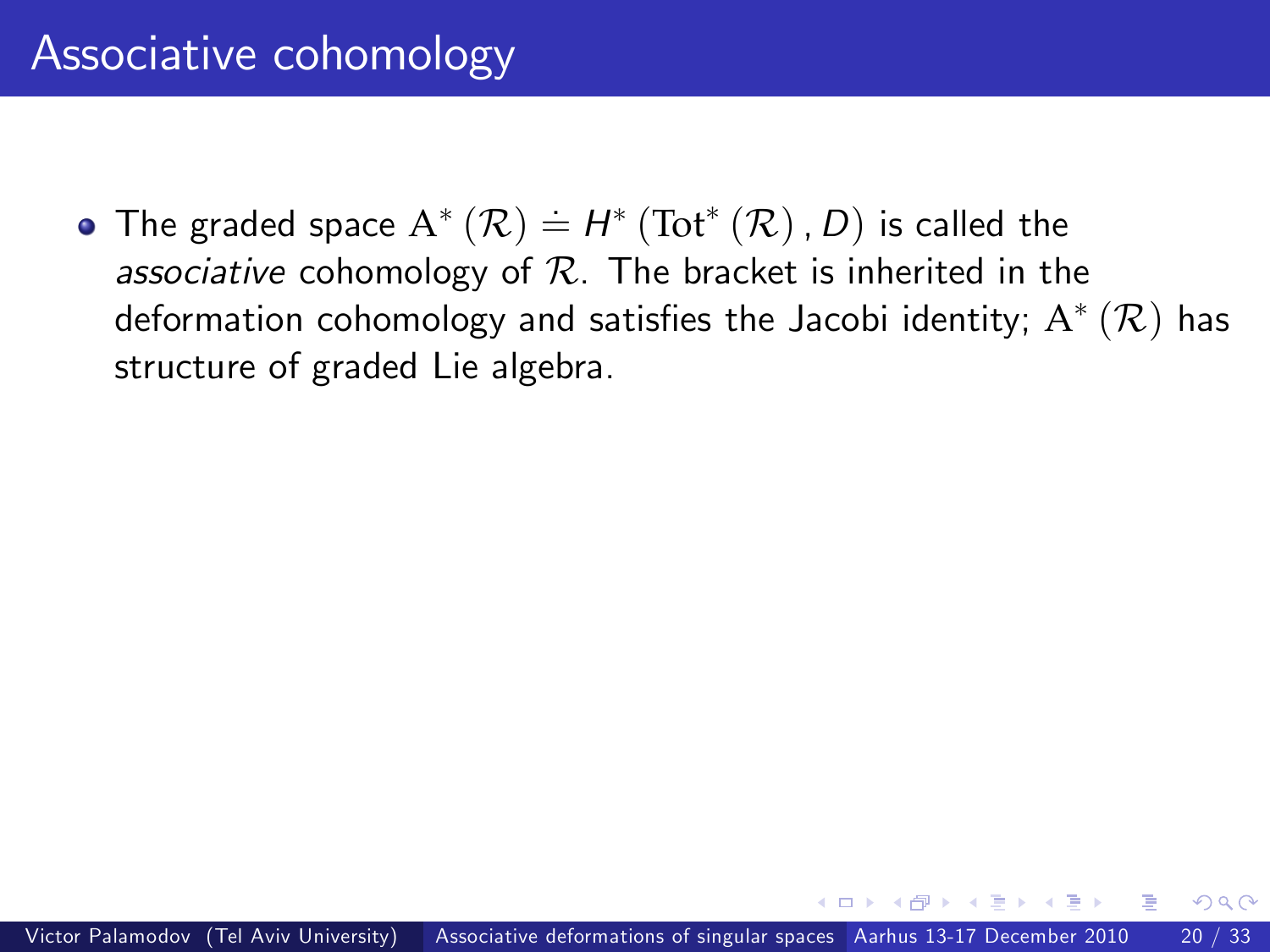- The graded space  $A^*(\mathcal{R}) = H^*(\text{Tot}^*(\mathcal{R}), D)$  is called the associative cohomology of  $R$ . The bracket is inherited in the deformation cohomology and satisfies the Jacobi identity;  $\mathrm{A}^{*}\left(\mathcal{R}\right)$  has structure of graded Lie algebra.
- **Proposition.** For any c.a.s. X and any polyhedral coverings P and  $P'$  and respective resolutions  $R$  and  $R'$  of a  $X$  there exists a homotopy of graded differential Lie algebras  $\mathrm{Tot}^*(\mathcal{R}) \sim \mathrm{Tot}^*(\mathcal{R}')$  . The graded Lie algebra  $A^*(\mathcal{R})$  does not depend on a choice of the covering and of the resolution of  $X$ .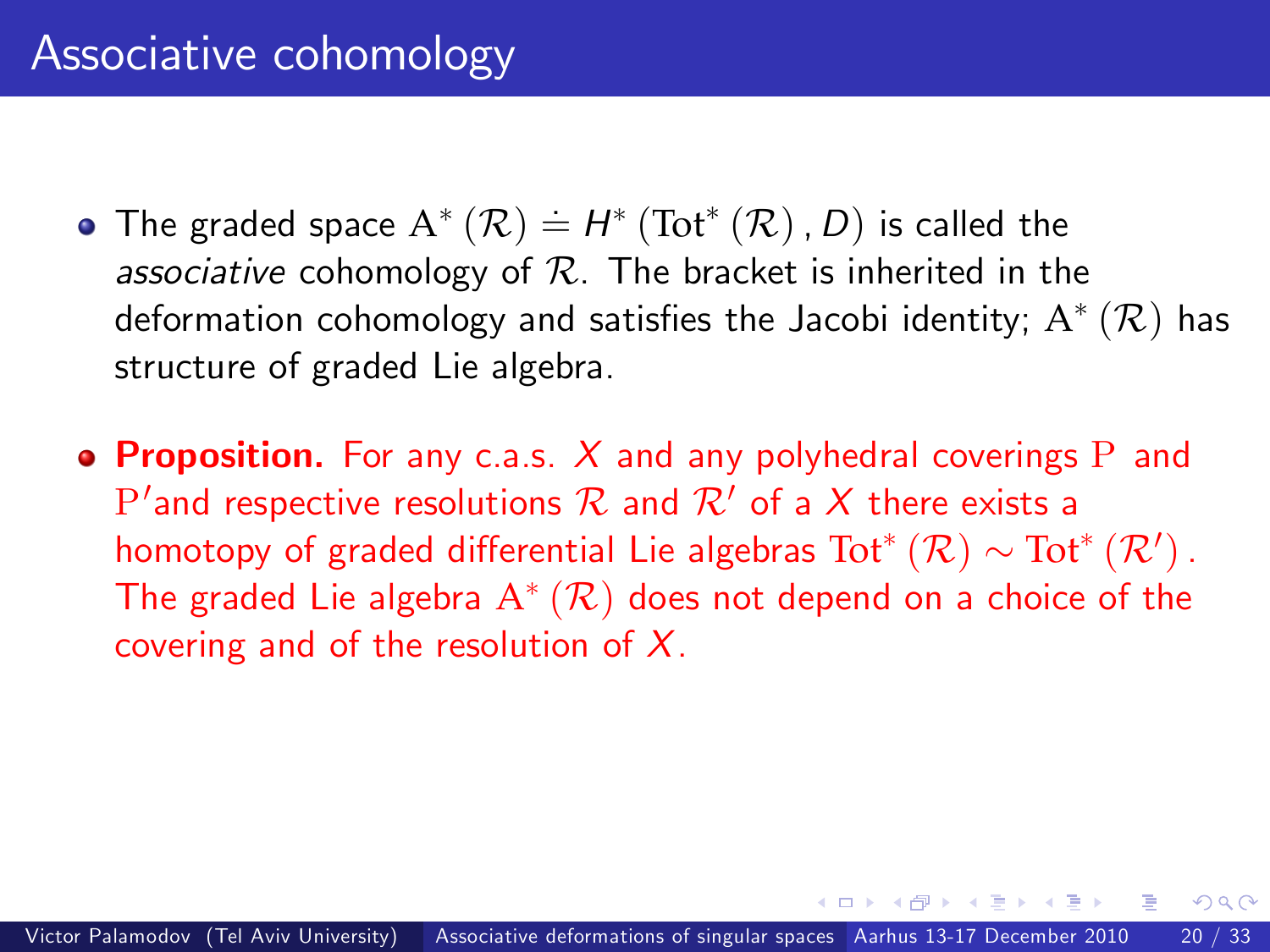- The graded space  $A^*(\mathcal{R}) = H^*(\text{Tot}^*(\mathcal{R}), D)$  is called the associative cohomology of  $R$ . The bracket is inherited in the deformation cohomology and satisfies the Jacobi identity;  $\mathrm{A}^{*}\left(\mathcal{R}\right)$  has structure of graded Lie algebra.
- **Proposition.** For any c.a.s. X and any polyhedral coverings P and  $\mathrm{P}'$  and respective resolutions  $\mathcal R$  and  $\mathcal R'$  of a  $X$  there exists a homotopy of graded differential Lie algebras  $\mathrm{Tot}^*(\mathcal{R}) \sim \mathrm{Tot}^*(\mathcal{R}^\prime)$  . The graded Lie algebra  $\mathrm{A}^*(\mathcal{R})$  does not depend on a choice of the covering and of the resolution of  $X$ .
- This algebra is denoted  $\mathrm{A}^*(X)$  and called *associative* cohomology of X.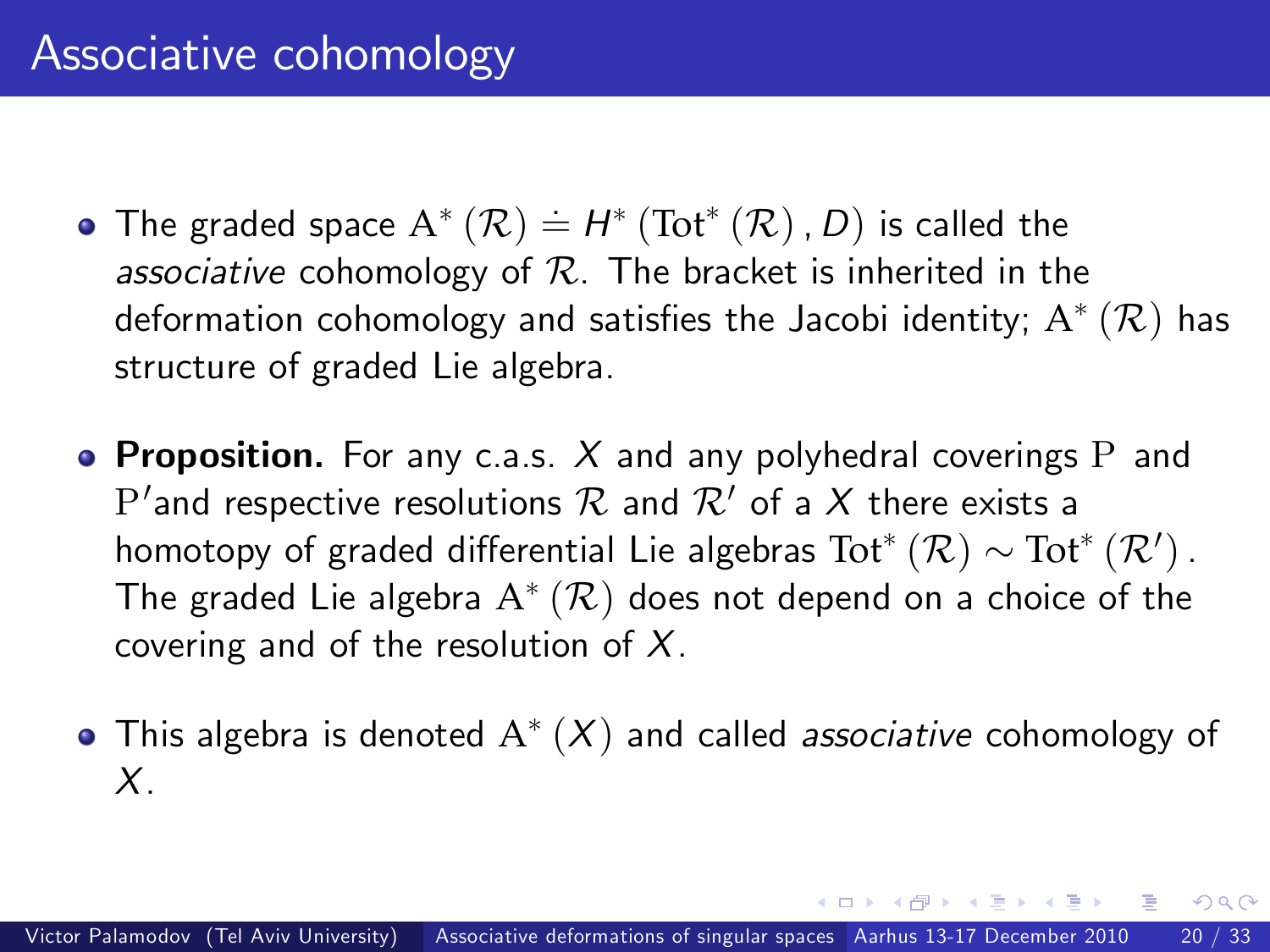# Analytic Hochschild cohomology

The analytic cochain space  $\mathsf{Ca}^{k}\left( A\right)$  is the module of all continuous linear maps  $h: A^{\odot k} \to A$  with respect to the topology in these analytic algebras. The cohomology of  $({\rm Ca}^*\,{}(A)$  ,  $\partial^*)$  is called *analytic* Hochschild cohomology; notation:  $\text{Hoch}^*_{\mathsf{a}n}(A, A)$ .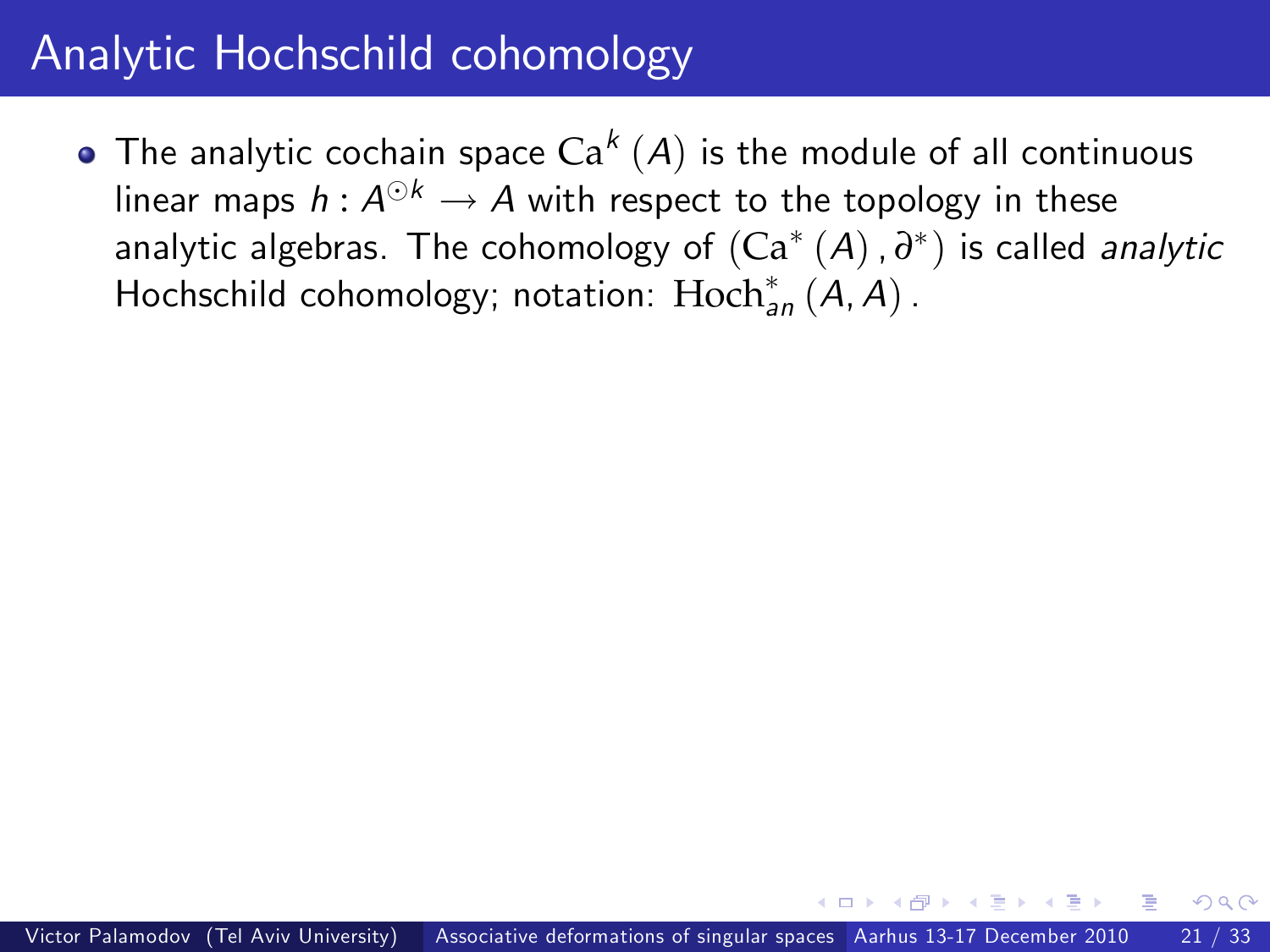- The analytic cochain space  $\mathsf{Ca}^{k}\left( A\right)$  is the module of all continuous linear maps  $h: A^{\odot k} \to A$  with respect to the topology in these analytic algebras. The cohomology of  $({\rm Ca}^*\,{}(A)$  ,  $\partial^*)$  is called *analytic* Hochschild cohomology; notation:  $\text{Hoch}^*_{\mathsf{a}n}(A, A)$ .
- For  $f, g \in \mathrm{Ca}^* \left( A \right)$  any composition  $f \circ g$  is again a continuous map.<br>— Therefore the Gerstenhaber bracket is well defined in the analytic Hochschild cohomology.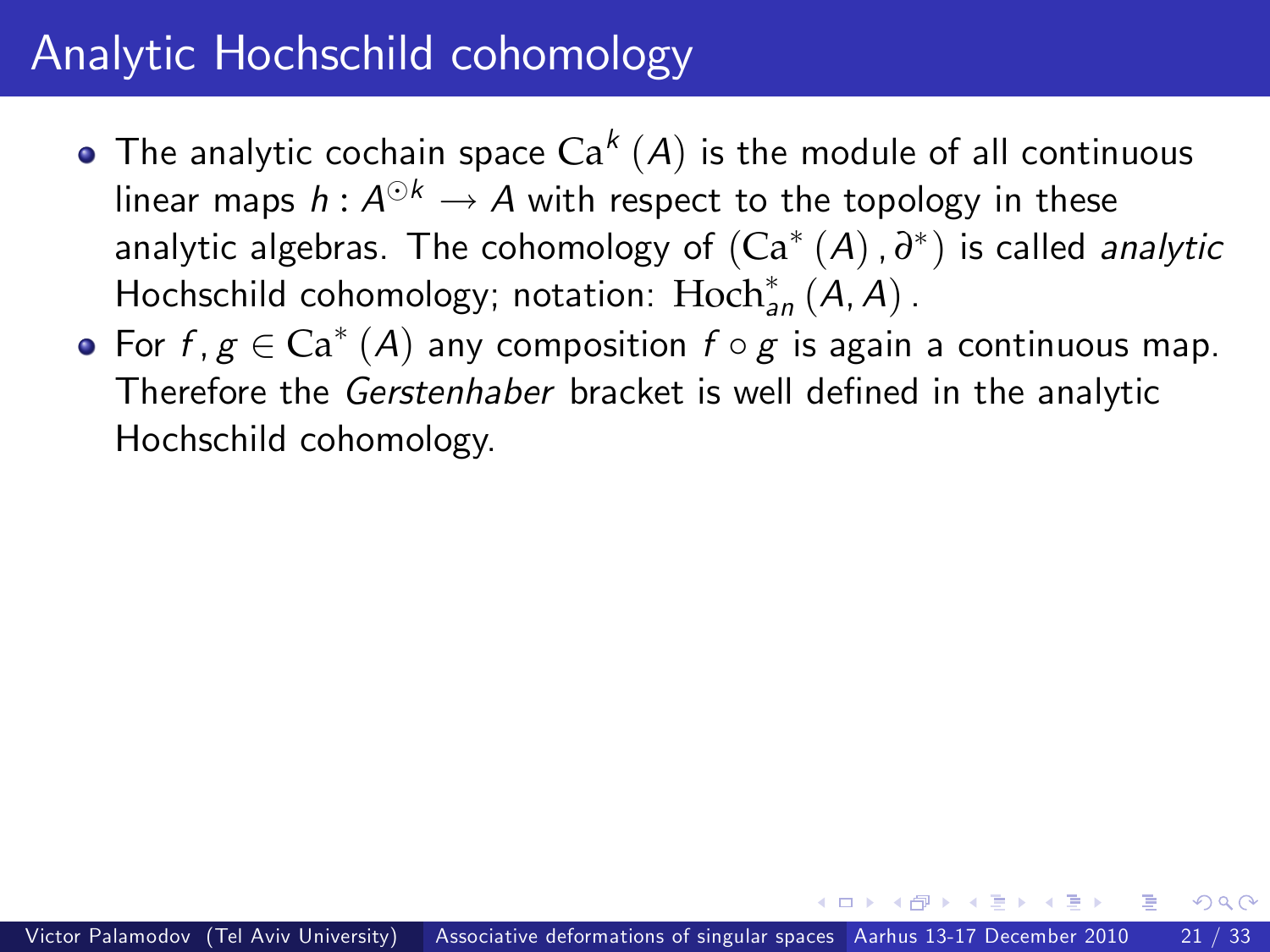- The analytic cochain space  $\mathsf{Ca}^{k}\left( A\right)$  is the module of all continuous linear maps  $h: A^{\odot k} \to A$  with respect to the topology in these analytic algebras. The cohomology of  $({\rm Ca}^*\,{}(A)$  ,  $\partial^*)$  is called *analytic* Hochschild cohomology; notation:  $\text{Hoch}^*_{\mathsf{a}n}(A, A)$ .
- For  $f, g \in \mathrm{Ca}^* \left( A \right)$  any composition  $f \circ g$  is again a continuous map.<br>— Therefore the Gerstenhaber bracket is well defined in the analytic Hochschild cohomology.
- Denote by  $\mathrm{Harr}^*_{\mathsf{an}}(A,A)$  for the analytic cohomology of the subcomplex in  $({\rm Ca}^*\,({\cal A})$  ,  $\partial^*)$  consisting of maps  $h$  that vanish on shuffle products.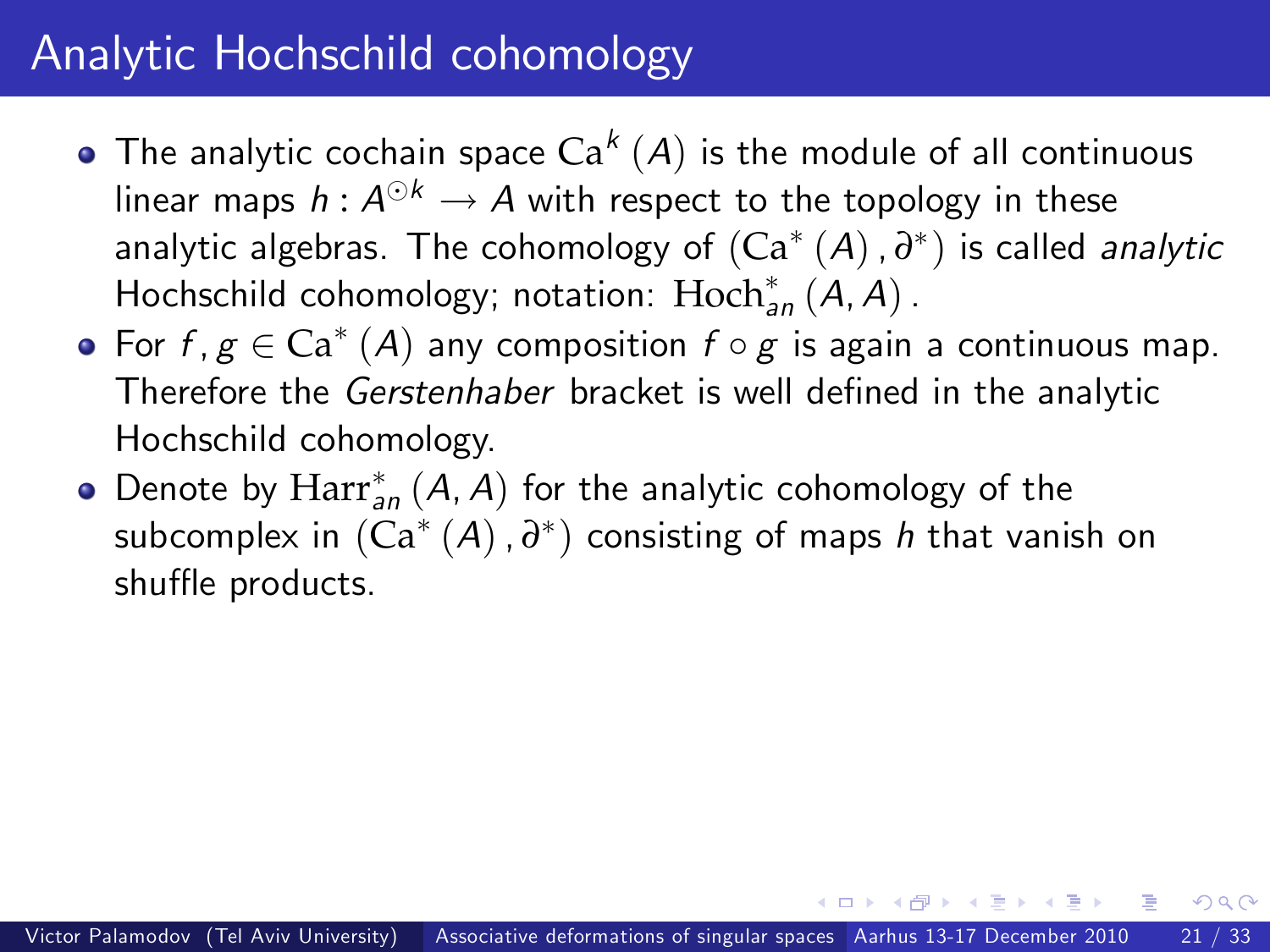- The analytic cochain space  $\mathsf{Ca}^{k}\left( A\right)$  is the module of all continuous linear maps  $h: A^{\odot k} \to A$  with respect to the topology in these analytic algebras. The cohomology of  $({\rm Ca}^*\,{}(A)$  ,  $\partial^*)$  is called *analytic* Hochschild cohomology; notation:  $\text{Hoch}^*_{\mathsf{a}n}(A, A)$ .
- For  $f, g \in \mathrm{Ca}^* \left( A \right)$  any composition  $f \circ g$  is again a continuous map.<br>— Therefore the Gerstenhaber bracket is well defined in the analytic Hochschild cohomology.
- Denote by  $\mathrm{Harr}^*_{\mathsf{an}}(A,A)$  for the analytic cohomology of the subcomplex in  $({\rm Ca}^*\,({\cal A})$  ,  $\partial^*)$  consisting of maps  $h$  that vanish on shuffle products.
- Analytic cohomology is finitely generated for each degree.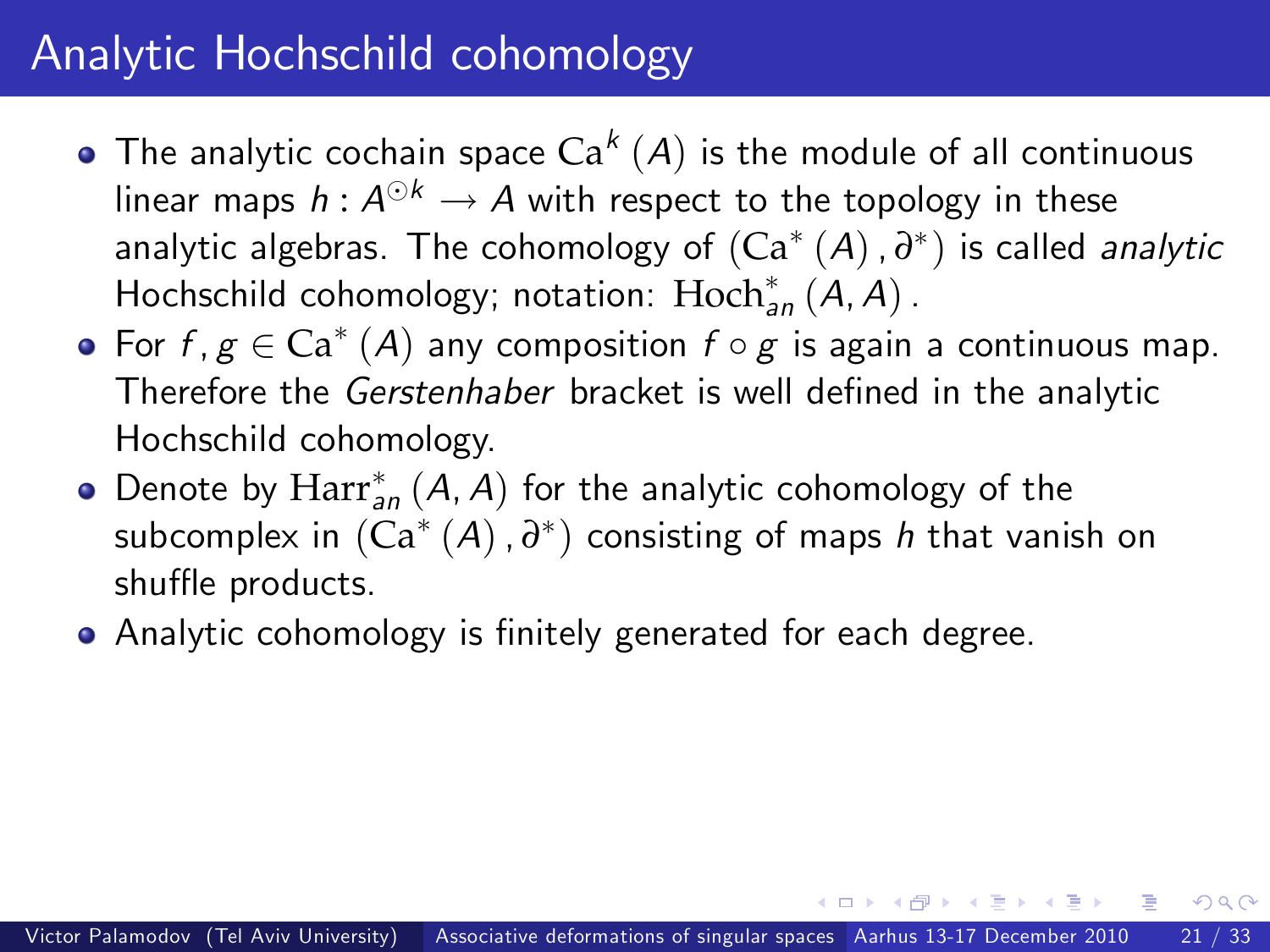- The analytic cochain space  $\mathsf{Ca}^{k}\left( A\right)$  is the module of all continuous linear maps  $h: A^{\odot k} \to A$  with respect to the topology in these analytic algebras. The cohomology of  $({\rm Ca}^*\,{}(A)$  ,  $\partial^*)$  is called *analytic* Hochschild cohomology; notation:  $\text{Hoch}^*_{\mathsf{a}n}(A, A)$ .
- For  $f, g \in \mathrm{Ca}^* \left( A \right)$  any composition  $f \circ g$  is again a continuous map.<br>— Therefore the Gerstenhaber bracket is well defined in the analytic Hochschild cohomology.
- Denote by  $\mathrm{Harr}^*_{\mathsf{an}}(A,A)$  for the analytic cohomology of the subcomplex in  $({\rm Ca}^*\,({\cal A})$  ,  $\partial^*)$  consisting of maps  $h$  that vanish on shuffle products.
- Analytic cohomology is finitely generated for each degree.
- <span id="page-75-0"></span>In particular  $\text{Hoch}^2_{\textit{an}}\left(A\right) \cong \mathcal{T}^1\left(A\right) \oplus \mathcal{P}\left(A\right)$  for an arbitrary analytic algebra A,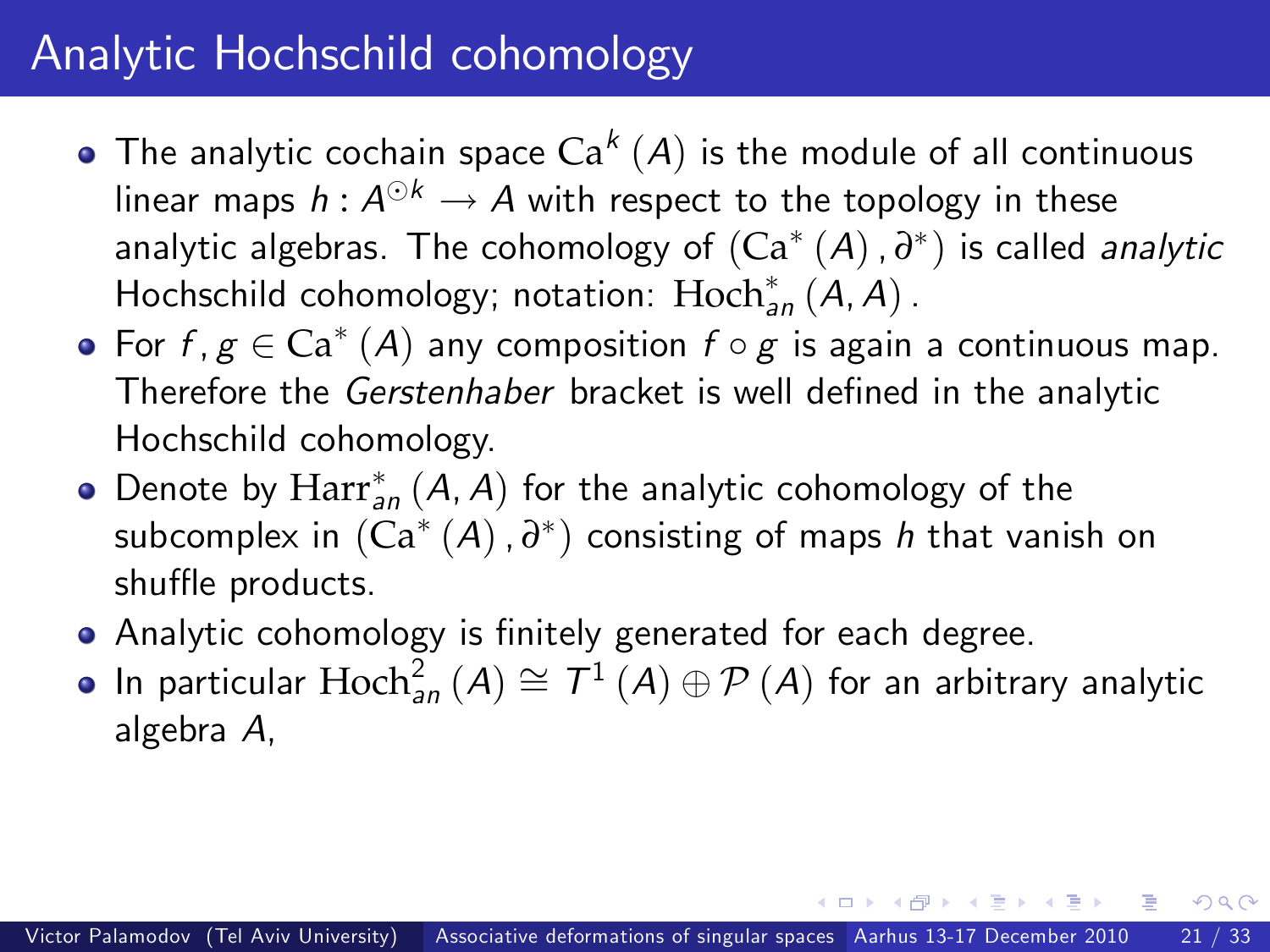- The analytic cochain space  $\mathsf{Ca}^{k}\left( A\right)$  is the module of all continuous linear maps  $h: A^{\odot k} \to A$  with respect to the topology in these analytic algebras. The cohomology of  $({\rm Ca}^*\,{}(A)$  ,  $\partial^*)$  is called *analytic* Hochschild cohomology; notation:  $\text{Hoch}^*_{\mathsf{a}n}(A, A)$ .
- For  $f, g \in \mathrm{Ca}^* \left( A \right)$  any composition  $f \circ g$  is again a continuous map.<br>— Therefore the Gerstenhaber bracket is well defined in the analytic Hochschild cohomology.
- Denote by  $\mathrm{Harr}^*_{\mathsf{an}}(A,A)$  for the analytic cohomology of the subcomplex in  $({\rm Ca}^*\,({\cal A})$  ,  $\partial^*)$  consisting of maps  $h$  that vanish on shuffle products.
- Analytic cohomology is finitely generated for each degree.
- In particular  $\text{Hoch}^2_{\textit{an}}\left(A\right) \cong \mathcal{T}^1\left(A\right) \oplus \mathcal{P}\left(A\right)$  for an arbitrary analytic algebra A,
- where  $\mathcal{T}^{1}\left( \mathcal{A}\right) \cong\text{Harr}_{an}^{2}\left( \mathcal{A},\mathcal{A}\right)$  is the space of infinitesimal commutative deformations of A in the categrory of analytic algebras, a[n](#page-75-0)d  $\mathcal{P}(A)$  is the set of tangent bivectors on A[.](#page-77-0)  $\Omega$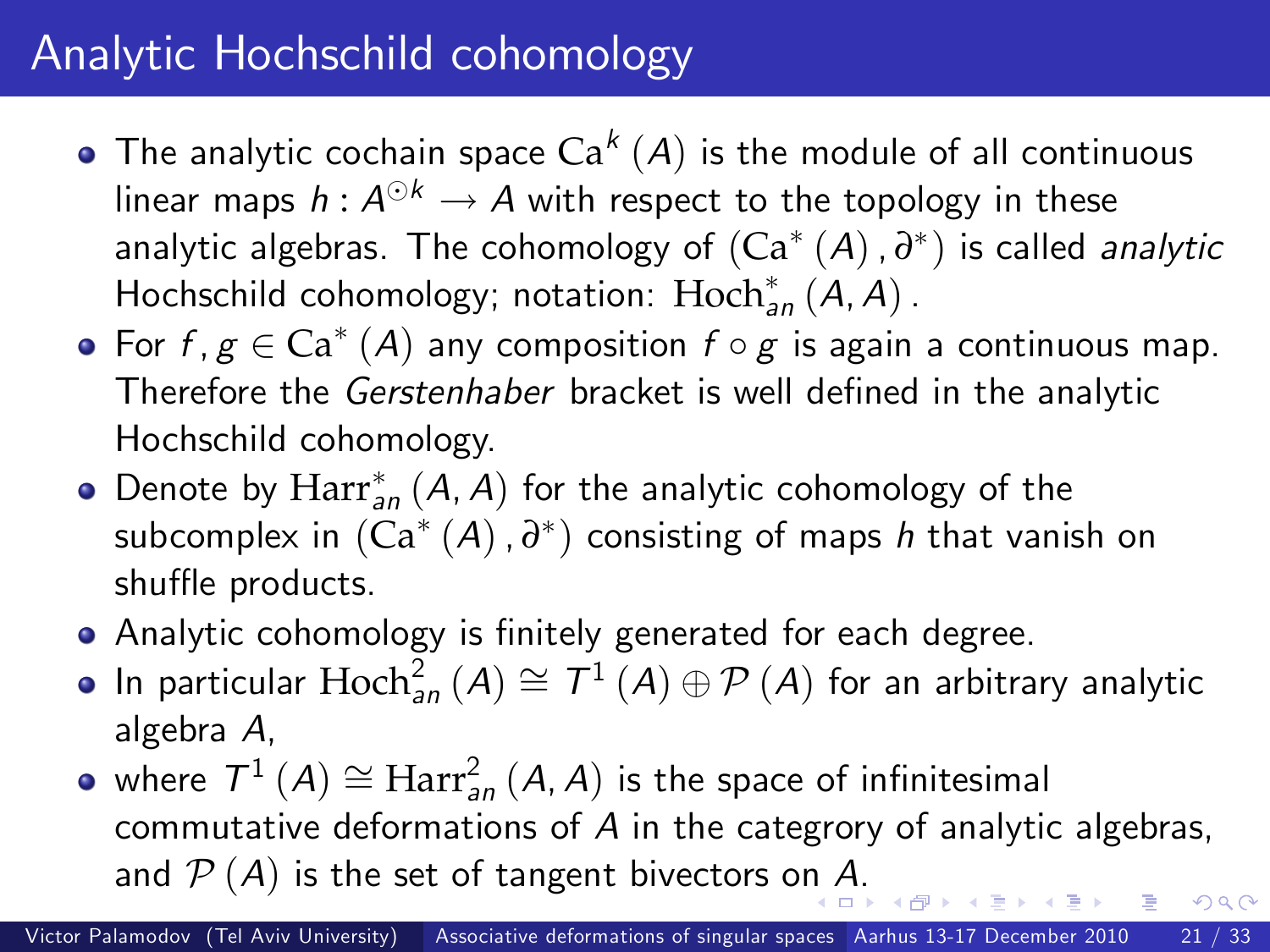<span id="page-77-0"></span>**• Proposition.** For an arbitrary coherent sheaf of analytic algebras  $\mathcal A$ in  $X$  the sheaf  $\mathcal{H}^{*}\left(\mathcal{A},\mathcal{A}\right)$  whose fibers are cohomolgy groups  $\text{Hoch}^*_{\mathsf{an}}\left(\mathcal{A}_\mathsf{x}, \mathcal{A}_\mathsf{x}\right)$  is coherent in each degree.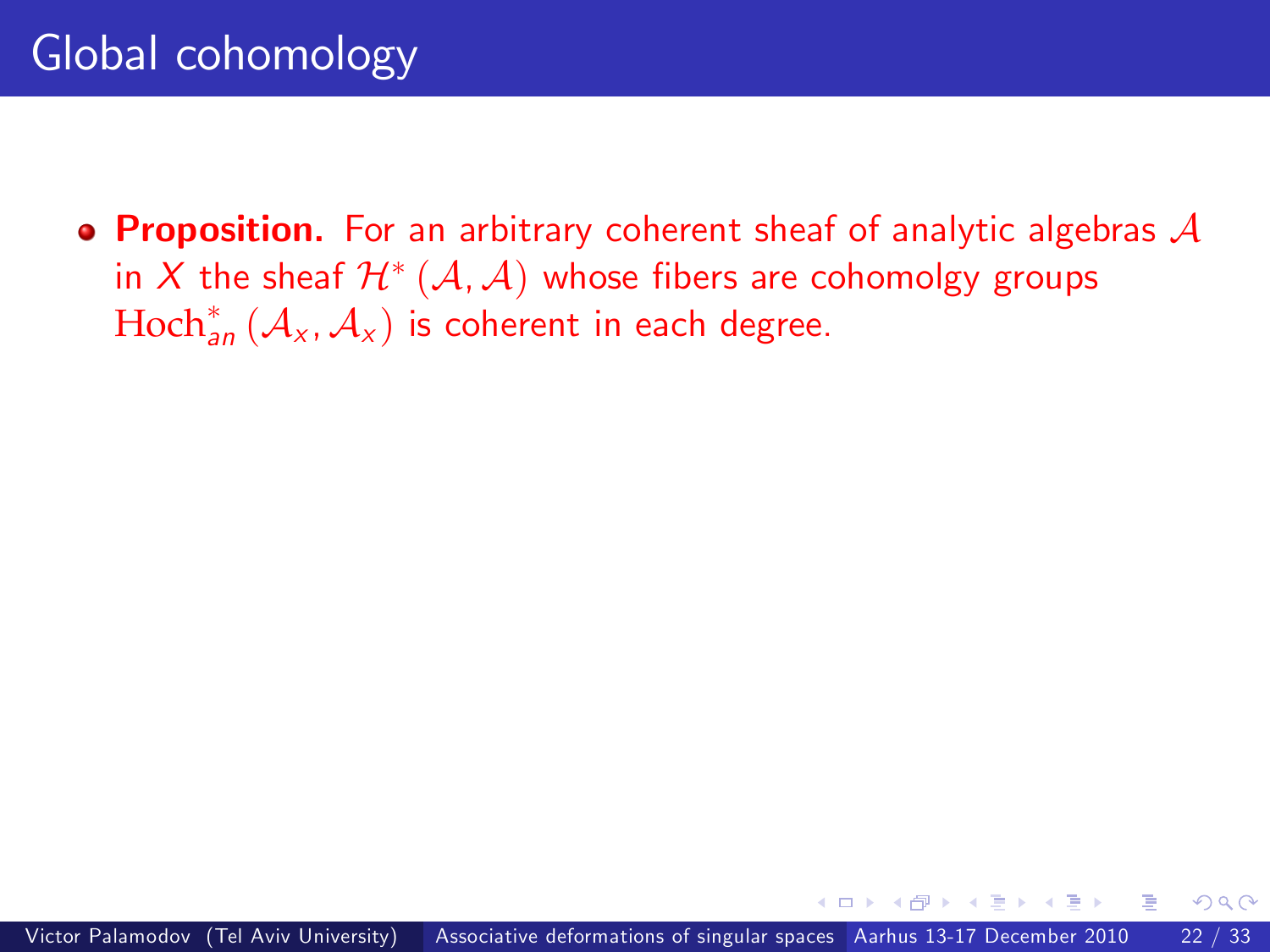- **Proposition.** For an arbitrary coherent sheaf of analytic algebras  $\mathcal A$ in  $X$  the sheaf  $\mathcal{H}^{*}\left(\mathcal{A},\mathcal{A}\right)$  whose fibers are cohomolgy groups  $\text{Hoch}^*_{\textit{an}}\left(\mathcal{A}_\text{x}, \mathcal{A}_\text{x}\right)$  is coherent in each degree.
- **Theorem**. There exists a spectral sequence  $E$  with the second term

$$
E_2^{pq} = H^p(X, \mathcal{H}^{q+1}(\mathcal{O})) \Rightarrow A^*(X)
$$

that converges to the deformation cohomology.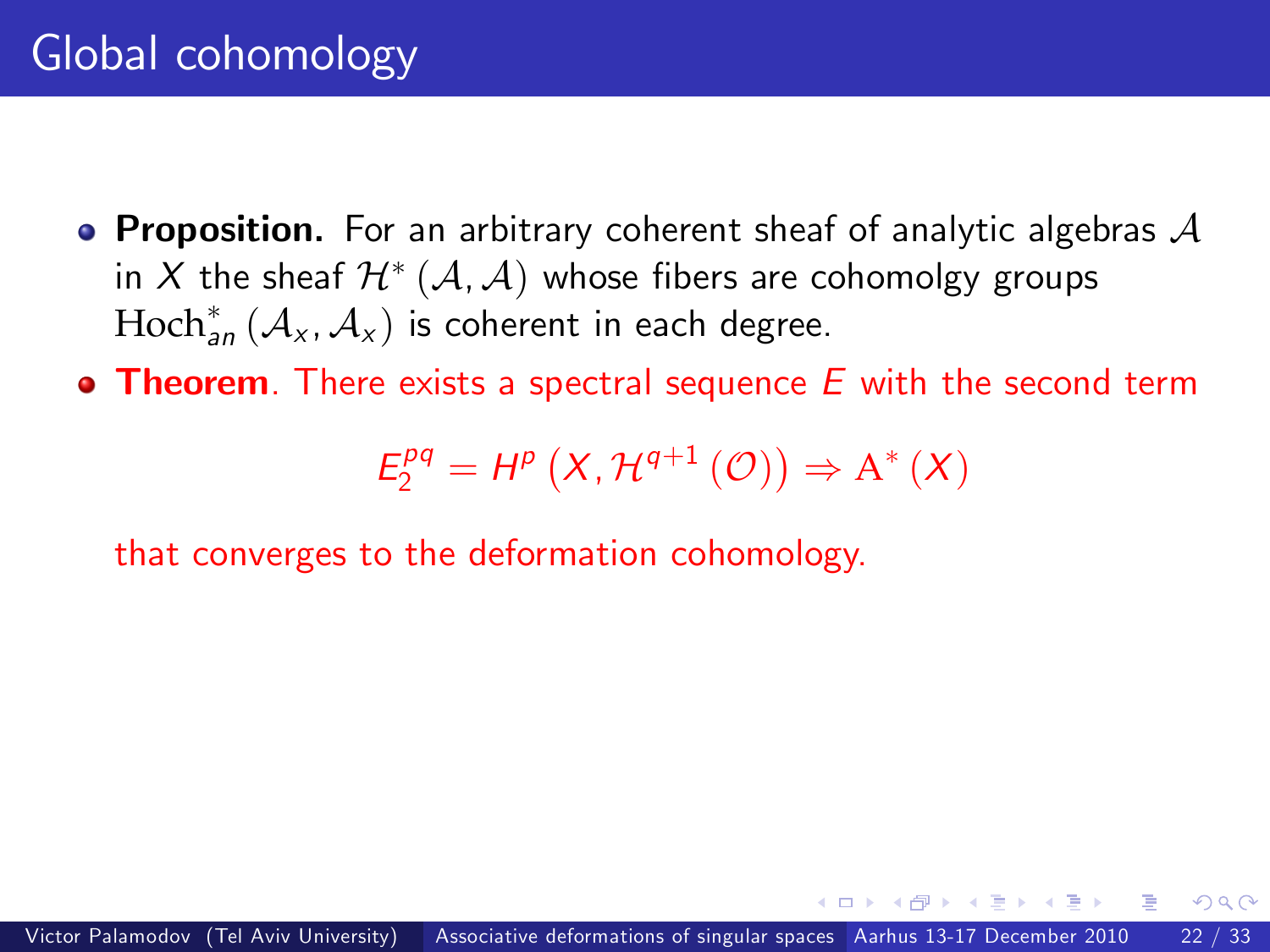- **Proposition.** For an arbitrary coherent sheaf of analytic algebras  $\mathcal A$ in  $X$  the sheaf  $\mathcal{H}^{*}\left(\mathcal{A},\mathcal{A}\right)$  whose fibers are cohomolgy groups  $\text{Hoch}^*_{\textit{an}}\left(\mathcal{A}_\text{x}, \mathcal{A}_\text{x}\right)$  is coherent in each degree.
- $\bullet$  Theorem. There exists a spectral sequence  $E$  with the second term

<span id="page-79-0"></span>
$$
E_2^{pq} = H^p(X, \mathcal{H}^{q+1}(\mathcal{O})) \Rightarrow A^*(X)
$$

that converges to the deformation cohomology.

The spectral sequence is induced by the filtration  $\left\{\text{Tot}^{(\rho)}\right\}$  , where  $Tot<sup>(p)</sup>$  means the subspace of N-operators that vanishes on generators of  $\mathrm{R}^{\otimes *} \left( A \right)$  for dim  $\ A < \rho,\ p = 0,1,2,...$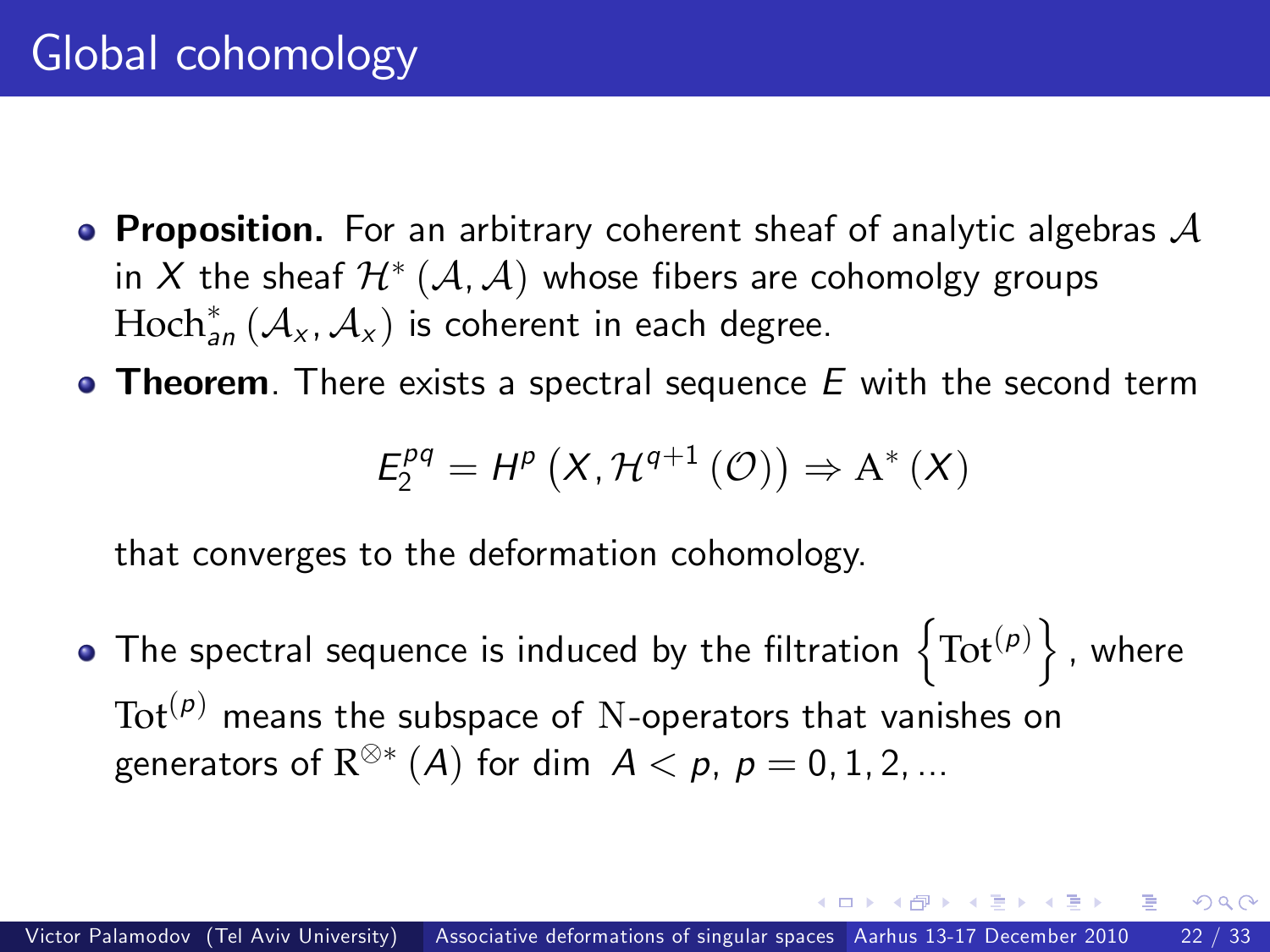<span id="page-80-0"></span>The sheaf  $\mathcal{T}^0\cong\mathcal{H}^1$  coincides with the sheaf of germs of holomorphic tangent fields on  $X$  and the global cohomology coincide:  $A^{0}(X) = H^{0}(X, T^{0}).$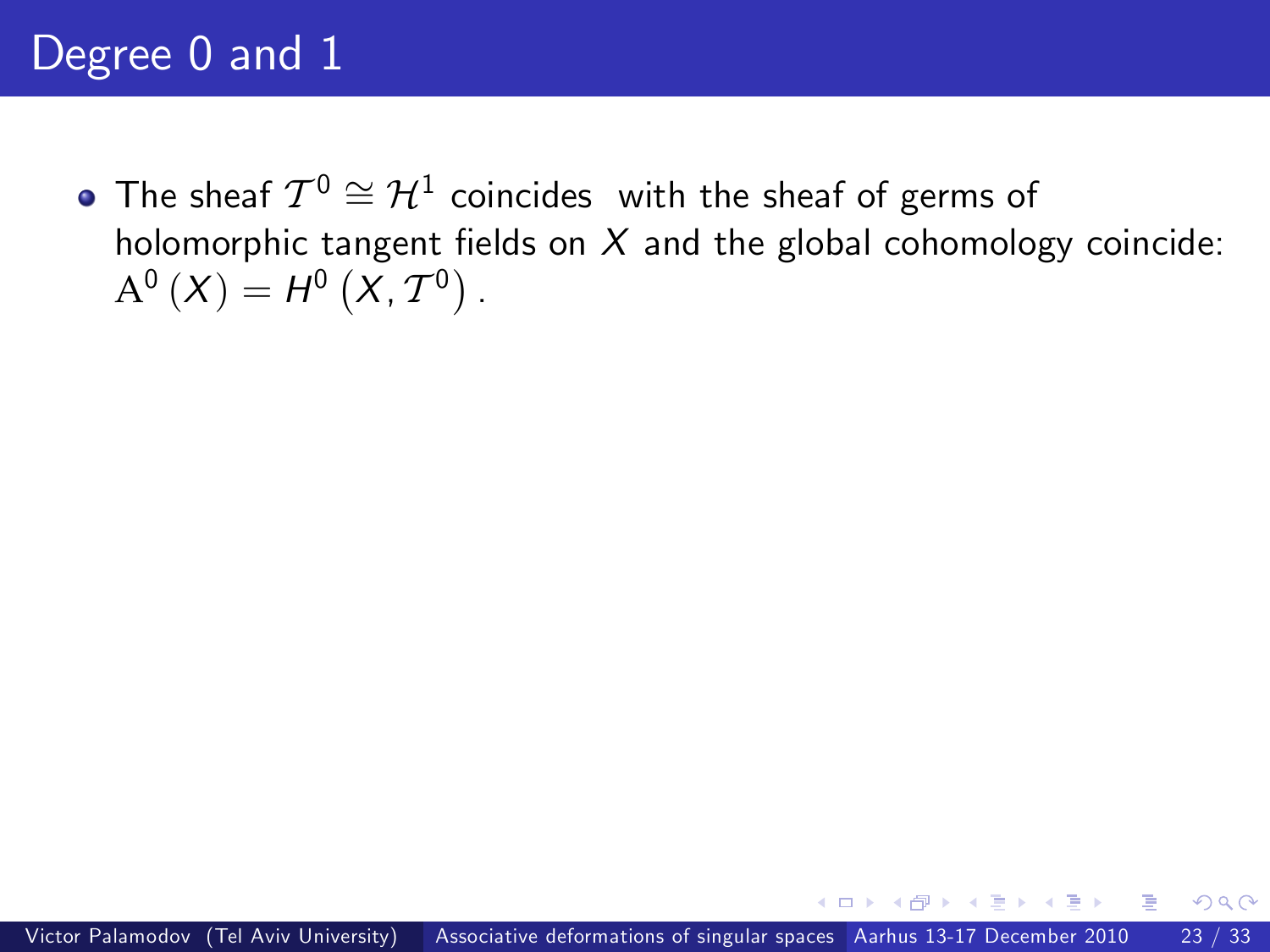- The sheaf  $\mathcal{T}^0\cong\mathcal{H}^1$  coincides with the sheaf of germs of holomorphic tangent fields on  $X$  and the global cohomology coincide:  $A^{0}(X) = H^{0}(X, T^{0}).$
- For degree 1

$$
gr_0 A^1(X) = \tilde{H}^0(X, \mathcal{T}^1) \oplus H^0(X, \mathcal{P}),
$$
  
\n
$$
gr_1 A^1(X) = H^1(X, \mathcal{T}^0),
$$

where gr means the grading in the cohomology induced by the filtration  $\left\{\text{Tot}^{(p)}\right\}$  in the basic complex,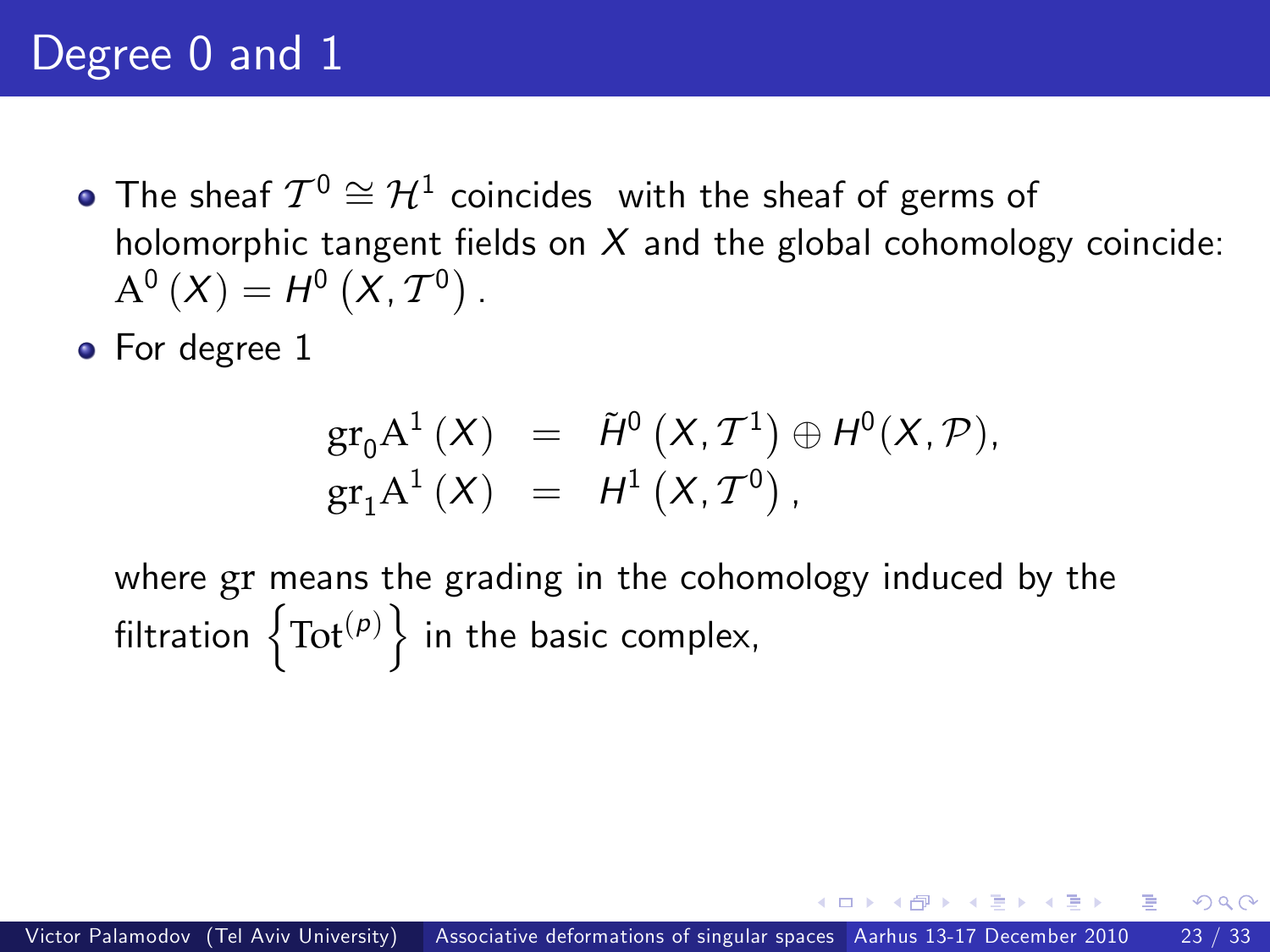- The sheaf  $\mathcal{T}^0\cong\mathcal{H}^1$  coincides with the sheaf of germs of holomorphic tangent fields on  $X$  and the global cohomology coincide:  $A^{0}(X) = H^{0}(X, T^{0}).$
- For degree 1

$$
gr_0 A^1(X) = \tilde{H}^0(X, \mathcal{T}^1) \oplus H^0(X, \mathcal{P}),
$$
  
\n
$$
gr_1 A^1(X) = H^1(X, \mathcal{T}^0),
$$

where gr means the grading in the cohomology induced by the filtration  $\left\{\text{Tot}^{(p)}\right\}$  in the basic complex,

 $\mathcal{T}^1$  is the symmetric and  $\mathcal P$  is the skew-symmetric direct components of  $\mathcal{H}^2$ ,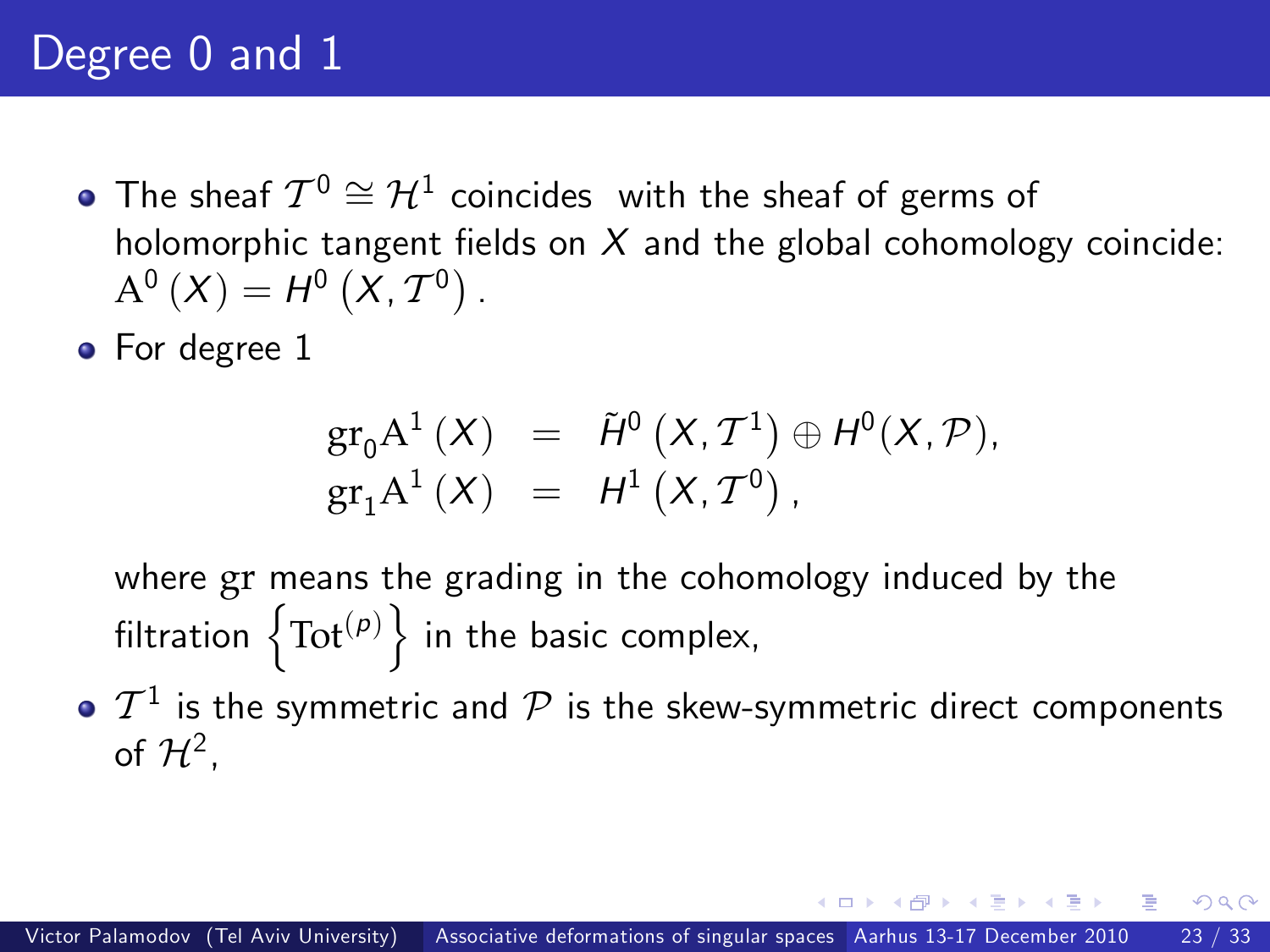- The sheaf  $\mathcal{T}^0\cong\mathcal{H}^1$  coincides with the sheaf of germs of holomorphic tangent fields on  $X$  and the global cohomology coincide:  $A^{0}(X) = H^{0}(X, T^{0}).$
- For degree 1

<span id="page-83-0"></span>
$$
gr_0 A^1(X) = \tilde{H}^0(X, T^1) \oplus H^0(X, \mathcal{P}),
$$
  
\n
$$
gr_1 A^1(X) = H^1(X, T^0),
$$

where gr means the grading in the cohomology induced by the filtration  $\left\{\text{Tot}^{(p)}\right\}$  in the basic complex,

- $\mathcal{T}^1$  is the symmetric and  $\mathcal P$  is the skew-symmetric direct components of  $\mathcal{H}^2$ ,
- $\tilde{H}^{0}\left(X,T^{1}\right)=\mathrm{Ker} d_{2}: H^{0}\left(X,T^{1}\right)\rightarrow H^{2}\left(X,T^{0}\right).$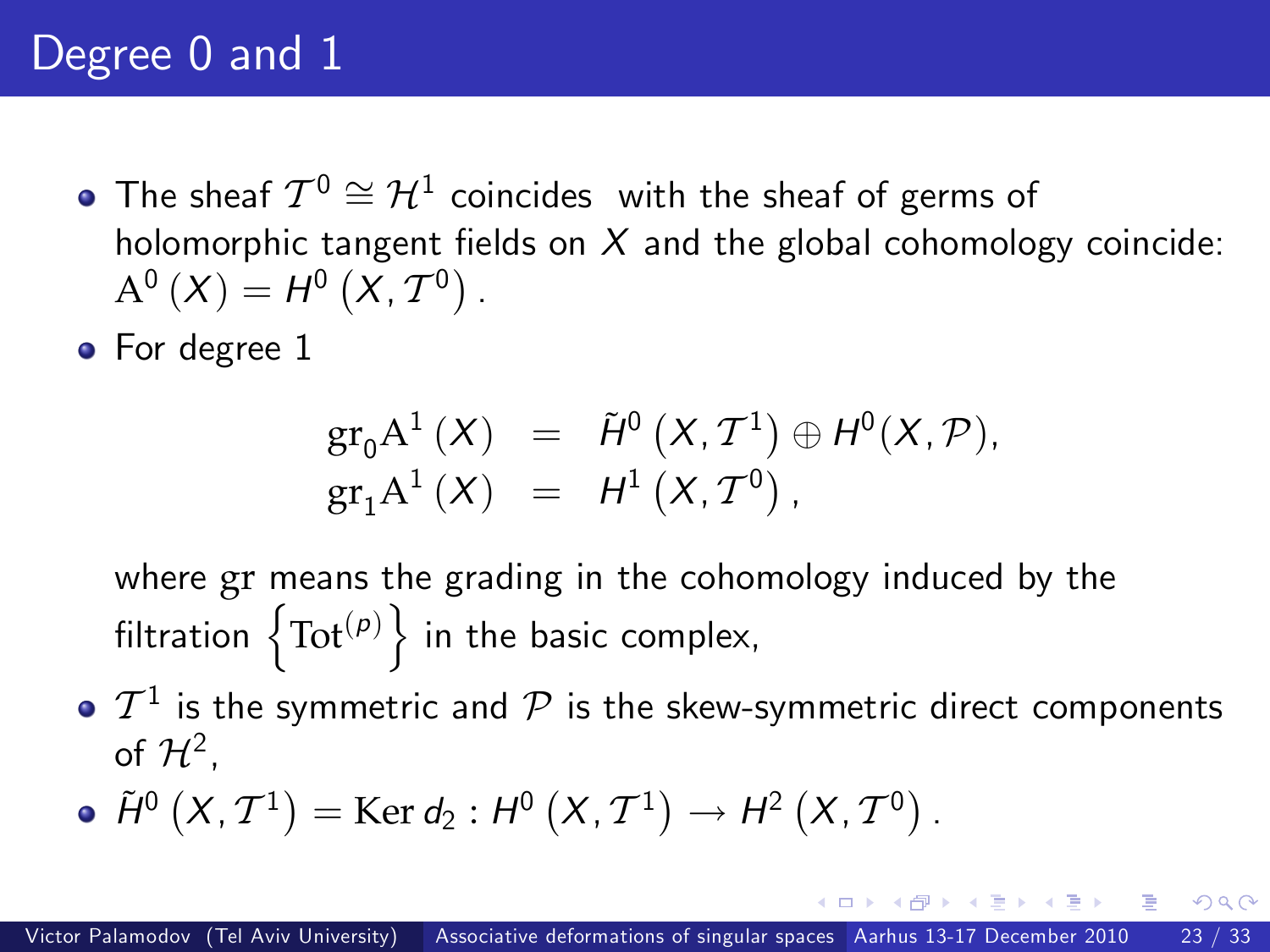$\bullet$ 

$$
gr_0 A^2 = \text{Ker } d_3: \text{Ker } \{ d_2: \Gamma(X, \mathcal{H}^3) \to \mathcal{H}^2(X, \mathcal{H}^2) \} \to \mathcal{H}^3(X, \mathcal{T}^0),
$$
  
\n
$$
gr_1 A^2 = \mathcal{H}^1(X, \mathcal{P}) \oplus \text{Ker } d_2: \mathcal{H}^1(X, \mathcal{T}^1) \to \mathcal{H}^3(X, \mathcal{T}^0),
$$
  
\n
$$
gr_2 A^2 = \mathcal{H}^2(X, \mathcal{T}^0),
$$

イロト イ部 トイヨ トイヨト

<span id="page-84-0"></span>Ε.  $2990$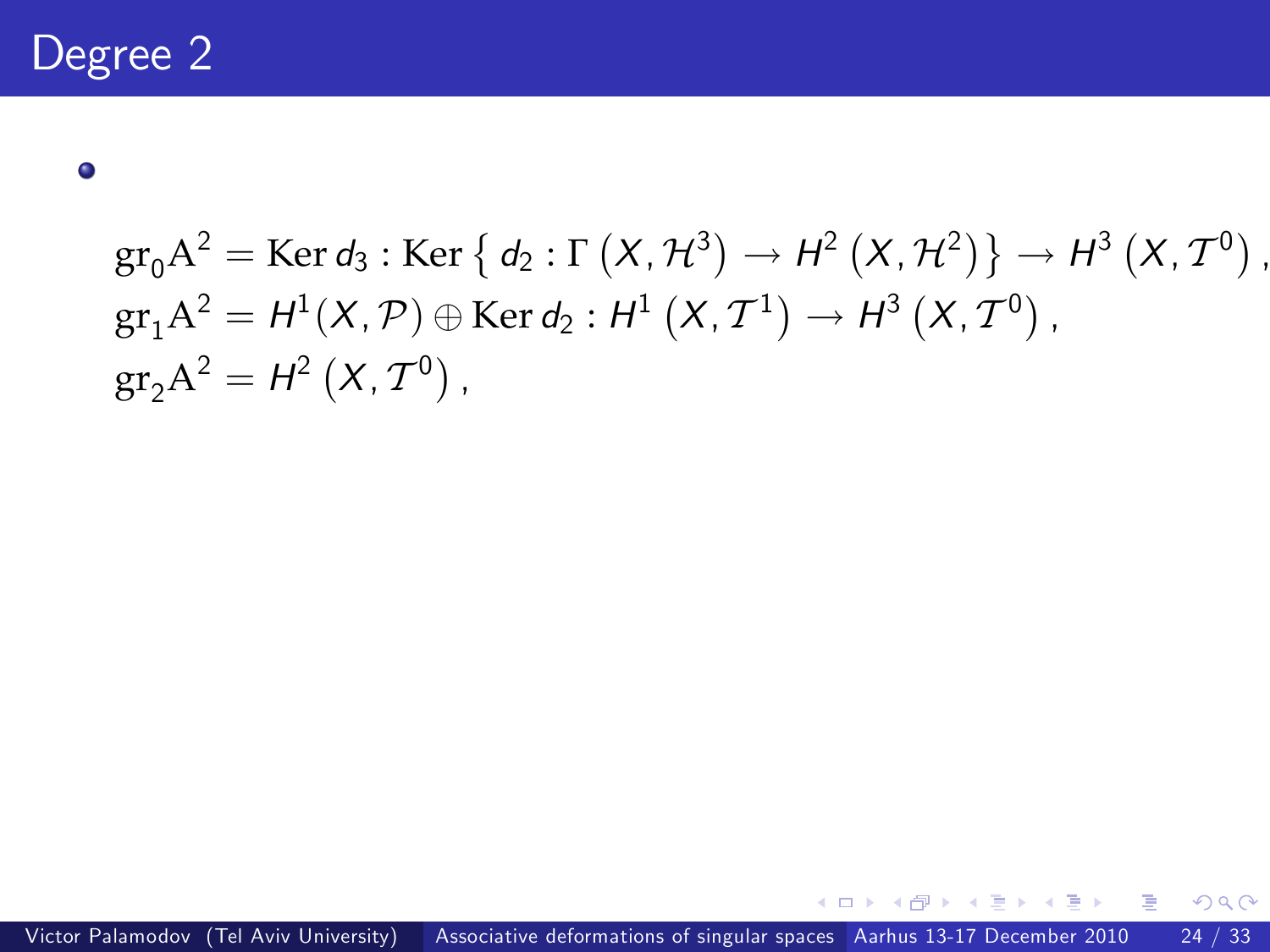$\bullet$ 

$$
gr_0 A^2 = \text{Ker } d_3: \text{Ker } \{ d_2: \Gamma(X, \mathcal{H}^3) \to \mathcal{H}^2(X, \mathcal{H}^2) \} \to \mathcal{H}^3(X, \mathcal{T}^0),
$$
  
\n
$$
gr_1 A^2 = \mathcal{H}^1(X, \mathcal{P}) \oplus \text{Ker } d_2: \mathcal{H}^1(X, \mathcal{T}^1) \to \mathcal{H}^3(X, \mathcal{T}^0),
$$
  
\n
$$
gr_2 A^2 = \mathcal{H}^2(X, \mathcal{T}^0),
$$

Let  $\mathrm{T}^*(X)$  be the tangent cohomology of  $X$  responsible for deformations of  $X$  in the category of c.a.s.

 $299$ 

79 N Y Y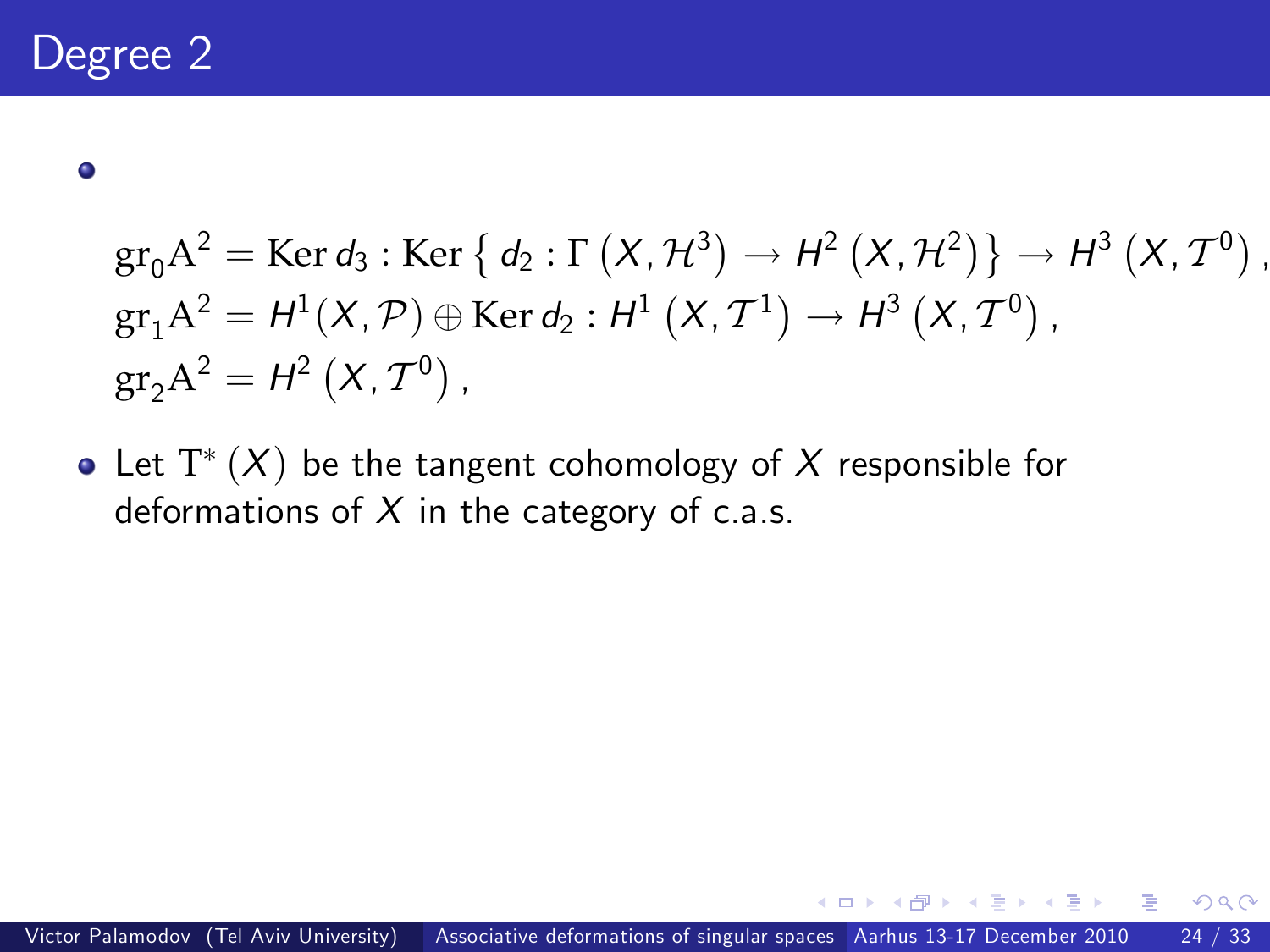$\bullet$ 

$$
gr_0 A^2 = \text{Ker } d_3: \text{Ker } \{ d_2: \Gamma(X, \mathcal{H}^3) \to \mathcal{H}^2(X, \mathcal{H}^2) \} \to \mathcal{H}^3(X, \mathcal{T}^0),
$$
  
\n
$$
gr_1 A^2 = \mathcal{H}^1(X, \mathcal{P}) \oplus \text{Ker } d_2: \mathcal{H}^1(X, \mathcal{T}^1) \to \mathcal{H}^3(X, \mathcal{T}^0),
$$
  
\n
$$
gr_2 A^2 = \mathcal{H}^2(X, \mathcal{T}^0),
$$

- Let  $\mathrm{T}^*(X)$  be the tangent cohomology of  $X$  responsible for deformations of  $X$  in the category of c.a.s.
- **Theorem.** There is a canonical morphism of graded Lie algebras  $t^*: T^*(X) \to A^*(X)$ .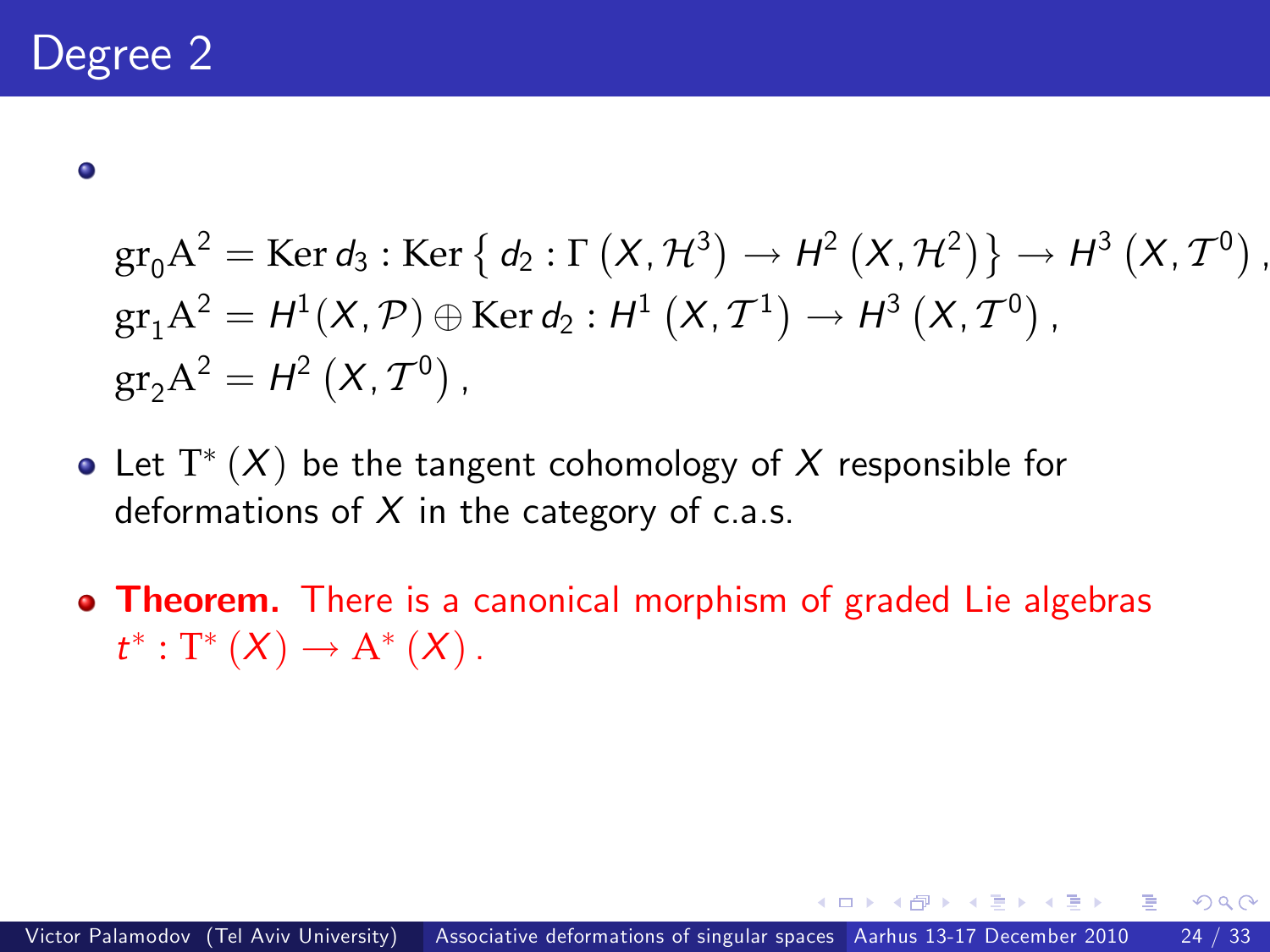$\bullet$ 

$$
gr_0 A^2 = \text{Ker } d_3: \text{Ker } \{ d_2: \Gamma(X, \mathcal{H}^3) \to \mathcal{H}^2(X, \mathcal{H}^2) \} \to \mathcal{H}^3(X, \mathcal{T}^0),
$$
  
\n
$$
gr_1 A^2 = \mathcal{H}^1(X, \mathcal{P}) \oplus \text{Ker } d_2: \mathcal{H}^1(X, \mathcal{T}^1) \to \mathcal{H}^3(X, \mathcal{T}^0),
$$
  
\n
$$
gr_2 A^2 = \mathcal{H}^2(X, \mathcal{T}^0),
$$

- Let  $\mathrm{T}^*(X)$  be the tangent cohomology of  $X$  responsible for deformations of  $X$  in the category of c.a.s.
- **Theorem.** There is a canonical morphism of graded Lie algebras  $t^*: T^*(X) \to A^*(X)$ .
- It is injective and admits a canonical linear splitting.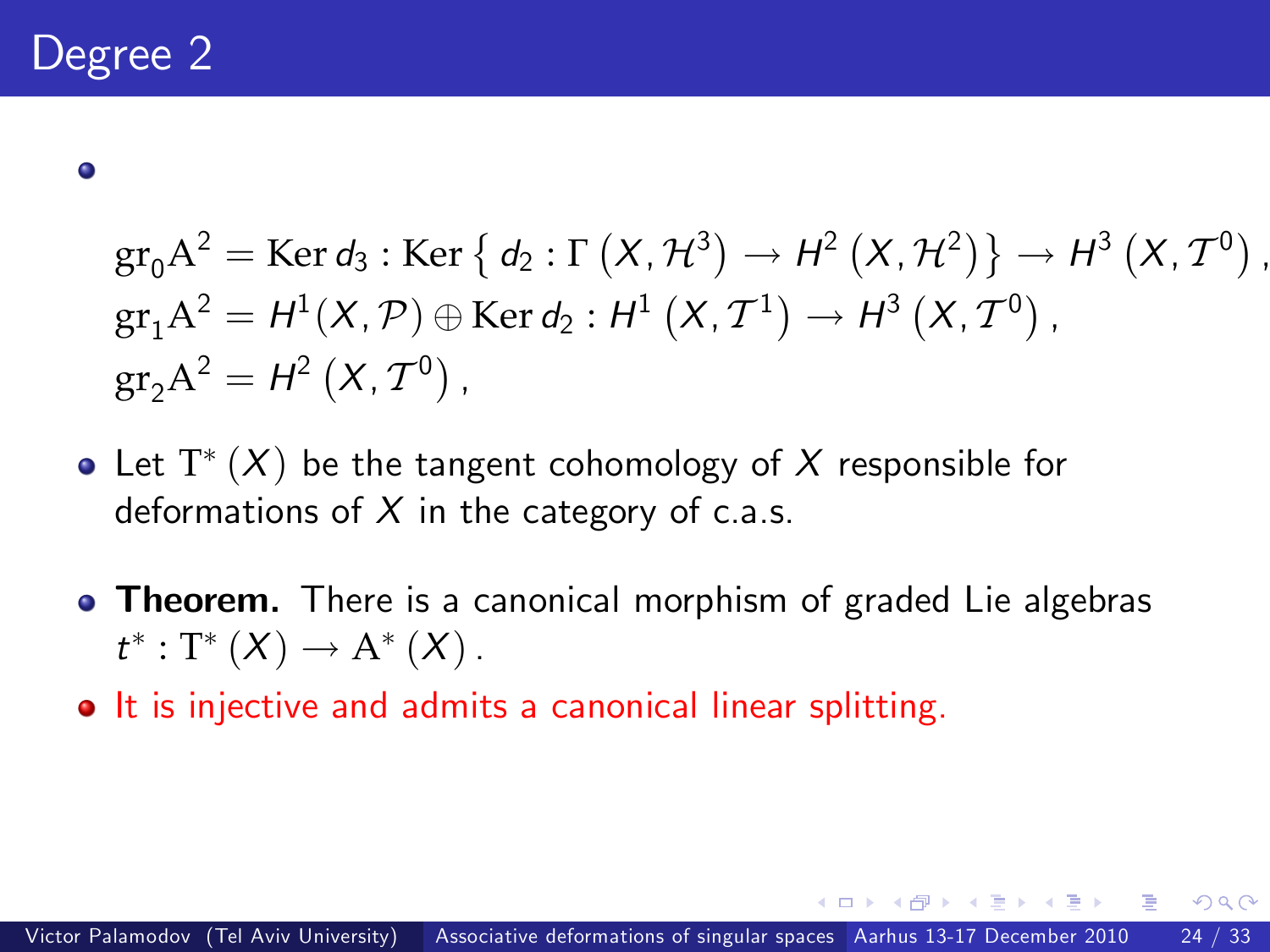$\bullet$ 

$$
gr_0 A^2 = \text{Ker } d_3: \text{Ker } \{ d_2: \Gamma(X, \mathcal{H}^3) \to \mathcal{H}^2(X, \mathcal{H}^2) \} \to \mathcal{H}^3(X, \mathcal{T}^0),
$$
  
\n
$$
gr_1 A^2 = \mathcal{H}^1(X, \mathcal{P}) \oplus \text{Ker } d_2: \mathcal{H}^1(X, \mathcal{T}^1) \to \mathcal{H}^3(X, \mathcal{T}^0),
$$
  
\n
$$
gr_2 A^2 = \mathcal{H}^2(X, \mathcal{T}^0),
$$

- Let  $\mathrm{T}^*(X)$  be the tangent cohomology of  $X$  responsible for deformations of  $X$  in the category of c.a.s.
- **Theorem.** There is a canonical morphism of graded Lie algebras  $t^*: T^*(X) \to A^*(X)$ .
- It is injective and admits a canonical linear splitting.

• In particular, 
$$
A^0(X) = T^0(X)
$$
;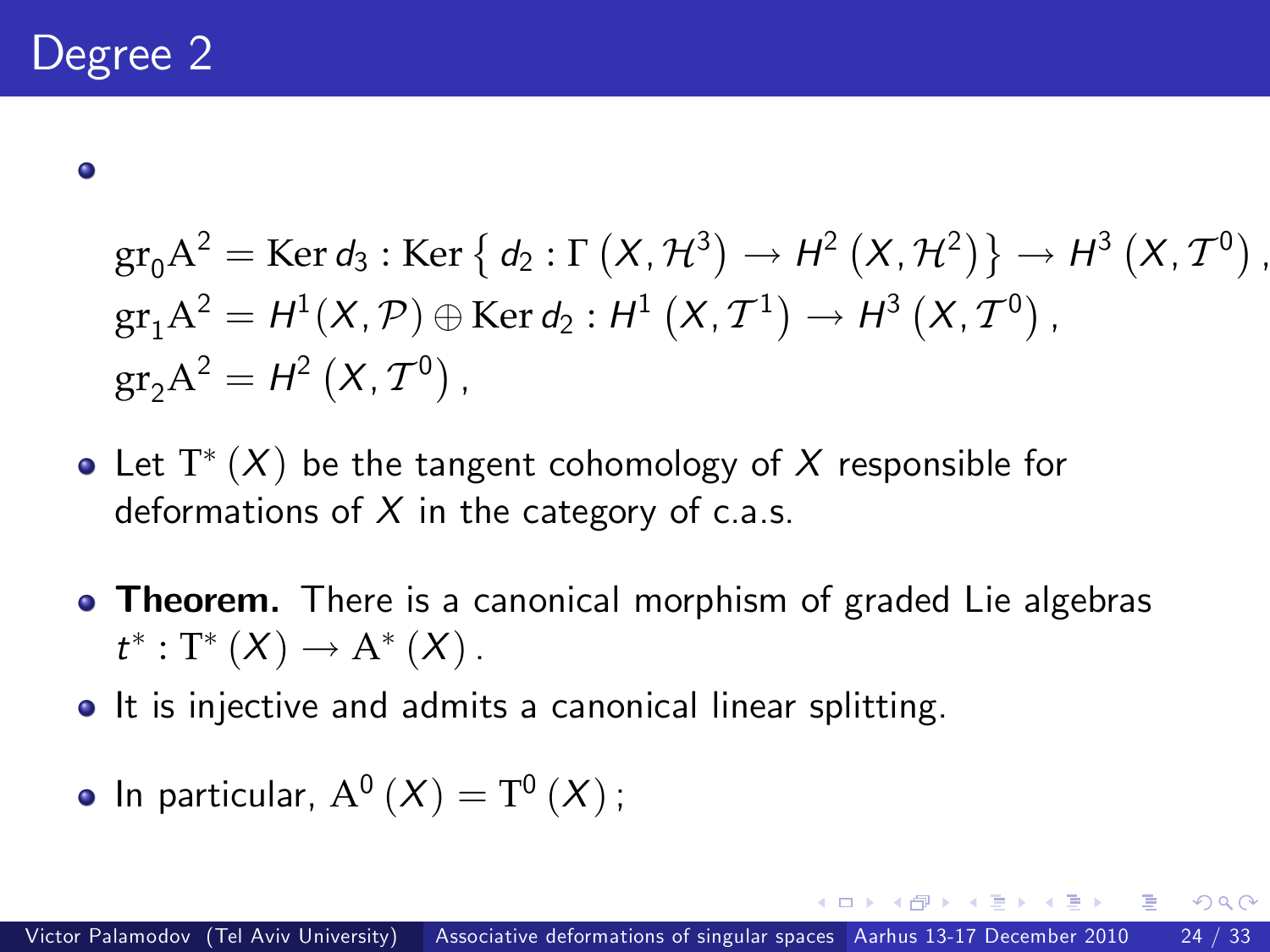$\bullet$ 

$$
gr_0 A^2 = \text{Ker } d_3: \text{Ker } \{ d_2: \Gamma(X, \mathcal{H}^3) \to \mathcal{H}^2(X, \mathcal{H}^2) \} \to \mathcal{H}^3(X, \mathcal{T}^0),
$$
  
\n
$$
gr_1 A^2 = \mathcal{H}^1(X, \mathcal{P}) \oplus \text{Ker } d_2: \mathcal{H}^1(X, \mathcal{T}^1) \to \mathcal{H}^3(X, \mathcal{T}^0),
$$
  
\n
$$
gr_2 A^2 = \mathcal{H}^2(X, \mathcal{T}^0),
$$

- Let  $\mathrm{T}^*(X)$  be the tangent cohomology of  $X$  responsible for deformations of  $X$  in the category of c.a.s.
- **Theorem.** There is a canonical morphism of graded Lie algebras  $t^*: T^*(X) \to A^*(X)$ .
- It is injective and admits a canonical linear splitting.
- In particular,  $\mathrm{A}^0\left(X\right)=\mathrm{T}^0\left(X\right)$  ;
- $A^{1}(X) \cong T^{1}(X) \oplus \Gamma(X, \mathcal{P}), T^{1}(X) \cong H^{1}(X, \mathcal{T}^{0}) \oplus \tilde{H}^{0}(X, \mathcal{T}^{1}).$  $A^{1}(X) \cong T^{1}(X) \oplus \Gamma(X, \mathcal{P}), T^{1}(X) \cong H^{1}(X, \mathcal{T}^{0}) \oplus \tilde{H}^{0}(X, \mathcal{T}^{1}).$  $A^{1}(X) \cong T^{1}(X) \oplus \Gamma(X, \mathcal{P}), T^{1}(X) \cong H^{1}(X, \mathcal{T}^{0}) \oplus \tilde{H}^{0}(X, \mathcal{T}^{1}).$

 $QQ$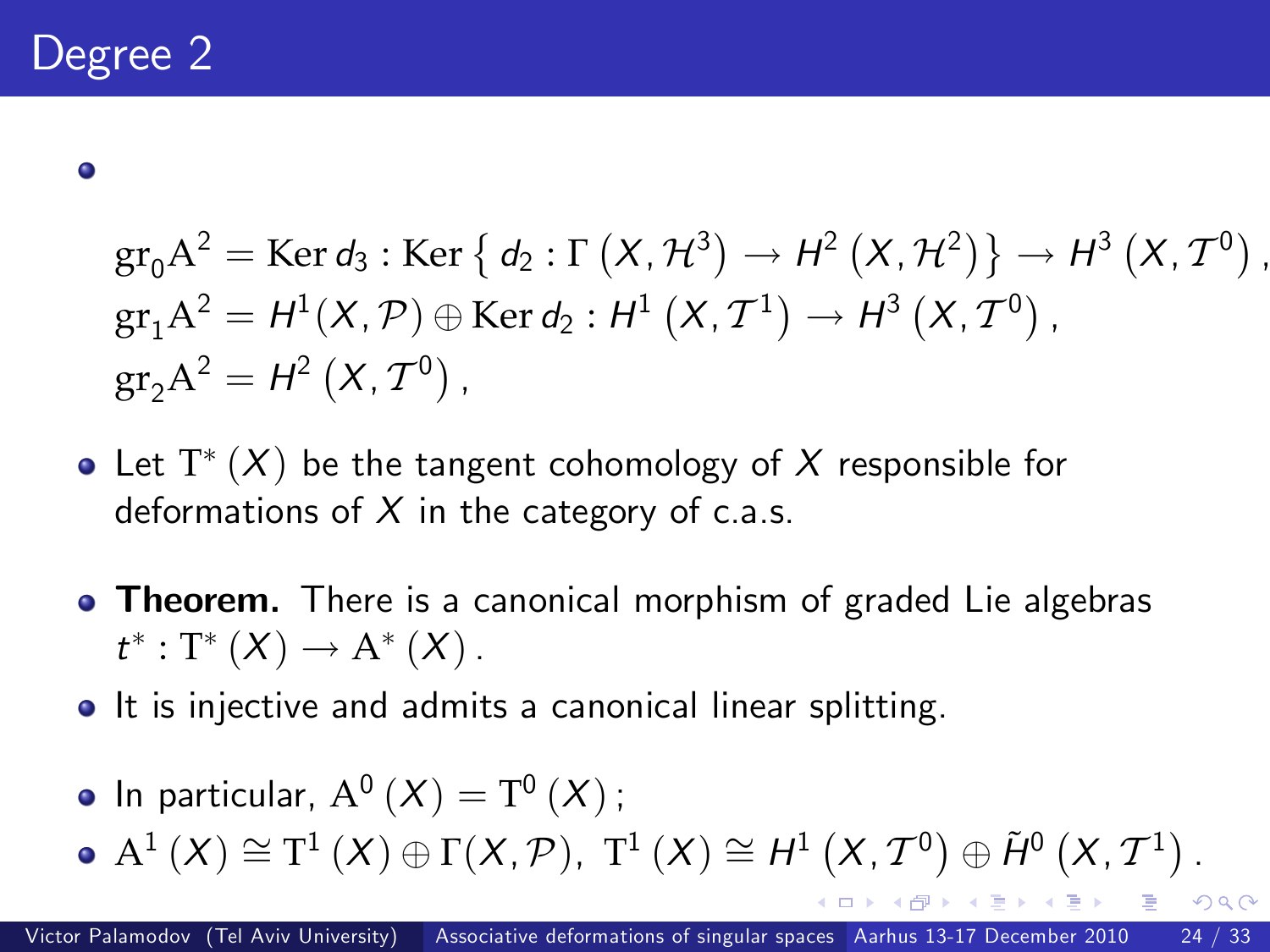$\mathrm{A}^{0}\left( X\right) =H^{0}\left( X,\mathcal{T}^{0}\right)$  is the Lie algebra of infinitesimal automorphisms of X.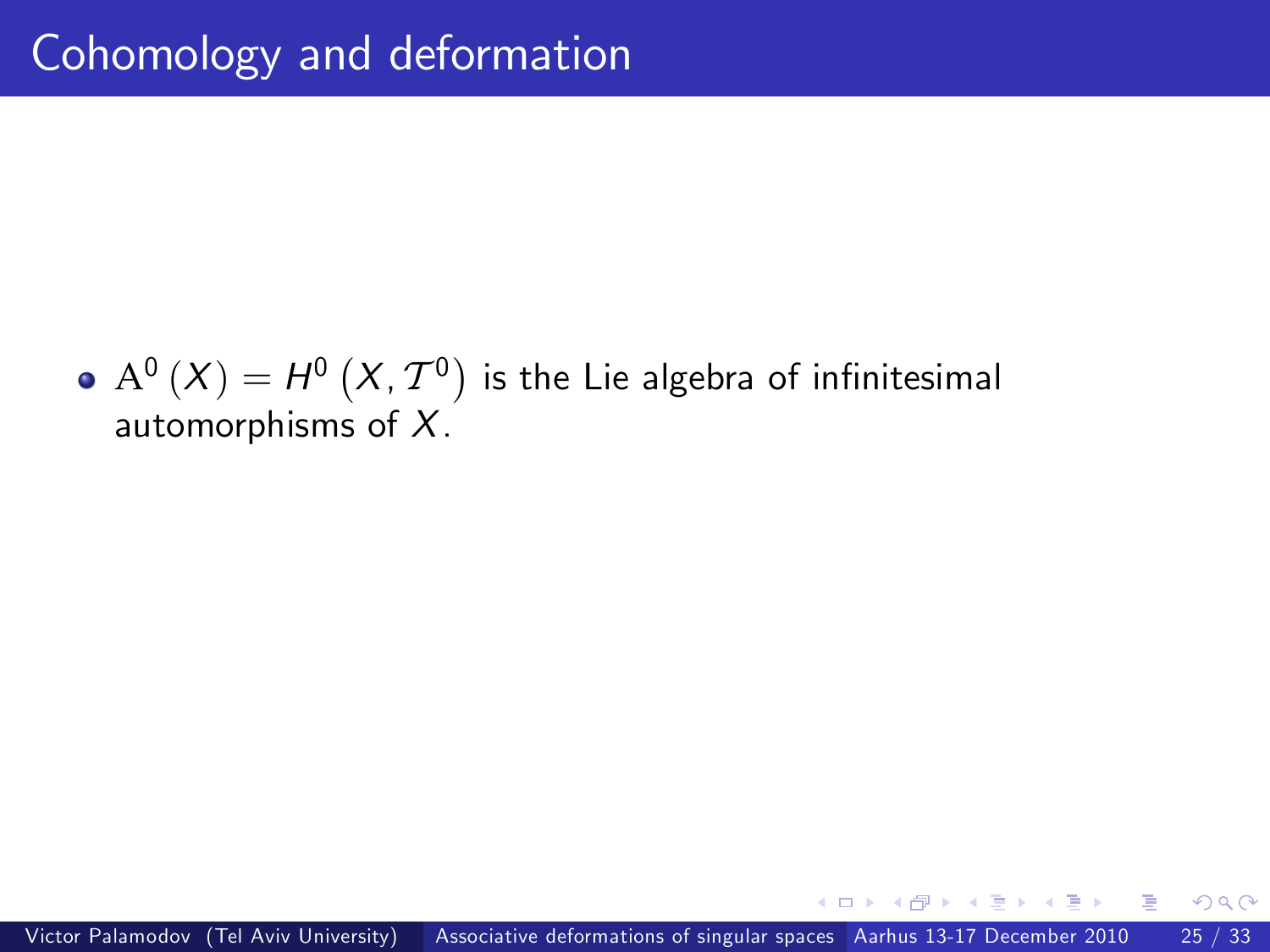- $\mathrm{A}^{0}\left( X\right) =H^{0}\left( X,\mathcal{T}^{0}\right)$  is the Lie algebra of infinitesimal automorphisms of X.
- $\mathrm{A}^{1}\left( X\right)$  is canonically isomorphic to  $\mathrm{D}\left( X\right)$  .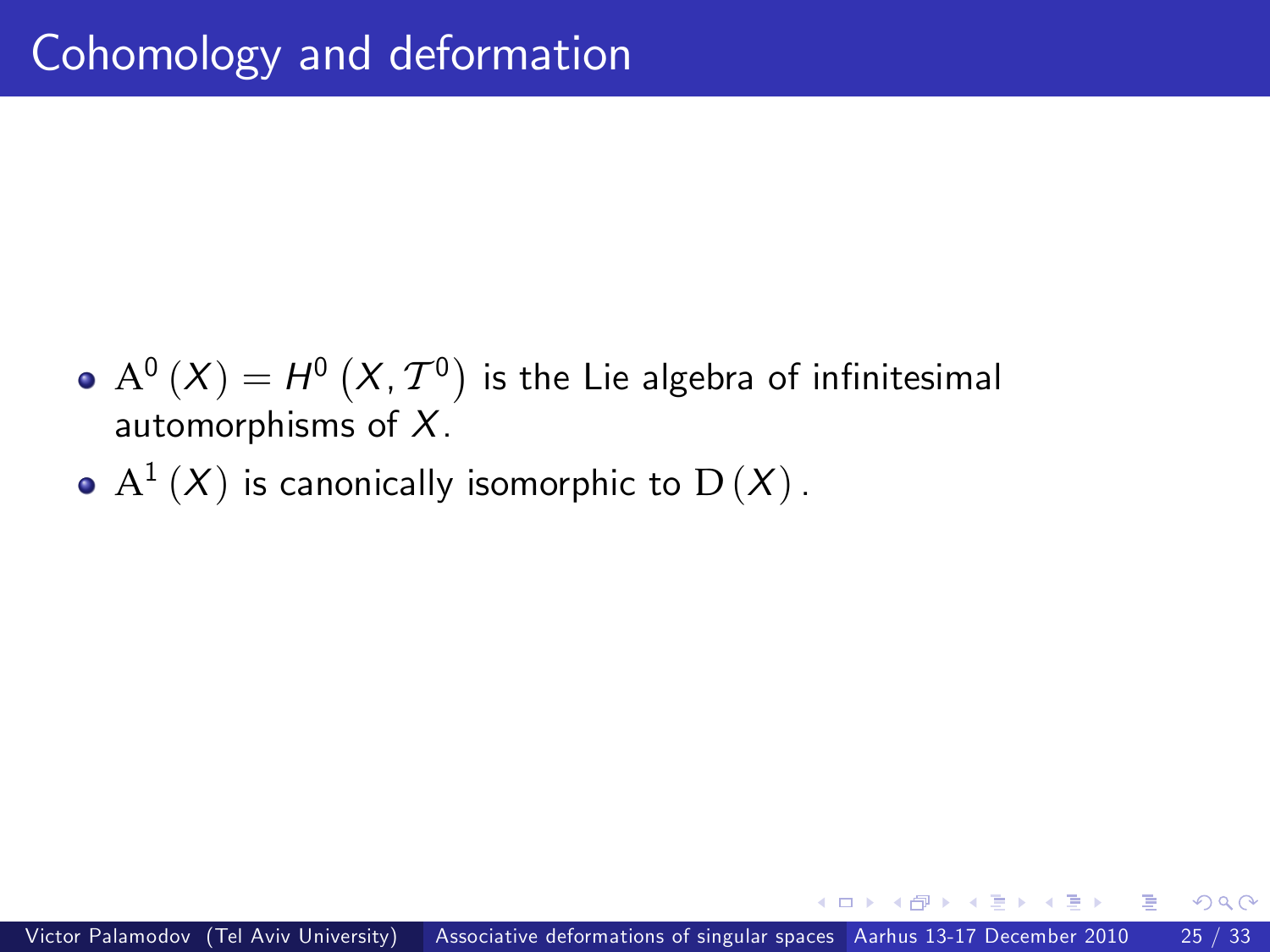- $\mathrm{A}^{0}\left( X\right) =H^{0}\left( X,\mathcal{T}^{0}\right)$  is the Lie algebra of infinitesimal automorphisms of X.
- $\mathrm{A}^{1}\left( X\right)$  is canonically isomorphic to  $\mathrm{D}\left( X\right)$  .
- $\mathrm{A}^{2}\left( X\right)$  is the space where all obstructions are evaluated.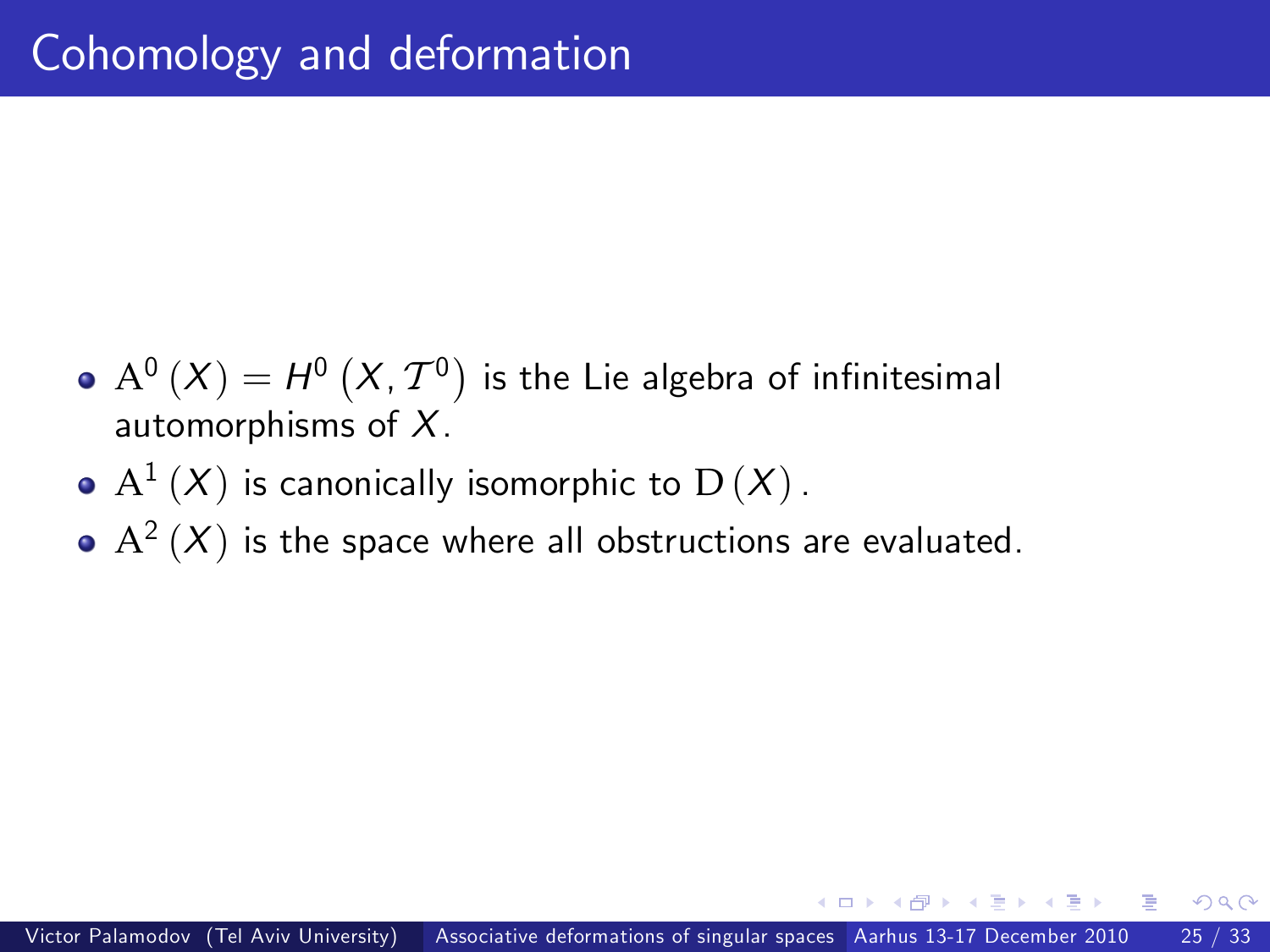• Theorem Let  $F: X \rightarrow S$  be a deformation of a c.a.s. X with an Artin base S. For any small extension  $\phi : S \rightarrow V$  with the ideal J there is defined an element  $\mathrm{Ob}\left(\overline{\mathrm{F}},\overline{\mathrm{V}}\right)\in \mathrm{A}^{2}\left(X\right)\otimes\overline{\mathrm{J}}$  such that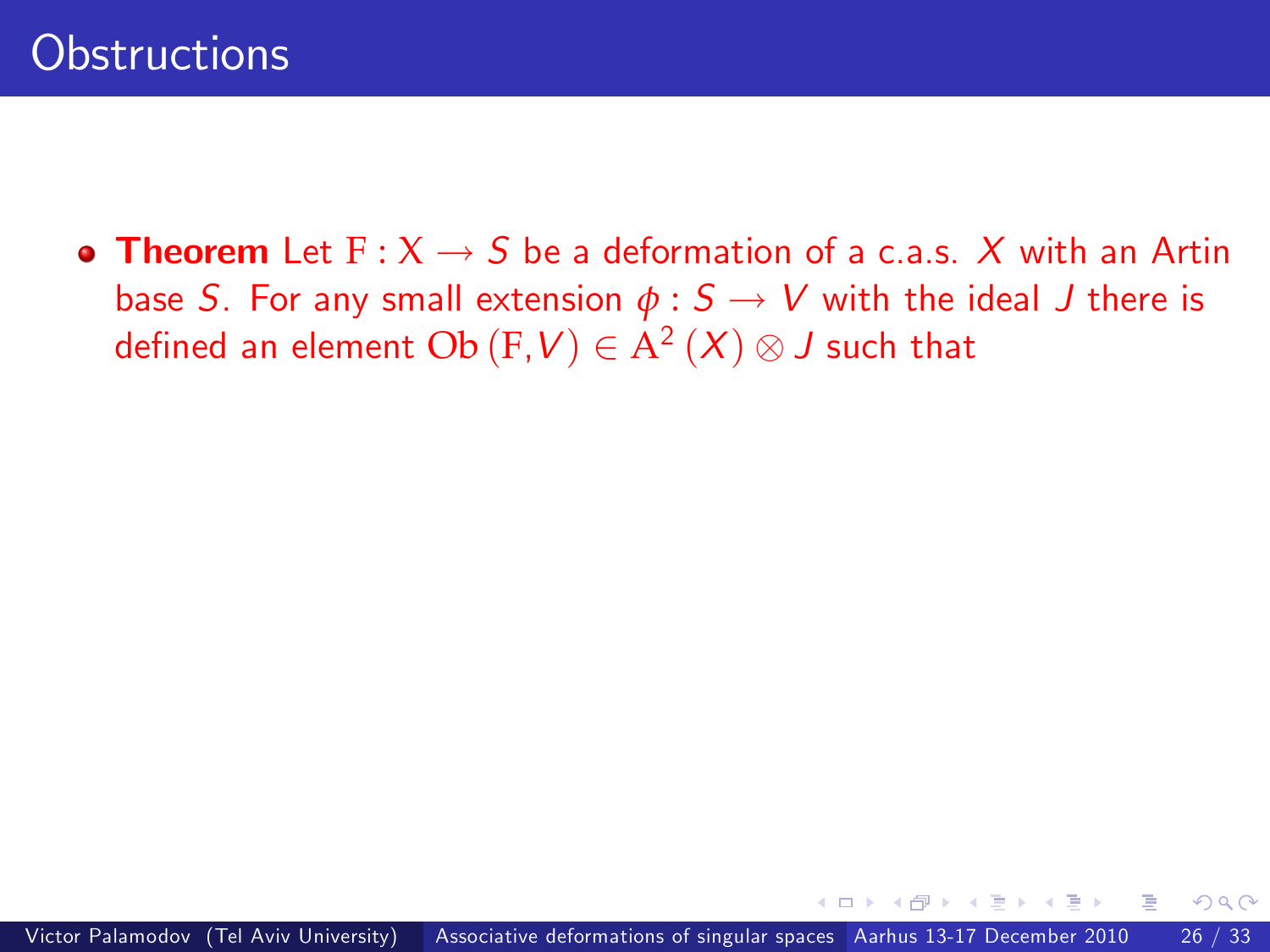- Theorem Let  $F: X \rightarrow S$  be a deformation of a c.a.s. X with an Artin base S. For any small extension  $\phi : S \to V$  with the ideal J there is defined an element  $\mathrm{Ob}\left(\mathrm{F},\mathsf{V}\right)\in \mathrm{A}^{2}\left(X\right)\otimes\mathsf{J}$  such that
- $\bullet$  (i) vanishing of  $Ob$  (F, V) is necessary and sufficient for existence of a deformation  $G:Y\to V$  such that  $\phi^*\left(G\right)\simeq F;$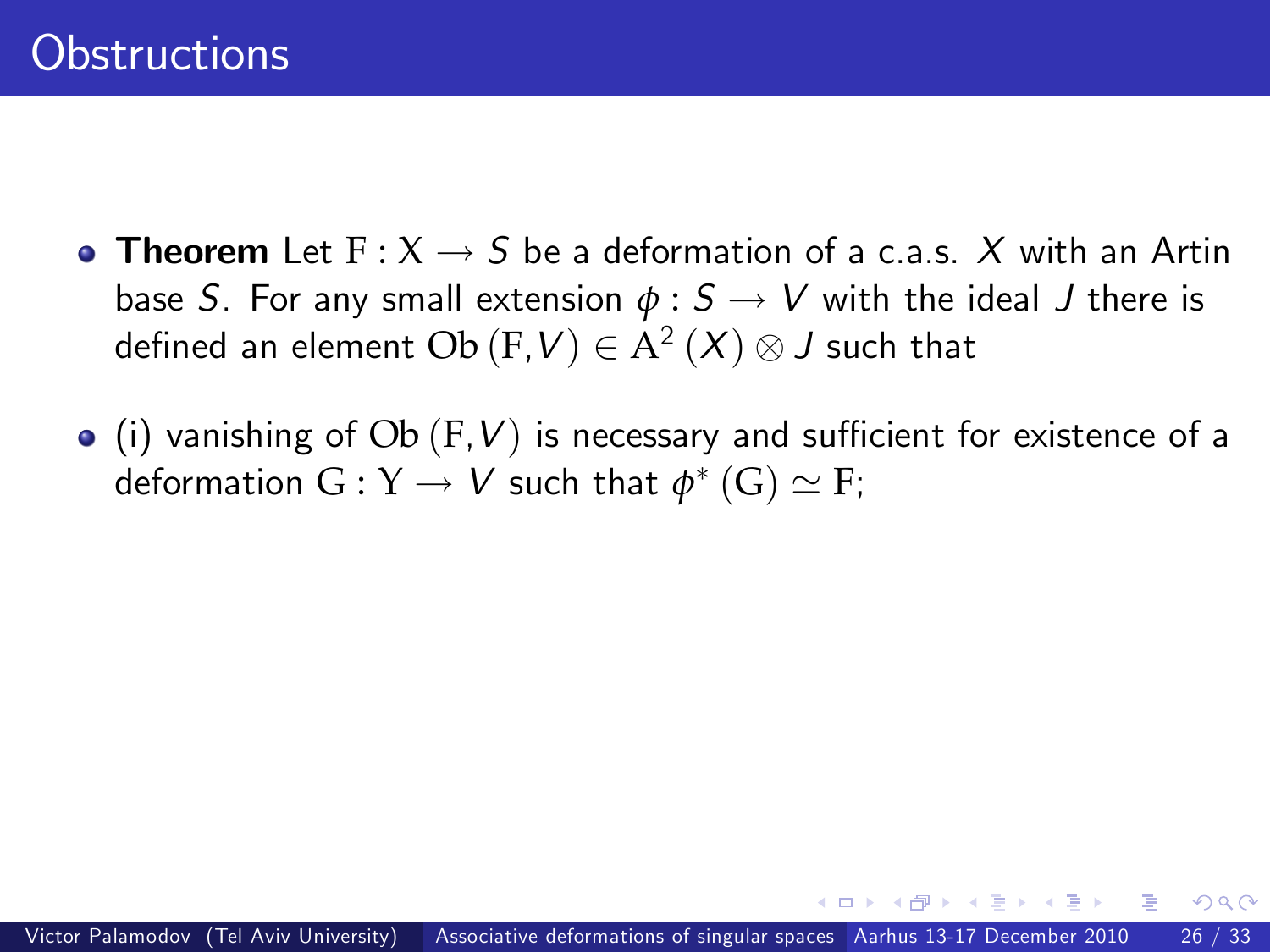- Theorem Let  $F: X \rightarrow S$  be a deformation of a c.a.s. X with an Artin base S. For any small extension  $\phi : S \to V$  with the ideal J there is defined an element  $\mathrm{Ob}\left(\mathrm{F},\mathsf{V}\right)\in \mathrm{A}^{2}\left(X\right)\otimes\mathsf{J}$  such that
- $\bullet$  (i) vanishing of  $Ob$  (F, V) is necessary and sufficient for existence of a deformation  $G:Y\to V$  such that  $\phi^*\left(G\right)\simeq F;$
- $\bullet$  (ii) the element Ob (F, V) is functorial in the argument V;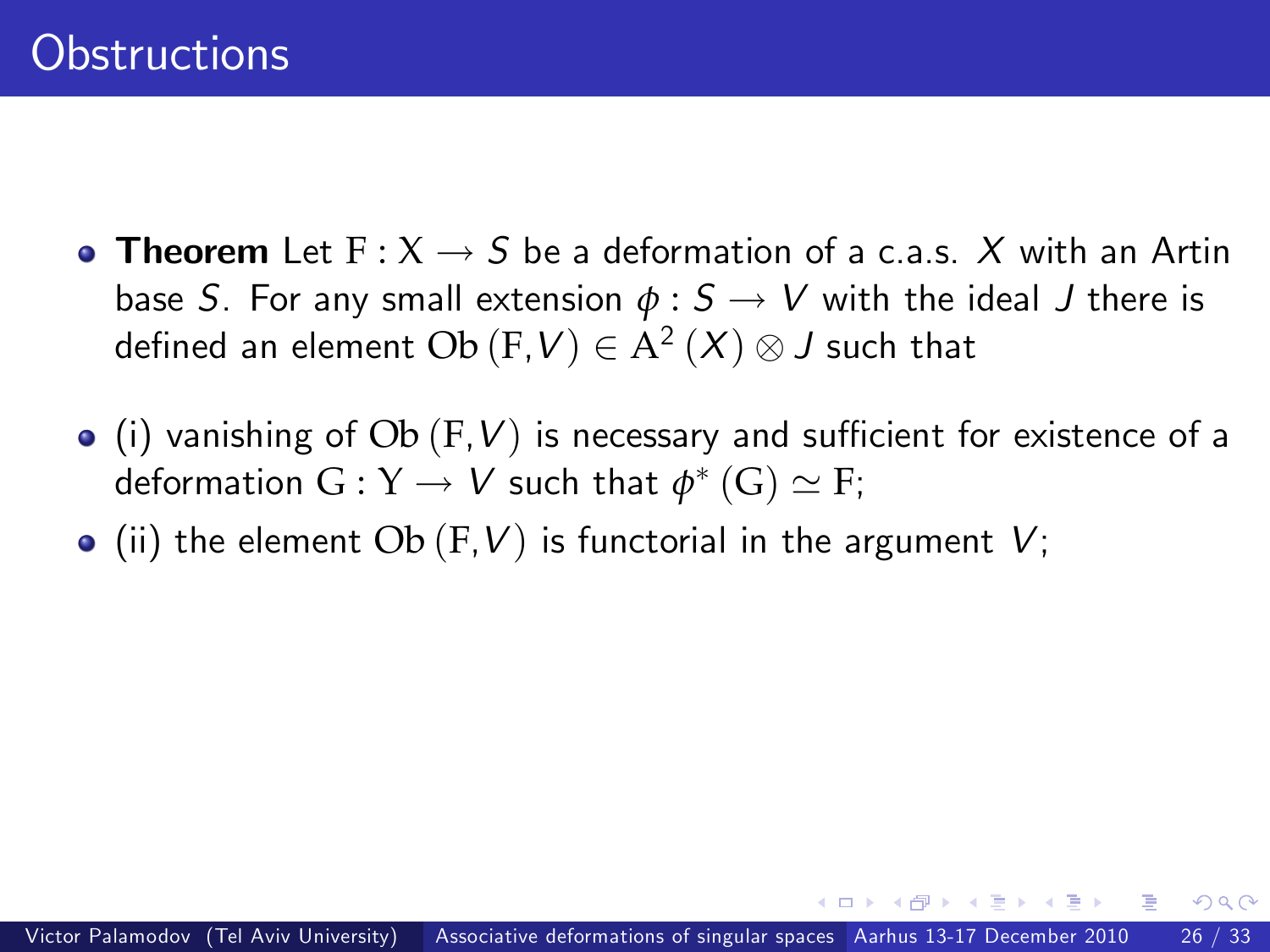- Theorem Let  $F: X \rightarrow S$  be a deformation of a c.a.s. X with an Artin base S. For any small extension  $\phi : S \to V$  with the ideal J there is defined an element  $\mathrm{Ob}\left(\mathrm{F},\mathsf{V}\right)\in \mathrm{A}^{2}\left(X\right)\otimes\mathsf{J}$  such that
- $\bullet$  (i) vanishing of  $Ob$  (F, V) is necessary and sufficient for existence of a deformation  $G:Y\to V$  such that  $\phi^*\left(G\right)\simeq F;$
- $\bullet$  (ii) the element Ob (F, V) is functorial in the argument V;
- (iii)  $\mathrm{Ob}\,(\mathrm{F},V)=\mathrm{Ob}\,(\mathrm{F}',\,V)$  for any equivalent deformation  $\mathrm{F}'\simeq\mathrm{F}$ over S.

The map  $Ob(F, V)$  is called *obstruction* to extension of the deformation F on V.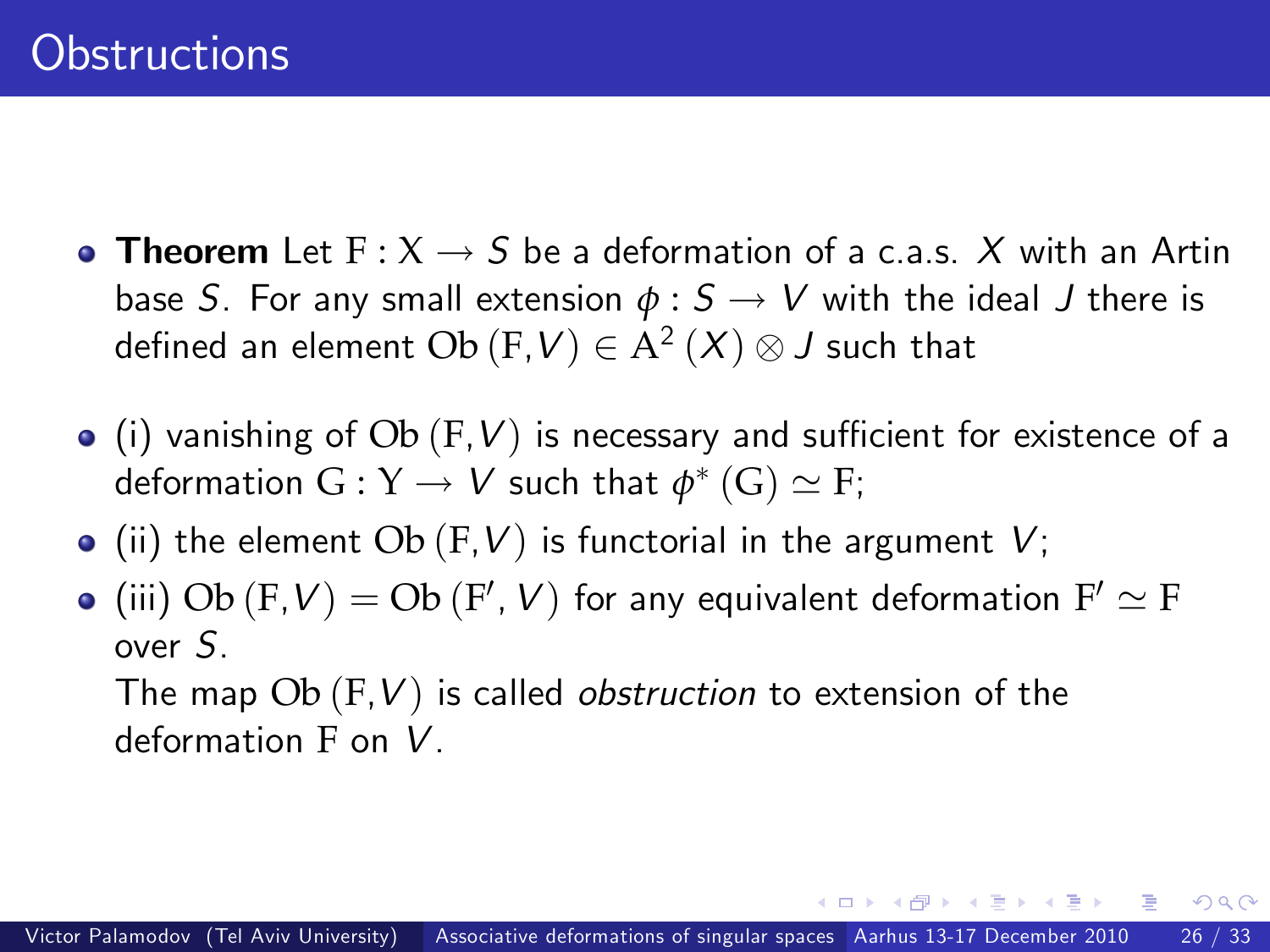### Master equation

The basic equation of a c.a.s.  $\,X$  is  $D^2=0,$  which is equivalent to the system  $\partial^2=0$ , (associativity),  $d^2=0$  (by the construction) and [d,  $\partial$ ] = 0, which means that d is a derivation.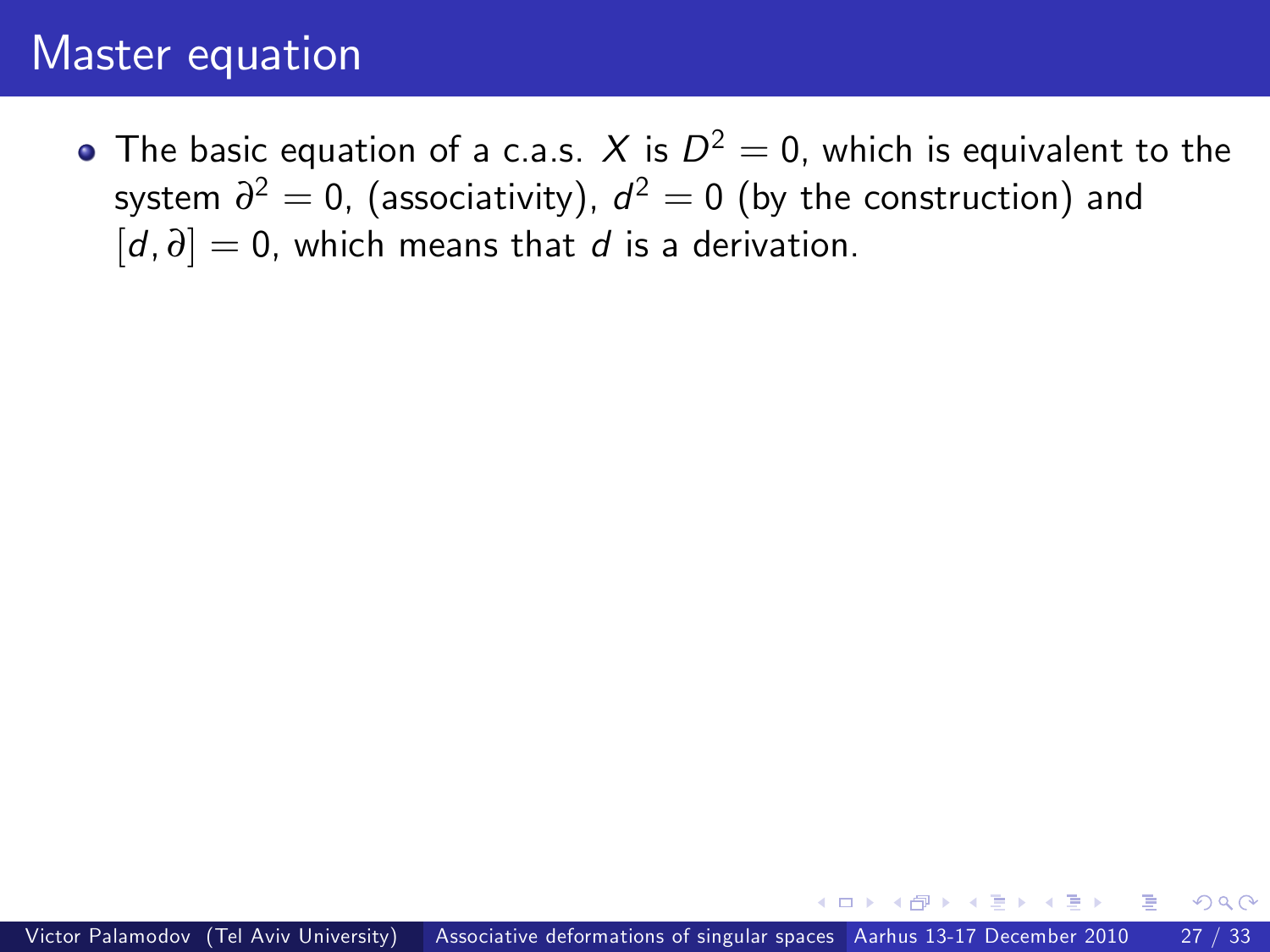### Master equation

- The basic equation of a c.a.s.  $\,X$  is  $D^2=0,$  which is equivalent to the system  $\partial^2=0$ , (associativity),  $d^2=0$  (by the construction) and [d, *∂*] = 0, which means that d is a derivation.
- Let  $(S, \mathcal{O}_S)$  be an analytic germ and  $\mathfrak{m}(S)$  be the maximal ideal in  $\mathcal{O}_S$ . Consider a sum  $q = q_0 + q_1 + q_2 + ... \in \text{Tot}^1(\mathcal{R}) \otimes_{\mathbb{C}} \mathcal{O}_S$ , where  $\mathrm{q}_{k}: \mathcal{R}^{\otimes k+1} \rightarrow \mathcal{R} \otimes \mathfrak{m}\left( S \right)$  is a N-functor of bidegree  $(k, 1 - k)$ ,  $k > 0$ , whose values are polydifferential operators. We extend  $\bm{\mathsf{q}}$  to an endomorphism of  $\mathcal{R}^{\otimes *}$  and write

<span id="page-98-0"></span>
$$
\left( D+q\right) ^{2}=0.
$$

the equation of the space of deformation  $\mathcal{X}$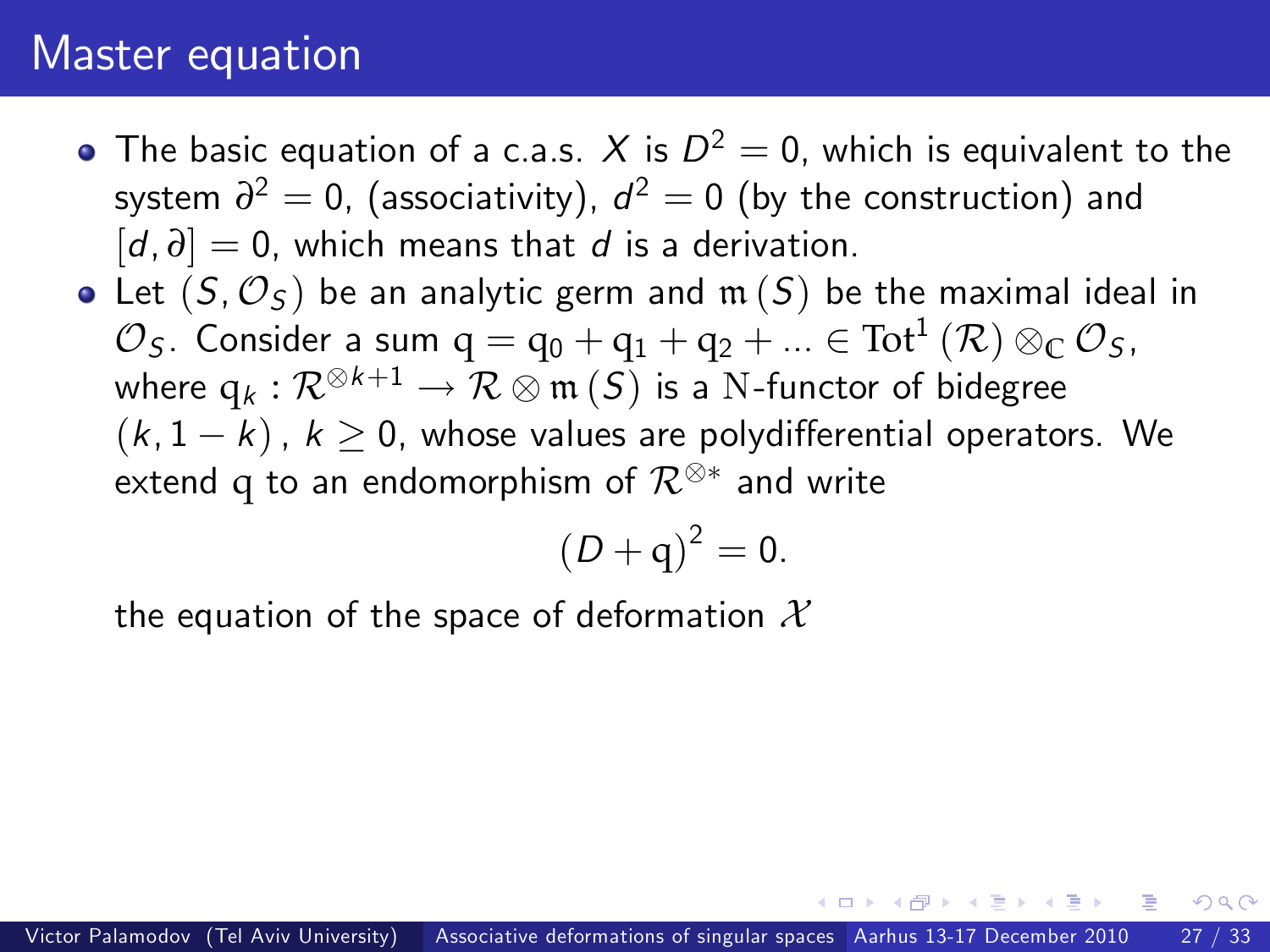#### Master equation

- The basic equation of a c.a.s.  $\,X$  is  $D^2=0,$  which is equivalent to the system  $\partial^2=0$ , (associativity),  $d^2=0$  (by the construction) and [d, *∂*] = 0, which means that d is a derivation.
- Let  $(S, \mathcal{O}_S)$  be an analytic germ and  $\mathfrak{m}(S)$  be the maximal ideal in  $\mathcal{O}_S$ . Consider a sum  $q = q_0 + q_1 + q_2 + ... \in \text{Tot}^1(\mathcal{R}) \otimes_{\mathbb{C}} \mathcal{O}_S$ , where  $\mathrm{q}_{k}: \mathcal{R}^{\otimes k+1} \rightarrow \mathcal{R} \otimes \mathfrak{m}\left( S \right)$  is a N-functor of bidegree  $(k, 1-k)$ ,  $k > 0$ , whose values are polydifferential operators. We extend  $\bm{\mathsf{q}}$  to an endomorphism of  $\mathcal{R}^{\otimes *}$  and write

$$
\left( D+q\right) ^{2}=0.
$$

the equation of the space of deformation  $\mathcal{X}$ 

• It is equivalent to the system equations

$$
(d+q_0)^2 = 0,
$$
  
\n
$$
[\partial + q_1, d + q_0] = 0,
$$
  
\n
$$
(\partial + q_1)^2 + [q_2, d + q_0] = 0,
$$

<span id="page-99-0"></span>つひひ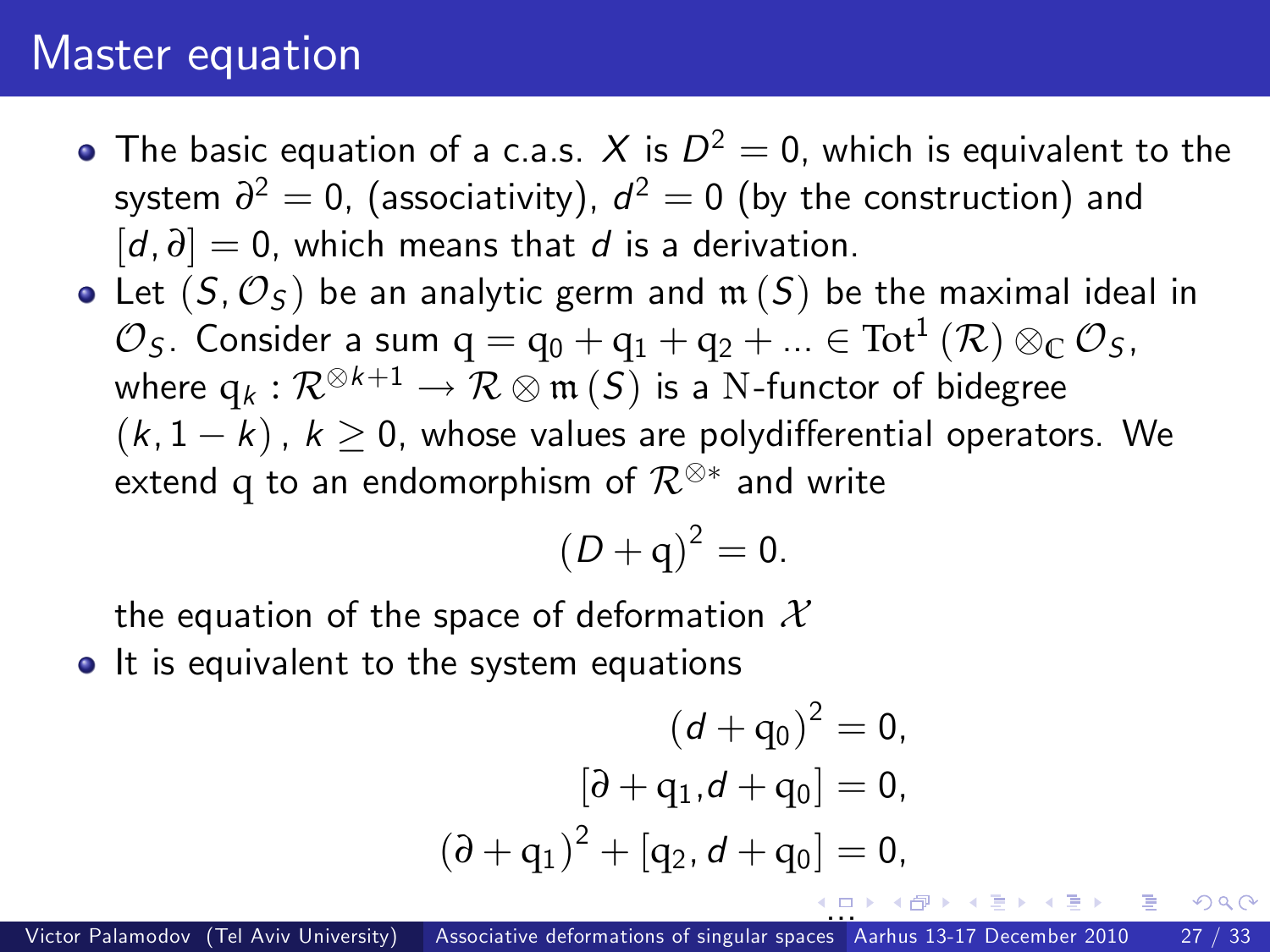<span id="page-100-0"></span>**Theorem.** For an arbitrary c.a.s.  $X$  such that  $\mathop{\sf dim}\nolimits{\rm A}^1\left(X\right)<\infty$  there exists a formal minimal versal deformation  $F: \mathcal{X} \to \tilde{S}$ . The base is  $\tilde{S}$ is equal to  $B^{-1}(0)$  for a formal power map  $B : A^1(X) \to A^2(X)$ such that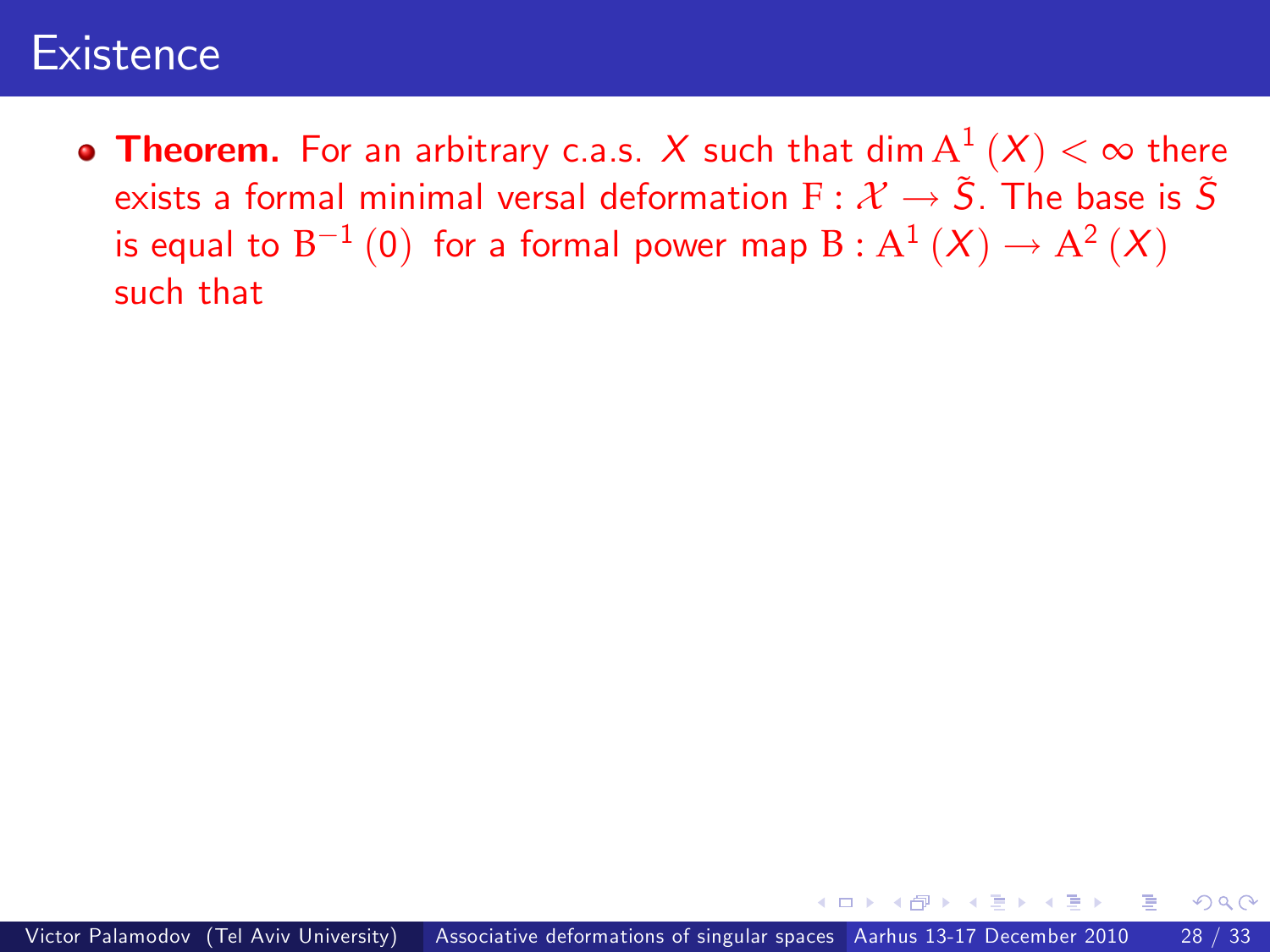- **Theorem.** For an arbitrary c.a.s.  $X$  such that  $\dim\operatorname{A}^1\left(X\right)<\infty$  there exists a formal minimal versal deformation  $F:\mathcal{X}\rightarrow \tilde{S}$ . The base is  $\tilde{S}$ is equal to  $B^{-1}(0)$  for a formal power map  $B : A^1(X) \to A^2(X)$ such that
- $\mathrm{B}\left( 0\right) =0,\,\mathrm{d}^{1}\mathrm{B}\left( 0\right) =0,\,\mathrm{d}^{2}\mathrm{B}\left( 0\right) =[\mathrm{A}^{1}\left( X\right) ,\mathrm{A}^{1}\left( X\right) ].$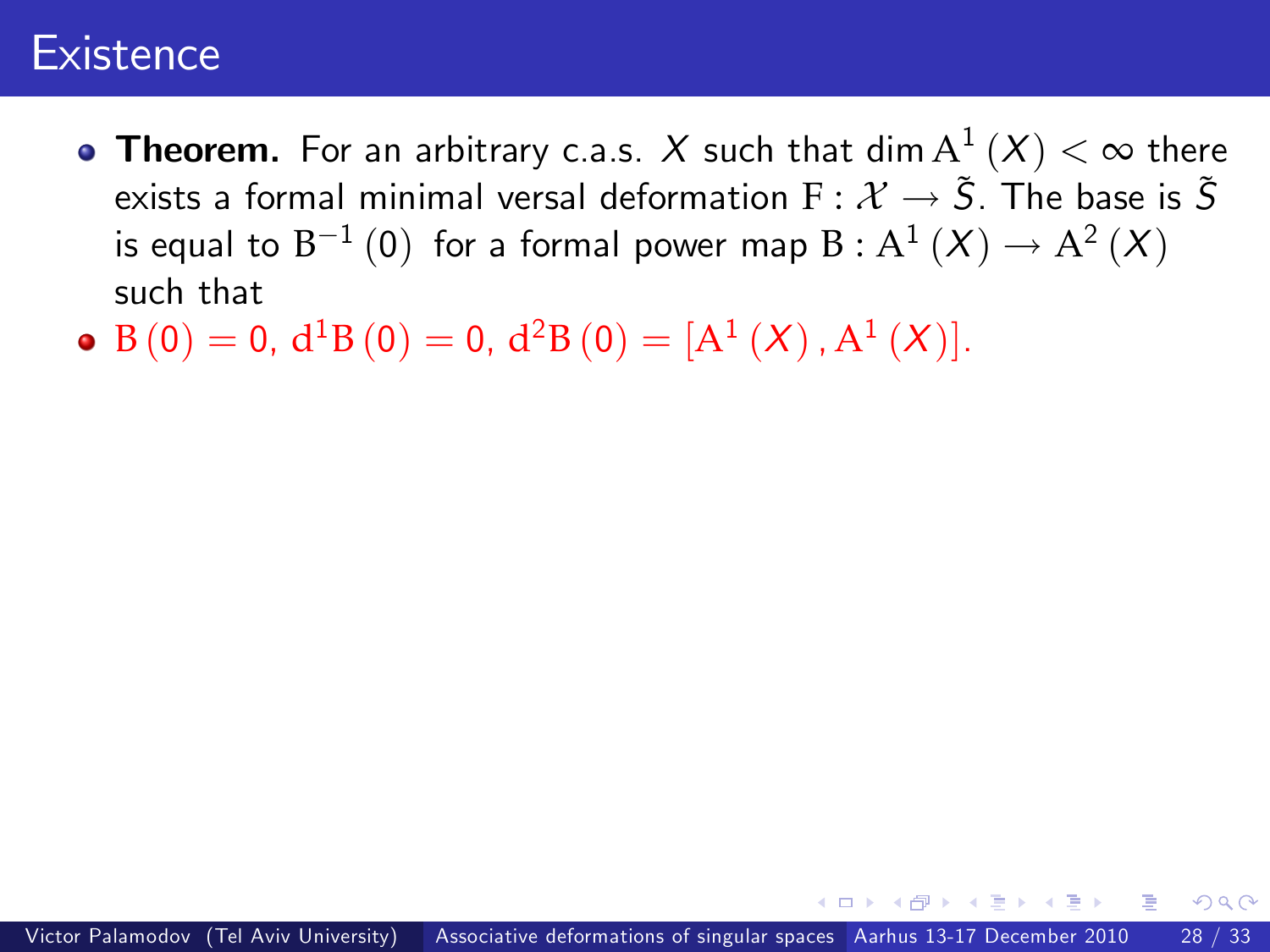- **Theorem.** For an arbitrary c.a.s.  $X$  such that  $\dim\operatorname{A}^1\left(X\right)<\infty$  there exists a formal minimal versal deformation  $F: \mathcal{X} \to \tilde{S}$ . The base is  $\tilde{S}$ is equal to  $B^{-1}(0)$  for a formal power map  $B : A^1(X) \to A^2(X)$ such that
- $\mathrm{B}\left( 0\right) =0,\,\mathrm{d}^{1}\mathrm{B}\left( 0\right) =0,\,\mathrm{d}^{2}\mathrm{B}\left( 0\right) =[\mathrm{A}^{1}\left( X\right) ,\mathrm{A}^{1}\left( X\right) ].$
- Write  $\tilde{S} = \liminf \{ S_k \}$ , where  $S_k$  is a k-th small extension of the point  $s = 0$  for  $k = 1, 2, ...$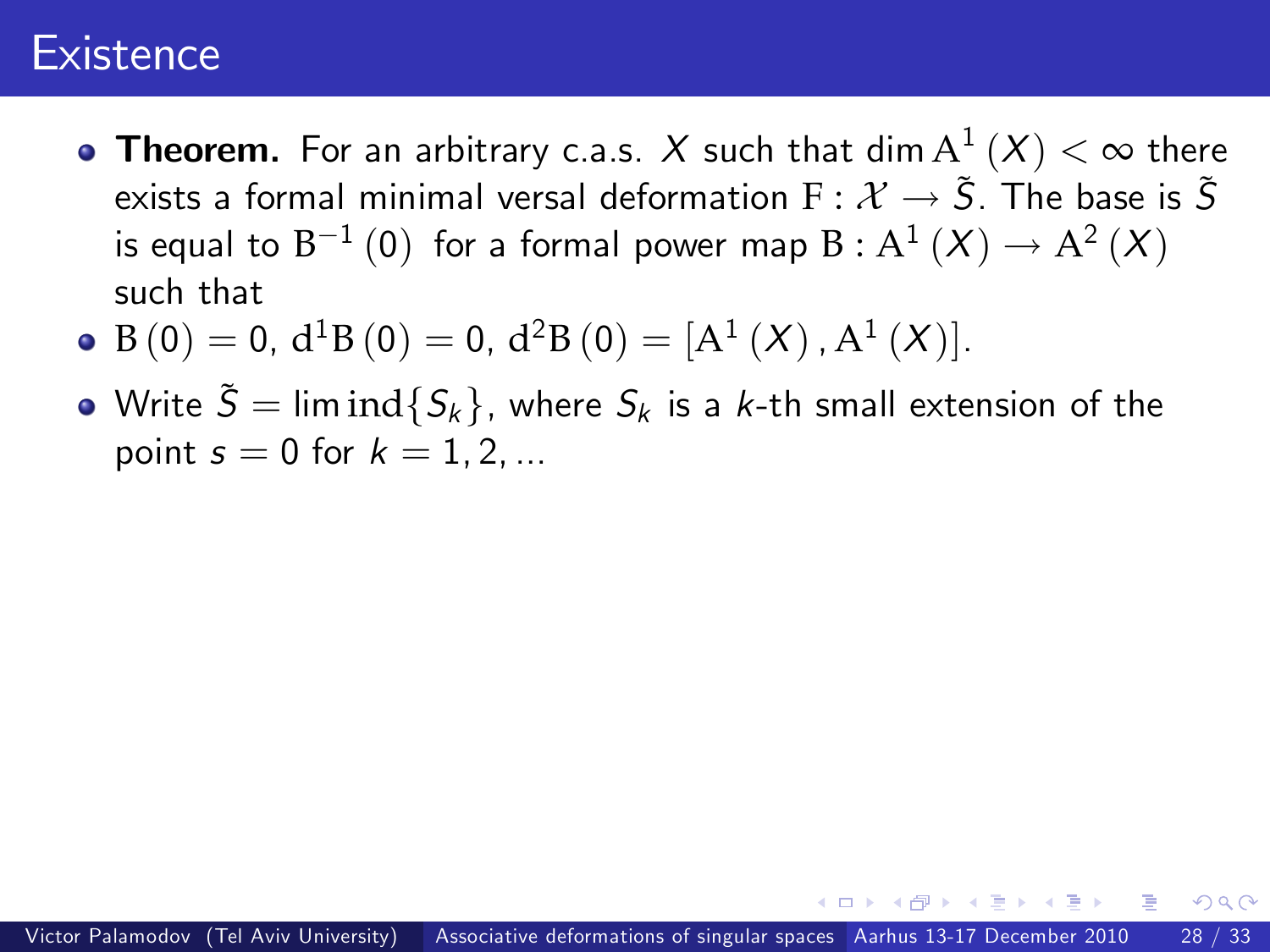- **Theorem.** For an arbitrary c.a.s.  $X$  such that  $\dim\operatorname{A}^1\left(X\right)<\infty$  there exists a formal minimal versal deformation  $F: \mathcal{X} \to \tilde{S}$ . The base is  $\tilde{S}$ is equal to  $B^{-1}(0)$  for a formal power map  $B : A^1(X) \to A^2(X)$ such that
- $\mathrm{B}\left( 0\right) =0,\,\mathrm{d}^{1}\mathrm{B}\left( 0\right) =0,\,\mathrm{d}^{2}\mathrm{B}\left( 0\right) =[\mathrm{A}^{1}\left( X\right) ,\mathrm{A}^{1}\left( X\right) ].$
- Write  $\tilde{S} = \liminf \{ S_k \}$ , where  $S_k$  is a k-th small extension of the point  $s = 0$  for  $k = 1, 2, ...$
- For  $k \geq 3$  the equation holds $d^k B(0) | V = Ob (F | S_{k-1}, V)$  where  $V$ is an arbitrary small extension of  $S_{k-1}$ . Then  $S_k = V$  for the maximal small extension V such that  $Ob (F | S_{k-1}, V) = 0$ .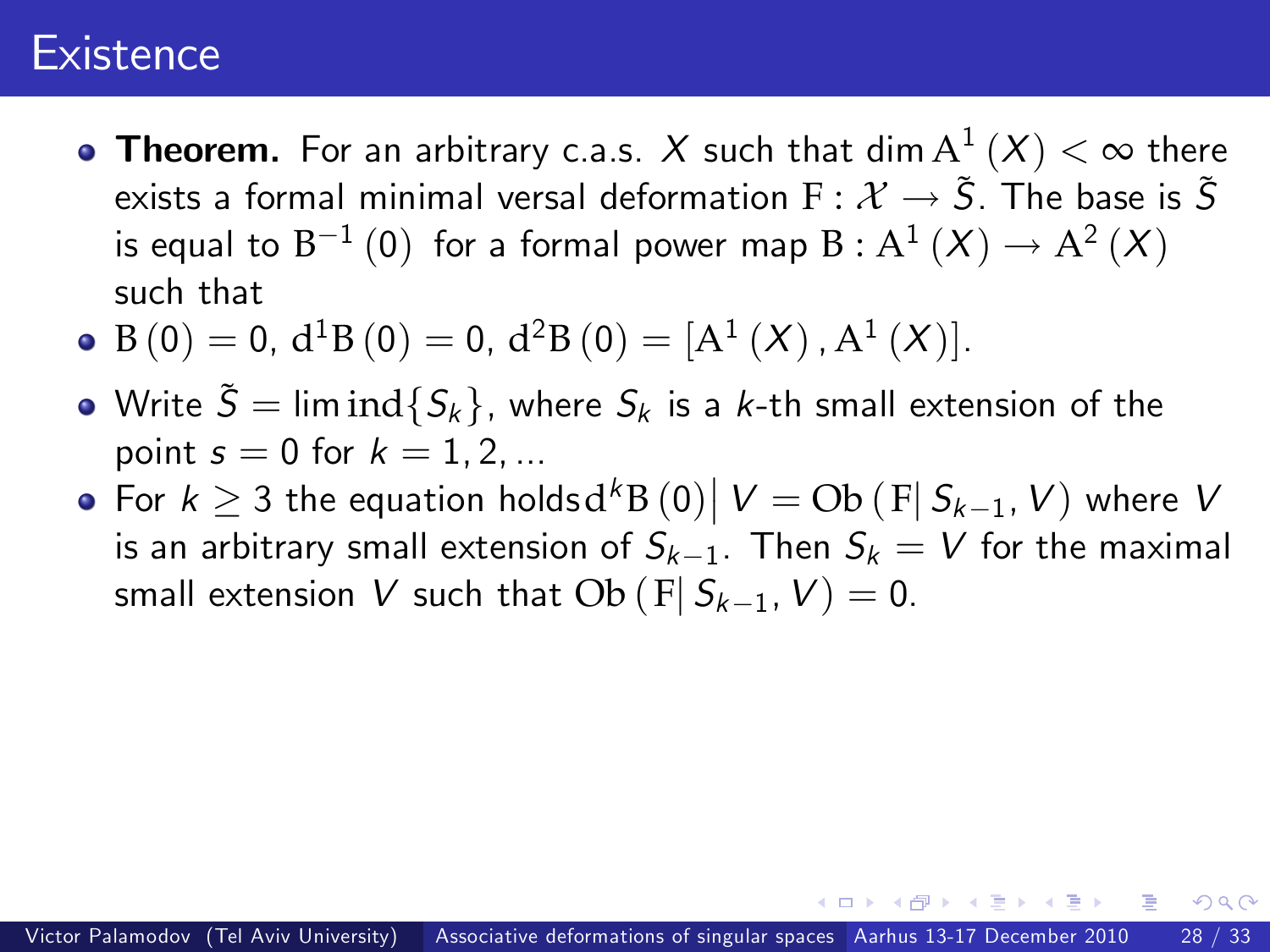- **Theorem.** For an arbitrary c.a.s.  $X$  such that  $\dim\operatorname{A}^1\left(X\right)<\infty$  there exists a formal minimal versal deformation  $F: \mathcal{X} \to \tilde{S}$ . The base is  $\tilde{S}$ is equal to  $B^{-1}(0)$  for a formal power map  $B : A^1(X) \to A^2(X)$ such that
- $\mathrm{B}\left( 0\right) =0,\,\mathrm{d}^{1}\mathrm{B}\left( 0\right) =0,\,\mathrm{d}^{2}\mathrm{B}\left( 0\right) =[\mathrm{A}^{1}\left( X\right) ,\mathrm{A}^{1}\left( X\right) ].$
- Write  $\tilde{S} = \liminf \{ S_k \}$ , where  $S_k$  is a k-th small extension of the point  $s = 0$  for  $k = 1, 2, ...$
- For  $k \geq 3$  the equation holds $d^k B(0) | V = Ob (F | S_{k-1}, V)$  where  $V$ is an arbitrary small extension of  $S_{k-1}$ . Then  $S_k = V$  for the maximal small extension V such that  $Ob (F | S_{k-1}, V) = 0$ .
- Observation: the differential  $d^k B$  is not uniquely determined for  $k > 3$ .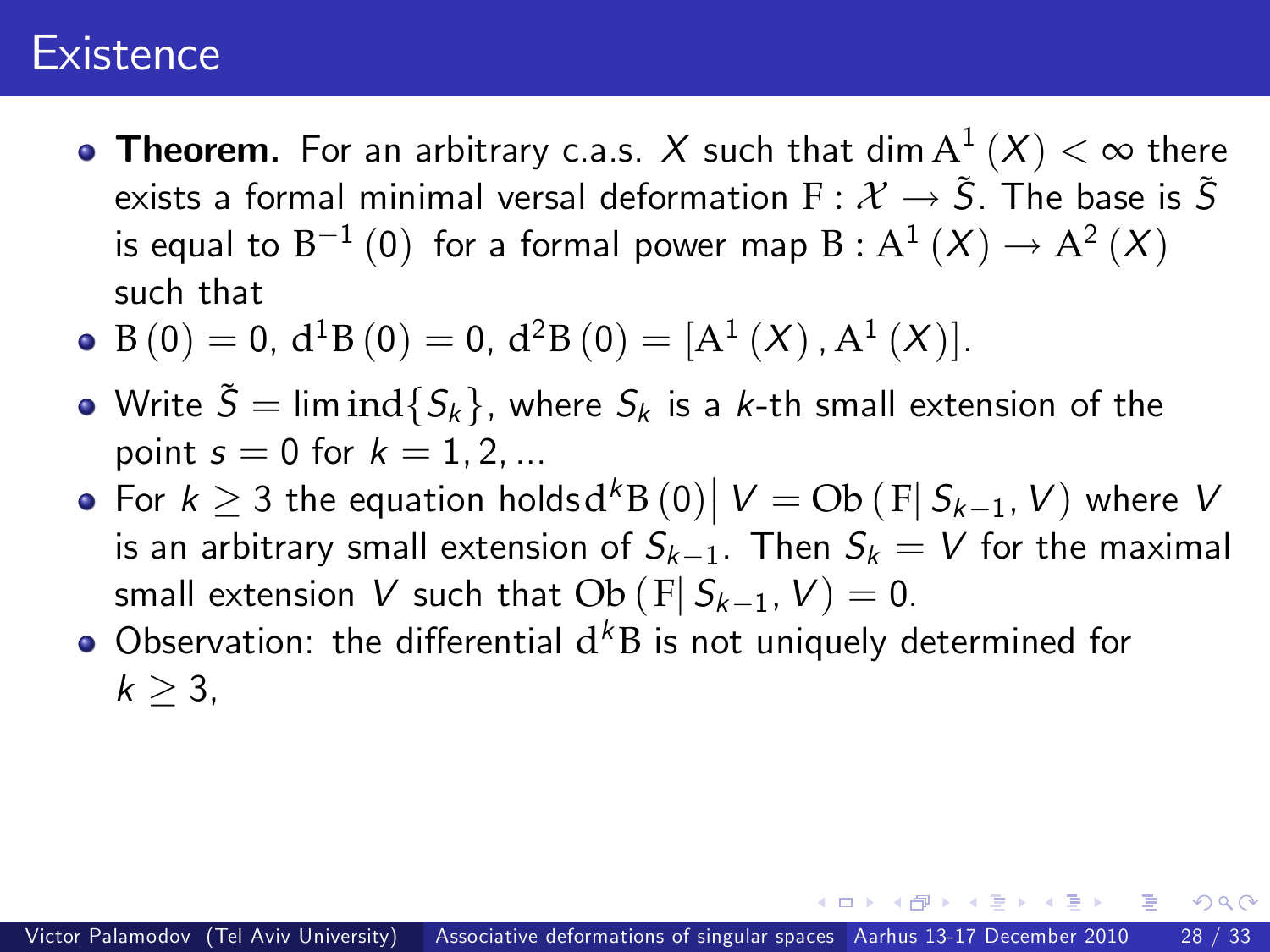- **Theorem.** For an arbitrary c.a.s.  $X$  such that  $\dim\operatorname{A}^1\left(X\right)<\infty$  there exists a formal minimal versal deformation  $F: \mathcal{X} \to \tilde{S}$ . The base is  $\tilde{S}$ is equal to  $B^{-1}(0)$  for a formal power map  $B : A^1(X) \to A^2(X)$ such that
- $\mathrm{B}\left( 0\right) =0,\,\mathrm{d}^{1}\mathrm{B}\left( 0\right) =0,\,\mathrm{d}^{2}\mathrm{B}\left( 0\right) =[\mathrm{A}^{1}\left( X\right) ,\mathrm{A}^{1}\left( X\right) ].$
- Write  $\tilde{S} = \liminf \{ S_k \}$ , where  $S_k$  is a k-th small extension of the point  $s = 0$  for  $k = 1, 2, ...$
- For  $k \geq 3$  the equation holds $d^k B(0) | V = Ob (F | S_{k-1}, V)$  where  $V$ is an arbitrary small extension of  $S_{k-1}$ . Then  $S_k = V$  for the maximal small extension V such that  $Ob (F | S_{k-1}, V) = 0$ .
- Observation: the differential  $d^k B$  is not uniquely determined for  $k > 3$ .
- <span id="page-105-0"></span>**•** therefore the minimal versal deformation is may not canonically defined.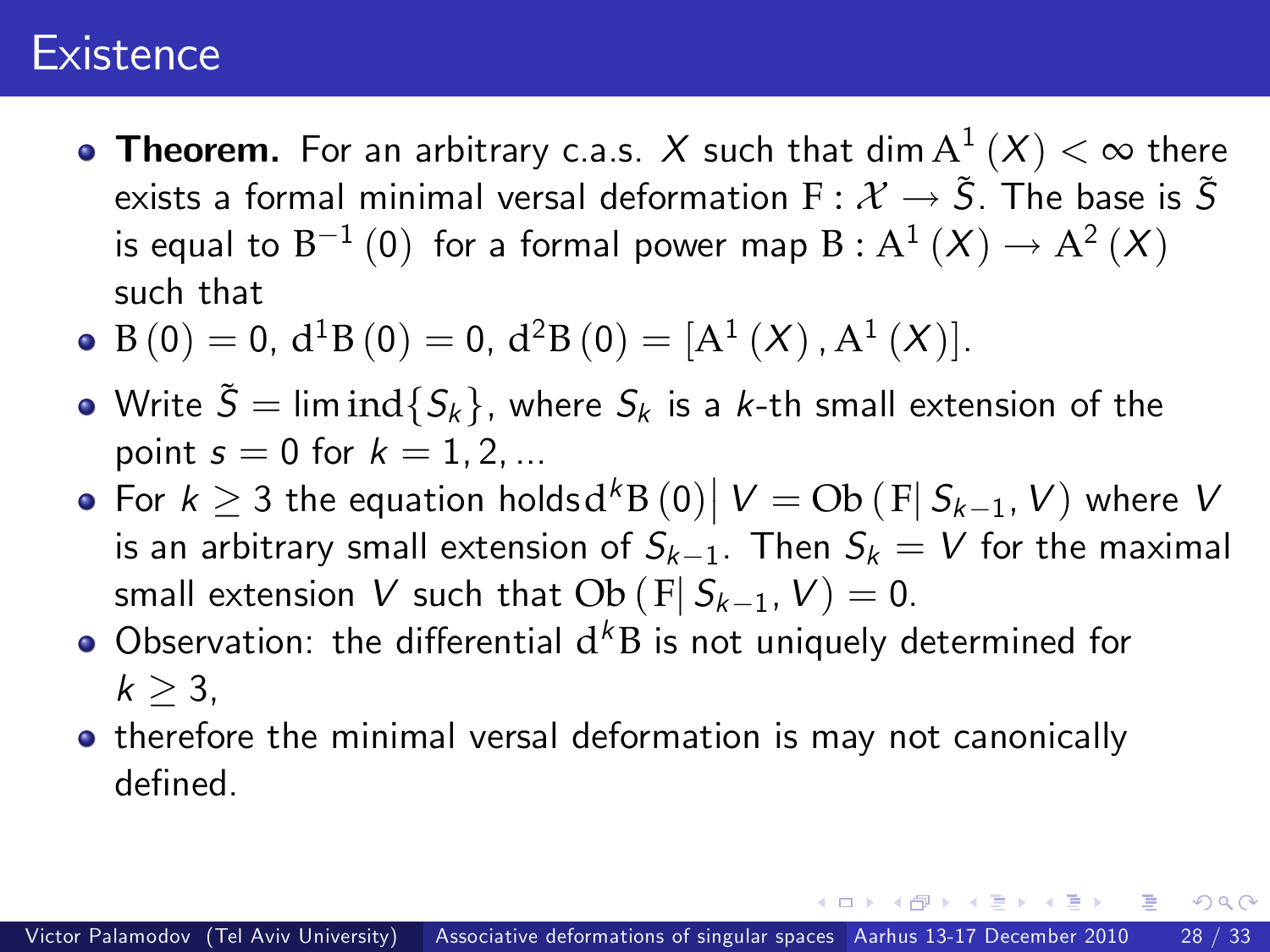- **Theorem.** For an arbitrary c.a.s.  $X$  such that  $\dim\operatorname{A}^1\left(X\right)<\infty$  there exists a formal minimal versal deformation  $F: \mathcal{X} \to \tilde{S}$ . The base is  $\tilde{S}$ is equal to  $B^{-1}(0)$  for a formal power map  $B : A^1(X) \to A^2(X)$ such that
- $\mathrm{B}\left( 0\right) =0,\,\mathrm{d}^{1}\mathrm{B}\left( 0\right) =0,\,\mathrm{d}^{2}\mathrm{B}\left( 0\right) =[\mathrm{A}^{1}\left( X\right) ,\mathrm{A}^{1}\left( X\right) ].$
- Write  $\tilde{S} = \liminf \{ S_k \}$ , where  $S_k$  is a k-th small extension of the point  $s = 0$  for  $k = 1, 2, ...$
- For  $k \geq 3$  the equation holds $d^k B(0) | V = Ob (F | S_{k-1}, V)$  where  $V$ is an arbitrary small extension of  $S_{k-1}$ . Then  $S_k = V$  for the maximal small extension V such that  $Ob (F | S_{k-1}, V) = 0$ .
- Observation: the differential  $d^k B$  is not uniquely determined for  $k > 3$ .
- **•** therefore the minimal versal deformation is may not canonically defined.
- <span id="page-106-0"></span> $\bullet$  However, if the bracket  $[a, b]$  vanishes for all

 $a\in A^{0}\left( X\right)$  $a\in A^{0}\left( X\right)$  $a\in A^{0}\left( X\right)$  $a\in A^{0}\left( X\right)$ ,  $b\in A^{1}\left( X\right)$  $b\in A^{1}\left( X\right)$  $b\in A^{1}\left( X\right)$  , any minim[al](#page-105-0) versal [de](#page-107-0)[fo](#page-99-0)r[m](#page-107-0)[at](#page-99-0)i[o](#page-106-0)n [i](#page-99-0)[s](#page-100-0) [u](#page-107-0)[niv](#page-0-0)[ers](#page-114-0)al.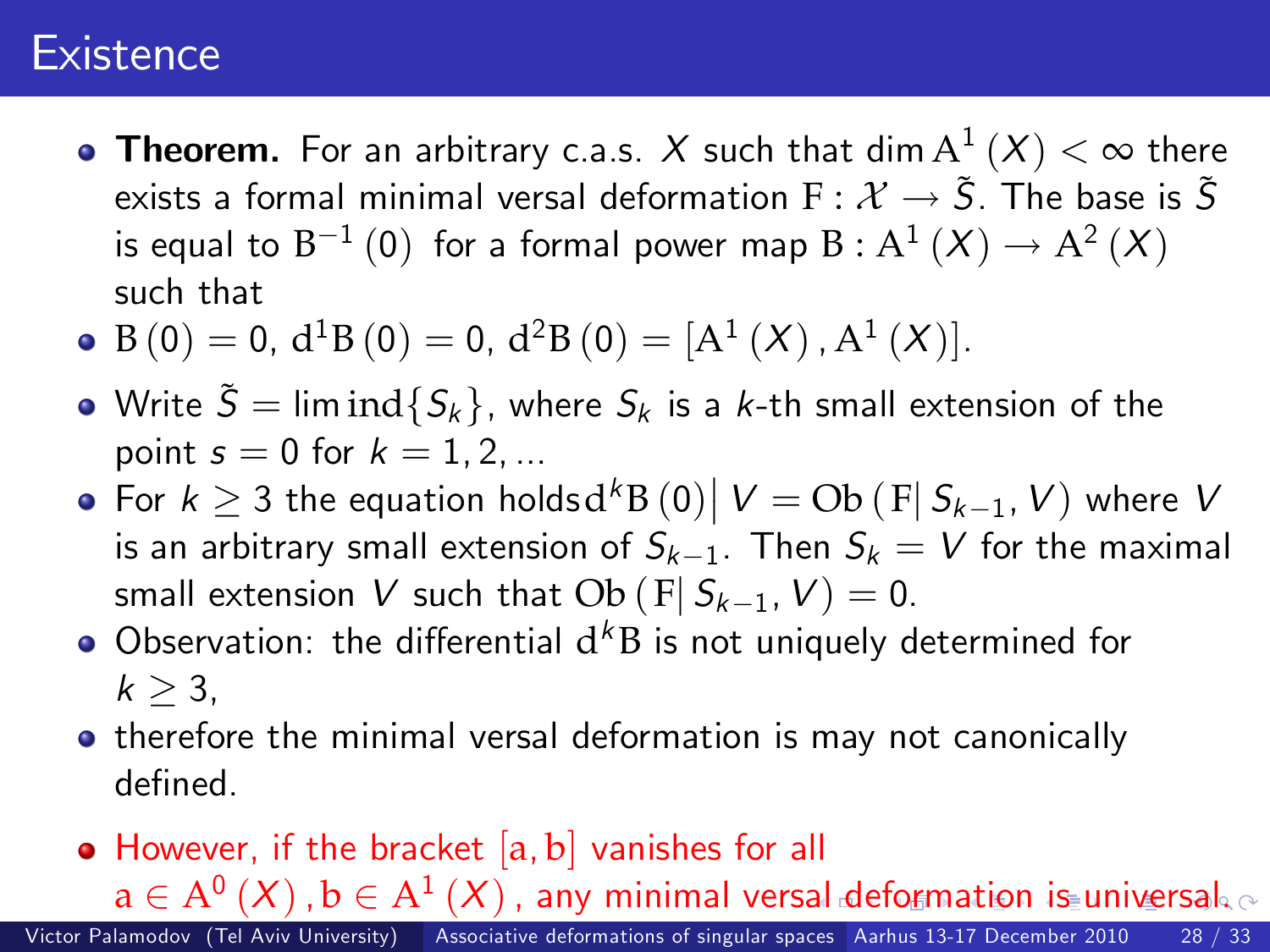### Examples: K3-surfaces

All complex analytic K3-surfaces (simply connected compact surfaces with trivial canonical class) form a irreducible family  $f: Y \rightarrow R$  of dimension dim  $R = 20$ . This family is a universal commutative deformation for each fiber  $\mathcal{X}_{\mathsf{s}}=\mathsf{f}^{-1}\left( \mathsf{s}\right)$  . The associative cohomology of each normal K3-surface is

<span id="page-107-0"></span>
$$
H^{0}(X, \mathcal{T}^{0}) = 0, H^{1}(X, \mathcal{T}^{0}) = \mathbb{C}^{20}, H^{0}(X, \mathcal{P}) = \mathbb{C},
$$
  

$$
H^{2}(X, \mathcal{T}^{0}) = 0, H^{1}(X, \mathcal{P}) = 0,
$$

where  $T^0$  is the tangent sheaf on  $X$  and  $\mathcal{P} = \wedge^2 T^0 \cong \mathcal{O}_X$ . We have  $\mathrm{A}^{1}\left(X\right)\cong\mathbb{C}^{21}$  and  $\mathrm{A}^{2}\left(X\right)=0.$  There exists a formal minimal versal deformation F :  $\mathcal{X} \rightarrow \tilde{S}$  of X, where  $\tilde{S}$  is the formal completion of the germ  $\left(\mathbb{C}^{21},0\right)$  . The subgerm  $\text{T}^1\left(X\right)\cong\mathbb{C}^{20}$  is the base of a versal commutative deformation.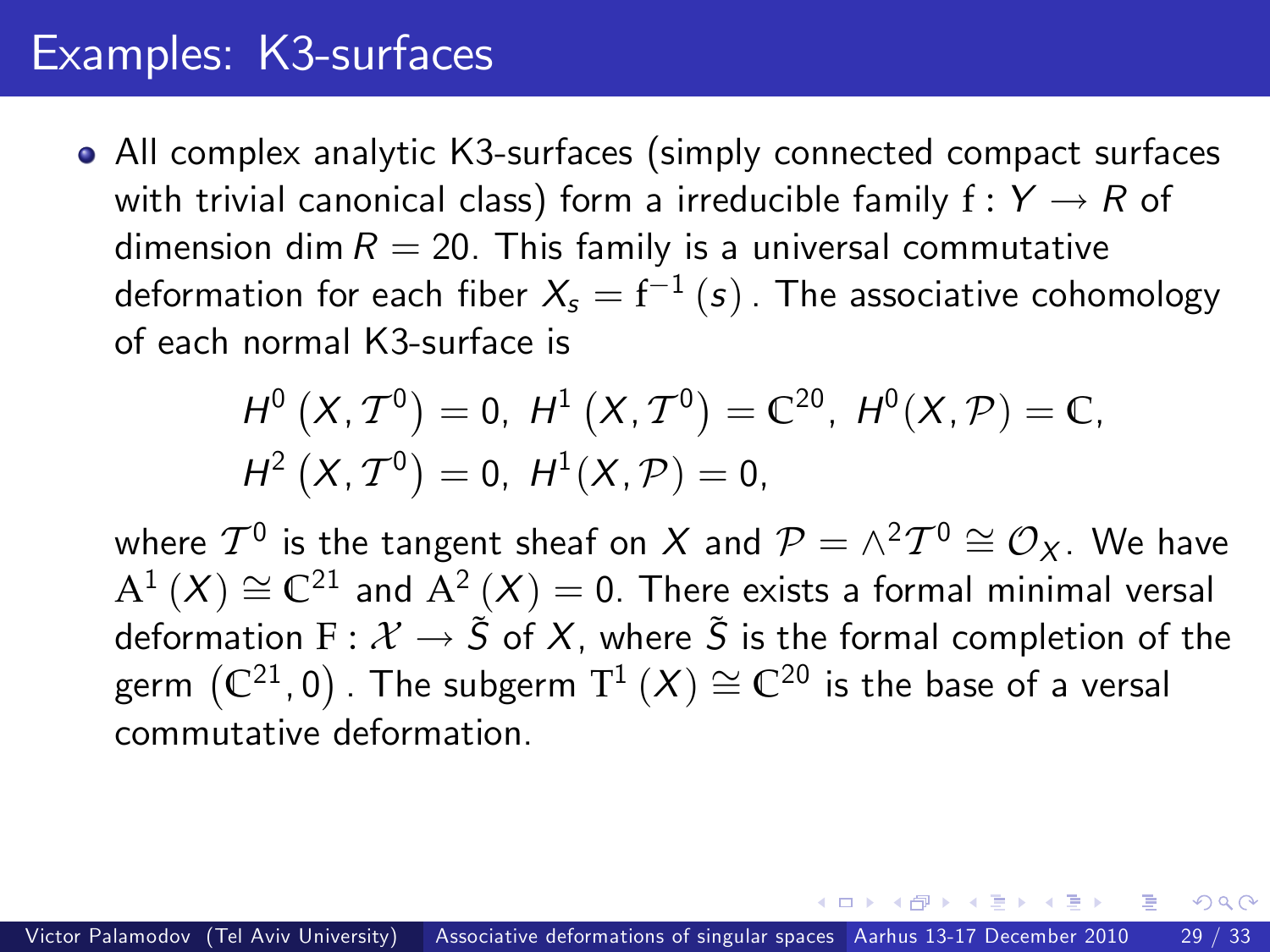## Examples: K3-surfaces

All complex analytic K3-surfaces (simply connected compact surfaces with trivial canonical class) form a irreducible family  $f: Y \rightarrow R$  of dimension dim  $R = 20$ . This family is a universal commutative deformation for each fiber  $\mathcal{X}_{\mathsf{s}}=\mathsf{f}^{-1}\left( \mathsf{s}\right)$  . The associative cohomology of each normal K3-surface is

<span id="page-108-0"></span>
$$
H^{0}(X, \mathcal{T}^{0}) = 0, H^{1}(X, \mathcal{T}^{0}) = \mathbb{C}^{20}, H^{0}(X, \mathcal{P}) = \mathbb{C},
$$
  

$$
H^{2}(X, \mathcal{T}^{0}) = 0, H^{1}(X, \mathcal{P}) = 0,
$$

where  $T^0$  is the tangent sheaf on  $X$  and  $\mathcal{P} = \wedge^2 T^0 \cong \mathcal{O}_X$ . We have  $\mathrm{A}^{1}\left(X\right)\cong\mathbb{C}^{21}$  and  $\mathrm{A}^{2}\left(X\right)=0.$  There exists a formal minimal versal deformation F :  $\mathcal{X} \rightarrow \tilde{S}$  of X, where  $\tilde{S}$  is the formal completion of the germ  $\left(\mathbb{C}^{21},0\right)$  . The subgerm  $\text{T}^1\left(X\right)\cong\mathbb{C}^{20}$  is the base of a versal commutative deformation.

• The value  $DF(q)$  for the complementary direction q is given by a basic element of the space  $H^0(X,\mathcal{P})$  and the deformation F in this direct is a "pure" quantization.  $\Omega$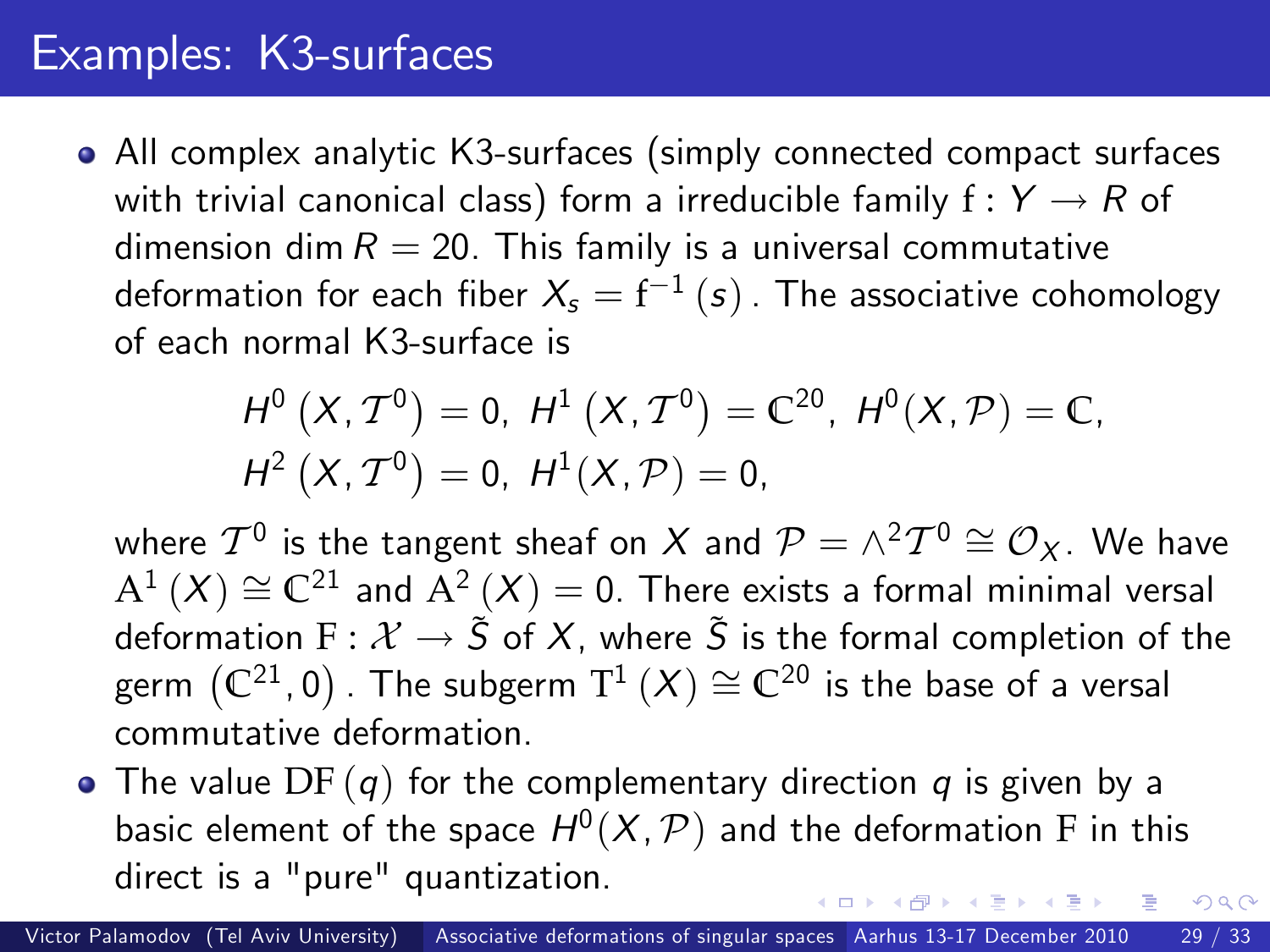## K3-surfaces (cont.)

• Consider the surface  $X_4 = \{f_4 = 0\}$  in  $\mathbb{CP}^3$  where  $f_4$  is homogeneous polynomial of degree 4 of homogeneous coordinates  $z_0$ ,  $z_1$ ,  $z_2$ ,  $z_3$ . A bivector field can be defined in the affine chart  $\{z_i \neq 0\}$  by

$$
p_{ijk} (a, b) = \varepsilon_{ijkl} z_l^{-1} \det \begin{vmatrix} \frac{\partial}{\partial a} & \frac{\partial}{\partial a} & \frac{\partial}{\partial a} \\ \frac{\partial}{\partial b} & \frac{\partial}{\partial b} & \frac{\partial}{\partial b} \\ \frac{\partial}{\partial t} & \frac{\partial}{\partial t} & \frac{\partial}{\partial t} \end{vmatrix},
$$

where *∂*<sup>i</sup> = *∂*/*∂*z<sup>i</sup> , (i, j, k, l) is a permutation of (0, 1, 2, 3) and *ε*ijkl is the sign of the permutation. This is globally defined Poisson bracket in  $X$  which generates a quantization.

<span id="page-109-0"></span> $\Omega$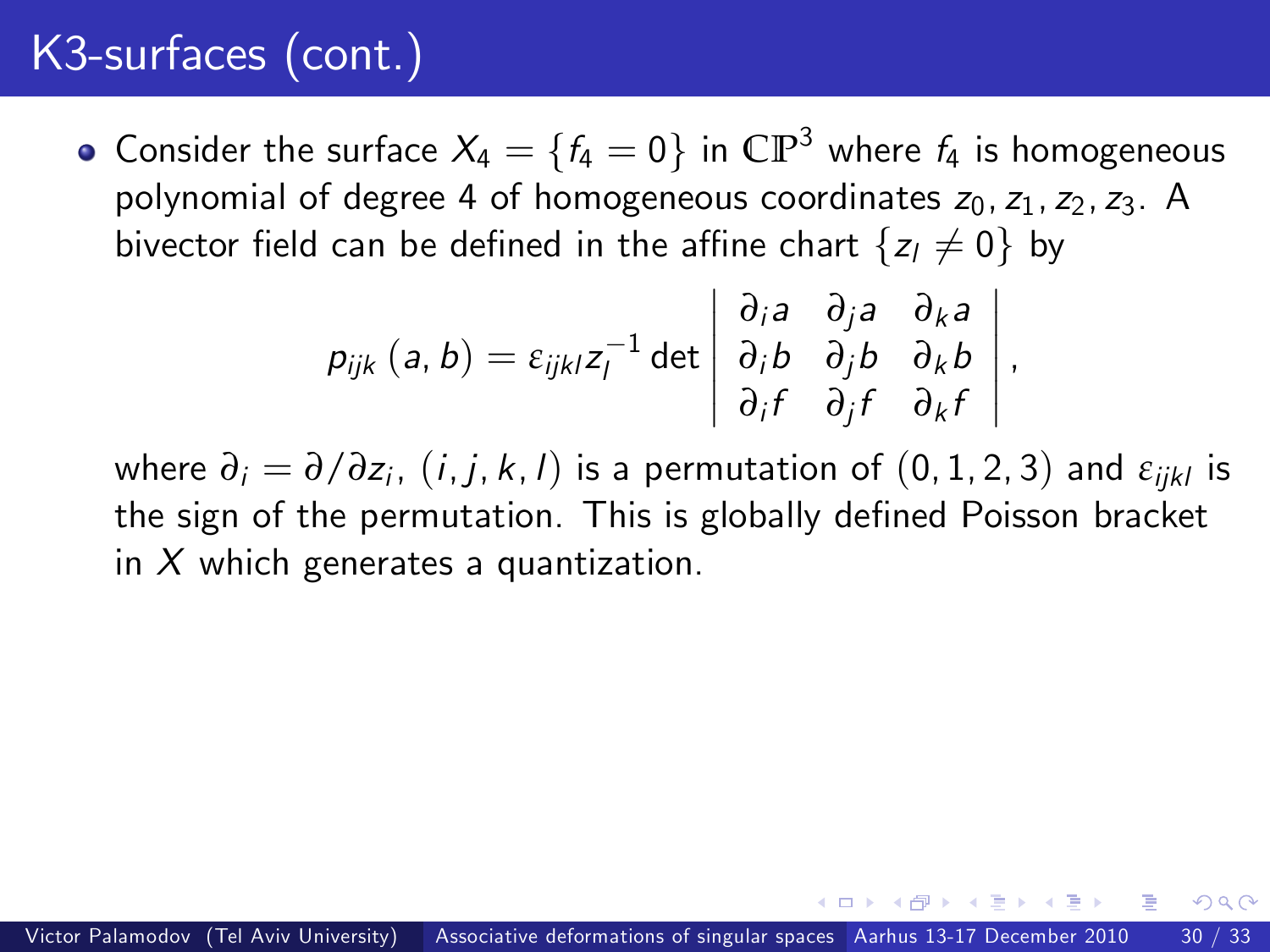## K3-surfaces (cont.)

• Consider the surface  $X_4 = \{f_4 = 0\}$  in  $\mathbb{CP}^3$  where  $f_4$  is homogeneous polynomial of degree 4 of homogeneous coordinates  $z_0$ ,  $z_1$ ,  $z_2$ ,  $z_3$ . A bivector field can be defined in the affine chart  $\{z_1 \neq 0\}$  by

$$
p_{ijk} (a, b) = \varepsilon_{ijkl} z_l^{-1} \det \begin{vmatrix} \frac{\partial}{\partial a} & \frac{\partial}{\partial a} & \frac{\partial}{\partial a} \\ \frac{\partial}{\partial b} & \frac{\partial}{\partial b} & \frac{\partial}{\partial b} \\ \frac{\partial}{\partial t} & \frac{\partial}{\partial t} & \frac{\partial}{\partial t} \end{vmatrix},
$$

where *∂*<sup>i</sup> = *∂*/*∂*z<sup>i</sup> , (i, j, k, l) is a permutation of (0, 1, 2, 3) and *ε*ijkl is the sign of the permutation. This is globally defined Poisson bracket in  $X$  which generates a quantization.

• There are just two more families of projective complete intersections that contain K3-surfaces:

<span id="page-110-0"></span>
$$
X_{32} = \{f_3 = g_2 = 0\} \subset \mathbb{CP}^4, \ X_{222} = \{f_2 = g_2 = h_2 = 0\} \subset \mathbb{CP}^5
$$

Here  $f_3, f_2, g_2, h_2 \neq 0$  are arbitrary homogeneous polynomials of respective degrees such that  $X_{32}$  and  $X_{222}$  are 2-dimensional complex analytic manifolds, occasionally with singul[ari](#page-109-0)t[ie](#page-111-0)[s.](#page-108-0) [F](#page-110-0)[o](#page-111-0)[r](#page-106-0) [e](#page-107-0)[ac](#page-114-0)[h](#page-106-0)[sur](#page-114-0)[fa](#page-0-0)[ce](#page-114-0) of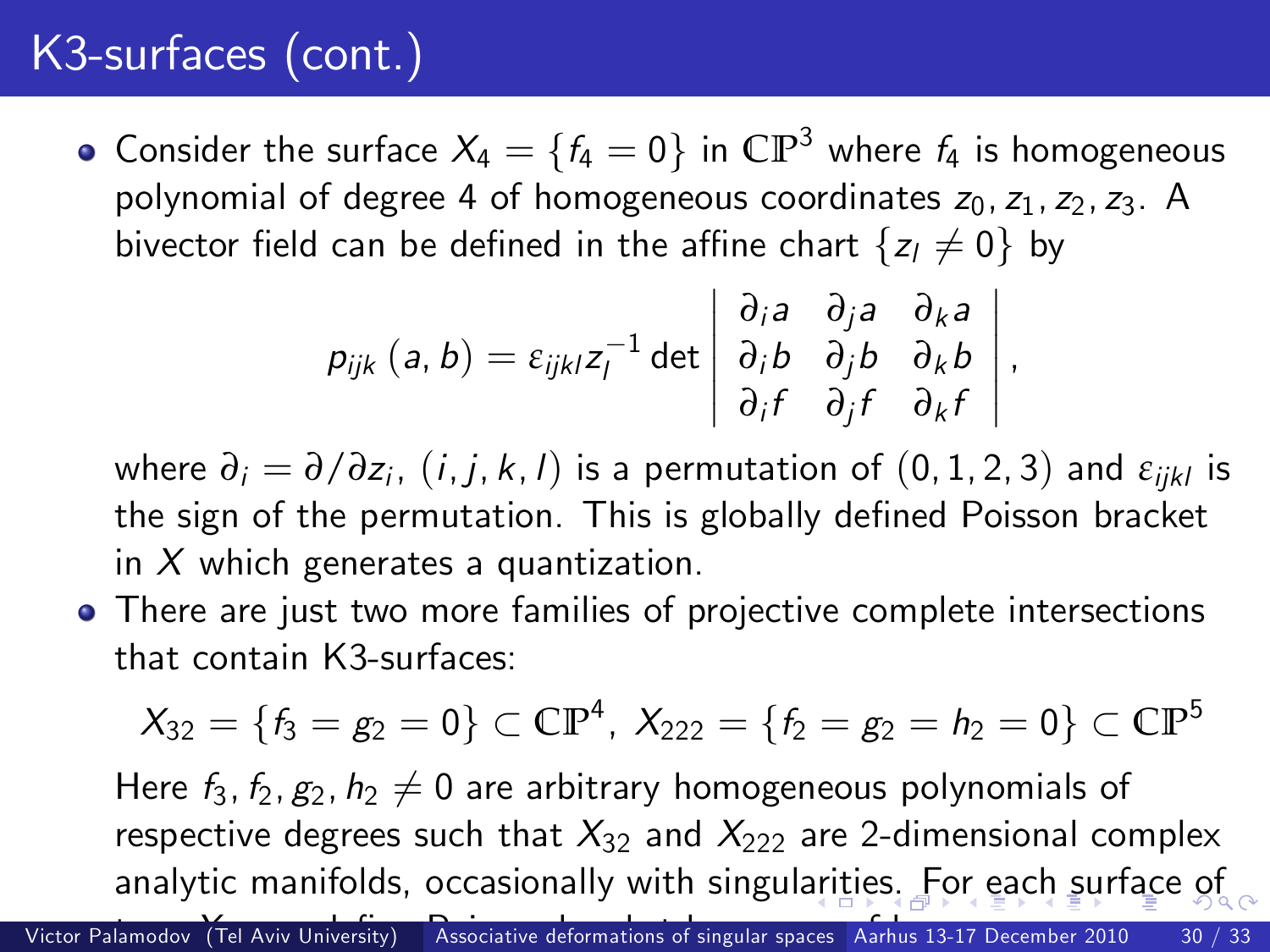$\bullet$  The surfaces X form a flat deformation in the category of compact complex spaces for each of three types  $X = X_4, X_{32}, X_{222}$ . The deformation parameters are just coefficients of the polynomials  $f, g, h$ , which run in the corresponding projective spaces. For the family of surfaces of types  $X_{32}$  and  $X_{222}$  the coefficients must avoid some Zariski closed subspaces, where dimension of  $X$  jumps above 2 so that the base of deformation is an affine manifold  $V$  for each of the three types of surfaces  $X$ . The infinitesimal quantization applied to each fiber  $X$  of the deformation yields a global associative deformation  $\mathcal{X} \to V \times \Delta$ , which is a fusion of a commutative deformation of complex spaces and of quantization deformation.

<span id="page-111-0"></span> $200$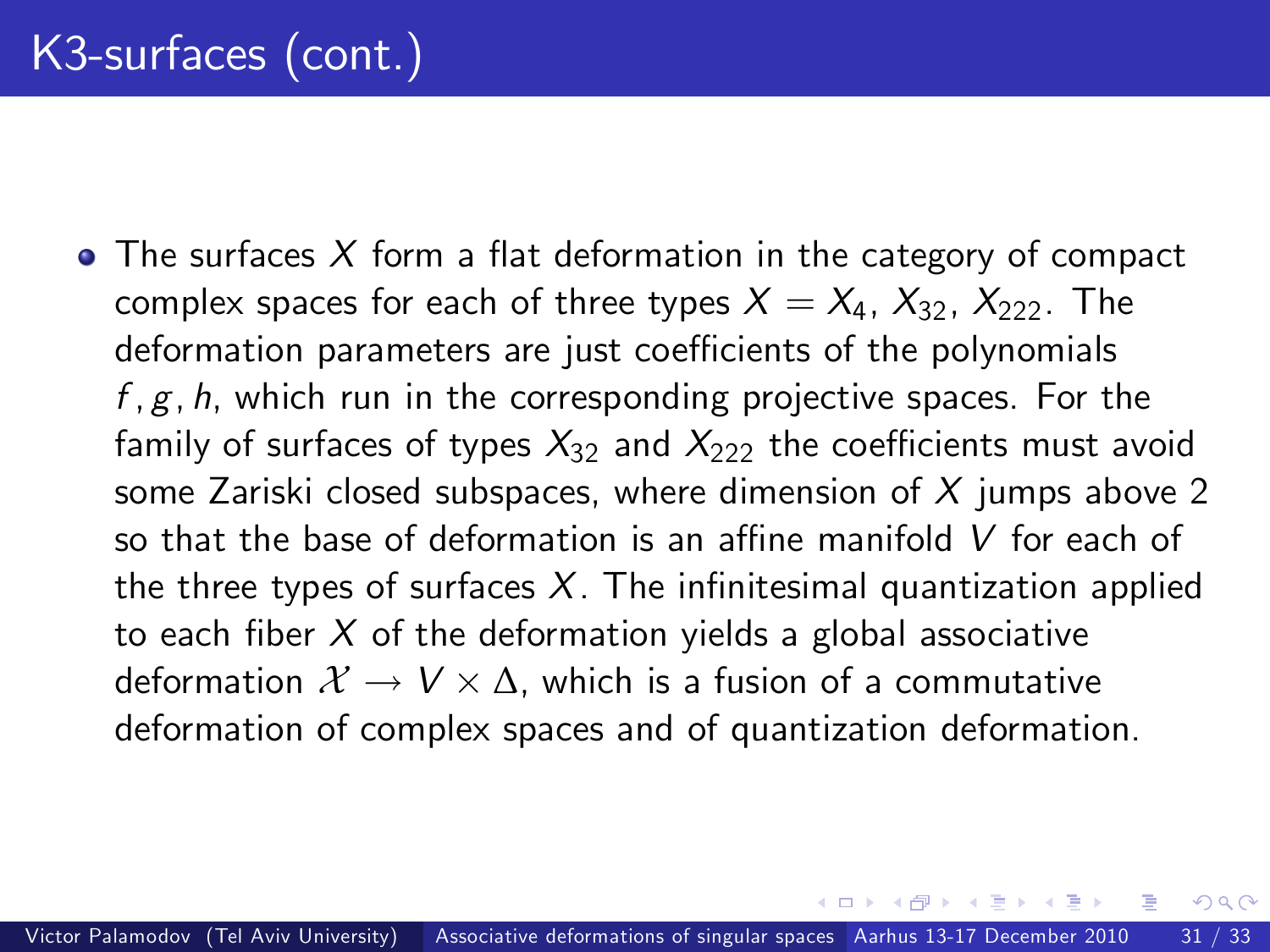Let  $\Lambda$  be a discrete lattice in  $\mathbb{C}^n$ ,  $n>1$ ; the quotient  $X=\mathbb{C}^n/\Lambda$  is a complex *n*-torus. We have  $\mathcal{T}^{0}\cong\mathcal{O}_{X}^{n},$   $\mathcal{P}=\wedge^{2}\mathcal{T}^{0}$  for any  $\Lambda.$  Let  $\lambda_1, ..., \lambda_{2n} \in \mathbb{C}^n$  be some vectors that generate  $\Lambda$ . The versal commutative deformation of X is given by variation of the first n vectors  $\lambda_1, ..., \lambda_n$  as the last *n* vectors are frozen. The space  $\Gamma(X, \mathcal{P})$ consists of tangent bivector fields  $q(s) = \sum s_{ij} \partial / \partial z_i \wedge \partial / \partial z_j$  with constant coefficients  $s_{ii}$ , Each field q can be extended to a star-product in  $\mathcal{O}_X$  by means of the Groenewold-Moyal formula, which is translation invariant and can be lifted on  $\Lambda$ . We obtain a star product depending on a point s. This extension is a formal deformation-quantization of X with the base  $\Gamma(X,\mathcal{P})$ .

 $200$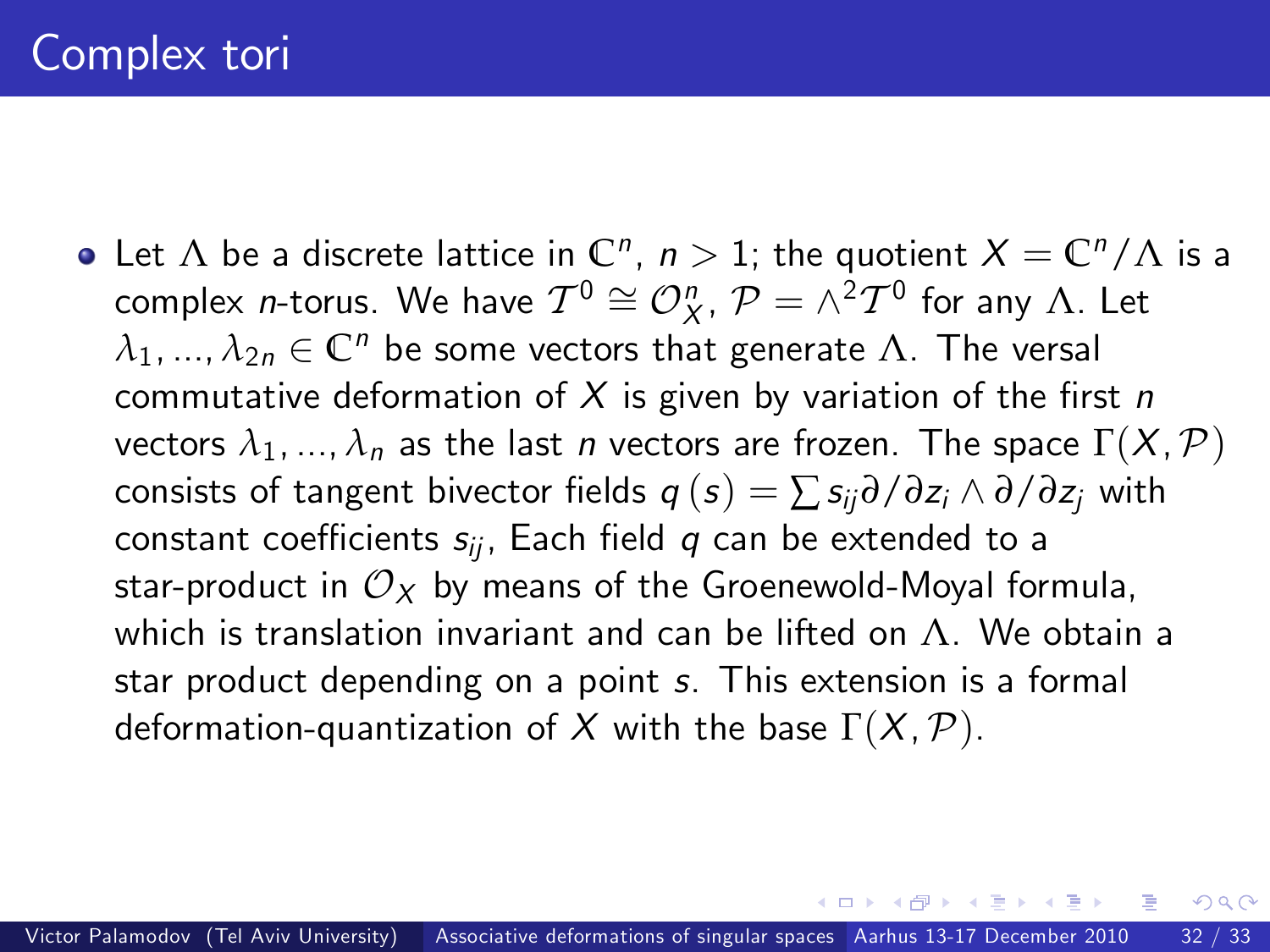Finally we can combine both: the commutative deformation with the base  $\overline{T}^1 = H^1\left(X, \mathcal{T}^0\right)$  and the star-product depending on  $q \in \Gamma(X, \mathcal{P})$ . This is a formal minimal versal deformation of X with the base  $\mathrm{A}^1$ , which has dimension  $\mathsf{n}^2\left(\mathsf{n}+1\right)/2.$ 

つひひ